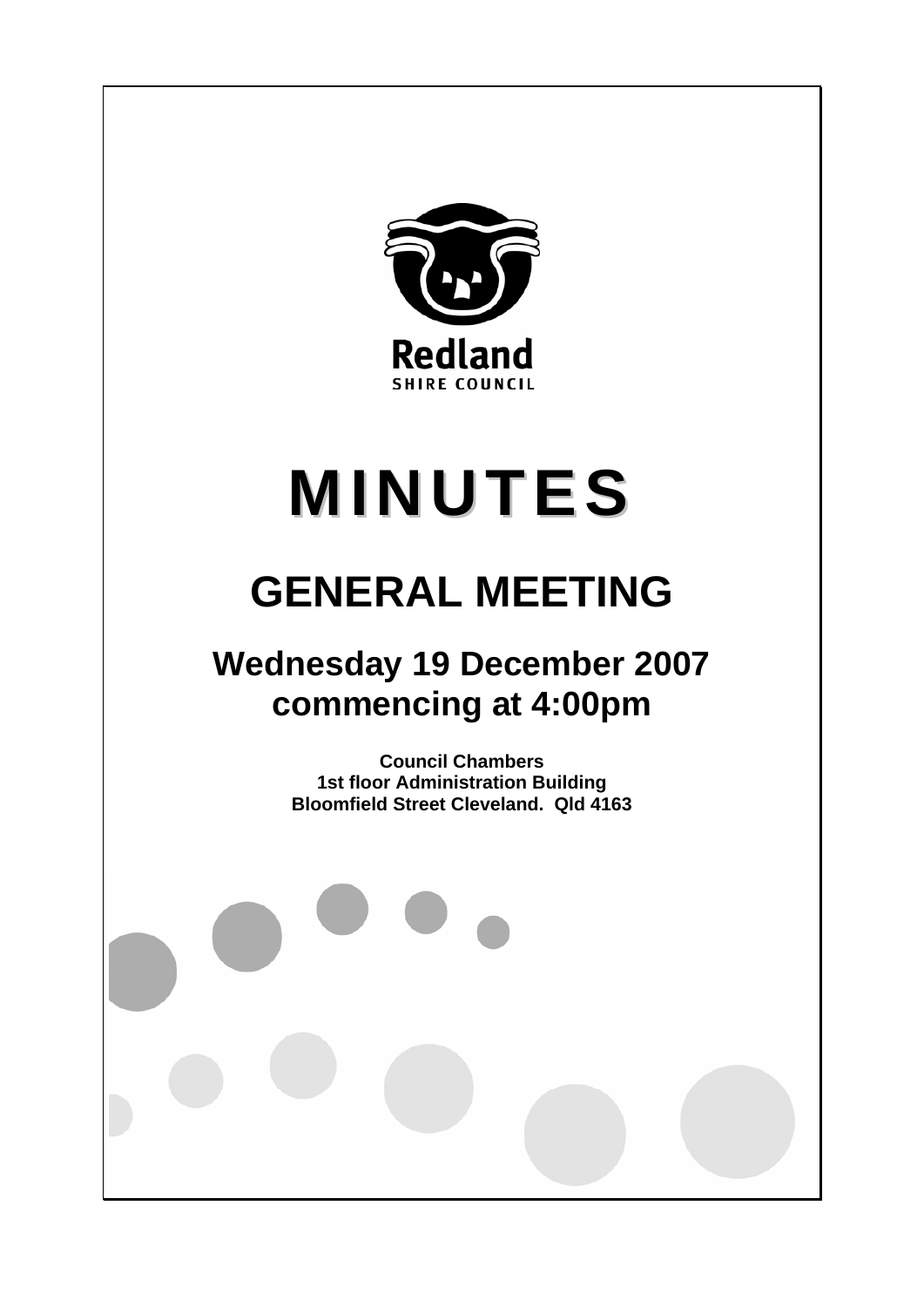### **TABLE OF CONTENTS**

| <b>ITEM</b>    |       | <b>SUBJECT</b>                                                                                                                             | <b>PAGE NO</b> |
|----------------|-------|--------------------------------------------------------------------------------------------------------------------------------------------|----------------|
| 1              |       |                                                                                                                                            |                |
| $\mathbf{2}$   |       |                                                                                                                                            |                |
| 3              |       |                                                                                                                                            |                |
| 4              |       |                                                                                                                                            |                |
| 5              |       | MATTERS OUTSTANDING FROM PREVIOUS GENERAL MEETING                                                                                          |                |
|                | 5.1   |                                                                                                                                            |                |
|                | 5.1.1 | PETITION (DIVISION 4) - REQUEST FOR ROADWORKS -                                                                                            |                |
|                | 5.1.2 |                                                                                                                                            |                |
|                | 5.1.3 | <b>PETITION (DIVISION 5) - REQUESTING THAT COUNCIL</b><br>PROVIDE A BITUMEN SEAL TO ROADS ON PERULPA                                       |                |
|                | 5.1.4 | PETITION (DIVISION 9) - REQUESTING COUNCIL CLOSE<br>PATHWAY ADJACENT TO 13 AND 15 DIANA STREET,                                            |                |
|                | 5.1.5 | PETITION (DIVISION 4) - REQUESTING COUNCIL<br>UNDERTAKE A REVIEW OF PARKING AND SECURITY AT                                                |                |
|                | 5.1.6 | PETITION (DIVISION 6) - OBJECTING TO THE<br><b>TRANSPORT/TRUCKING BUSINESS BEING OPERATED</b><br>FROM 149 GRAMZOW ROAD, MOUNT COTTON  3    |                |
|                | 5.1.7 | <b>REQUEST FOR PROGRESS REPORT -</b>                                                                                                       |                |
| 6              |       |                                                                                                                                            |                |
| $\overline{7}$ |       |                                                                                                                                            |                |
|                | 7.1   | PETITION (DIVISION 9) - REQUESTING COUNCIL TO<br><b>INSTALL LOCAL AREA TRAFFIC MANAGEMENT</b><br>DEVICES IN KILLARNEY CRESCENT, CAPALABA 4 |                |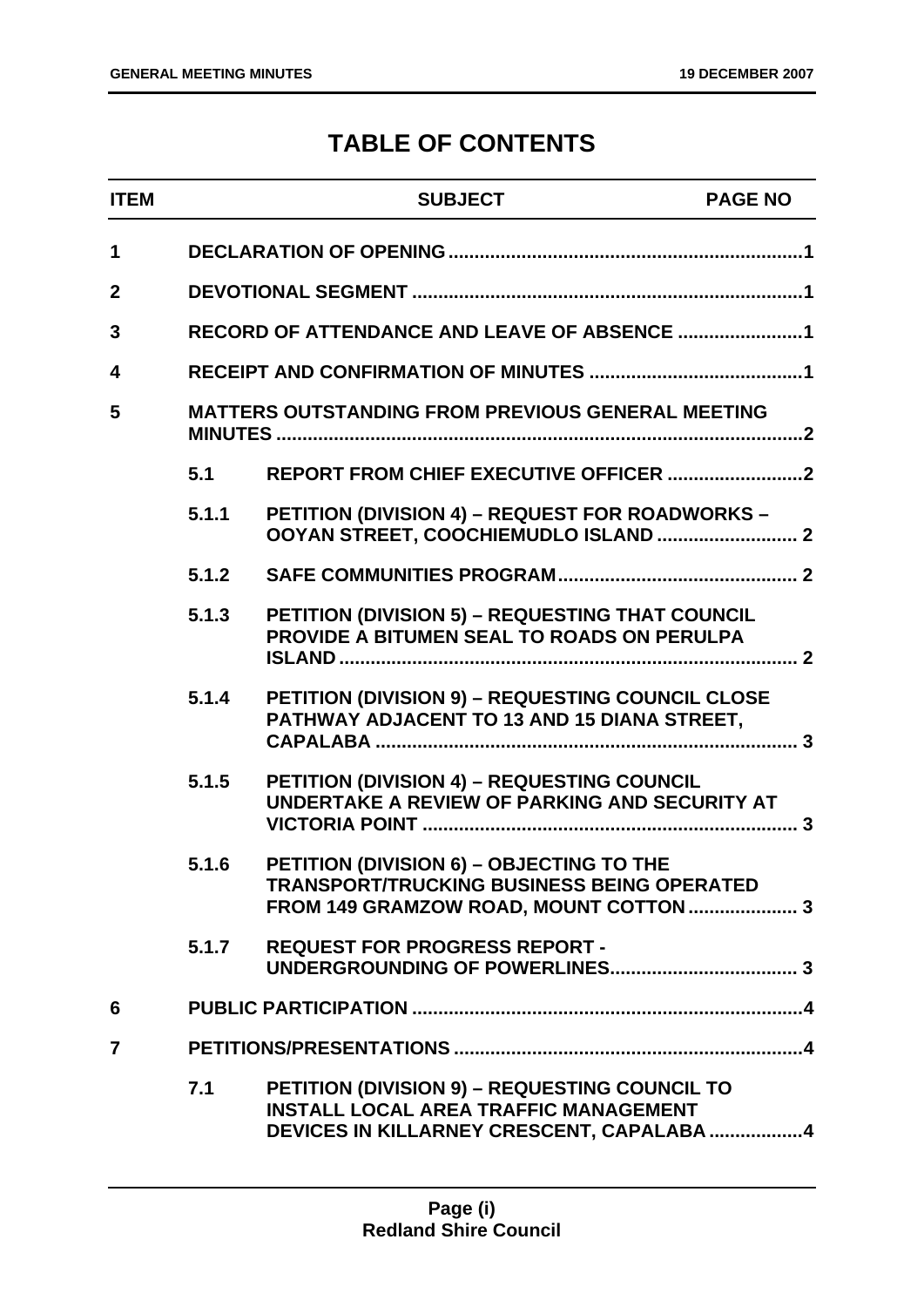|    | 7.2    | PETITION (DIVISION 4) - REQUESTING REMOVAL OF<br>FERAL PEACOCKS ON COOCHIEMUDLO ISLAND5                                           |    |
|----|--------|-----------------------------------------------------------------------------------------------------------------------------------|----|
|    | 7.3    | PETITION (DIVISION 4) - REDLANDS DISTRICT<br>MOTORCYCLE CLUB REQUESTING THAT COUNCIL<br>PROVIDE FACILITY FOR OFF ROAD MOTOR CYCLE |    |
|    | 7.4    |                                                                                                                                   |    |
|    | 7.5    |                                                                                                                                   |    |
| 8  |        |                                                                                                                                   |    |
| 9  |        | <b>DECLARATION OF MATERIAL PERSONAL INTEREST ON ANY</b>                                                                           |    |
| 10 |        | <b>PLANNING &amp; POLICY COMMITTEE 5/12/07 - RECEIPT AND</b>                                                                      |    |
|    | 10.1   |                                                                                                                                   |    |
|    | 10.1.1 | DETAILS OF BUILDING HOUSING STRADDIE HOLIDAY                                                                                      |    |
|    | 10.2   |                                                                                                                                   |    |
|    |        |                                                                                                                                   |    |
|    | 10.2.1 | <b>HOLIDAY HOUSE LETTING - VOLUNTARY CODE OF</b>                                                                                  |    |
|    | 10.2.2 | <b>MAJOR FILM PRODUCTION IN REDLAND SHIRE  24</b>                                                                                 |    |
|    | 10.2.3 | NEW TRUSTEE PERMIT - AMITY PT SOCIAL CRICKET                                                                                      |    |
|    | 10.2.4 | REDLAND GRAFFITI MANAGEMENT PLAN AND POLICY                                                                                       |    |
|    | 10.2.5 | <b>PETITION TO REDUCE RESIDENT CONTRIBUTION TO</b>                                                                                | 38 |
|    | 10.2.6 | PETITION (DIVISION 2) - TOILET BLOCK AT TOONDAH                                                                                   |    |
|    | 10.2.7 | <b>MORETON BAY CYCLEWAY SIGNAGE CONCEPT AND</b>                                                                                   |    |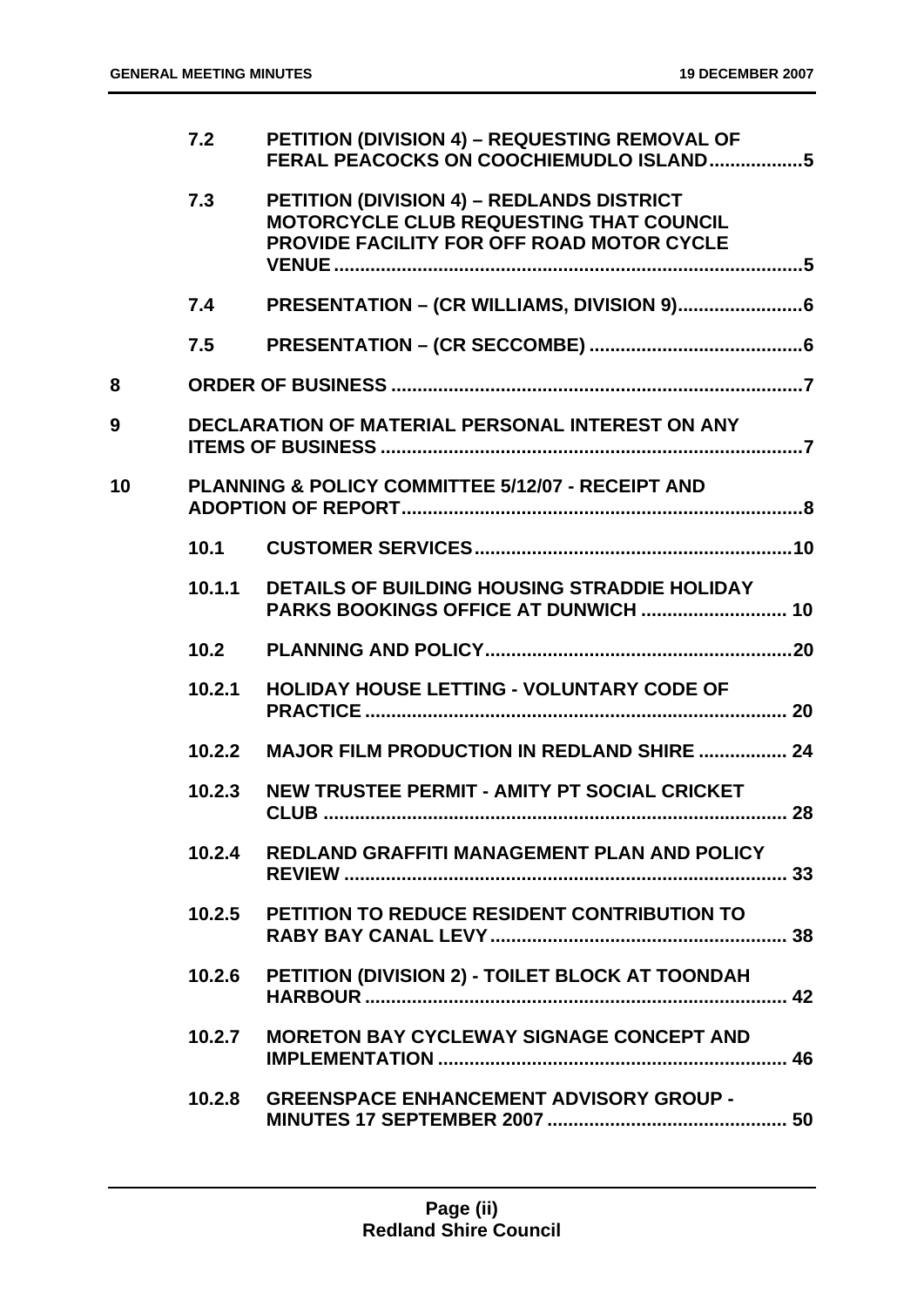|    | 10.2.9 | <b>GREENSPACE ENHANCEMENT ADVISORY GROUP</b>                                                                                                         |  |
|----|--------|------------------------------------------------------------------------------------------------------------------------------------------------------|--|
|    |        | 10.2.10 AMALGAMATION OF EASTERN ESCARPMENT<br><b>CONSERVATION AREA AND PROPOSED PERMANENT</b><br><b>ROAD CLOSURE - SCHOECK ROAD, MOUNT COTTON 55</b> |  |
|    |        |                                                                                                                                                      |  |
|    |        | 10.2.12 REVIEW OF THE VEGETATION ENHANCEMENT                                                                                                         |  |
|    |        | 10.2.13 STATE OF THE ENVIRONMENT REPORT 2008 FOR                                                                                                     |  |
|    |        |                                                                                                                                                      |  |
| 11 |        | <b>REDLAND WATER AND WASTE COMMITTEE 12/12/07 - RECEIPT</b>                                                                                          |  |
|    | 11.1   |                                                                                                                                                      |  |
|    | 11.1.1 | <b>REDLAND WATER &amp; WASTE COUNCIL BUSINESS UNIT</b>                                                                                               |  |
|    | 11.2   |                                                                                                                                                      |  |
| 12 |        | <b>FINANCE AND CORPORATE MANAGEMENT COMMITTEE</b>                                                                                                    |  |
|    | 12.1   |                                                                                                                                                      |  |
|    | 12.1.1 | REDLAND YURARA ART SOCIETY INC - REDLAND ART                                                                                                         |  |
|    | 12.2   |                                                                                                                                                      |  |
|    | 12.2.1 | NOVEMBER 2007 - MONTHLY FINANCIAL REPORTS 88                                                                                                         |  |
|    |        |                                                                                                                                                      |  |
|    | 12.3   |                                                                                                                                                      |  |
|    | 12.3.1 | <b>RABY BAY REVETMENT WALL - DELEGATED</b>                                                                                                           |  |
|    |        | 12.3.2 FEES AND CHARGES STRADDIE HOLIDAY PARKS -                                                                                                     |  |
|    | 12.3,3 | <b>REDLAND COMMUNITY CULTURAL CENTRE</b>                                                                                                             |  |
|    |        |                                                                                                                                                      |  |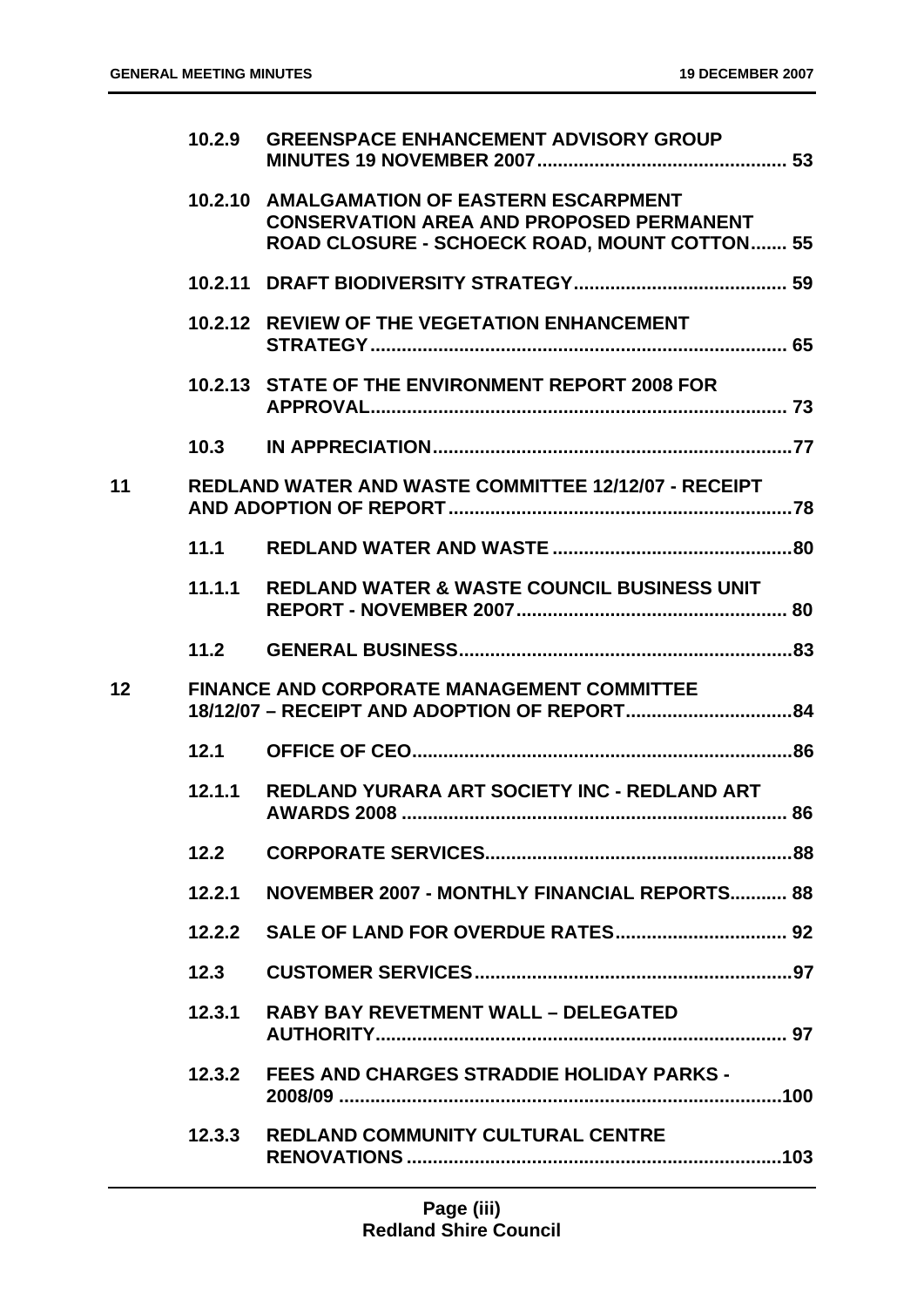|    | 12.4   |                                                                                                                                               |  |
|----|--------|-----------------------------------------------------------------------------------------------------------------------------------------------|--|
|    | 12.4.1 | <b>MONTHLY BALANCED SCORECARD REPORT FOR</b>                                                                                                  |  |
|    | 12.5   |                                                                                                                                               |  |
|    | 12.5.1 | TENDER FOR THE PROVISION OF GRASS CUTTING                                                                                                     |  |
| 13 |        | <b>ITEM REFERRED FROM DEVELOPMENT ASSESSMENT</b>                                                                                              |  |
|    | 13.1   |                                                                                                                                               |  |
|    | 13.1.1 | PROPOSED INFRASTRUCTURE AGREEMENT FOR THE<br><b>INTEGRATED EMPLOYMENT CENTRE AT 678 GERMAN</b><br><b>CHURCH RD, REDLAND BAY, FOR REDLANDS</b> |  |
| 14 |        |                                                                                                                                               |  |
| 15 |        |                                                                                                                                               |  |
|    | 15.1   |                                                                                                                                               |  |
|    |        | 15.1.1 OMBUDSMAN'S REPORT - MODIFICATIONS TO                                                                                                  |  |
| 16 |        | NOTICE OF MOTION UNDER SECTION 451 OF LOCAL                                                                                                   |  |
|    | 16.1   | NOTICE OF MOTION TO AMEND COUNCIL RESOLUTION<br>OF 2 MAY 2007- CARRY FORWARD OF FUNDS<br><b>REQUEST - COUNCILLORS' COMMUNITY BENEFIT</b>      |  |
| 17 |        |                                                                                                                                               |  |
|    | 17.1   | NOTICE GIVEN BY CR MURRAY (DIVISION 10)125                                                                                                    |  |
|    |        | 17.1.1 DEVELOPMENT ASSESSMENT APPROVALS - CHANGES                                                                                             |  |
| 18 |        |                                                                                                                                               |  |
|    | 18.1   |                                                                                                                                               |  |
|    |        |                                                                                                                                               |  |
| 19 |        |                                                                                                                                               |  |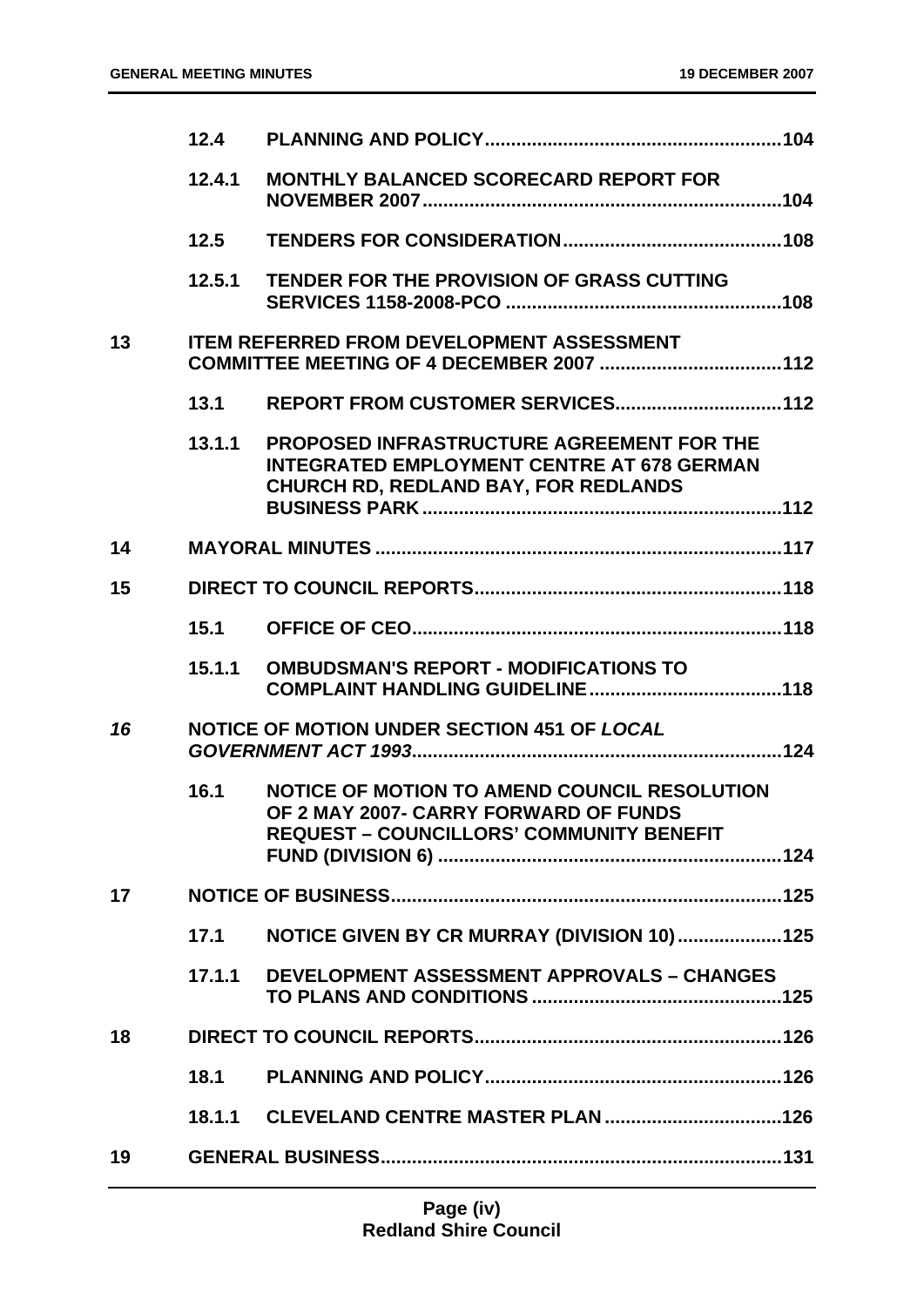|    | 19.1 |  |
|----|------|--|
| 20 |      |  |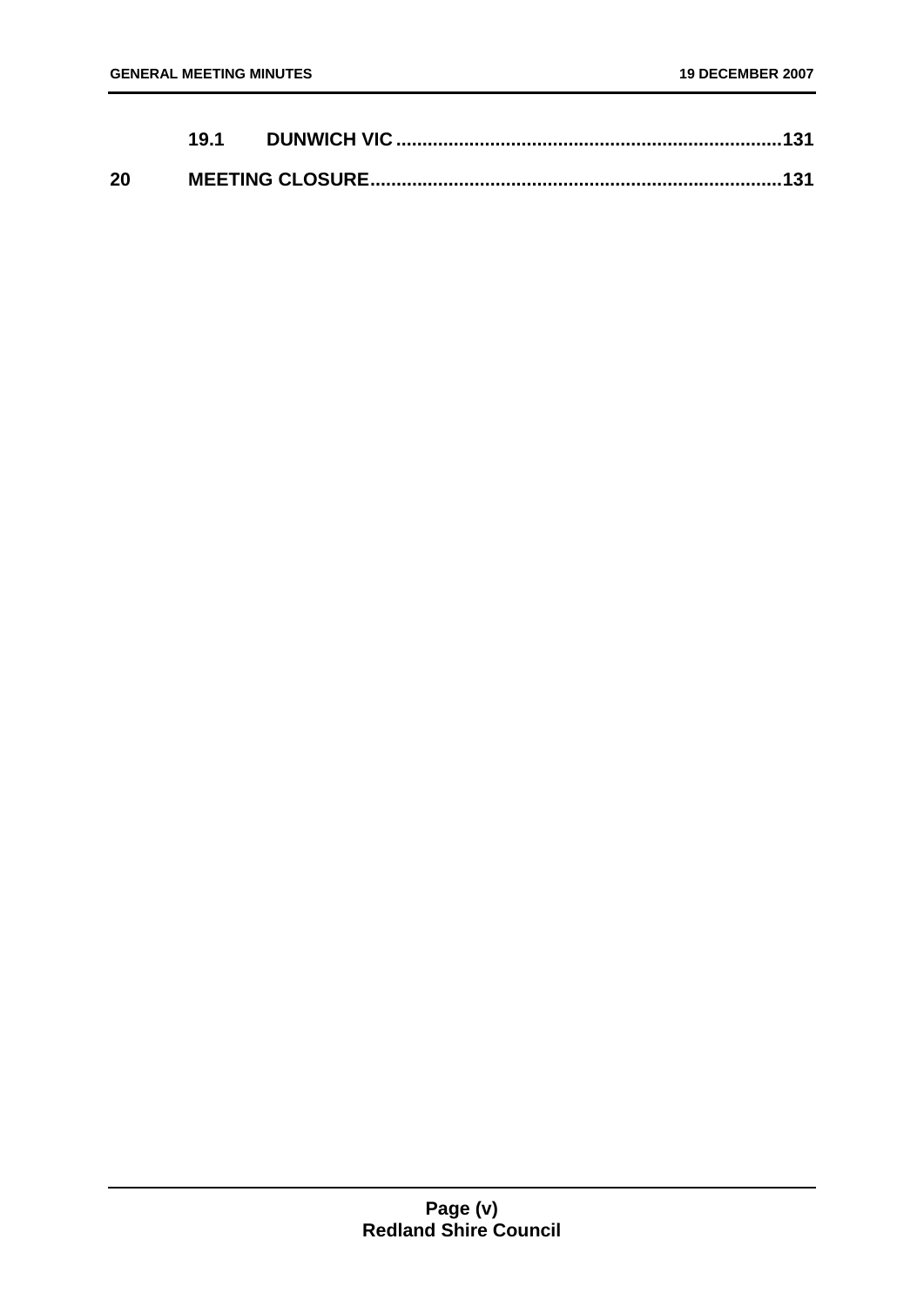#### **1 DECLARATION OF OPENING**

The Mayor declared the meeting open at 4.00 pm

#### **2 DEVOTIONAL SEGMENT**

Pastor Glen Gray from the Redland Ministers' Fellowship led Council in a brief devotional segment.

#### **3 RECORD OF ATTENDANCE AND LEAVE OF ABSENCE**

#### **MEMBERS PRESENT:**

| Cr D H Seccombe | Mayor                                  |
|-----------------|----------------------------------------|
| Cr P J Dowling  | Deputy Mayor and Councillor Division 4 |
| Cr A G Barker   | <b>Councillor Division 1</b>           |
| Cr C B Ogilvie  | <b>Councillor Division 2</b>           |
| Cr D A Henry    | <b>Councillor Division 3</b>           |
| Cr J L Burns    | <b>Councillor Division 5</b>           |
| Cr T Bowler     | Councillor Division 6                  |
| Cr M A Elliott  | <b>Councillor Division 7</b>           |
| Cr A R Beard    | <b>Councillor Division 8</b>           |
| Cr K M Williams | <b>Councillor Division 9</b>           |
| Cr H J Murray   | <b>Councillor Division 10</b>          |
|                 |                                        |

#### **EXECUTIVE LEADERSHIP GROUP:**

| Mrs S Rankin   | <b>Chief Executive Officer</b>                 |
|----------------|------------------------------------------------|
| Mr R Turner    | <b>General Manager Corporate Services</b>      |
| Mr M Goode     | <b>General Manager Customer Services</b>       |
| Mr G Underwood | <b>General Manager Planning and Policy</b>     |
| Mr J Pruss     | <b>General Manager Redland Water and Waste</b> |
|                |                                                |

#### **MINUTES:**

Mrs J Thomas **Corporate Meetings & Registers Officer** 

#### **4 RECEIPT AND CONFIRMATION OF MINUTES**

| Moved by:    | Cr Dowling |
|--------------|------------|
| Seconded by: | Cr Beard   |

That the minutes of the General Meeting of Council held on 28 November 2007 be confirmed.

CARRIED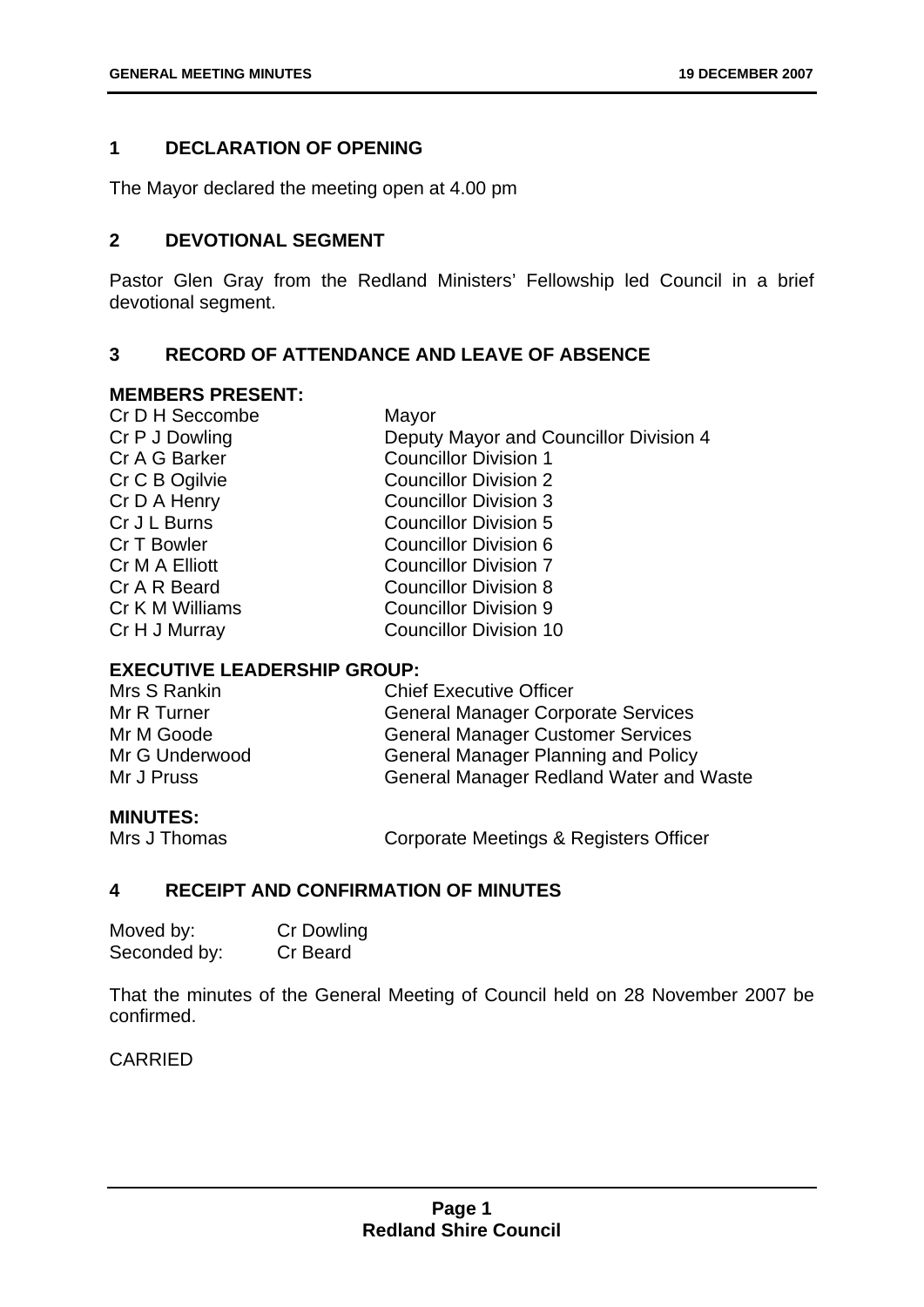#### **5 MATTERS OUTSTANDING FROM PREVIOUS GENERAL MEETING MINUTES**

#### **5.1 REPORT FROM CHIEF EXECUTIVE OFFICER**

#### **5.1.1 PETITION (DIVISION 4) – REQUEST FOR ROADWORKS – OOYAN STREET, COOCHIEMUDLO ISLAND**

At the General Meeting of 26 September 2007, Council resolved that the petition requesting Ooyan Street to be included in the current roadworks program be received and referred to the appropriate area of Council for consideration and a report to a future Planning and Policy Committee meeting.

A report addressing this petition will be presented to the January 2008 Planning and Policy Committee meeting.

#### **5.1.2 SAFE COMMUNITIES PROGRAM**

At the General Meeting of 26 September 2007, it was resolved that a report be prepared on the Safe Communities Program and its applicability to the Redlands community as a means to:

- a) Assisting Council to meet its obligations under the Corporate Plan and Community Safety Policy:
- b) Determining the best way forward for community members and organisations with a demonstrable focus on, and commitment to, community safety; and
- c) Identifying other options to strengthen the community's capacity to respond to safety issues.

A report addressing this petition will be presented to the April 2008 Planning and Policy Committee meeting.

#### **5.1.3 PETITION (DIVISION 5) – REQUESTING THAT COUNCIL PROVIDE A BITUMEN SEAL TO ROADS ON PERULPA ISLAND**

At the General Meeting of 31 October 2007, Council resolved that the petition requesting that Council provide a bitumen seal to roads on Perulpa Island be received and referred to the appropriate area of Council for consideration and a report to a future Planning and Policy Committee meeting.

A report addressing this petition will be presented to the January 2008 Planning and Policy Committee meeting.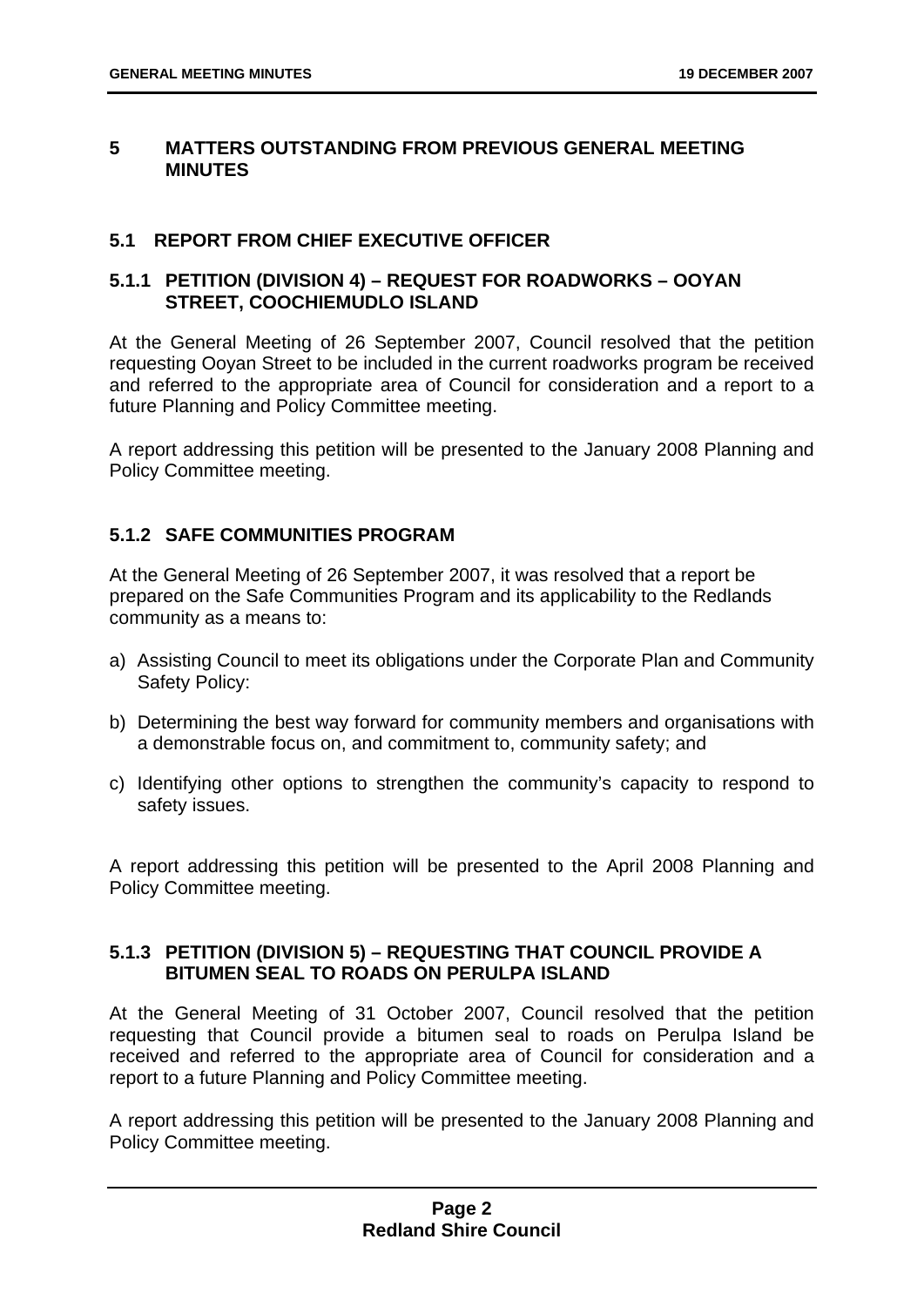#### **5.1.4 PETITION (DIVISION 9) – REQUESTING COUNCIL CLOSE PATHWAY ADJACENT TO 13 AND 15 DIANA STREET, CAPALABA**

At the General Meeting of 28 November 2007, Council resolved that the petition requesting that Council take appropriate measures to close the pathway adjacent to 13 and 15 Diana Street, Capalaba, be received and referred to the appropriate area of Council for consideration and a report to Council.

A report addressing this petition will be presented to the February 2008 Planning and Policy Committee meeting.

#### **5.1.5 PETITION (DIVISION 4) – REQUESTING COUNCIL UNDERTAKE A REVIEW OF PARKING AND SECURITY AT VICTORIA POINT**

At the General Meeting of 28 November 2007, Council resolved that the petition requesting Council to undertake a review of parking and security at Victoria Point with a view to obtaining securing improvement programme funding to upgrade lighting and other measures, be received and referred to the appropriate area of Council for consideration and a report to Council.

A report addressing this petition will be presented to the February 2008 Planning and Policy Committee meeting.

#### **5.1.6 PETITION (DIVISION 6) – OBJECTING TO THE TRANSPORT/TRUCKING BUSINESS BEING OPERATED FROM 149 GRAMZOW ROAD, MOUNT COTTON**

At the General Meeting of 28 November 2007, Council resolved that the petition objecting to the transport/trucking business incorporating mechanical repairs being operated from 149 Gramzow Road, Mount Cotton, be received and referred to the appropriate area of Council for consideration and a report to Council.

It is noted that the matters referred to in the petition are of a compliance nature and will be addressed through internal process.

#### **5.1.7 REQUEST FOR PROGRESS REPORT - UNDERGROUNDING OF POWERLINES**

At the General Meeting of 28 November 2007, Council resolved that a report be presented to Council on the progress made with Energex regarding undergrounding of powerlines in selected areas.

A report addressing this matter will be presented to the February 2008 Planning and Policy Committee meeting.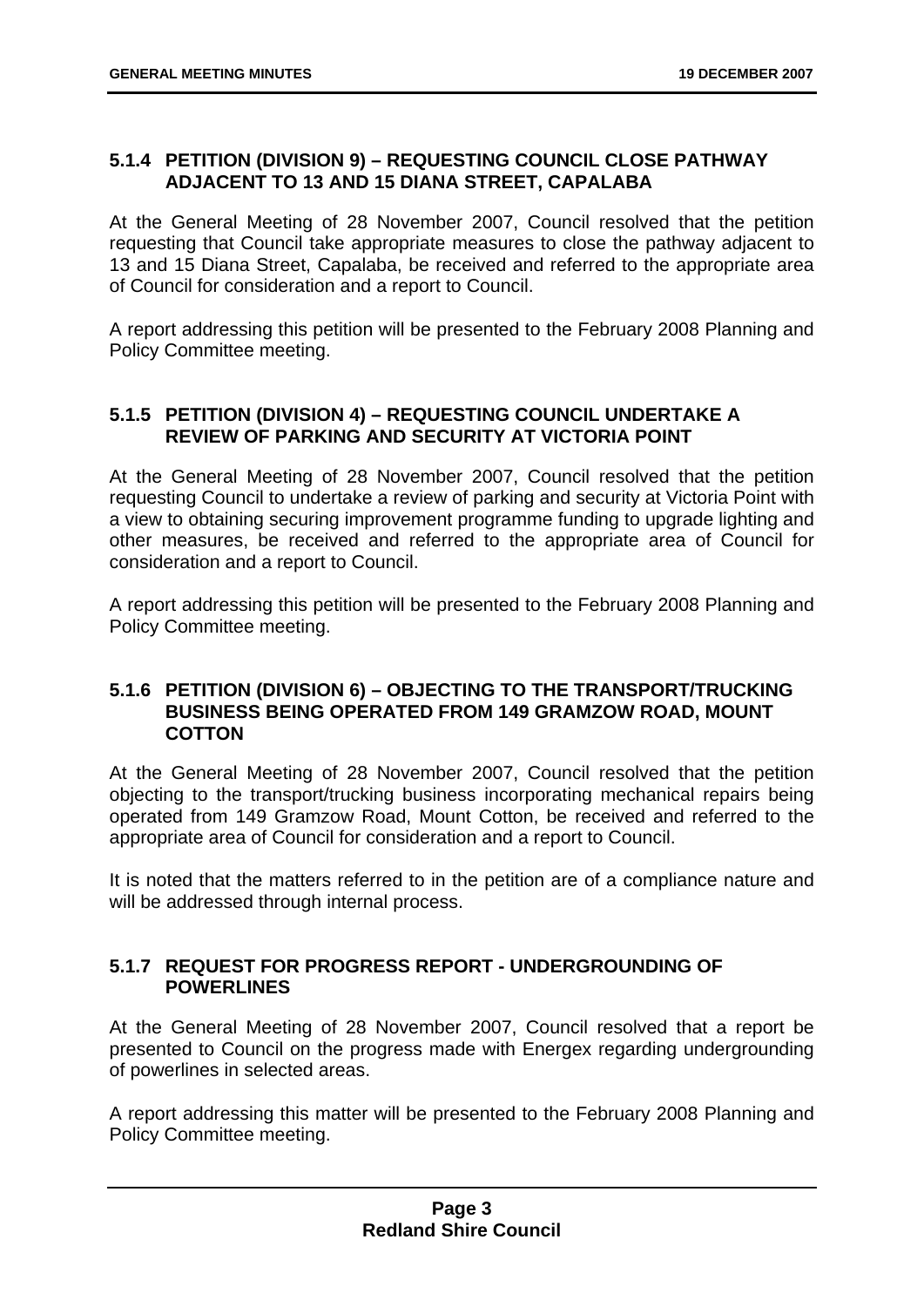#### **6 PUBLIC PARTICIPATION**

#### **MOTION TO ADJOURN MEETING**

| Moved by:    | Cr Murray         |
|--------------|-------------------|
| Seconded by: | <b>Cr Dowling</b> |

That the proceedings of the meeting adjourn for a public participation segment.

#### CARRIED

- 1. Mr Gary Marks representing Redlands District Motorcycle Club addressed Council in relation to a petition requesting Council to provide the Club with an appropriate site to establish an off road motor cycle venue;
- 2. Mr George Harris, Raby Bay, addressed Council in relation to *Petition to Reduce Resident Contribution to Raby Bay Canal Levy;*
- 3. Ms Denise Wood, Raby Bay, addressed Council in relation to *Petition to Reduce Resident Contribution to Raby Bay Canal Levy;*
- 4. Ms Madonna Cossettini, Birkdale addressed Council in relation to Cr Murray's Notice of Business in relation to *Development Assessment Approvals – Changes to Plans and Conditions.*

#### **MOTION TO RESUME MEETING**

Moved by: Cr Dowling<br>
Seconded by: Cr Ogilvie Seconded by:

That the proceedings of the meeting resume.

CARRIED

#### **7 PETITIONS/PRESENTATIONS**

Permission was granted for the following petitions to be presented.

#### **7.1 PETITION (DIVISION 9) – REQUESTING COUNCIL TO INSTALL LOCAL AREA TRAFFIC MANAGEMENT DEVICES IN KILLARNEY CRESCENT, CAPALABA**

| Moved by:    | <b>Cr Williams</b> |
|--------------|--------------------|
| Seconded by: | Cr Ogilvie         |

**That the petition, which reads as follows, be received and referred to the appropriate area of Council for consideration and a report to Council:**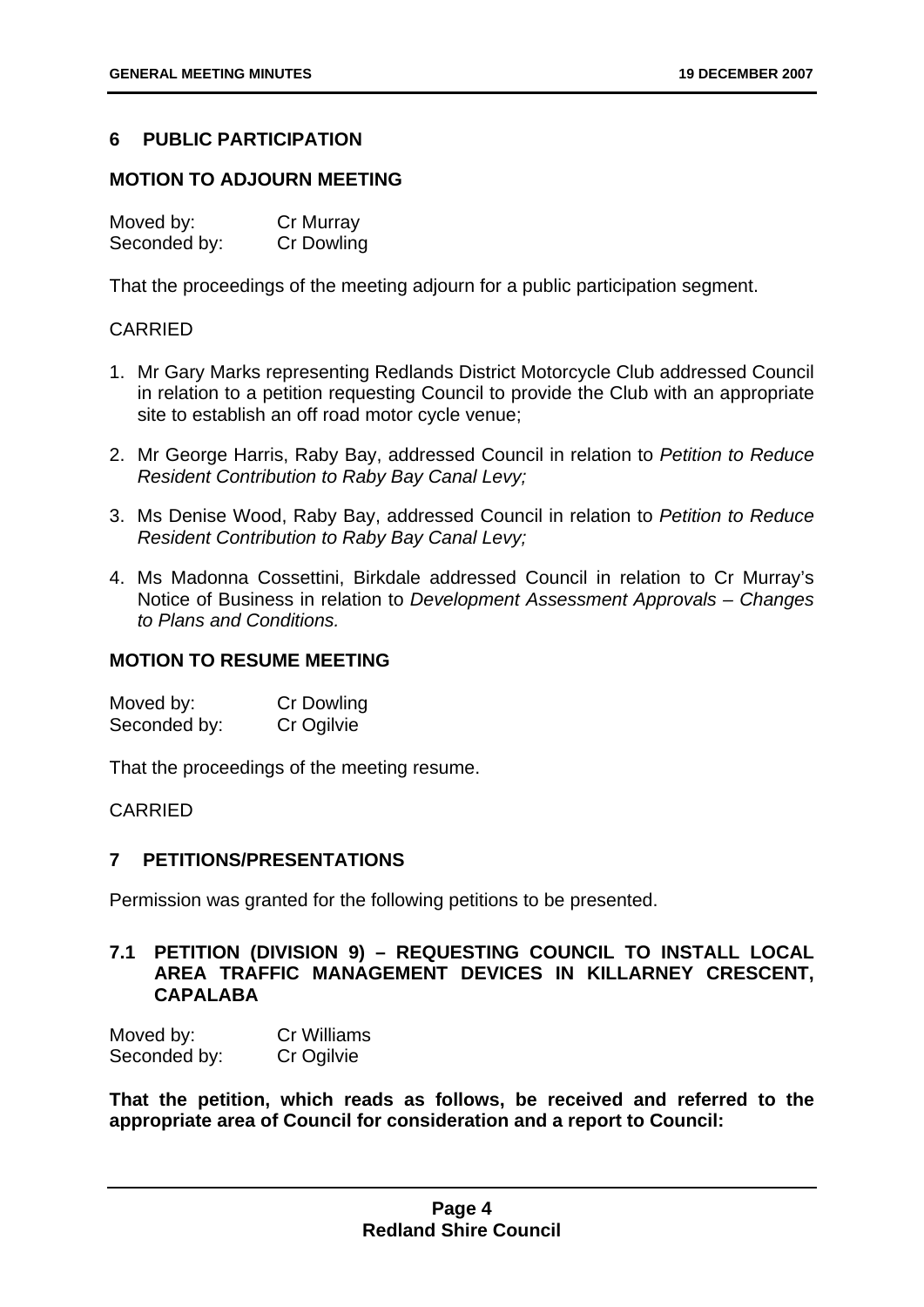*"We, the undersigned, request that Council install Local Area Traffic Management devices in Killarney Crescent, Capalaba."*

#### **CARRIED**

#### **7.2 PETITION (DIVISION 4) – REQUESTING REMOVAL OF FERAL PEACOCKS ON COOCHIEMUDLO ISLAND**

Moved by: Cr Dowling Seconded by: Cr Murray

**That the petition, which reads as follows, be received and referred to the appropriate area of Council for consideration.** 

*"We are writing with a request for action on the problem of feral peacocks on Coochiemudlo Island.* 

*There are still a number of peacocks on the island, mature males, young males, mature females and various other half grown birds of indeterminate sex. They produced a number of chicks in the last breeding season and their numbers are definitely on the rise.* 

*They cause problems by roosting on house roofs and defecating there, the products of which wash into rain water tanks polluting drinking water.* 

*They also cause destruction in vegetable gardens which is a problem for residents trying to be self-sufficient and environmentally friendly in the light of global warming. They also roost on cars causing damage to the paintwork.* 

*We therefore request Council action in the total removal of these feral birds."* 

#### **CARRIED**

#### **7.3 PETITION (DIVISION 4) – REDLANDS DISTRICT MOTORCYCLE CLUB REQUESTING THAT COUNCIL PROVIDE FACILITY FOR OFF ROAD MOTOR CYCLE VENUE**

Moved by: Cr Dowling Seconded by: Cr Burns

**That the petition, which reads in part as follows, be received and referred to the appropriate area of Council for consideration and a report to Council:**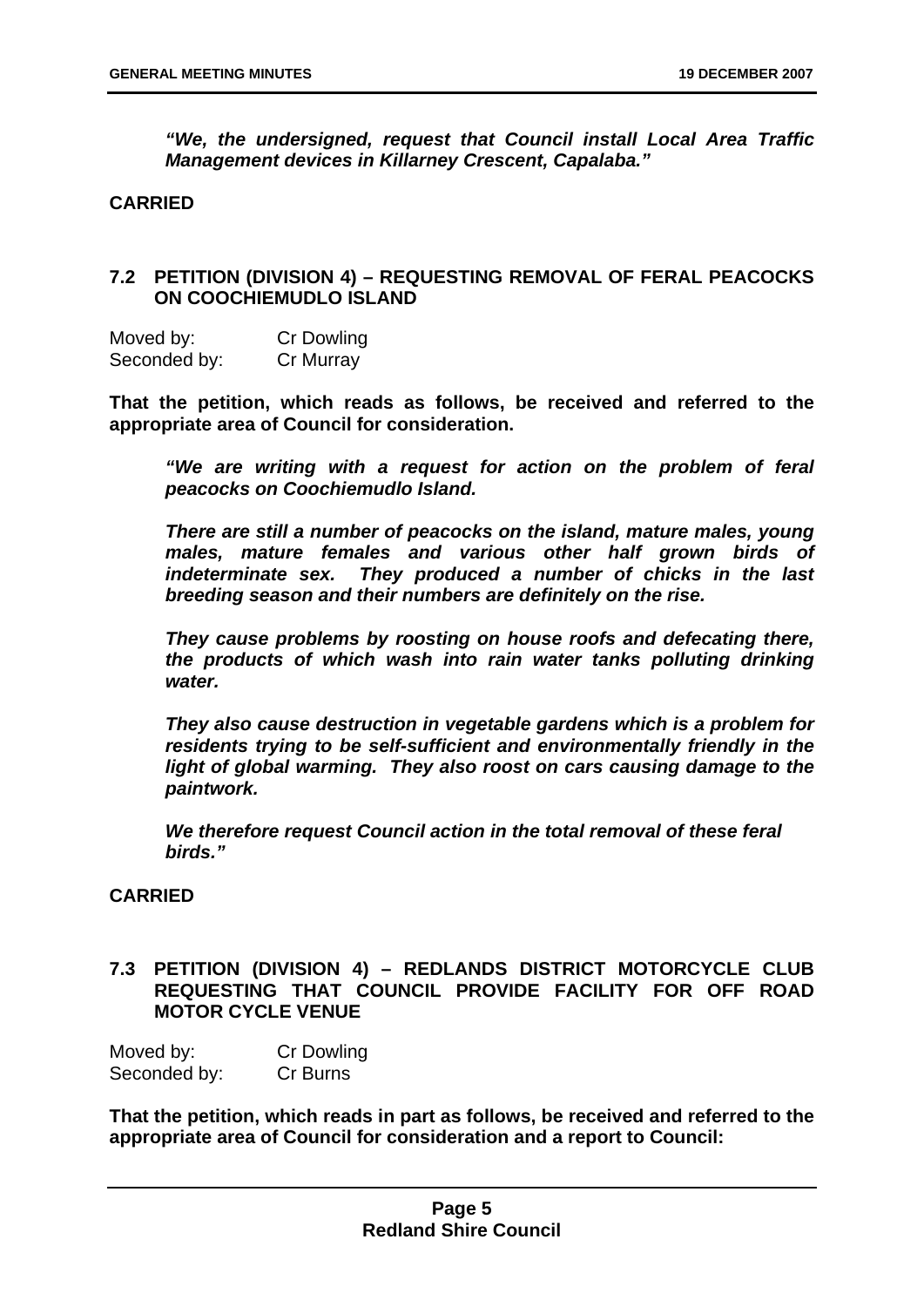*"We, the elected office bearers and committee members of the Redlands District Motorcycle Club (RDMC), on behalf of the many families and individuals in the Redlands Districts and surrounding suburbs offer to our duly elected councillors the accompanying petition and the following comments for consideration at your last meeting for this year to provide us with an appropriate site to establish an off road motor cycle venue".* 

#### **CARRIED**

#### **7.4 PRESENTATION – (CR WILLIAMS, DIVISION 9)**

Cr Williams presented a brief report to Council in regards to the 2007 Leisure Life Redland Spring Festival.

Cr Williams advised that some valuable partnerships were developed with community Redlands Community Groups, including the Ba-Lonn festival which was managed by Redlands Arts Council. The RAC also managed the Jazz tent very successfully over the festival weekend. Folk Redlands also came on board and had a very popular venue and a great program. The Friday Night Gala Event proved to be an outstanding success, with the gold coin donation raising in excess of \$2,500 for the Matthew Stanley Foundation. The inaugural Redland Spring Festival Regatta also took place on 2 September, under the prowess of the Cleveland Yacht Club. Although the weather was not particularly kind for the festival weekend, patronage still increased by 11%.

Cr Williams advised that next year would mark the  $50<sup>th</sup>$  anniversary of the festival and that plans were already underway with a week long of activities programmed including the successful gala event making use of the new RPAC concert hall.

Cr Williams thanked all those involved for their support.

#### **7.5 PRESENTATION – (CR SECCOMBE)**

In recognition of Council's achievement of Milestone 5 in the Cities for Climate Protection Australia Program, Cr Seccombe presented a Milestone 5 star to Council received from Local Governments for Sustainability Oceania and the Australian Greenhouse Office in the Department of the Environment and Water Resources.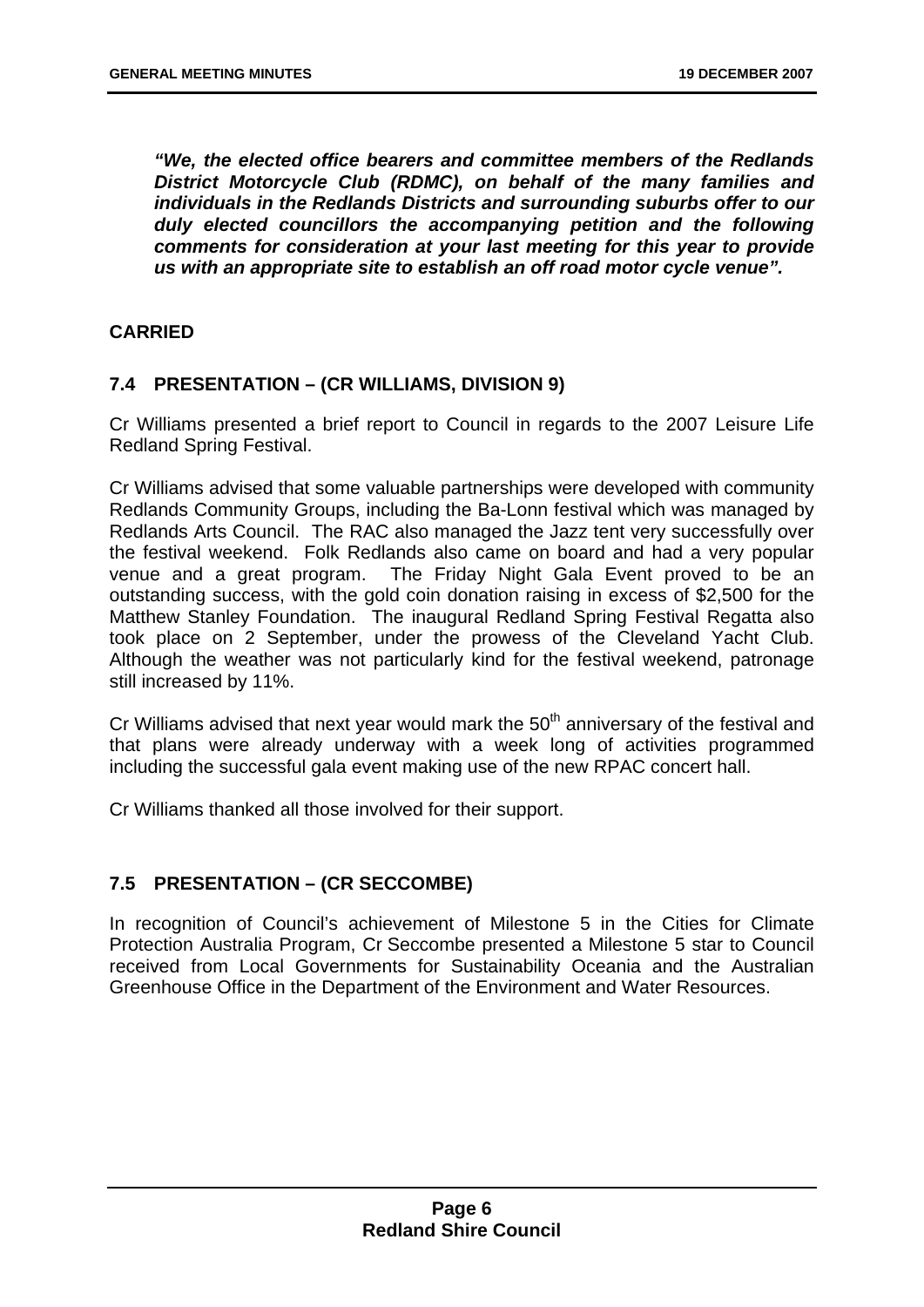#### **8 ORDER OF BUSINESS**

Moved by: Cr Williams Seconded by: Cr Murray

That a late item, *Cleveland Centre Master Plan,* be received and discussed after item 17.1.1.

CARRIED

#### **9 DECLARATION OF MATERIAL PERSONAL INTEREST ON ANY ITEMS OF BUSINESS**

It was noted that Cr Bowler declared a conflict of interest in item 15.1.1 *Ombudsman's Report – Modifications to Complaint Handling Guideline* and left the meeting prior to discussion and decision in this matter.

It was noted that Cr Ogilvie declared a material personal interest in item 10.2.1 *Holiday House Letting – Voluntary Code of Practice* at the Planning and Policy Committee Meeting on 5 December 2007. This item was not raised or discussed at today's meeting.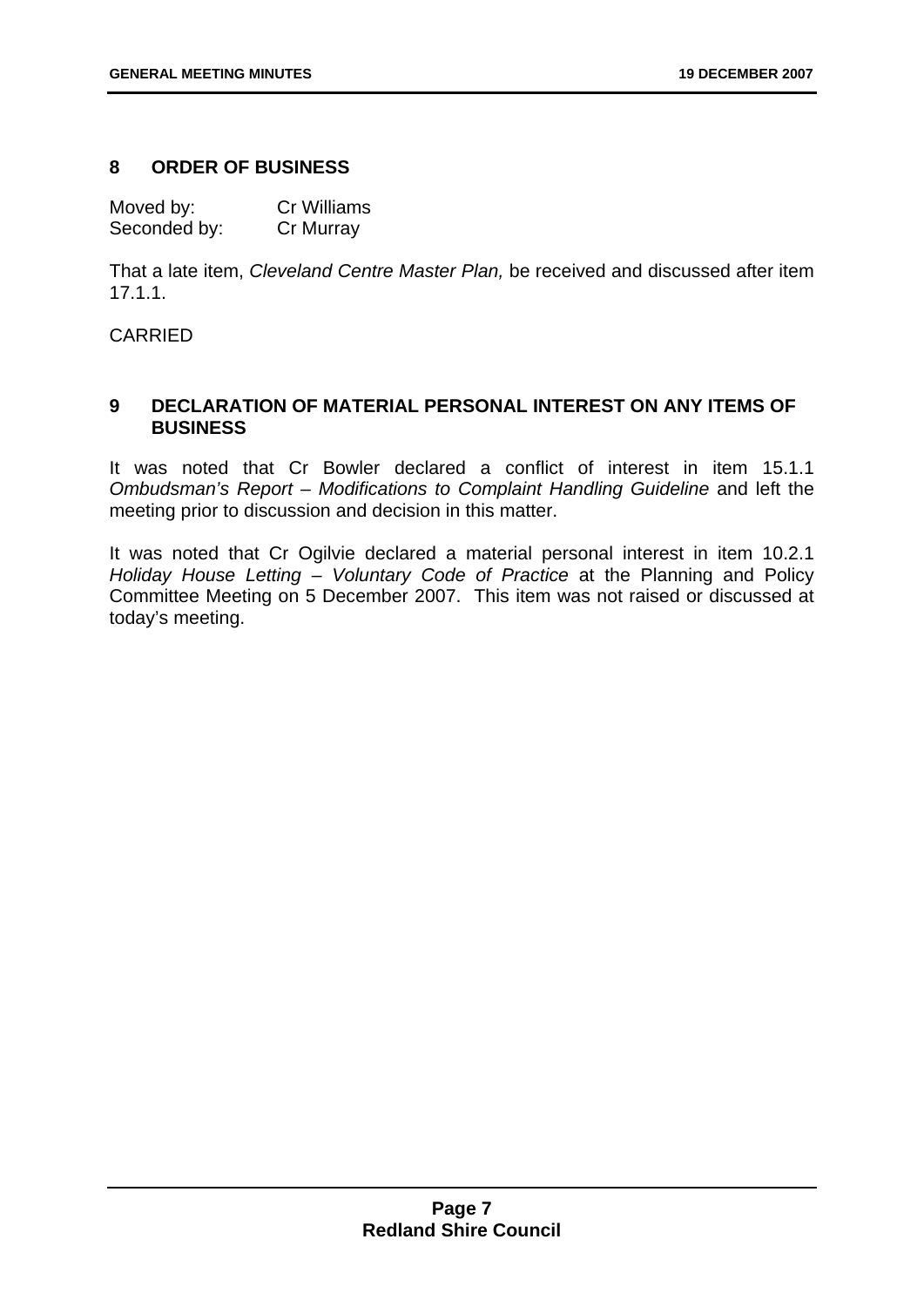#### **10 PLANNING & POLICY COMMITTEE 5/12/07 - RECEIPT AND ADOPTION OF REPORT**

| Moved by:    | Cr Burns         |
|--------------|------------------|
| Seconded by; | <b>Cr Barker</b> |

That the following Planning & Policy Committee Report of 5 December 2007 be received.

#### CARRIED

#### **DECLARATION OF OPENING**

Cr Burns declared the meeting open at 9.00 am.

#### **RECORD OF ATTENDANCE AND LEAVE OF ABSENCE**

| <b>Members Present</b>   |                                                        |
|--------------------------|--------------------------------------------------------|
| Cr J L Burns             | <b>Chair and Councillor Division 5</b>                 |
| Cr D H Seccombe          | Mayor                                                  |
| Cr A G Barker            | <b>Councillor Division 1</b>                           |
| Cr C B Ogilvie           | <b>Councillor Division 2</b>                           |
| Cr D A Henry             | <b>Councillor Division 3</b>                           |
| Cr P J Dowling           | Deputy Mayor and Councillor Division 4 Entered at 9.27 |
| Cr T Bowler              | am<br><b>Councillor Division 6</b>                     |
| Cr M A Elliott           | <b>Councillor Division 7</b>                           |
| Cr A R Beard             | <b>Councillor Division 8</b>                           |
| Cr K M Williams          | Councillor Division 9 Entered at 9.04 am               |
| Cr H J Murray            | <b>Councillor Division 10</b>                          |
| <b>Committee Manager</b> |                                                        |
| Mr G Underwood           | <b>General Manager Planning and Policy</b>             |
| <b>Officers</b>          |                                                        |
| Mrs S Rankin             | <b>Chief Executive Officer</b>                         |
| Mr M Goode               | <b>General Manager Customer Services</b>               |
| Mr G Jensen              | <b>Manager Customer and Community Services</b>         |
| Mr W Dawson              | <b>Manager Land Use Planning</b>                       |
| Mr G Photinos            | <b>Manager Environmental Management</b>                |
| Mr W Mortlock            | <b>Senior Adviser Environmental Protection</b>         |
| Mr D Carter              | <b>Senior Advisor Natural Environment</b>              |
| Ms S Fitzsimmons         | Adviser - Biodiversity Planning                        |
| Mr L Newlands            | Adviser - Reserve Management                           |
| Ms R Bonnin              | <b>Manager Community and Social Planning</b>           |
| Ms L Galatola            | <b>Community Safety Officer</b>                        |
| Ms J Sommer              | <b>Tourism Development Co-ordinator</b>                |
| Mr D Elliott             | Manager Infrastructure Planning                        |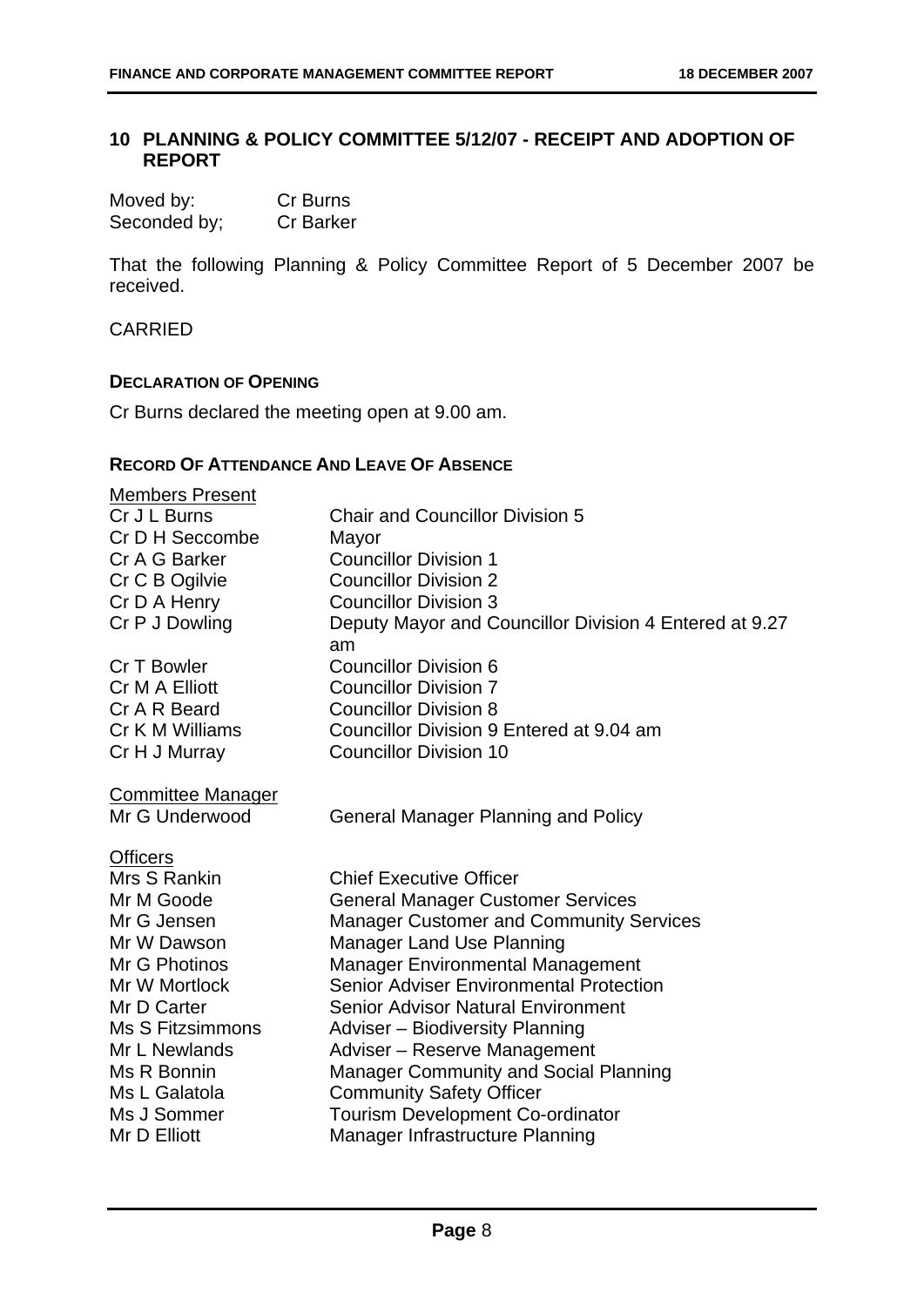**Minutes** 

Mrs J Thomas Corporate Meetings & Registers Officer

#### **PUBLIC PARTICIPATION AT MEETING**

Nil

#### **DECLARATION OF INTEREST**

It is noted that Cr Ogilvie declared a material personal interest in item 2.1 *Holiday House Letting – Voluntary Code of Practice* and left the meeting prior to discussion and decision on this matter.

It is noted that in relation to item 2.2, *Major Film Production in Redland Shire,* Cr Dowling advised committee that he held shares in a cinema chain.

#### **ORDER OF BUSINESS**

| Moved by:    | Cr Beard         |
|--------------|------------------|
| Seconded by: | <b>Cr Barker</b> |

That the order of business be altered to discuss *Holiday House Letting – Voluntary Code of Practice, Major Film Production in Redland Shire* and *Redland Graffiti Management Plan and Policy Review* after *State of the Environment Report 2008.*

#### CARRIED

Cr Burns vacated the chair at 10.20 am (during item 2.6), Cr Dowling presided;

Cr Williams left the meeting at 10.21 am (during item 2.6) and returned at 10.26 am (during item 2.6);

Cr Elliott left the meeting at 10.23 am (during item 2.6);

Cr Dowling vacated the chair at 10.30 am (during item 2.6), Cr Burns presided;

Cr Murray left the meeting at 10.46 am (during item 2.6) and returned at 10.51 am (start of item 2.7);

Cr Ogilvie left the meeting at 10.52 am (start of item 2.7) and returned at 11.09 am (during item 2.8);

Cr Ogilvie left the meeting at 12.08 pm (start of item 2.1) and returned at 12.16 pm (end of item 2.1);

Cr Beard left the meeting at 12.09 pm (during item 2.1);

Cr Bowler left the meeting at 12.19 pm (during item 2.2).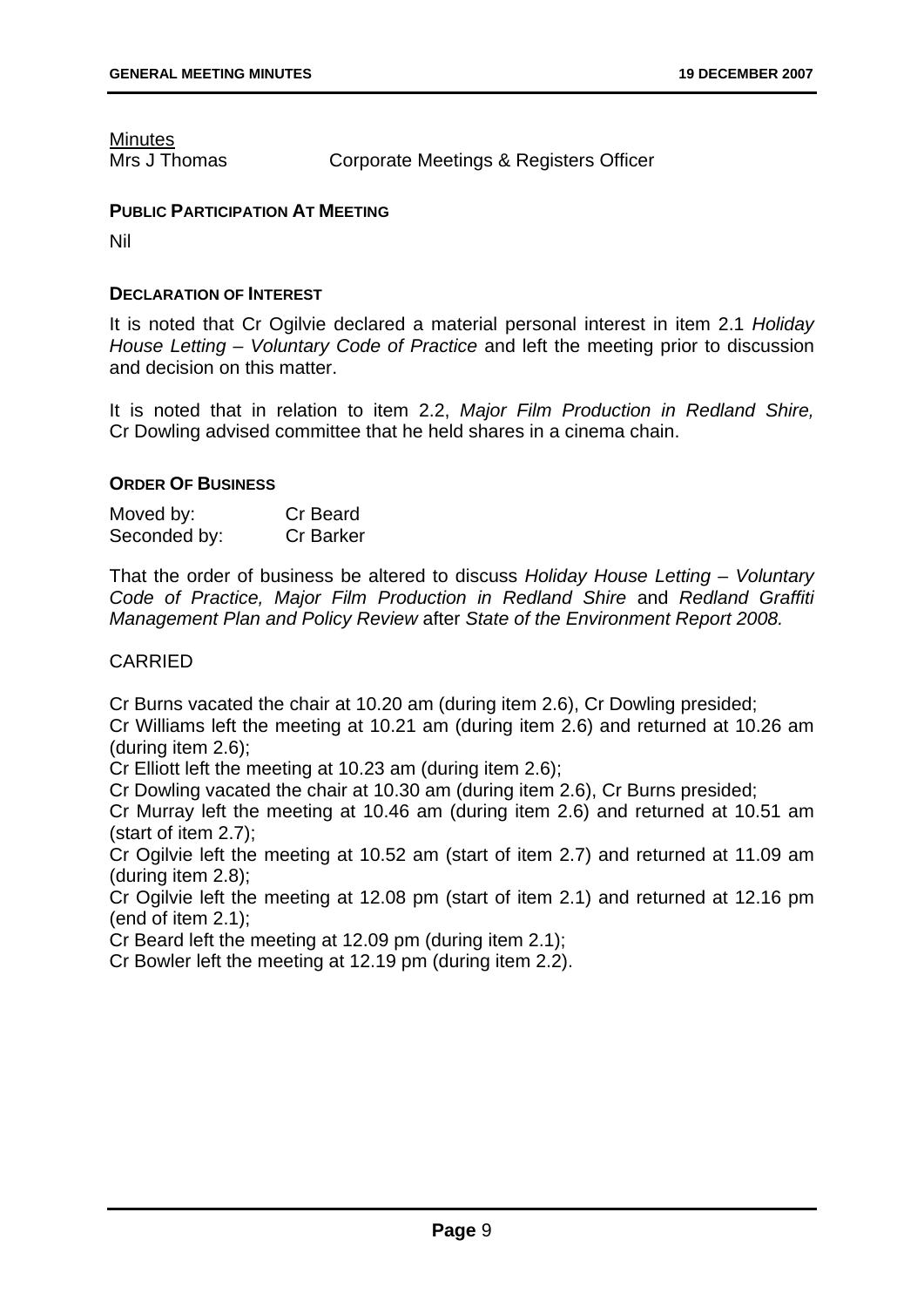#### **10.1 CUSTOMER SERVICES**

#### **10.1.1 DETAILS OF BUILDING HOUSING STRADDIE HOLIDAY PARKS BOOKINGS OFFICE AT DUNWICH**

| <b>Dataworks Filename:</b>       | <b>CP Straddie Holiday Parks - General</b>                                           |
|----------------------------------|--------------------------------------------------------------------------------------|
| <b>Responsible Officer Name:</b> | <b>Greg Jensen</b><br><b>Group Manager Customer and Community</b><br><b>Services</b> |
| <b>Author Name:</b>              | <b>Greg Jensen</b><br><b>Group Manager Customer and Community</b><br><b>Services</b> |

#### **EXECUTIVE SUMMARY**

A request was received from Councillor Dowling for a report into the Straddie Holiday Parks Bookings Office, that was formerly occupied by Redlands Tourism, and is now jointly occupied with Straddie Holiday Parks Bookings Office staff. The request was for information on:

- the history of the building at Dunwich which houses a number of Council activities, Redlands Tourism, etc.
- who built the building;
- how it was funded;
- how and when Council took occupancy of the building.

Issues were also raised generally about the level of support for Redlands Tourism in delivering tourist information services on behalf of Council.

The building at Dunwich was constructed in 1994 by Redlands Tourism using Commonwealth Government and Council funds. Redland Shire Council granted a sub-lease to Redlands Tourism in 1996 for a period of ten years, after securing a lease from the Department of Natural Resources for the same term.

A sub-lease was developed between Redland Shire Council and Redlands Tourism. This sub-lease was due to expire in January 2006.

At a Council General Meeting of 25 August 2004 it was resolved to:

- 1. Approve the renewal of the current lease for the property situated at Lot 1 CP865858, Junner Street, Dunwich for a period of ten years;
- 2. To agree in principle with the joint occupancy of the building with Redland Shire Council holding the lease and that an agreement be negotiated with Redlands Tourism for their use of the building;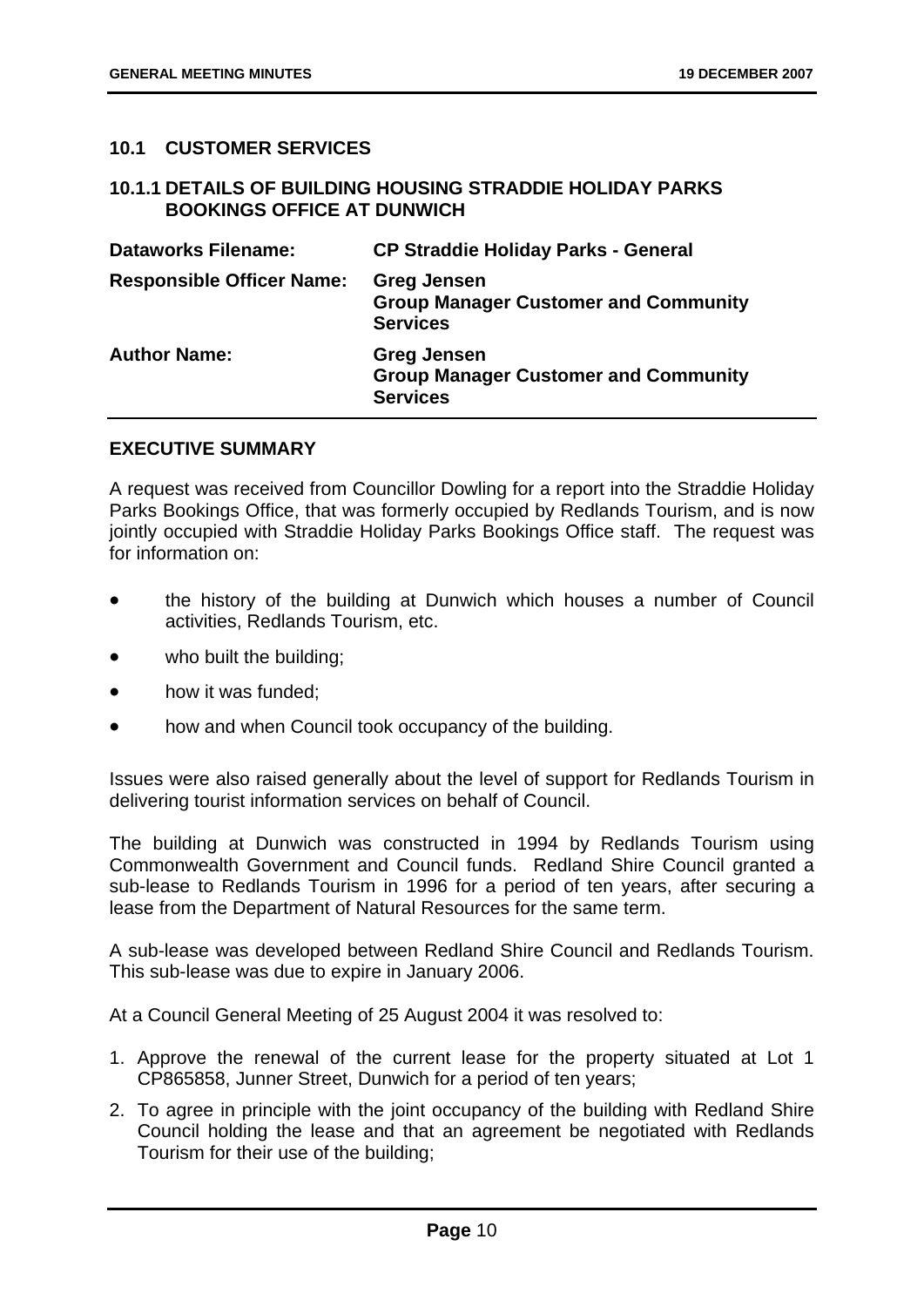3. That any agreement negotiated is to ensure Council's operations of the camping grounds bookings and administration office are not adversely affected by the joint occupancy.

This culminated in the signing of a Licence Agreement by both parties for the period October 2005 to October 2010, with an option for an additional five (5) year extension at Council's discretion.

The Licence Agreement that exists between both Redlands Tourism and Redland Shire Council allows dual occupancy. The Licence Agreement defines the spaces occupied by both parties and the functions that Redland Tourism must perform to be able to continue with the occupancy.

The Licence Agreement does not impose any charges on Redlands Tourism and Redland Shire Council is responsible for all outgoings and maintenance excepting the office equipment maintenance, contents insurance and telephone costs of Redlands Tourism. In return, Redlands Tourism provides some basic support functions after normal business hours of Straddie Holiday Parks.

In addition to the support Council provided for funding for the building at Dunwich, Council has assisted with other building projects and costs of operating the Visitor Information Centre in addition to payments for the Visitor Information Services.

This included a loan of \$250,000 for renovations to Cassim's Hotel and direct financial support of \$38,149.90 since November 2002 for both capital and operational expenses.

|                  | $5.00112$ put the second graded     |                                   |
|------------------|-------------------------------------|-----------------------------------|
| <b>Date</b>      | <b>Event</b>                        | <b>Value</b>                      |
| <b>June 1993</b> | Council enters agreement with       | \$199,640 includes \$80,000 for   |
|                  | Department of Employment,           | VIC and Arts Centre at Point      |
|                  | Education and Training (DEET) for   | Lookout                           |
|                  | project funds                       |                                   |
| March 1994       | Council advises DEET of decision    | \$20,000 for Visitor Information  |
|                  | to construct purpose built facility | Centre from Landcare and          |
|                  | and requests re-allocation of       | Environmental<br>Project,         |
|                  | \$20,000 to building project from   | making a total of \$100,000 for   |
|                  | other approved projects.            | VIC and art gallery at Dunwich    |
| <b>June 1994</b> | Council advises DEET of transfer    | indicates \$59,712<br><b>File</b> |
|                  | of all funds to Redlands Tourism    | transferred. Redlands Tourism     |
|                  |                                     | presentation in July 2001         |
|                  |                                     | confirms \$100,000 received       |
|                  |                                     | from OLMA grants                  |
| <b>June 1994</b> | Redlands Tourism submitted<br>a     |                                   |
|                  | building application                | \$192,000                         |
| August 1994      | Approval was granted from Council   |                                   |
|                  | to construct building               |                                   |
| November         | Centre completed and commences      |                                   |

#### **Summary of events Straddie Holiday parks Bookings Office and Visitor Information Centre**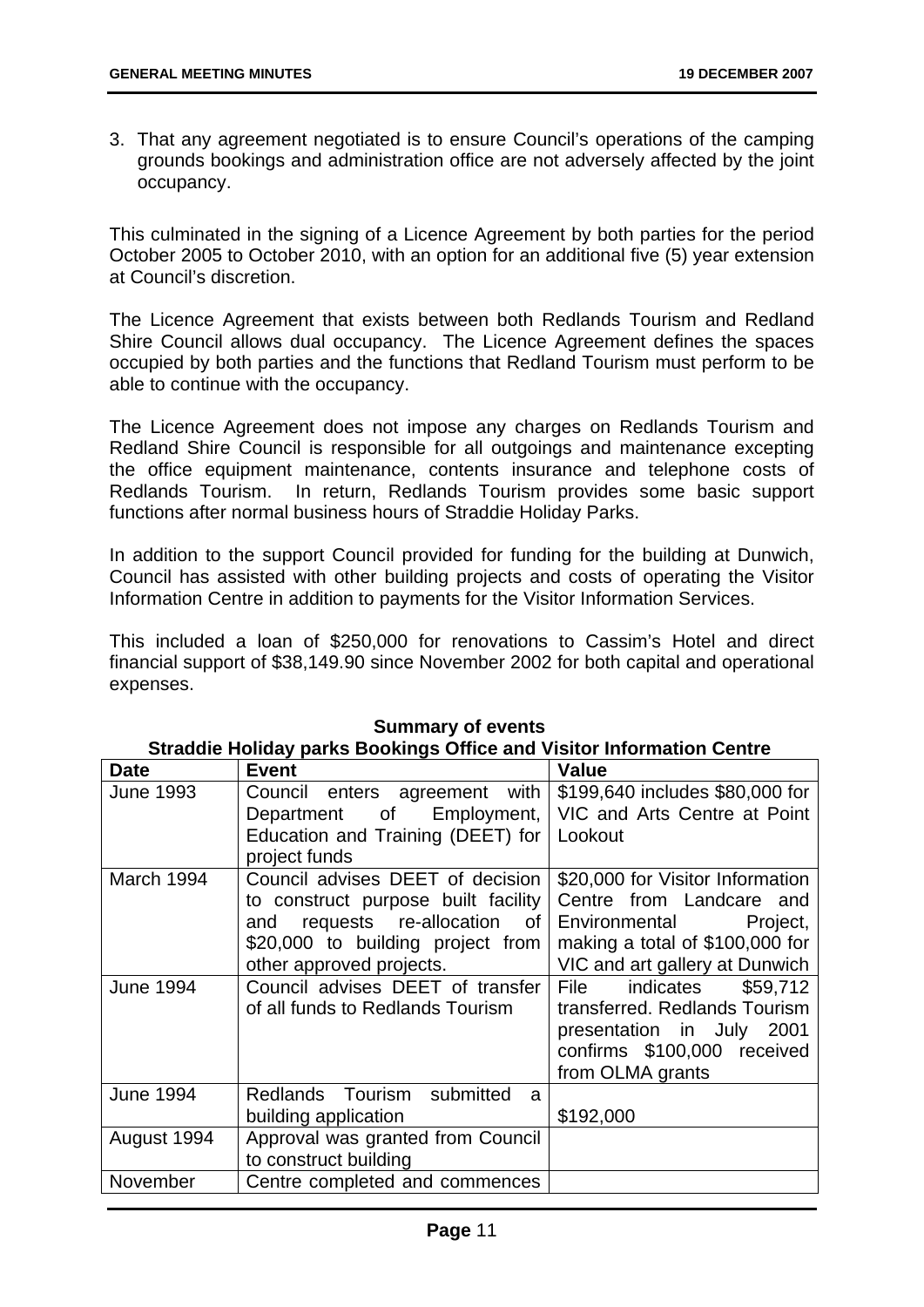| 1994             | operations                          |                           |
|------------------|-------------------------------------|---------------------------|
| <b>July 2001</b> | A Redlands Tourism presentation     | \$100,000 from OLMA Grant |
|                  | outlines the funding for the        | and the remainder<br>from |
|                  | Dunwich Visitor Information Centre. | Council's yearly grant.   |
| January 1996     | Council acquired a 10 year lease    |                           |
|                  | through Department of Natural       |                           |
|                  | Resources (DNR) for 1 Junner        |                           |
|                  | Street, Dunwich for the purpose of  |                           |
|                  | <b>Tourism Information Centre.</b>  |                           |
| August 1996      | Council agreed to 10 year Sub-      |                           |
|                  | lease with Redlands Tourism and     |                           |
|                  | was approved at General Meeting     |                           |
| Approx 1996      | Council constructs car parking area | Unknown                   |
|                  | and landscaping at Dunwich VIC      |                           |

| <b>Date</b>  | <b>Event</b>                                                                                                                                                                                                                                                                                                                                                                                                                | <b>Value</b>                              |
|--------------|-----------------------------------------------------------------------------------------------------------------------------------------------------------------------------------------------------------------------------------------------------------------------------------------------------------------------------------------------------------------------------------------------------------------------------|-------------------------------------------|
| August 2004  | Council agrees to renewal<br>0f<br>current lease for 1 Junner Street,<br>Dunwich through DNR and agreed<br>in principle with the joint occupancy<br>of the building with Redland Shire<br>Council holding the lease and an<br>agreement negotiated<br>with<br>Redlands Tourism for their use of<br>the building for the period October<br>$2005 - 2010$ with an option at<br>Council's discretion for a further 5<br>years. |                                           |
| October 2005 | Licence Agreement signed<br>by<br>Redlands Tourism and Redland<br>Shire Council for dual occupancy of<br>Dunwich VIC/Straddie Holiday<br>Parks Bookings Office                                                                                                                                                                                                                                                              |                                           |
| 2005/2006    | Council undertakes backlog of<br>Dunwich<br>maintenance<br>on<br>VIC/Straddie Holiday<br>Parks<br>Bookings Office to prevent water<br>leaks, pavement repairs, toilet<br>plumbing maintenance, painting,<br>replacement,<br>asbestos<br>carpet<br>report and landscape maintenance.                                                                                                                                         | Approx \$20,000 including staff<br>wages. |

#### **Summary of events - Cassim's Hotel**

| <b>Date</b>       | <b>Event</b>                                                                                                                                | <b>Value</b>            |
|-------------------|---------------------------------------------------------------------------------------------------------------------------------------------|-------------------------|
| September<br>1995 | Redlands Tourism purchased Cassim's Hotel                                                                                                   | $\frac{1}{2}$ \$110,000 |
| August 2000       | Council at its General Meeting resolved to provide   \$250,000<br>a loan for a term of 10 or 15 years for restoration<br>to Cassim's Hotel. |                         |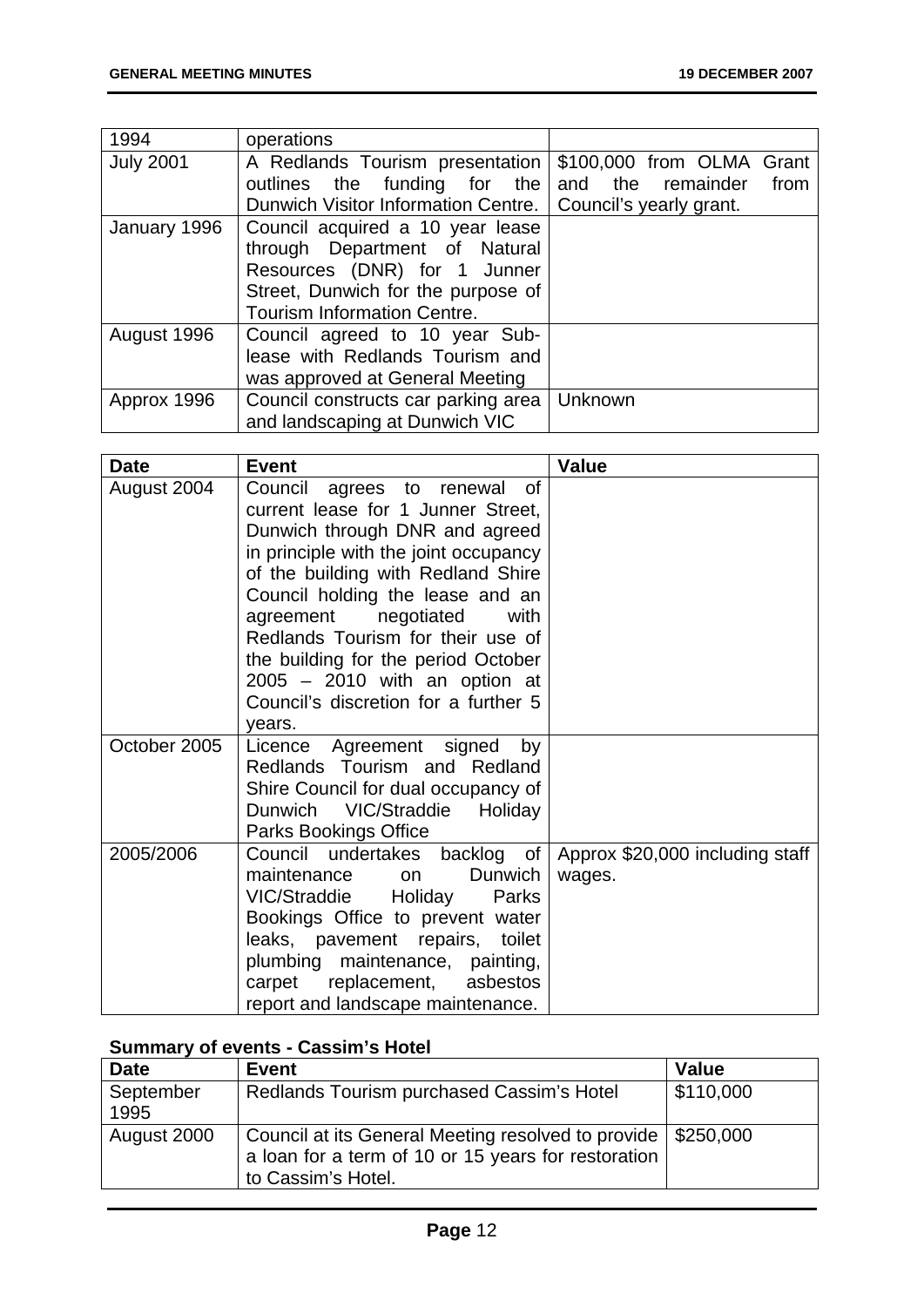| December<br>2000  | A loan agreement was drawn up for a 10 year<br>term and registered as a mortgage on Cassim's<br>Hotel.                                  |                               |
|-------------------|-----------------------------------------------------------------------------------------------------------------------------------------|-------------------------------|
| November<br>2001  | Redlands Tourism withdrew from the restoration<br>project                                                                               | Outstanding<br>loan \$245,000 |
| November<br>2001  | Council assumes operational management of<br>Cassim's Hotel                                                                             |                               |
| April 2002        | Letter was sent to Redlands Tourism advising<br>Council's preferred outcome is for Cassim's Hotel<br>be put to sale on the open market. |                               |
| <b>July 2002</b>  | Cassim's Hotel sold privately.                                                                                                          | Sale price<br>\$493,000.00    |
| August 2002       | Funds received from Redlands Tourism from<br>proceeds of sale and mortgage released                                                     | \$258,925.63                  |
| September<br>2002 | Redlands Tourism leased Cassim's Hotel until<br>Old Police Station was renovated. Council paid<br>lease.                                | \$9,800.00                    |

#### **Summary of events - Additional Council support**

| <b>Date</b>               | <b>Event</b>                                                | Value       |
|---------------------------|-------------------------------------------------------------|-------------|
| November                  | Community Benefit Fund Grants for volunteer                 |             |
| 2002<br>$\qquad \qquad -$ | clothing, photocopier, 2 computers, registration            |             |
| August 2007               | and insurance on minibus, corn starch bags, etc             | \$15,610.90 |
| September                 |                                                             |             |
| 2006                      | \$22,000.00<br>Assist with purchase of used Toyota commuter |             |
|                           | mini bus                                                    |             |
| <b>July 2005</b>          | bio-<br>Community<br>Development Grant<br>for               | \$539.00    |
|                           | degradable bags                                             |             |
| 2006/07                   | Council<br>Tourism<br><b>Redlands</b><br>paid               | \$650.00    |
|                           | 1300 phone number                                           |             |

#### **PURPOSE**

To provide information to Council following a request from Councillor Dowling for details of the arrangement regarding joint use of the Straddie Holiday Parks Bookings Office at Dunwich, North Stradbroke Island and to clarify additional concerns expressed that Council has not adequately supported Redlands Tourism in the delivery of tourist information services for the Shire.

#### **BACKGROUND**

#### *Straddie Holiday Parks Bookings Office*

In June 1993, Redland Shire Council acting on behalf of North Stradbroke Island Employment Education and Training (OLMA) Committee, entered into an agreement with the Commonwealth Department of Employment, Education and Training (DEET) for funding a number of projects, valued at \$199,640, on North Stradbroke Island. One of those projects was the establishment of a Visitors Information Centre and Arts Centre at Point Lookout at an estimated \$80,000. The funding was for one year and included operating costs and building modifications, as it was proposed to lease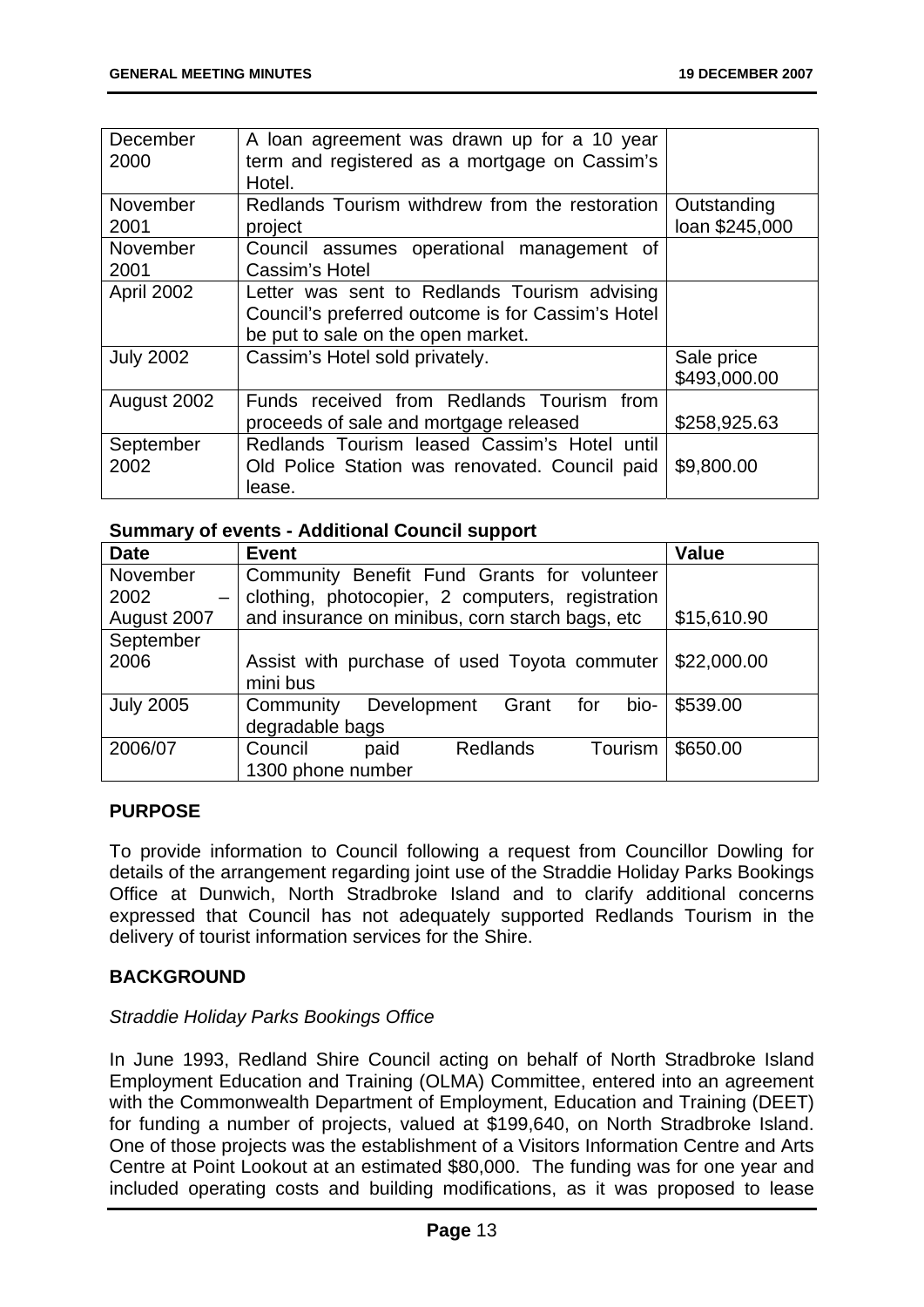premises at East Coast Road, Point Lookout. The centre was to be self funding after year one and was supported by a business plan and budget estimates. The other two projects were for a Landcare and Environmental project for \$59,640 and an Aboriginal Enterprise Development project of \$60,000.

Redlands Tourism as an organisation was incorporated on 28 February 1994 and registered as Tourism Information Association of the Redlands Inc trading as Redlands Tourism. Prior to that it was known as Redlands Tourist Association Inc and was incorporated on 14 October 1992.

In March 1994, the North Stradbroke Island Employment Education and Training (OLMA) Committee wrote to Council advising that the Committee had decided that the proposal would be for a Visitor Information Centre and small gallery located at Dunwich, on the site where the current Straddie Holiday Parks Bookings Office is located. Council advised the Commonwealth Department of Employment, Education and Training (DEET) that a purpose built building was the preferred option, rather than leasing premises as specified in the original application and sought approval to use the funds for fit out costs. In March, Council again wrote to the Department requesting that an additional \$20,000 from the Landcare and Environmental approved project be re-allocated to the Visitor Information Centre project. Approval of the proposal to establish a permanent rather than leased premises and transfer of funds from one funded project to the Visitor Information Centre was received in March from the Department.

A letter dated March 1994 from the Chairman of North Stradbroke Island Employment Education and Training (OLMA) Committee was received by Council requesting that \$58,000 of the OLMA funds be transferred to Redlands Tourism (Corporate Board). In a letter dated June 1994, Redland Shire Council advised the Commonwealth Department of Employment, Education and Training (DEET) that \$59,712 had been transferred to Redlands Tourism, which had accepted responsibility for the establishment of the Visitor Information Centre at Dunwich.

Redlands Tourism submitted a building application dated June 1994 for construction of the existing facility at an estimated cost of \$192,000. Approval was granted in August 1994. An estimated completion date for construction was November 1994.

No Council record of additional funding from Council for the construction of the building can be found on the files. Upon enquiry, information was provided that the balance was funded by Redlands Tourism. The funding was through savings in the bank that had been accumulating as a result of the payment to Redland Tourism by Redland Shire Council for operating the tourism services on behalf of the Shire.

Previously Council had operated these services in-house for a cost of \$250,000 and it was decided to outsource this function and provide a budget of \$250,000 per annum. Redlands Tourism had used any surplus from Council's allocation to pay for the building construction costs. A presentation from Redlands Tourism dated 18 July 2001 states that the Dunwich Visitor Information Centre was funded with \$100,000 from the OLMA grants and the remainder came from Council's yearly grant. The \$100,000 comprised the initial OLMA grant of \$80,000 and the additional \$20,000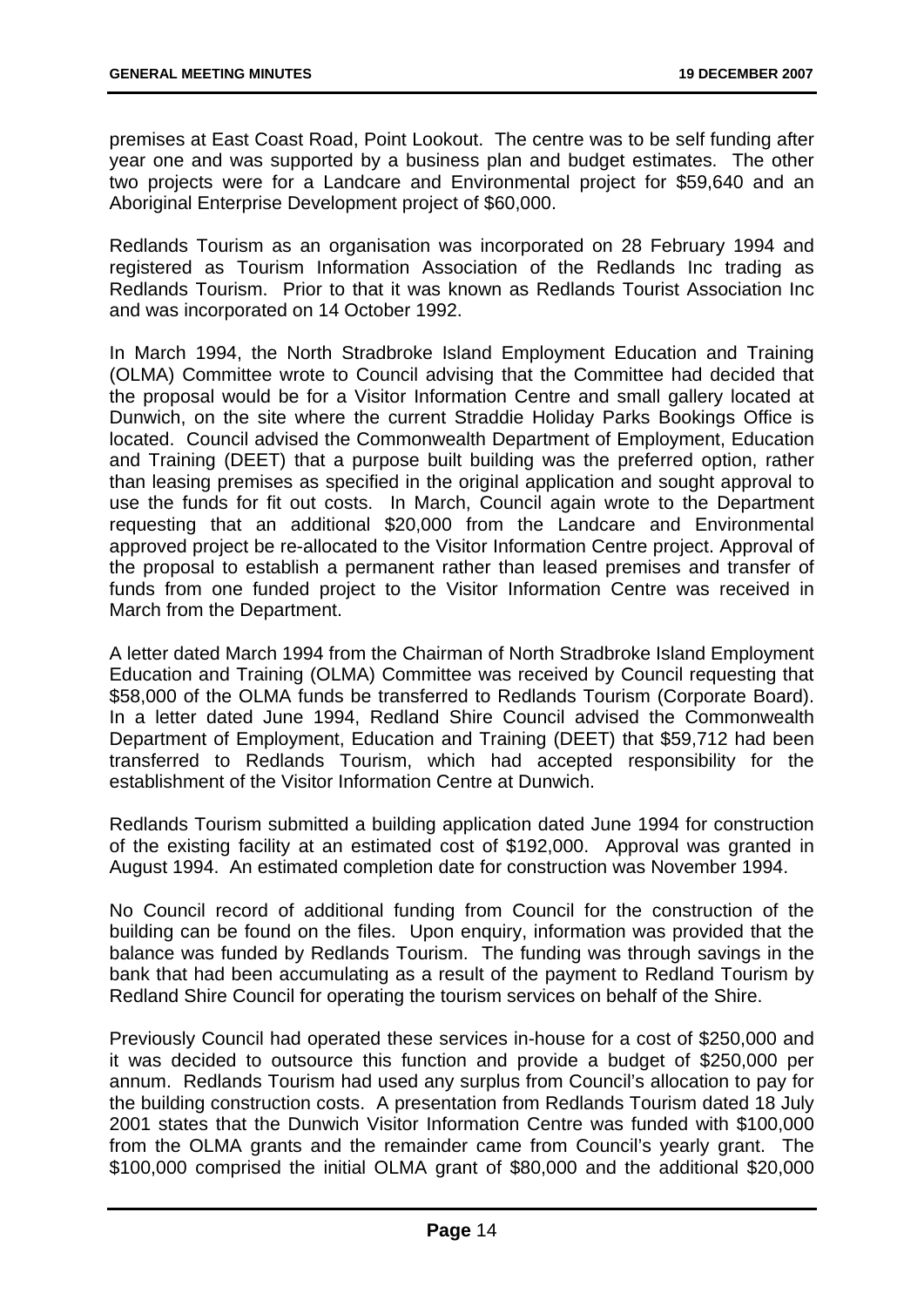reallocated from the Landcare and Environmental project. The centre opened on 5 November 1994.

Redland Shire Council acquired a lease from the Department of Natural Resources for land at Junner Street, Dunwich for a period of ten years. The purpose of the lease was a Tourism Information Centre. The lease was for the period 25 January 1996 to 25 January 2006. The lessee was Redland Shire Council. Council subsequently entered in to a sub-lease with Redlands Tourism reflecting the timeframe and purpose of the lease. Under the lease from the Department of Natural Resources only the lessee is entitled to any form of compensation if the lease is terminated and then re-leased to another party. Usually any improvements on the leased property pass to the Crown at the end of the lease term. The sub-lease with Redlands Tourism was approved at a General Meeting of Council on 14 August 1996 for a period of ten (10) years.

One of the requirements of sub-leasing land that is leased from the Crown is to obtain the Minister's approval and it must be registered in the relevant land registry. This did not occur so for all intent and purpose of the Council of the day, the sub-lease was not entered into legally and would therefore be void.

Redland Tourism paid for annual lease payments after they were forwarded to them by Redland Shire Council as they became due.

Following a report to the Finance and Corporate Management Committee for the "Renewal of Lease for Land at Junner Street Dunwich", the Council General Meeting of 25 August 2004 resolved to:

- a) Approve the renewal of the current lease for the property situated at Lot 1 CP865858, Junner Street Dunwich for a period of ten years.
- b) To agree in principle with the joint occupancy of the building with Redland Shire Council holding the lease and that an agreement be negotiated with Redlands Tourism for their use of the building.
- c) That any agreement negotiated is to ensure Council's operations of the camping grounds bookings and administration office are not adversely affected by the joint occupancy.

Extended discussions occurred with Redlands Tourism and legal advice was received from King and Company, Solicitors acting for Council that culminated in a License Agreement between Redland Shire Council and Redland Tourism being signed. The agreement was for the period October 2005 until October 2010, with an option at Council's discretion to renew the Licence Agreement for a further five (5) years.

Prior to signing the agreement, a Building Inspection report was undertaken that demonstrated maintenance was required for the facility. This backlog of maintenance and associated issues would become the responsibility of Council under the Licence Agreement as would all operating and maintenance costs apart from contents insurance and telephone costs for Redlands Tourism and their staff wages and associated insurances.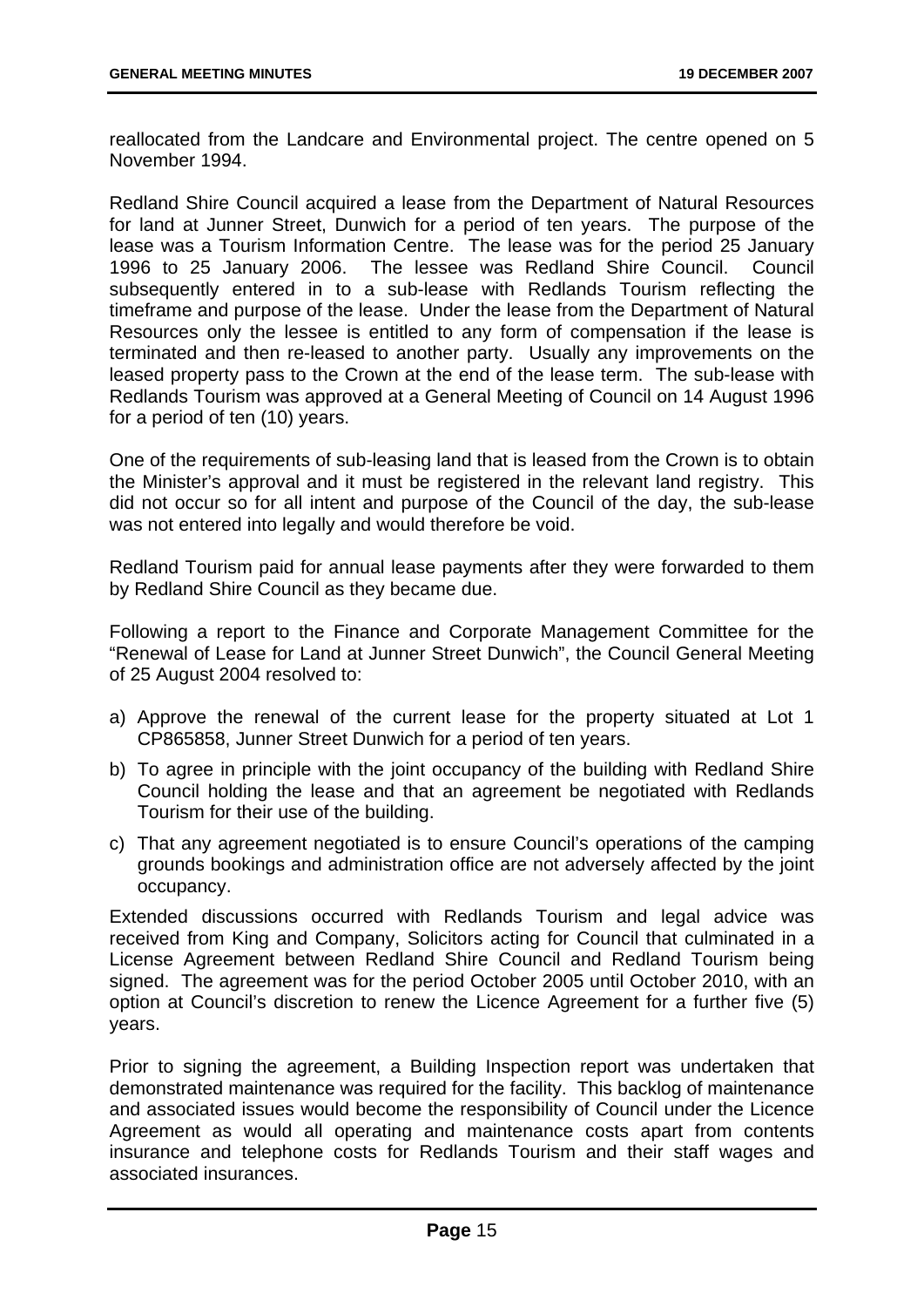In addition, Council also constructed a car park and landscape improvements around the building in approximately 1996.

#### *Cassim's Hotel*

To demonstrate the level of support to Redlands Tourism, consideration also needs to be given to the Council funding of the reconstruction of Cassim's Hotel with direct financial support and in kind support. This further highlights that Council has been generous in its treatment of Redlands Tourism and provided significant support over and above that related to the provision of a visitor information centre.

In addition to funding the construction of the building at Dunwich through applying for OLMA grants and payments to Redlands Tourism, Council also supported a building reconstruction project with Redlands Tourism for Cassim's Hotel. This is confirmed in a presentation from Redlands Tourism dated 18 July 2001 which states that Redlands Tourism purchased Cassim's Hotel in September 1995.

To confirm this information a newspaper article states that Redlands Tourism had purchased the property for \$100,000 from a private owner and spent \$50,000 on stabilisation works. A report that went to the Corporate and Finance Committee on 7 November 2001 states that Redlands Tourism purchased Cassim's for \$110,000 and expended \$17,700 on the restoration.

A report from the Administrative Approvals Committee dated August 2000 provided information to Council that Redlands Tourism had purchased Cassim's Hotel in 1995 for the purpose of restoring the heritage listed building and developing commercial uses to provide an income source to support their activities. The report also requested that Council provide a loan of \$250,000 to allow completion of the works. Council at its General Meeting of 16 August 2000 resolved to provide \$250,000 for a term of 10 or 15 years with an interest rate of 6.64% or 6.68% respectively.

Letters on file indicate that a total of \$260,000 was paid in two instalments the first being \$110,000 that included a GST component in September and the balance of \$150,000 in October. A Loan Agreement was drawn up for the ten (10) year term, signed on 20 December 2000 and registered as a mortgage on the property. Council also funded a car park for use by visitors to Cassim's Hotel site and adjoining community buildings and parkland.

A report was presented to the Finance and Corporate Management Committee in November 2001 and adopted at the General Meeting of 14 November 2001; to consider allowing Redlands Tourism to withdraw from the restoration projects as the income from rentals would not fund the loan repayments. The outstanding loan at this time was \$245,000. Council deferred a decision until settlement terms could be negotiated, took over operational management of the building and waived the requirements to repay the loan in the interim.

A letter from the Mayor dated 5 April 2002 was sent to Redlands Tourism advising that Council's preferred outcome was for the property to be put to sale at open market by Redlands Tourism. The sale price for Cassim's Hotel was \$493,000 with a purchase date of 29 July 2002 according to Council's rating records. A letter from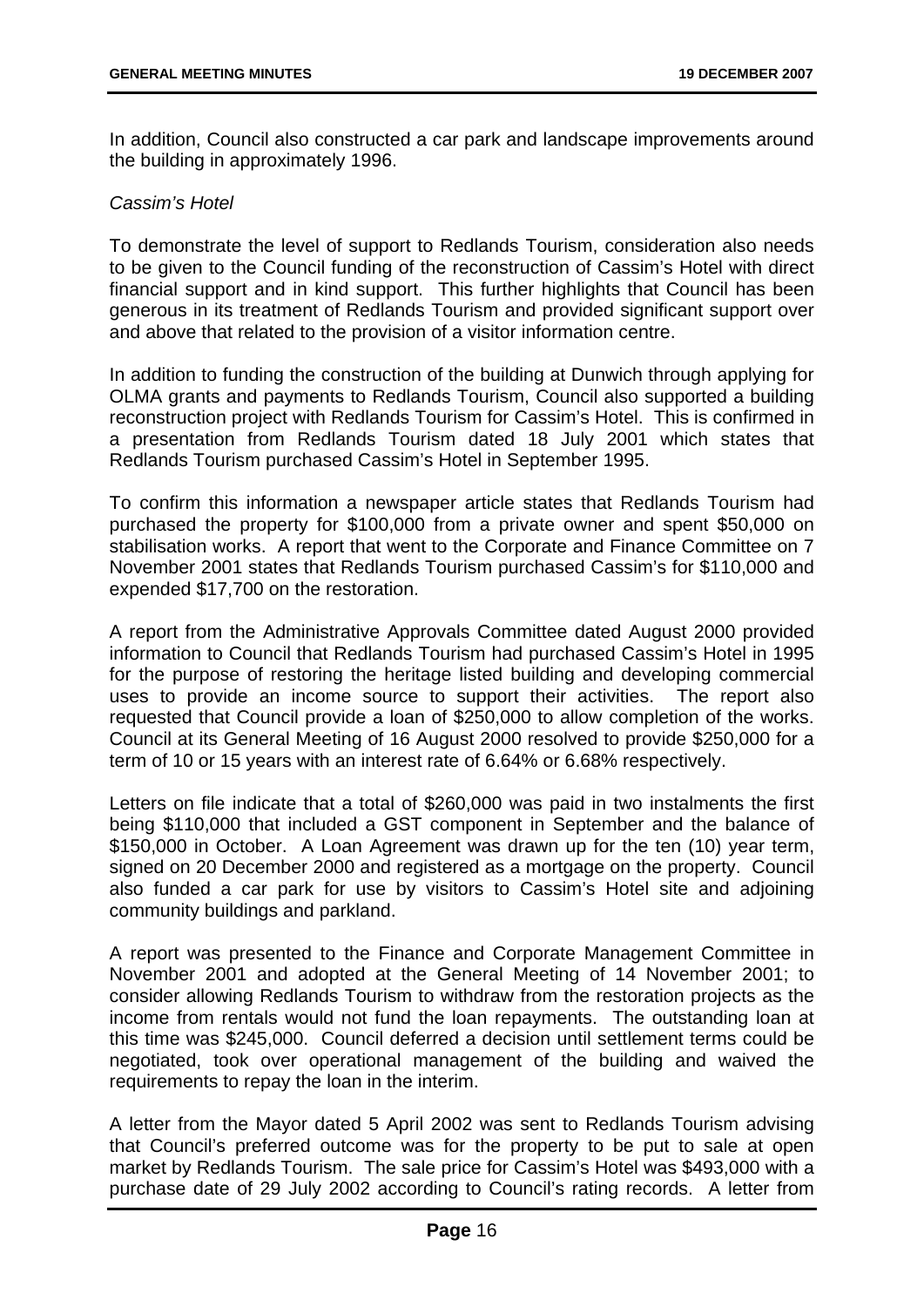Tony Pereira and Co Solicitors dated 2 August 2002 advised that settlement had been effected and that an amount of \$258,925.63 had been received and the mortgage released. Redlands Tourism temporarily leased premises from the new owner while renovation works were being performed on the "Old Police Station". Council agreed to pay the lease fees of \$9,800 during this time

The renovation works undertaken for the "Old Police Station" were funded by Council.

Both the building at Dunwich and Cassim's Hotel reconstruction projects have been undertaken by Redlands Tourism with funding provided directly from Council.

#### *Additional Council support for Redland Tourism*

Further evidence of strong support for Redlands Tourism is evidenced from the financial records of payment transactions from Council to Redlands Tourism. This is for both payments for services provided outside the visitor information services and direct financial support through the Councillors Community Benefit Fund.

Council has supported projects for Redlands Tourism both capital and operational in nature. These range from purchase of a second hand mini bus and office equipment to staff uniform costs and bio-degradable bags. Since 7 December 2001, Council's finance records indicate that in addition to paying for the delivery of the visitor information services, Council has paid for a range of advertisements in the publications managed by Redland Tourism, paid for 4WD permits sold, paid for the distribution and storage of Redlands Visitor Guide, paid for cultural dancers sourced by Redland Tourism, paid for attendance at dinner functions hosted by Redlands Tourism, paid for the production of an on hold message for the Redland Visitor Information Centre, room hire at Dunwich VIC and paid for a range of other publications/books.

Council also pays for the 1300 information number for Redlands Tourism at a cost of \$650 for the 2006/2007 year.

There have been specific projects funded from the Councillors Community Benefit Fund and Community Development Grants in addition. Since November 2002, Council has contributed an additional \$38,149.90 to Redlands Tourism (refer table below).

| 3-Aug-07  | Councillors Community<br>Fund - Divisions 2, 3, 6                     |                | Benefit   Photocopier                                       | \$5,845.40  |
|-----------|-----------------------------------------------------------------------|----------------|-------------------------------------------------------------|-------------|
| 30 Mar-07 | Councillors Community<br>Fund - Division 2                            |                | Benefit   2 Computers                                       | \$2,040.00  |
| 23-Nov-06 | Councillors Community<br>Fund - Mayor                                 | <b>Benefit</b> | <b>Registration &amp;</b><br>Insurance of<br><b>Minibus</b> | \$550.00    |
| 29-Sep-06 | Councillors Community<br>Fund - Divisions 1, 2, 3, 4, 6, 8, 9 &<br>10 | <b>Benefit</b> | Roaming<br>second hand<br><b>Minibus</b>                    | \$22,000.00 |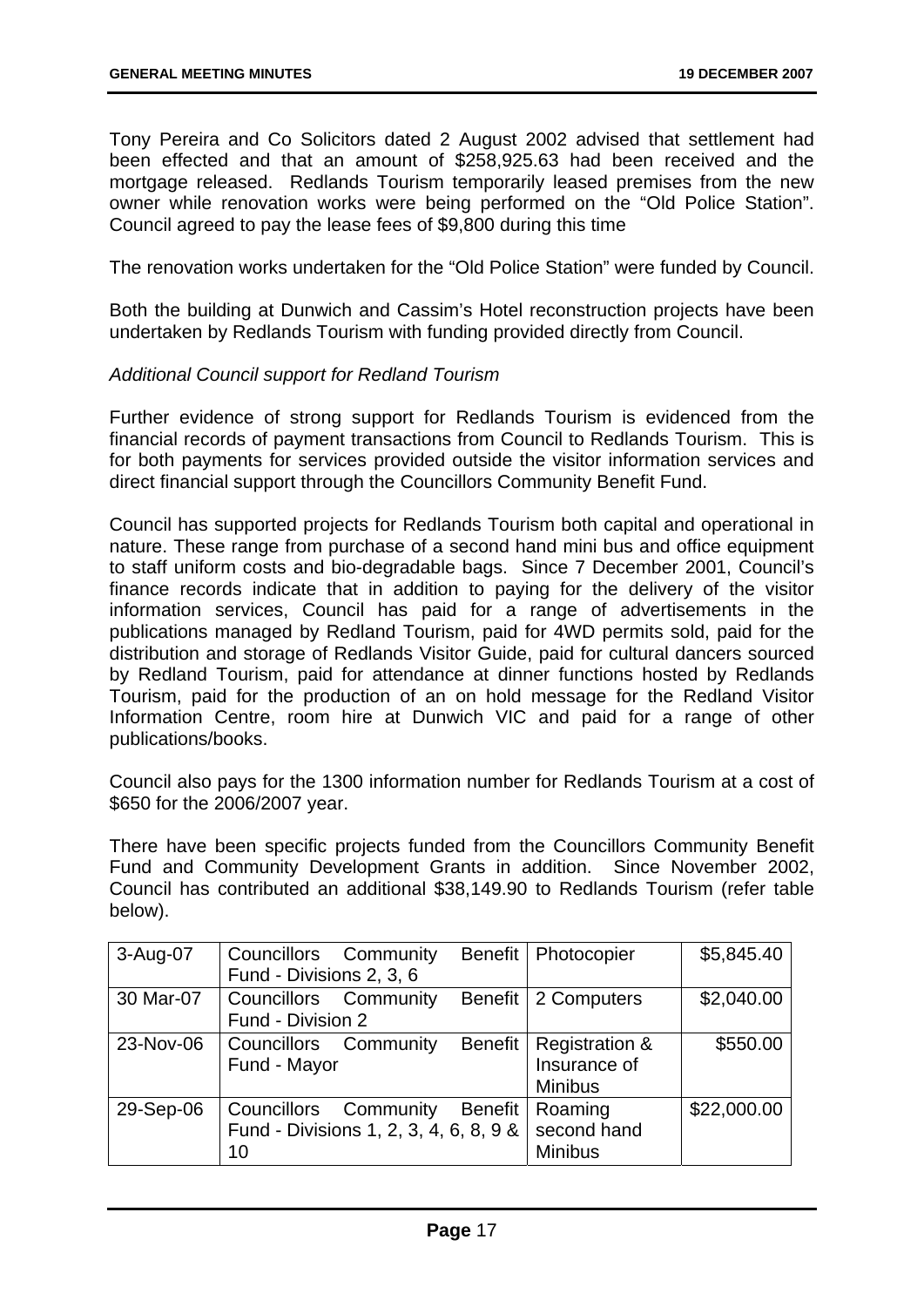| 06-Jun-06 | Councillors Community<br>Fund - Division 6      | Benefit        | Volunteer<br>Clothing                                             | \$2,975.50  |
|-----------|-------------------------------------------------|----------------|-------------------------------------------------------------------|-------------|
| 31-Jul-05 | <b>Community Development Grant</b>              |                | Bags-<br>Biodegradable                                            | \$539.00    |
| 03-Dec-04 | Councillors Community<br>Fund - Divisions 2 & 6 | <b>Benefit</b> | Corn<br>starch<br>(Plastic<br>bags<br>Bag Free Zone)              | \$2,200.00  |
| 19-Mar-03 | Councillors Community<br>Fund - Division 10     | <b>Benefit</b> | with<br>Assist<br>funding Shuttle<br><b>Bus</b>                   | \$500.00    |
| 18-Mar-03 | Councillors Community<br>Fund - Division 6      | <b>Benefit</b> | with<br>Assist<br>funding<br><b>Shuttle</b><br><b>Bus</b>         | \$500.00    |
| 18-Nov-02 | Councillors Community<br>Fund - Division 6      | <b>Benefit</b> | with<br>Assist<br>funding Shuttle<br>Pt<br>Bus<br>at a<br>Lookout | \$500.00    |
| 18-Nov-02 | Councillors Community<br>Fund - Division 10     | Benefit        | with<br>Assist<br>funding Shuttle<br>Bus<br>Pt<br>at<br>Lookout   | \$500.00    |
|           |                                                 |                | Total                                                             | \$38,149.90 |

#### **ISSUES**

Council directly funds Redlands Tourism to operate a Visitor Information Centre. This has been by way of payment under a contract with Redlands Tourism that has been the subject of the usual tendering processes required of local government.

In addition to this direct funding, Council has funded Redland Tourism by way of a loan for ancillary works e.g. car park and landscaping, building renovations, payment for other services and by use of the Councillors Community Benefit Funds and a Community Development Grant.

Redland Tourism would also derive income from sales of other goods associated with the Visitor Information Service, payment for booking agents fees for accommodation and tours.

This report seeks to highlight the various financial support mechanisms given directly to Redlands Tourism for Council's information to provide a fuller account of the history of the building constructed at Dunwich, North Stradbroke Island and the sources of funding that were applied to that building and the other Council funded projects.

#### **RELATIONSHIP TO CORPORATE PLAN**

The recommendation primarily supports Council's strategic priority to enhance employment participation and the community's standard of living through encouraging economic development opportunities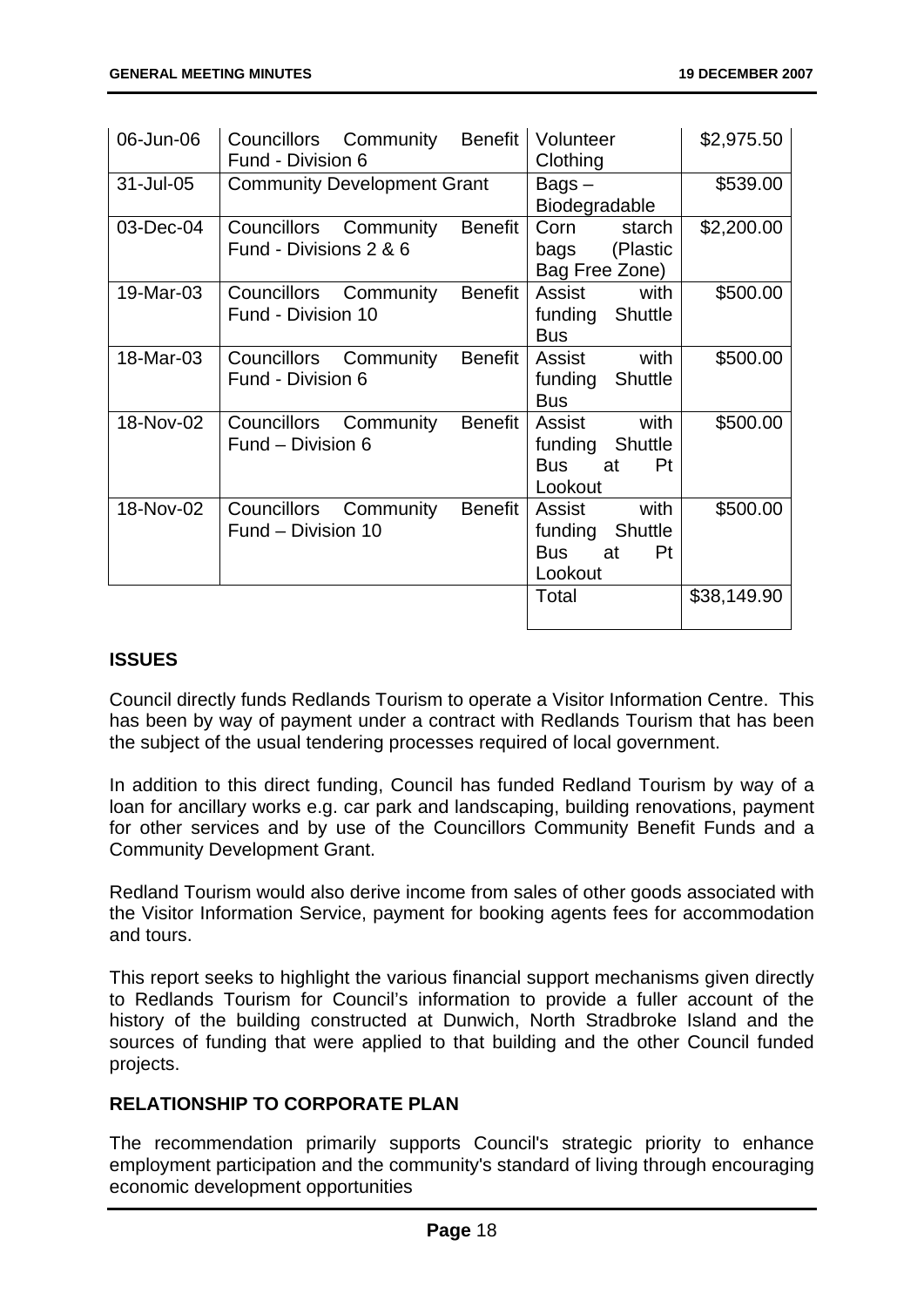#### **FINANCIAL IMPLICATIONS**

There are no financial implications resulting form this report, as it provides historical financial information and details of the current arrangement in place with Redlands Tourism in relation to joint occupancy of the Straddie Holiday Parks Bookings Office.

#### **CONSULTATION**

Consultation has occurred with Economic Development, Property Services, Fleet Services and Legal Services.

#### **OFFICER'S/COMMITTEE RECOMMENDATION/ COUNCIL RESOLUTION**

| Moved by:    | Cr Burns |
|--------------|----------|
| Seconded by: | Cr Beard |

**That Council resolve to note the contents of the report.** 

#### **CARRIED**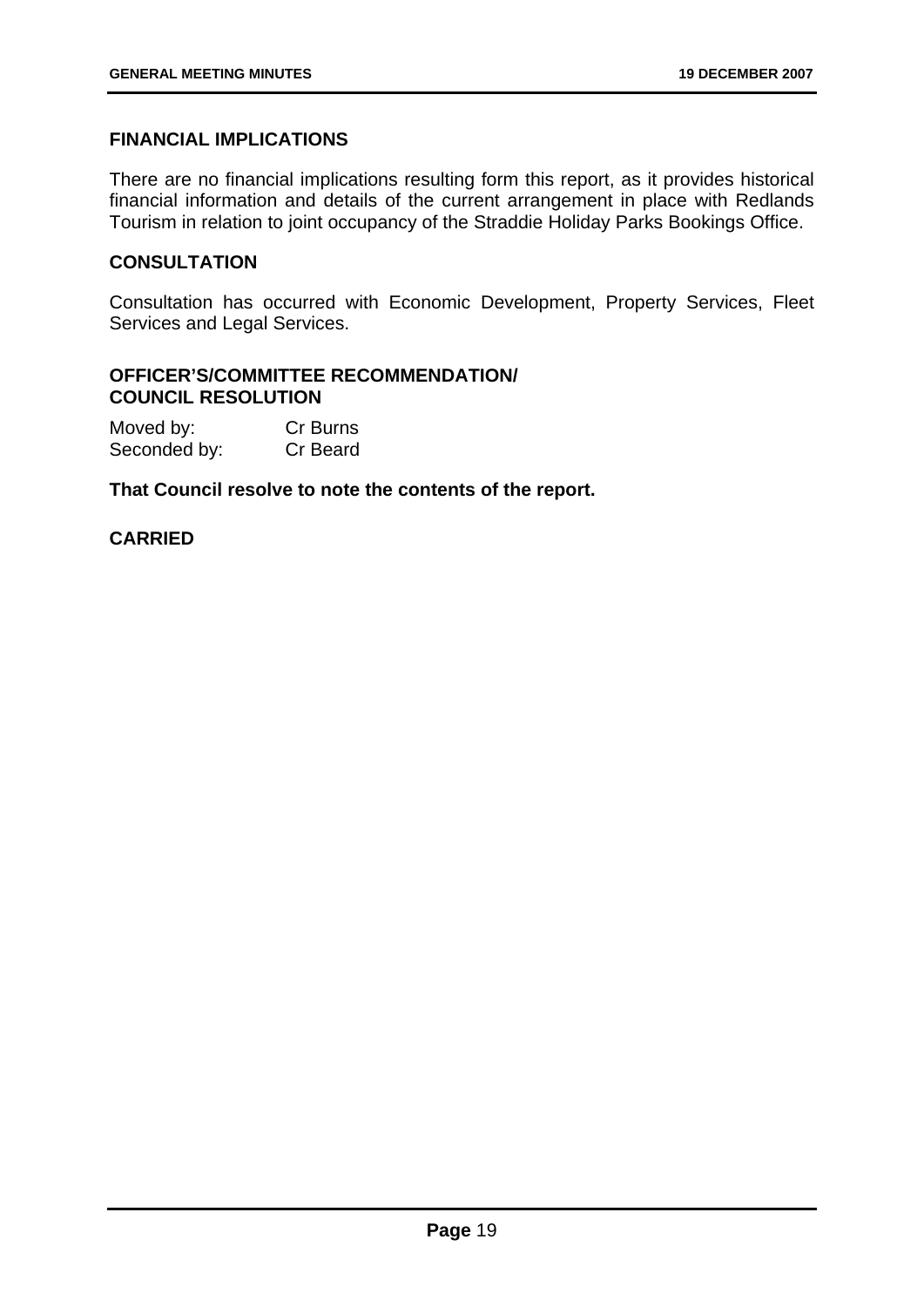#### **10.2 PLANNING AND POLICY**

#### **10.2.1 HOLIDAY HOUSE LETTING - VOLUNTARY CODE OF PRACTICE**

Cr Ogilvie declared a material personal interest in this item at the Committee Meeting on 5 December 2007 and left the meeting prior to discussion and decision on this matter.

| <b>Dataworks Filename:</b>       | LUP Holiday House Letting - Voluntary Code of<br><b>Practice</b> |
|----------------------------------|------------------------------------------------------------------|
| Attachment:                      | <b>Holiday Letting Agents Code of Practice</b>                   |
| <b>Responsible Officer Name:</b> | <b>Wayne Dawson</b><br><b>Manager Land Use Planning</b>          |
| <b>Author Name:</b>              | <b>Bridget Tidey</b><br><b>Strategic Planning Advisor</b>        |

#### **EXECUTIVE SUMMARY**

Council has received complaints regarding the inappropriate behaviour of short term tenants of dwelling houses and dwelling units on North Stradbroke Island (NSI). As a result of investigations into mechanisms to mitigate any adverse impacts associated with holiday house letting, it has been determined a Voluntary Code of Practice (VCOP) should be introduced as the primary means of regulation.

On 9 May 2007 a discussion forum on a Holiday House Letting VCOP was held with key stakeholders (local real estate/holiday letting agents, Council officers and Redlands Tourism representative) with the aim of discussing the potential implementation of a VCOP for this activity. The result of this forum was for the local real estate agents/holiday letting agents to draft a VCOP for holiday letting on NSI which will be submitted to Council for endorsement.

#### **PURPOSE**

The purpose of this report is to outline to Council the provisions of the Voluntary Code of Practice and to seek a Council resolution to endorse the Holiday House Letting Voluntary Code of Practice for implementation on North Stradbroke Island.

#### **BACKGROUND**

Fur the purposes of this report, the definition of a holiday house means any dwelling house or dwelling unit, rented out by an individual or an agent for that individual for short term accommodation. This term excludes bed and breakfasts, relative's apartments, tourist accommodation, tourist parks and host farms, which are separately defined under the Redlands Planning Scheme.

It is important to note the following trends associated with the holiday house activity: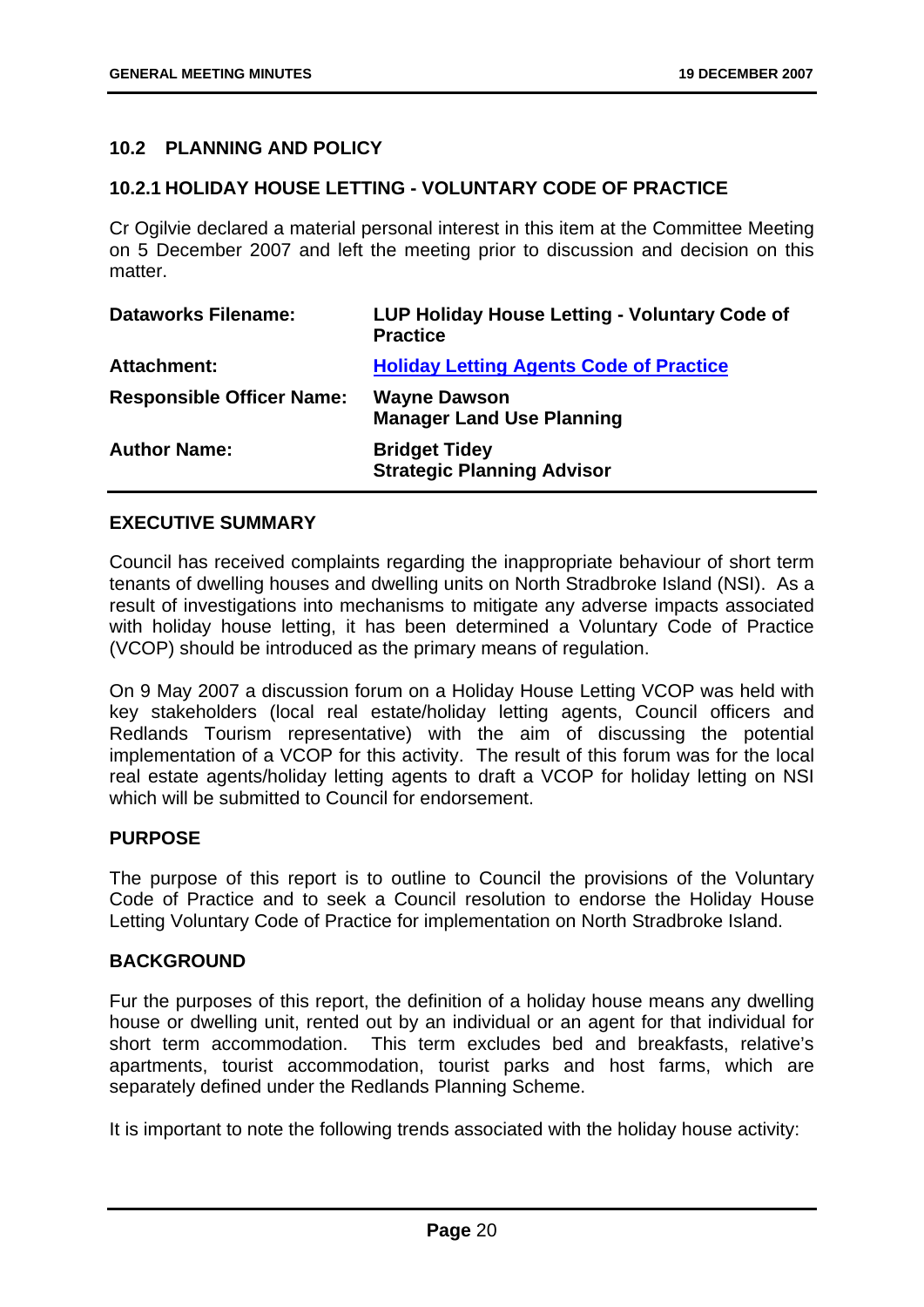- demand for short term holiday accommodation in the form of a self contained house rather than units or resorts has long been popular on NSI and is set to continue in its popularity;
- short term holiday accommodation, in the form of houses available on the rental market, are generally located in residential areas;
- this form of holiday letting provides alternative tourist accommodation and is an important component of NSI's tourism economy; and
- amenity issues are raised when short term holiday accommodation is located in residential zones where some tenants carry out anti-social behaviour.

The control of Holiday Houses under a Redlands Planning Scheme Use Code is not recommended by the State Government. Officers of the Department of Local Government and Planning have advised Council that the use of an existing residence for the activity of holiday leasing should not be controlled as a land use under the RPS, but may be regulated through a local law.

The State Government also advised that a Local Law may be used as an instrument to control particular aspects of the Holiday House activity. In their letter dated 3 July 2006, officers of the Department of Local Government and Planning advised that a local law would be a more feasible instrument for regulating the use of a residential dwelling as a holiday cabin. However, the local law would not be able to regulate or manage behavioural issues, such as community disruption, 'partying' hours, and noise and nuisance control. These issues are specifically controlled by the Queensland Police Service.

The Voluntary Code of Practice (VCOP) is a mechanism which seeks to achieve a consistent local approach to mitigating any adverse impacts associated with Holiday House Letting. A VCOP will be implemented through agreement of local real estate agents, as a means of managing the potential adverse impacts associated with holiday house letting. To be an effective tool, a VCOP must be implemented by the majority of the local real estate agents. Essentially, it is a leasing agreement between the holiday house renter (occupier) and the real estate agent and sets out guidelines for operators. As an example, a VCOP has been implemented by various real estate agents as part of the Byron Shire tourism strategy. A Holiday Letting Organisation's (HLO) operates within Byron Shire and has a VCOP which has been used as a model in drafting the Holiday House Letting VCOP for NSI.

#### **ISSUES**

Currently, Council has limited powers to address the adverse impacts associated with holiday house letting. The on-street parking and littering issues can be dealt with by existing local laws; however this does not address all issues and impacts of holiday house letting. These existing compliance regulations only serve to manage some of the minor impacts of the holiday house issue; hence a VCOP would provide an effective way to mitigate the adverse effects of holiday house letting.

The VCOP for NSI is proposed in order to address the following key issues: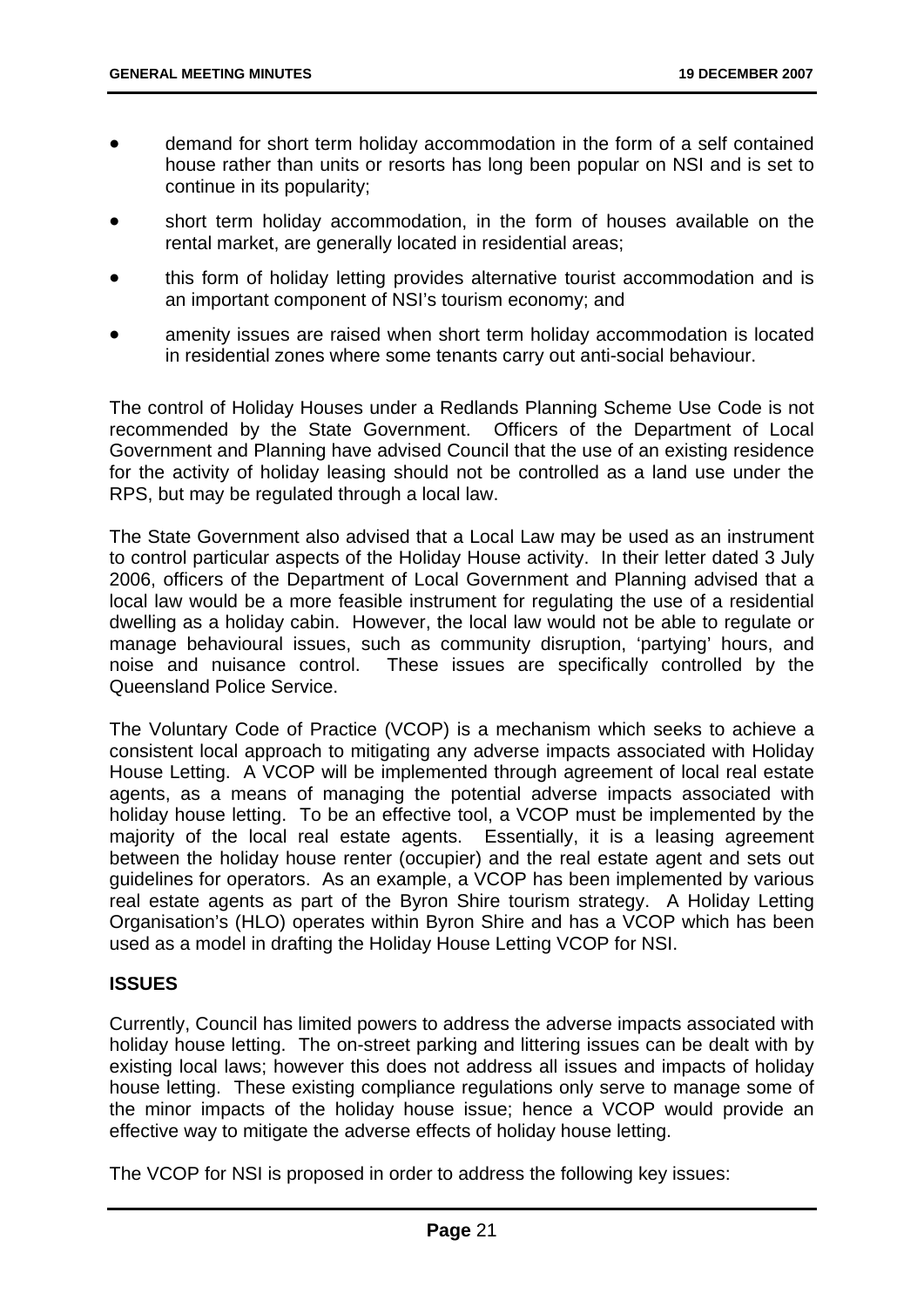- Advertising material of a premises includes a 'no functions' clause;
- The number of occupants are not to exceed the advertised maximum occupancy;
- A letting agent sign is to be displayed on the property which is to include the name and contact number of the letting agent;
- The property is to be used only for residential short term holidays;
- Waste management provisions will be implemented to ensure no surplus rubbish is placed in the street;
- Breaches of any of the terms and conditions of occupancy may result in the cancellation or amendment of a booking, refuse access or occupation, or immediate termination with no refunds paid on terminated tenancies;
- All properties must carry Public Liability Insurance;
- The numbers of cars are not to exceed the booking agreement and must be parked off street; and
- Civil disturbances and noise complaints are expected to be raised by the Police. On receipt of notification from the Police that they had attended to a valid noise complaint or other civil disturbance, the letting agent shall undertake action to ensure the Terms and Conditions of Occupancy are being adhered to. This may result in actions being taken regarding continued occupancy of the premises.

#### **RELATIONSHIP TO CORPORATE PLAN**

The recommendation primarily supports Council's strategic priority to build safe, strong and self reliant communities with access to community services, infrastructure and opportunities for participation in community life.

#### **FINANCIAL IMPLICATIONS**

The recommendations within this report are not envisaged to establish any short to long term financial implications to Council.

#### **PLANNING SCHEME IMPLICATIONS**

It is considered that the outcome of recommendations in this report will not require any amendments to the Redlands Planning Scheme.

#### **CONSULTATION**

The Land Use Planning Group consulted with:

- Local real estate/holiday letting agents;
- Council officers:
- Council's Economic Development Group and Assessment Services Compliance Team;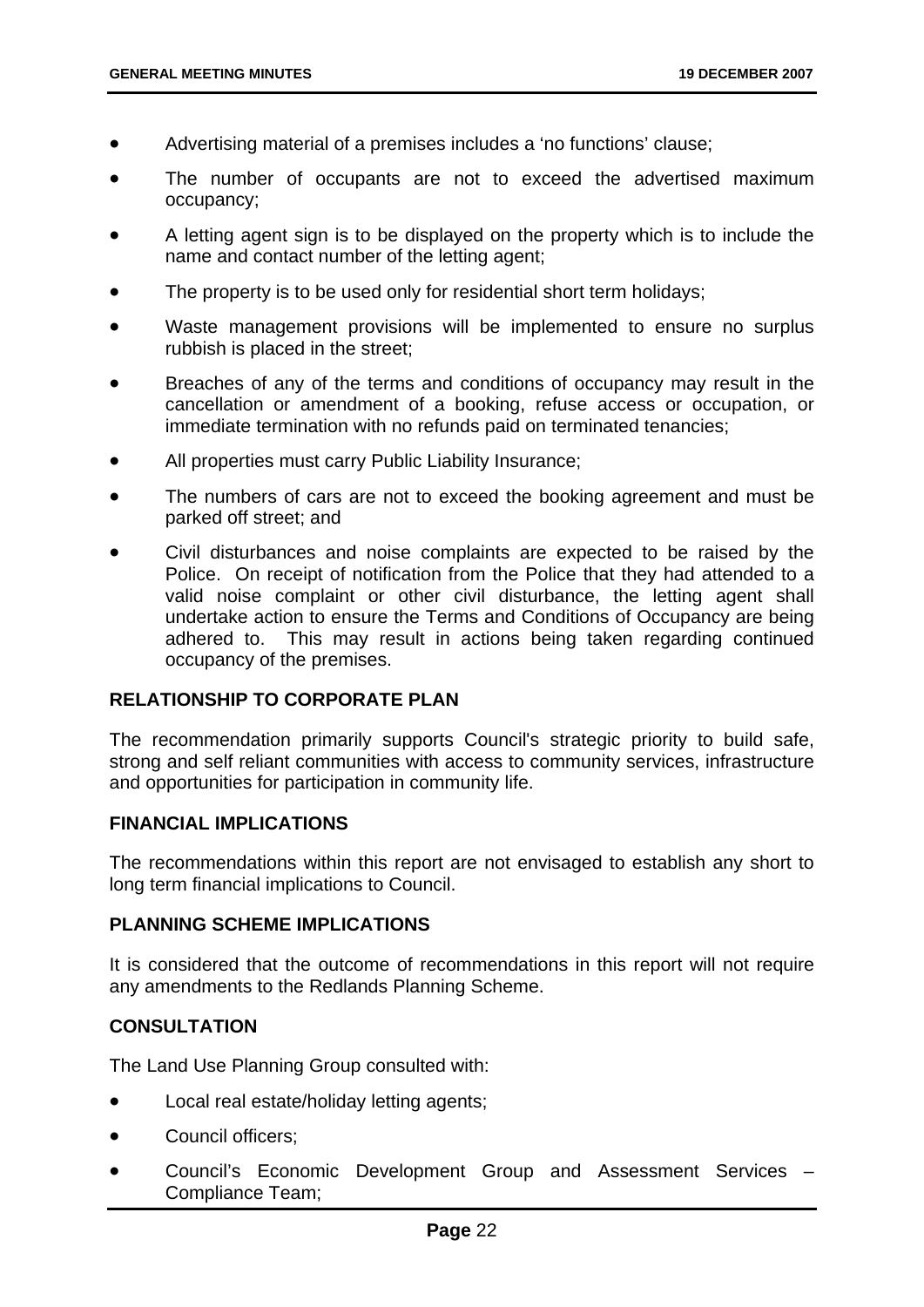- Department of Local Government and Planning;
- Redlands Tourism; and
- Holiday Letting Organisation Byron.

#### **OPTIONS**

#### **PREFERRED**

That Council resolve as follows:

- 1. To endorse the Holiday House Letting Voluntary Code of Practice, as attached, for implementation on North Stradbroke Island;
- 2. That the letting agents on North Stradbroke Island be congratulated on the preparation and finalisation of the Holiday House Letting Voluntary Code of Practice and that Council looks forward to its application in the forthcoming Christmas holiday period; and
- 3. That the outcomes of implementing the Holiday House Letting Voluntary Code of Practice be reviewed and reported back to Council in May 2008.

#### **ALTERNATIVE**

That Council resolve not to endorse the Holiday House Letting Voluntary Code of Practice, as attached, for implementation on North Stradbroke Island.

#### **OFFICER'S/COMMITTEE RECOMMENDATION/ COUNCIL RESOLUTION**

| Moved by:    | Cr Burns |
|--------------|----------|
| Seconded by: | Cr Beard |

**That Council resolve as follows:** 

- **1. To endorse the Holiday House Letting Voluntary Code of Practice, as attached, for implementation on North Stradbroke Island;**
- **2. That the letting agents on North Stradbroke Island be congratulated on the preparation and finalisation of the Holiday House Letting Voluntary Code of Practice and that Council looks forward to its application in the forthcoming Christmas holiday period; and**
- **3. That the outcomes of implementing the Holiday House Letting Voluntary Code of Practice be reviewed and reported back to Council in May 2008.**

**CARRIED**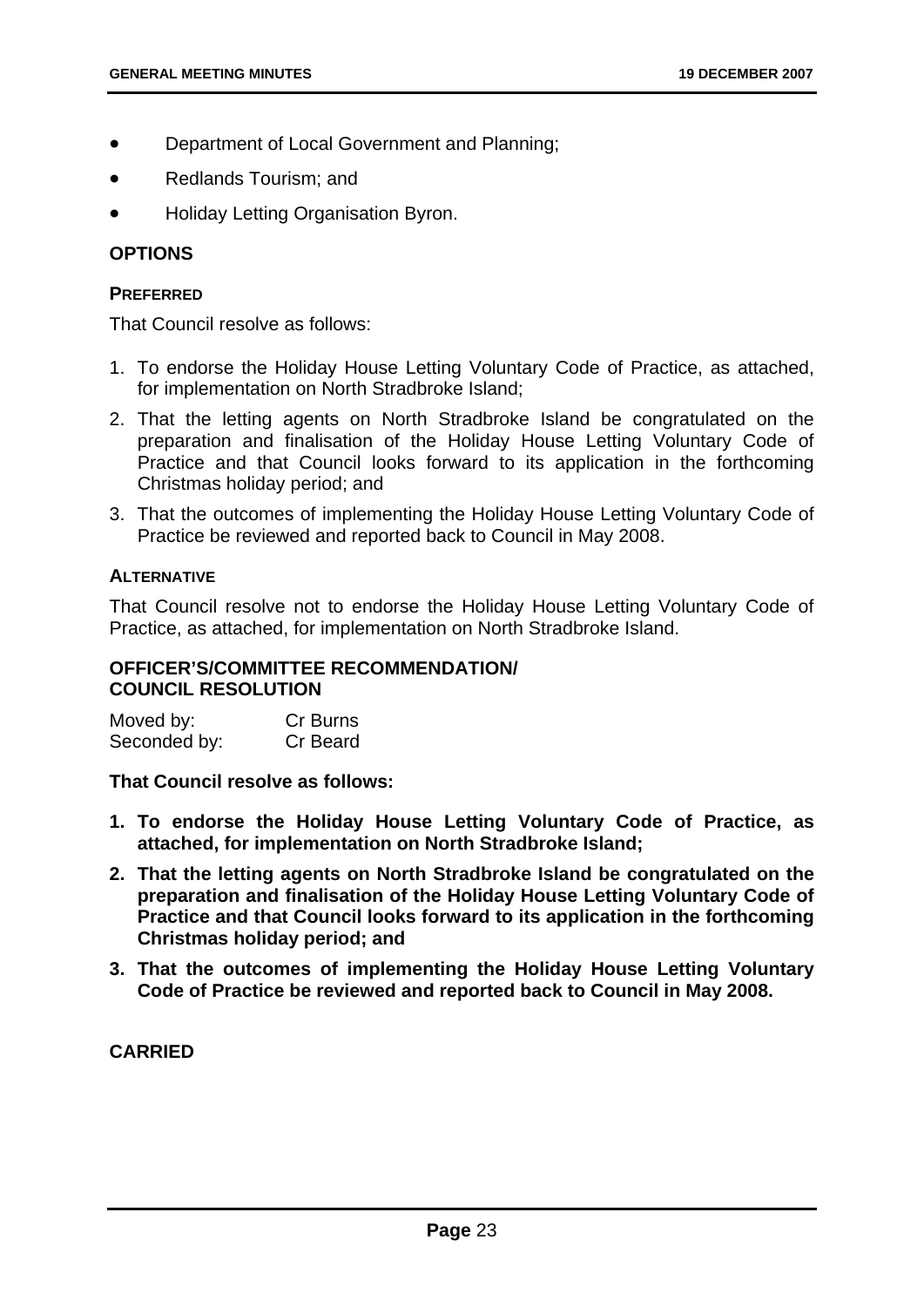#### **10.2.2 MAJOR FILM PRODUCTION IN REDLAND SHIRE**

| <b>Dataworks Filename:</b>       | ED Business Sector Development - Film &<br><b>Television</b> |
|----------------------------------|--------------------------------------------------------------|
| <b>Responsible Officer Name:</b> | <b>Alan Burgess</b><br><b>Manager Economic Development</b>   |
| <b>Author Name:</b>              | <b>Alan Burgess</b><br><b>Manager Economic Development</b>   |

#### **EXECUTIVE SUMMARY**

Walt Disney Pictures and Walden Media have been scouting locations for the filming of the third film in the series "The Chronicles of Narnia" titled "The Voyage of the Dawn Treader".

Locations throughout Queensland and New Zealand are currently being considered.

Redland Shire Council, in conjunction with the Pacific Film and Television Commission was involved with a Film industry location scouting familiarisation in September. The Producer, Director and key staff viewed possible locations at Wellington Point and Cleveland Point.

Disney Pictures has indicated a preference for the Cleveland Point location. However, this would require the construction of a 50m wide by 60m long pier from the point, with a 20m wide by 40m long ramp from Cleveland Point.

Walt Disney Pictures have provided assurances that any damage to the parks would be fully repaired on completion of the shooting. Access to filming location could have some restrictions for OH&S and security reasons for up to 25 weeks, between April and September 2008.

The Pacific Film and Television Commission is seeking 'in principle' support from Council for the production to access locations in the Redland Shire region including Cleveland Point and Wellington Point.

Given the magnitude of the production, a show of support from Redland Shire Council is critical in encouraging the production to keep Queensland 'top of mind'.

#### **PURPOSE**

The purpose of this report is to seek 'in principle' support for the filming of the "Dawn Treader" in the Redland Shire.

#### **BACKGROUND**

Walt Disney Pictures and Walden Media have been scouting locations for the filming of the third film in the series "The Chronicles of Narnia" titled "The Voyage of the Dawn Treader". Filming for this production is scheduled for 2008, with a release date of 7 May 2010.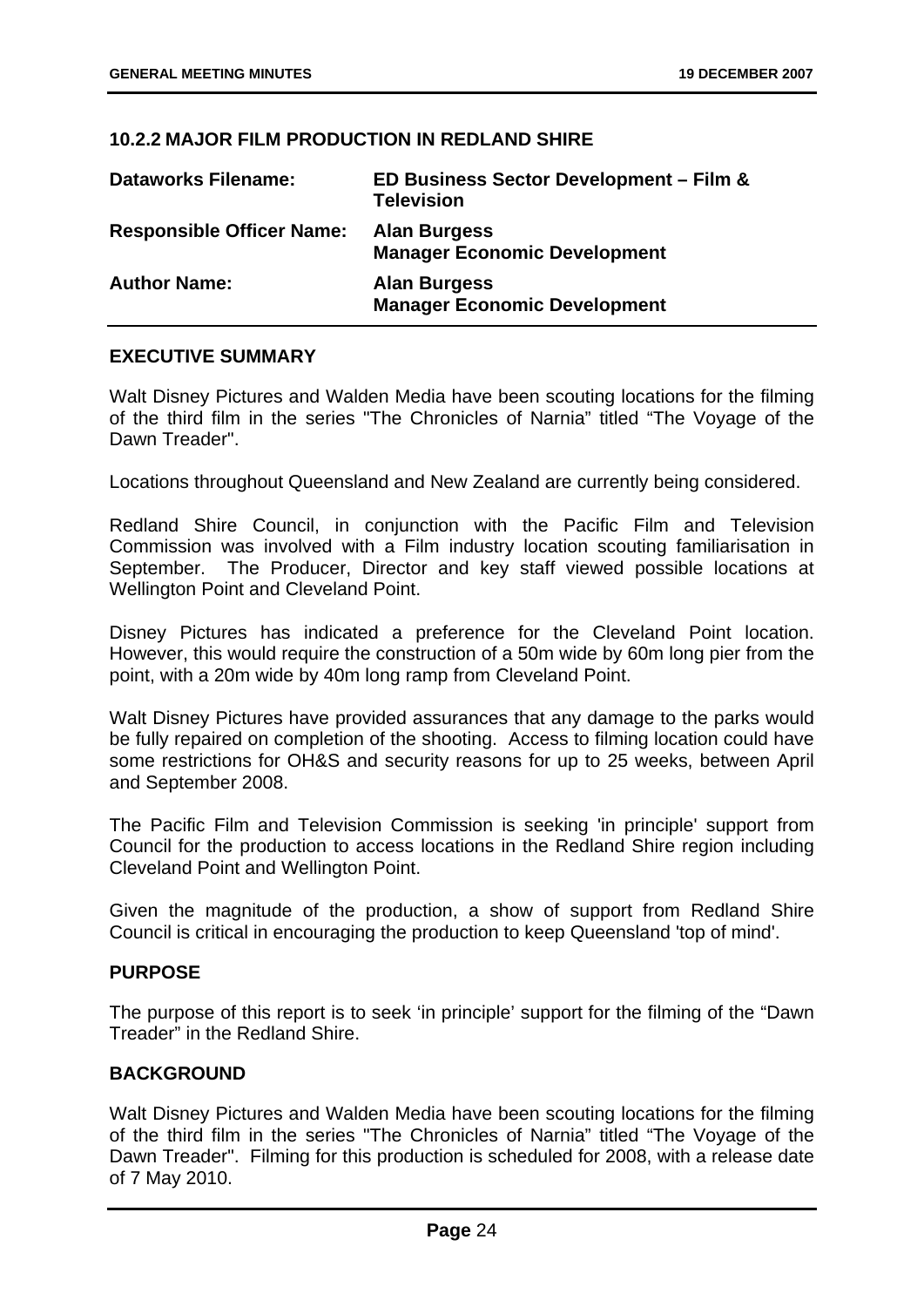The two previous films, "The Lion the Witch and the Wardrobe" and "Prince Caspian" were shot in the Czech Republic, however, due to higher taxes in the Czech Republic Disney pictures have elected to move to another location. Locations throughout Queensland and New Zealand are currently being considered.

Redland Shire Council, in conjunction with the Pacific Film and Television Commission was involved with a Film industry location scouting familiarisation in September. The Producer, Director and key staff viewed possible locations at Wellington Point and Cleveland Point.

The production has a large component of water activity, including the possible use of Wellington Point pier or Cleveland Point. A marine survey has been conducted by PFTC to provide exact details of the water depth in both these locations.

Disney Pictures has indicated a preference for the Cleveland Point location. However, this would require the construction of a 50m wide by 60m long pier from the point, with a 20m wide by 40m long ramp from Cleveland Point. Attached to the pier would be barges and the "Dawn Treader" set, a 40m vessel. If filming were undertaken in Queensland the 'Dawn Treader' would most likely be built on the Gold Coast. The production at Cleveland Point would be split between the park adjacent to the Volunteer Marine Rescue building and Cleveland Point.

At this point in time, it is believed principal photography will take place from June 2008 until September 2008 and understand the production would need access to key sites (preferred option being Cleveland Point and the secondary option being Wellington Point) for an estimated period of 25 weeks in total (April to September). This would include pre-production, filming and wrap up. During this period, the Dawn Treader vessel would be built, sets designed and constructed, and all infrastructure required to facilitate filming would be made operational.

The Pacific Film and Television Commission, on behalf of Disney Productions and Walden Media, is seeking 'in principle' support from Council for the production to access locations in the Redlands Shire region potentially including Cleveland Point and Wellington Point.

Given the magnitude of the production, a show of support from Redland Shire Council is critical in encouraging the production to keep Queensland 'top of mind'.

#### **ISSUES**

A major film production of this nature would provide a significant boost to the local economy. The film production crew alone would total approximately 400 and would require accommodation, restaurants, shops, etc. There would also be the requirement for trades, electricians, carpenters, labourers from a host of industries from South East Queensland. Some boost to the local tourism industry could also be anticipated as many sightseers seek to get a closer look.

Whilst there would be some disruption to the use of either Cleveland and/or Wellington Point, these are considered to be a small price to pay compared to the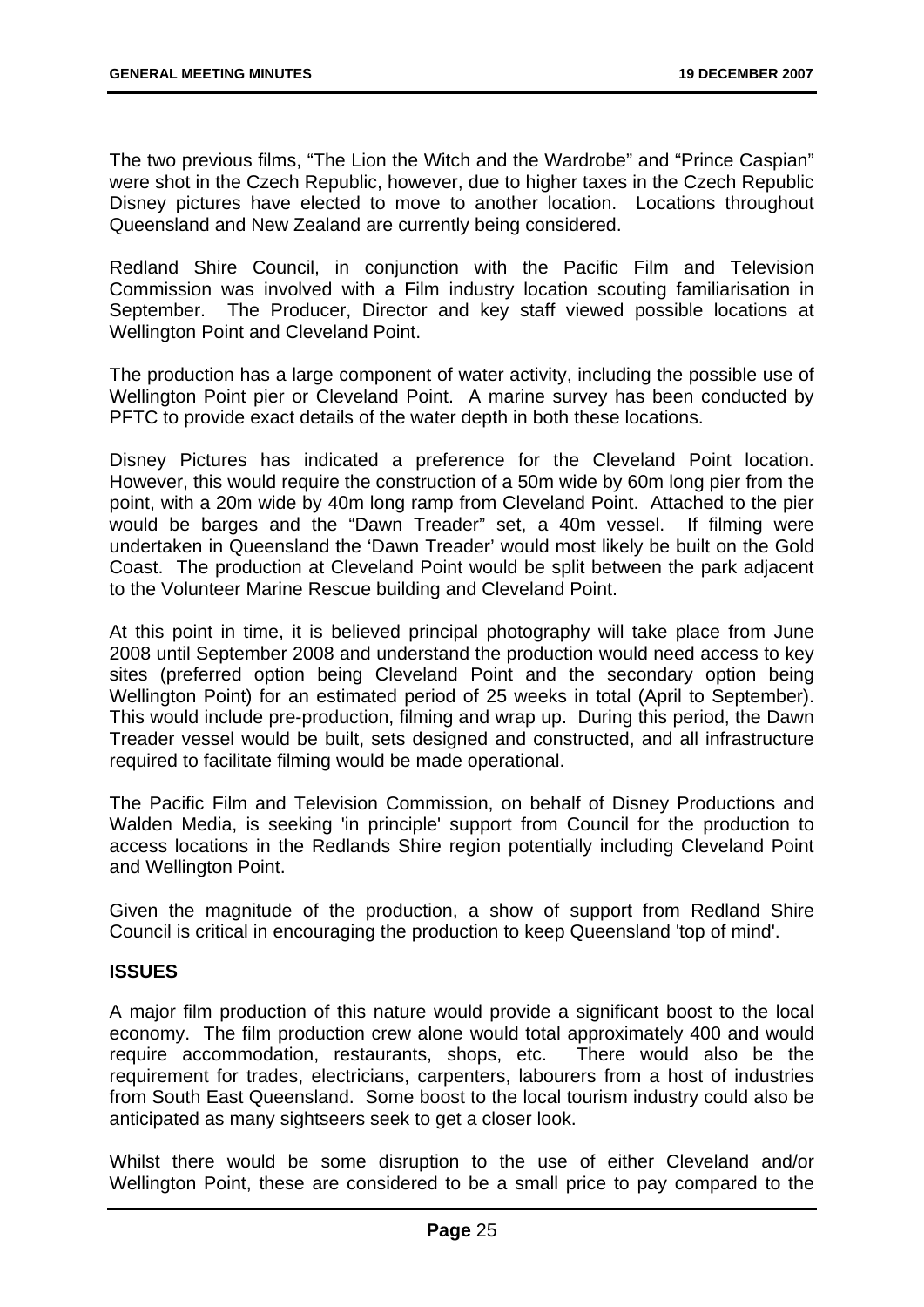potential benefits to the SEQ and Redland economy. In addition the film production company would put measures in place to minimise disruption and establish a good relationship with those most affected.

Walt Disney Pictures have provided assurances that any damage to the parks would be fully repaired on completion of the shooting. Council would require bonding to secure proper repairs were undertaken. Access to Cleveland Point would be restricted for OH&S and security reasons for approximately 12 weeks of actual shooting. There may also be some disruptions for a further 12-13 weeks while the wharf and set are constructed and, post shooting, removed.

Walt Disney Films is still considering alternative locations, such as New Zealand, 'in principle' support for the film could therefore be an important factor in securing such a major production.

#### **RELATIONSHIP TO CORPORATE PLAN**

The recommendation primarily supports Council's strategic priority to enhance employment participation and the community's standard of living through encouraging economic development opportunities.

#### **FINANCIAL IMPLICATIONS**

There are no financial implications for providing 'in principle' support, and none are currently envisaged should the project be approved.

#### **PLANNING SCHEME IMPLICATIONS**

It is considered that the outcome of recommendations in this report will not require any amendments to the Redlands Planning Scheme.

#### **CONSULTATION**

A preliminary meeting was conducted, 20 October 2007, between Pacific Film and Television Commission, Council (Economic Development, Development Assessment, Operations and Maintenance and Infrastructure Planning), EPA and Queensland Transport to discuss 'Voyage of the Dawn Treader'. No major objections to the production were raised, although details of the production were still only speculative.

#### **OPTIONS**

#### **PREFERRED**

That Council resolve to provide 'in-principle' support to the filming of "The Voyage of the Dawn Treader" in the Redland Shire.

#### **ALTERNATIVE**

No alternative to offer.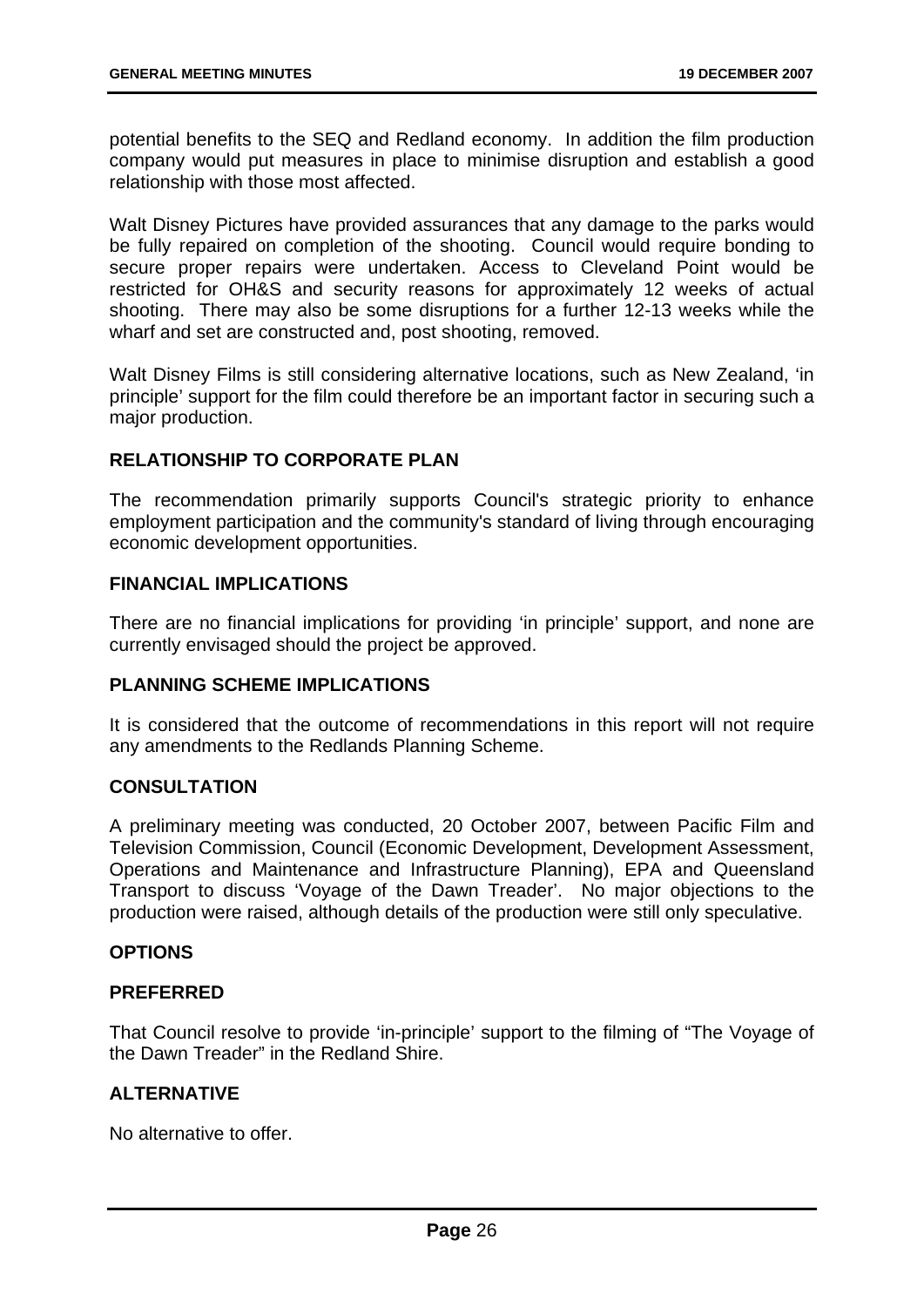#### **OFFICER'S/COMMITTEE RECOMMENDATION/ COUNCIL RESOLUTION**

| Moved by:    | Cr Burns |
|--------------|----------|
| Seconded by: | Cr Beard |

**That Council resolve to provide 'in-principle' support to the filming of "The Voyage of the Dawn Treader" in the Redland Shire.** 

#### **CARRIED**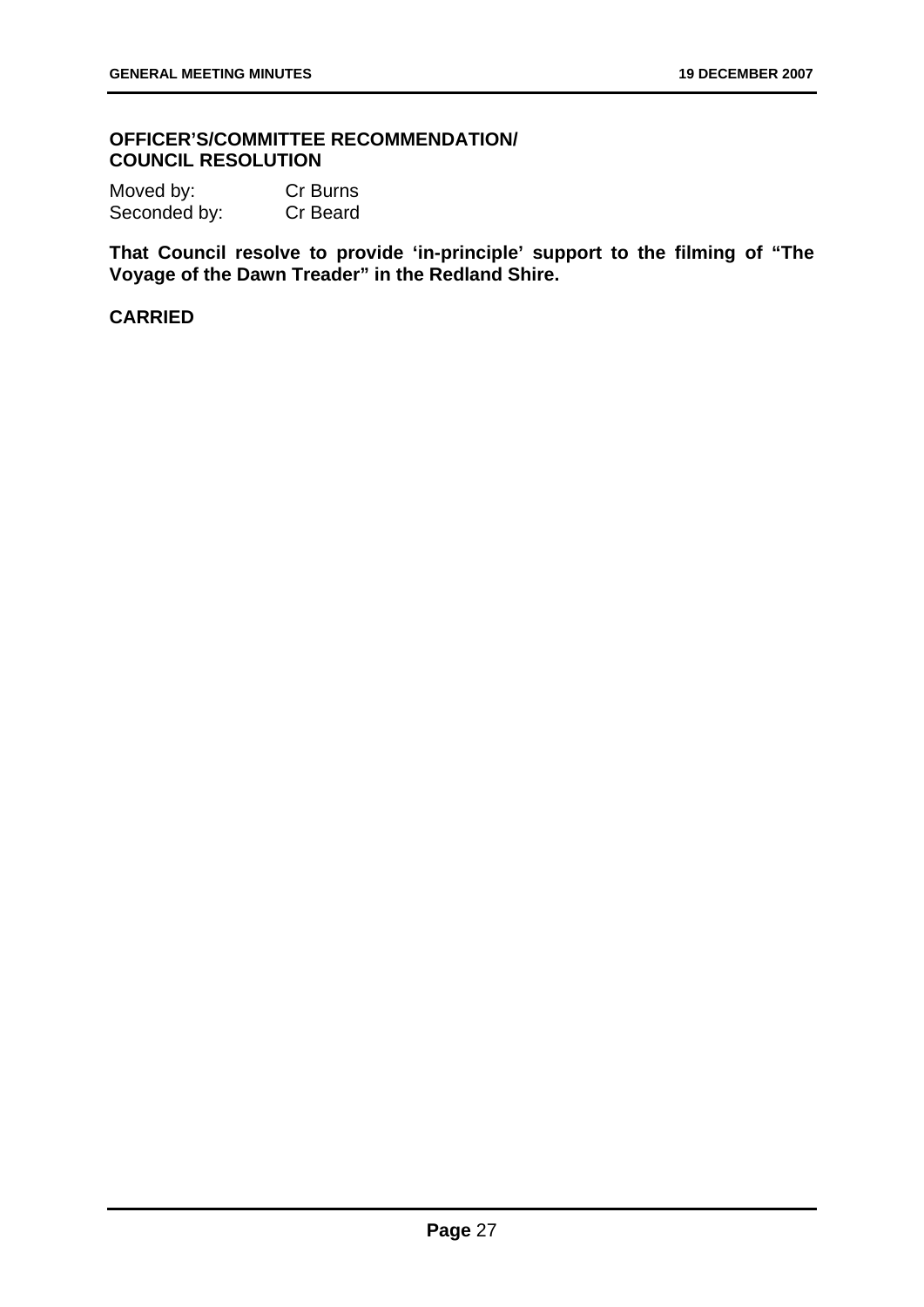#### **10.2.3 NEW TRUSTEE PERMIT - AMITY PT SOCIAL CRICKET CLUB**

| <b>Dataworks Filename:</b>       | <b>CR Sporting Clubs - Amity Pt Social Cricket &amp;</b><br><b>Sporting Club Inc.</b> |
|----------------------------------|---------------------------------------------------------------------------------------|
| <b>Attachments:</b>              | <b>Proposed Permit Area - Amity Pt Social Cricket</b><br><b>Club</b>                  |
| <b>Responsible Officer Name:</b> | <b>Roberta Bonnin</b><br><b>Manager - Community &amp; Social Planning</b>             |
| <b>Author Name:</b>              | <b>Ellen Irving</b><br><b>Project Officer</b>                                         |

#### **EXECUTIVE SUMMARY**

A Land Management Plan for the Amity Pt Reserve was developed at the request of the Dept of Natural Resources, Mines & Water (as landowner of the Crown land of which Council is Trustee) following receipt of an application from the Amity Pt Community Club to expand their facilities. The Land Management Plan (LMP) for the Amity Pt Reserve was endorsed by Council in June, 2007.

The LMP recommended that the Community Club's new lease (the club's proposed extension will require them to enter into a new lease) should include a condition that the club must develop a Community Plan which demonstrates how they will support other community groups, including the Reserve's other occupant, the Amity Pt Social Cricket Club, in the future.

The Amity Pt Social Cricket Club has approached Council with a request to construct a shade structure incorporating an existing concrete slab along with provision for storage within the proposed public shade structure. The LMP does not recommend a lease or a stand alone facility for the cricket club. The LMP recommendation is to provide a small shade structure and BBQ for community use in the vicinity of the cricket nets (to be provided as a low priority).

In addition, the Cricket Club is seeking approval from Council for the non exclusive use of the proposed shade structure and the exclusive use of the proposed storage area to allow for storage of sporting gear and allow the members to continue to operate as a social cricket club.

#### **PURPOSE**

To seek Council approval to grant a three year Trustee Permit to the Amity Pt Social Cricket Club for the non-exclusive use of the proposed community shade structure and the exclusive use of the storage facility as shown on the portion of land within the Crown Reserve described as Lot 19 on SL806442 and located at 36 Point Lookout Road, Amity (refer Attachment 1)

#### **BACKGROUND**

The Amity Pt Reserve is occupied by the Amity Pt Community Club who hold a 20 year lease over a portion of the site which expires in 2021. The other occupant of the Reserve is the Amity Pt Social Cricket Club who holds no official tenure over the site.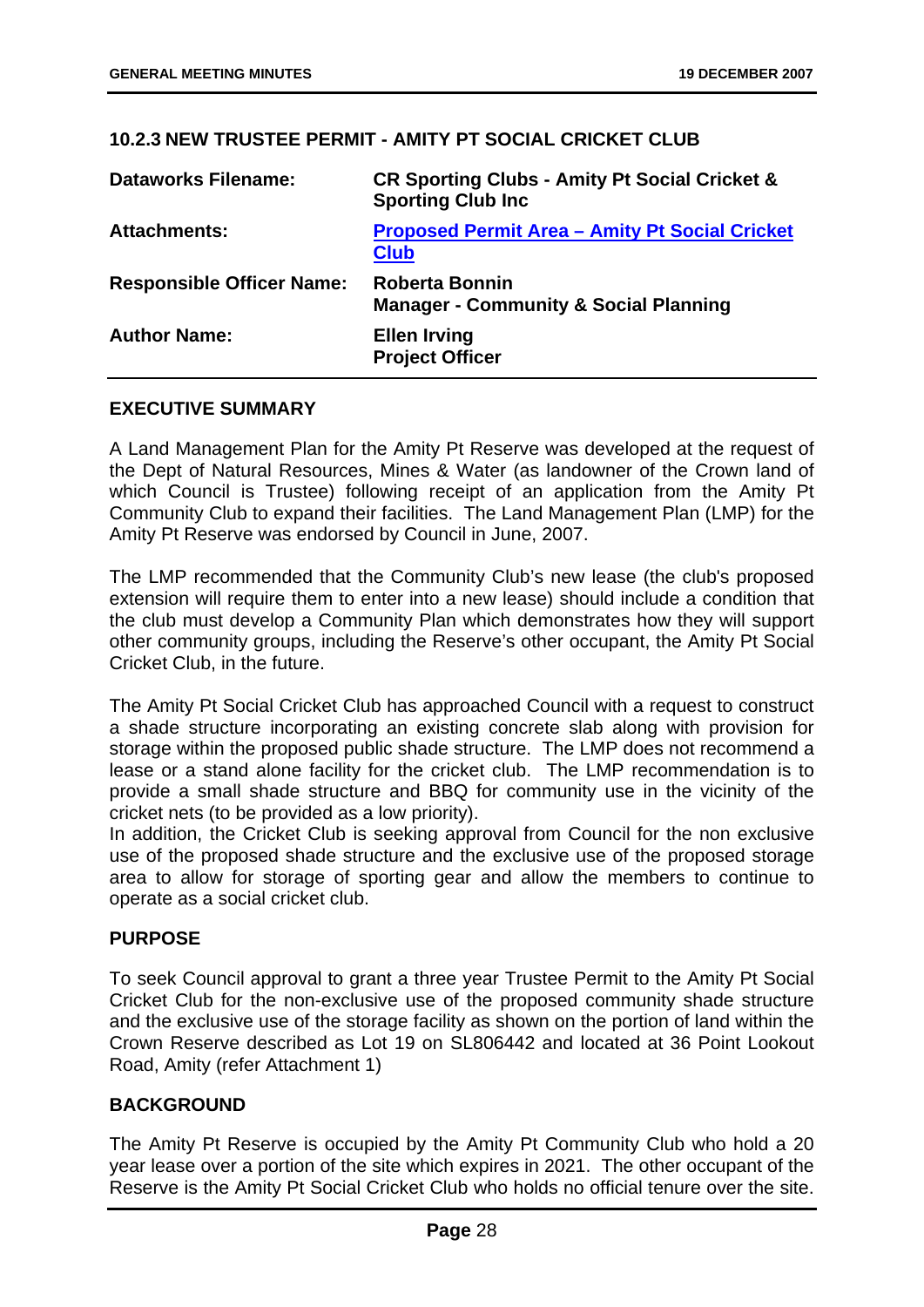The Cricket Club book the reserve for a pre-determined number of days throughout the year for social cricket functions.

During consultation with each of the clubs in the preparation of the LMP, issues were identified which required the consultant to facilitate discussion between the Community Club and the Cricket Club in an attempt to reach agreement on a preferred model under which the Cricket Club could share occupancy of the premises with the Amity Pt Community Club. Numerous meetings have been held with each club to identify and document their respective issues. Management options were also investigated and submitted to the clubs for consideration. To date, the clubs have been unable to reach agreement on a way forward.

During the development of the LMP the issue arose of an illegal and unsafe structure which had been erected by the Amity Pt Social Cricket Club. The illegal structure which provided shade, seating, a BBQ facility and a mobile bar (the Club has a restricted liquor licence) to club members during social cricket events, did not have Council approval and was considered unsafe in that it did not comply with building or safety standards. Investigations led to Council issuing instructions to the Cricket Club to demolish the structure. The structure has subsequently been demolished with only the concrete slab remaining.

The Amity Pt Social Cricket Club has since approached Council with a request to construct a shade structure incorporating the existing concrete slab along with provision for storage within the proposed public shade structure. The Cricket Club is also seeking approval from Council for the non exclusive use of the proposed shade structure and the exclusive use of the proposed storage area to allow for storage of sporting gear and allow the members to continue to operate as a social cricket club.

#### **ISSUES**

- Council, as Trustee of the Crown land, has the ability to issue a trustee permit for the use of all or part of the trust land. A Trustee Permit must be consistent with the community purpose of the trust land. The Trustee Permit will outline the responsibilities of the Club in managing the shade and storage facility including use of, repairs and maintenance.
- The LMP does not recommend a lease or a stand alone facility for the cricket club. The LMP recommendation is to provide a small shade structure and BBQ for community use which will be located in the vicinity of the cricket nets and will be provided as a low priority.
- The Social Cricket Club's request for tenure over the site was accompanied by a draft plan which includes provision for an 18m x 6m shade structure of which 36sqm (6m x 6m) is proposed storage space. This area is considered too large for a shade/storage facility and is inconsistent with the storage requirements of other cricket clubs within the Shire.
- To avoid setting a precedent, and to maintain consistency with the requirements of other cricket associations within the Shire, this report makes recommendation for the provision of a 9m x 3m community shade facility of which the club would have non exclusive use and an additional 3m x 3m lockable storage area of which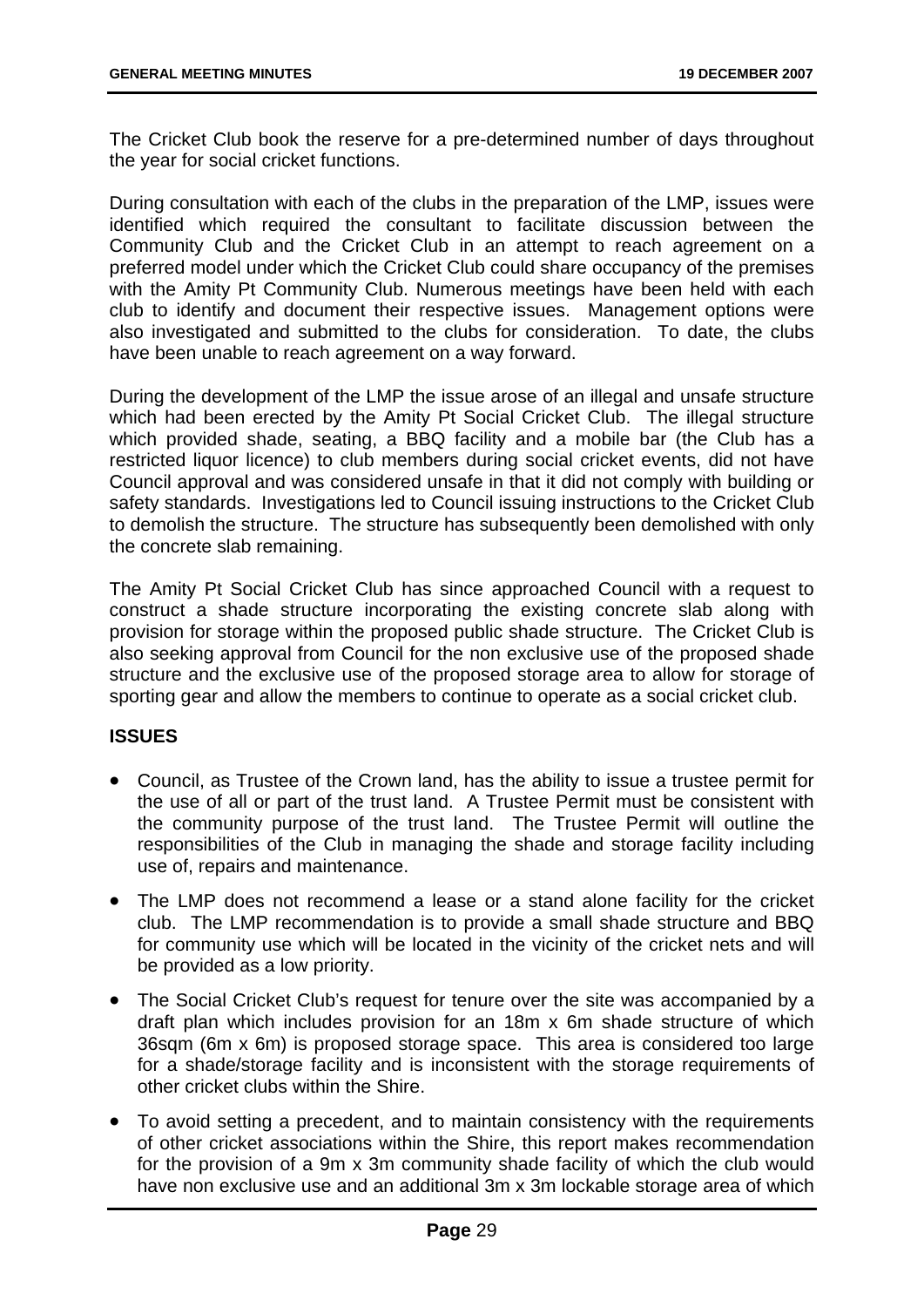the club would have exclusive use. A permit would be issued to the club over the entire 12m x 3m shade and storage facility.

#### **RELATIONSHIP TO CORPORATE PLAN**

The recommendation primarily supports Council's strategic priority to create active communities engaging in social interaction and healthy lifestyles.

#### **FINANCIAL IMPLICATIONS**

The Amity Pt Social Cricket Club has indicated that they will seek assistance from the Divisional Councillor's Community Benefit Fund towards the construction of the shade structure with storage and the Division 2 Councillor has indicated support for the Club's request. Any legal costs associated with the Trustee Permit will be borne by the Amity Pt Social Cricket Club.

#### **CONSULTATION**

Consultation has occurred with the Department of Natural Resources, Mines & Water, the Divisional Councillor and Parks & Conservation.

#### **OPTIONS**

#### **PREFERRED**

That Council resolve as follows:

- 1. To issue a Trustee Permit to occupy that part of the Crown Reserve (described as Lot 19 on SL806442), as indicated on Attachment 1, to the Amity Pt Social Cricket Club for a period of three years, granting the Amity Pt Social Cricket Club exclusive use of the 3m x 3m storage facility and non exclusive use of the 9m x 3m shade facility; and
- 2. That the Mayor and Chief Executive Officer be delegated authority to sign and seal all associated documentation.

#### **ALTERNATIVE**

- 1. That Council resolve to not issue a Trustee Permit to the Amity Pt Social Cricket Club; and
- 2. That the Amity Pt Social Cricket Club and the Amity Pt Community Club (which is in the process of expanding their facility and therefore renewing their lease) be requested to reconvene discussions in an attempt to reach agreement on a preferred model under which the Cricket Club could share occupancy of the premises with the Amity Pt Community Club.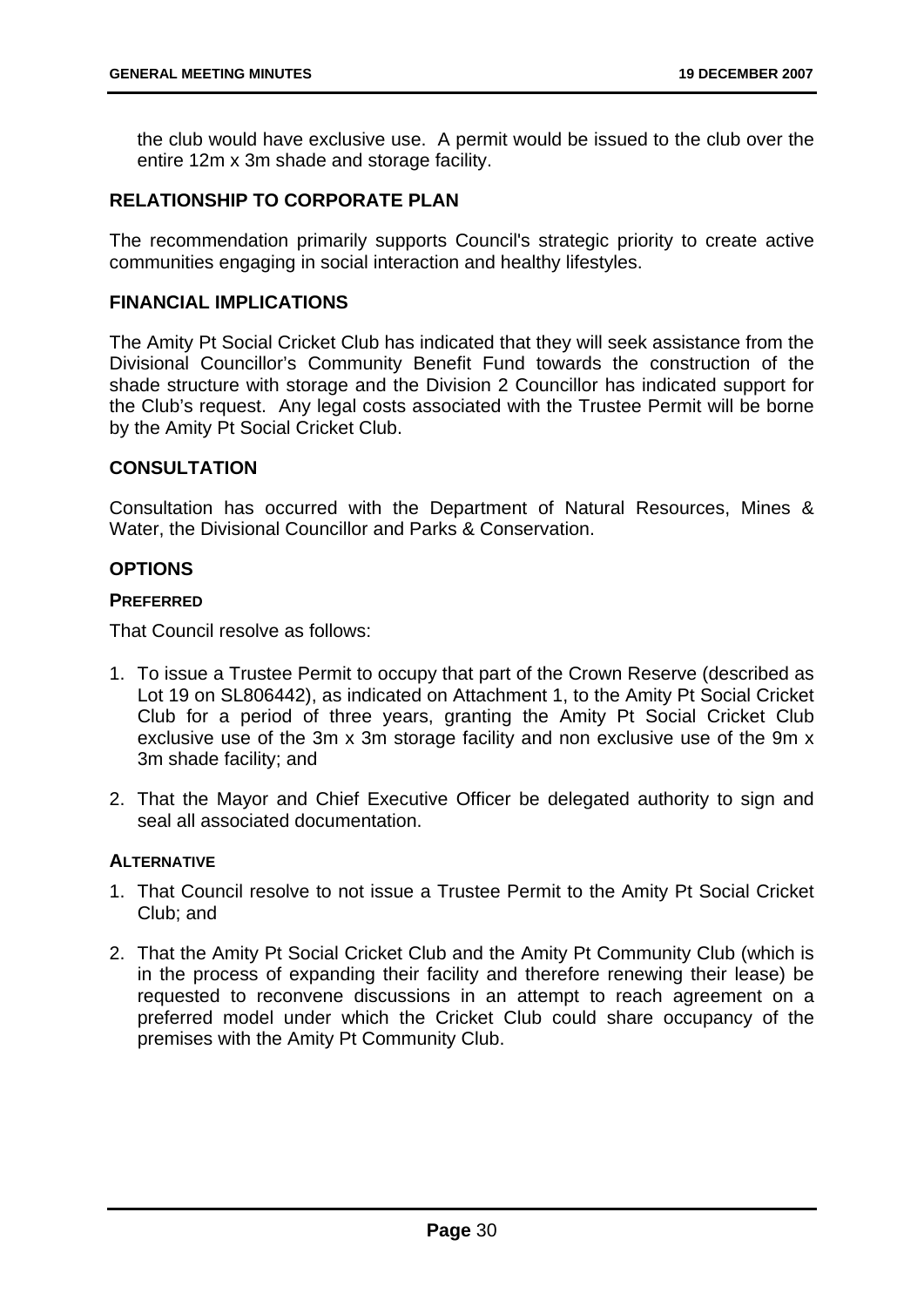## **OFFICER'S RECOMMENDATION**

That Council resolve as follows:

- 1. To issue a Trustee Permit to occupy that part of the Crown Reserve (described as Lot 19 on SL 806442), as indicated on Attachment 1, to the Amity Pt Social Cricket Club for a period of three years, granting the Amity Pt Social Cricket Club exclusive use of the 3m x 3m storage facility and non exclusive use of the 9m x 3m shade facility; and
- 2. That the Mayor and Chief Executive Officer be delegated authority to sign and seal all associated documentation.

## **PROPOSED MOTION**

That the Officer's Recommendation not be adopted and that Council resolve as follows:

- 1. To issue a Trustee Permit to occupy that part of the Crown Reserve (described as Lot 19 on SL 806442), as indicated on Attachment 1, to the Amity Pt Social Cricket Club for a period of three years, granting the Amity Pt Social Cricket Club exclusive use of a 6m x 6m storage facility and non exclusive use of a 12m x 6m shade facility; and
- 2. That the Mayor and Chief Executive Officer be delegated authority to sign and seal all associated documentation.

On being put to the vote, the motion was LOST.

A division was called for.

Crs Murray, Elliott, Henry, Ogilvie and Burns voted in the affirmative.

Crs Williams, Beard, Bowler, Seccombe, Dowling and Barker voted in the negative.

The motion was declared by the Chair as LOST.

## **COMMITTEE RECOMMENDATION**

That Council resolve as follows:

- 1. To issue a Trustee Permit to occupy that part of the Crown Reserve (described as Lot 19 on SL 806442), as indicated on Attachment 1, to the Amity Pt Social Cricket Club for a period of three years, granting the Amity Pt Social Cricket Club exclusive use of the 3m x 3m storage facility and non exclusive use of the 9m x 3m shade facility; and
- 2. That the Mayor and Chief Executive Officer be delegated authority to sign and seal all associated documentation.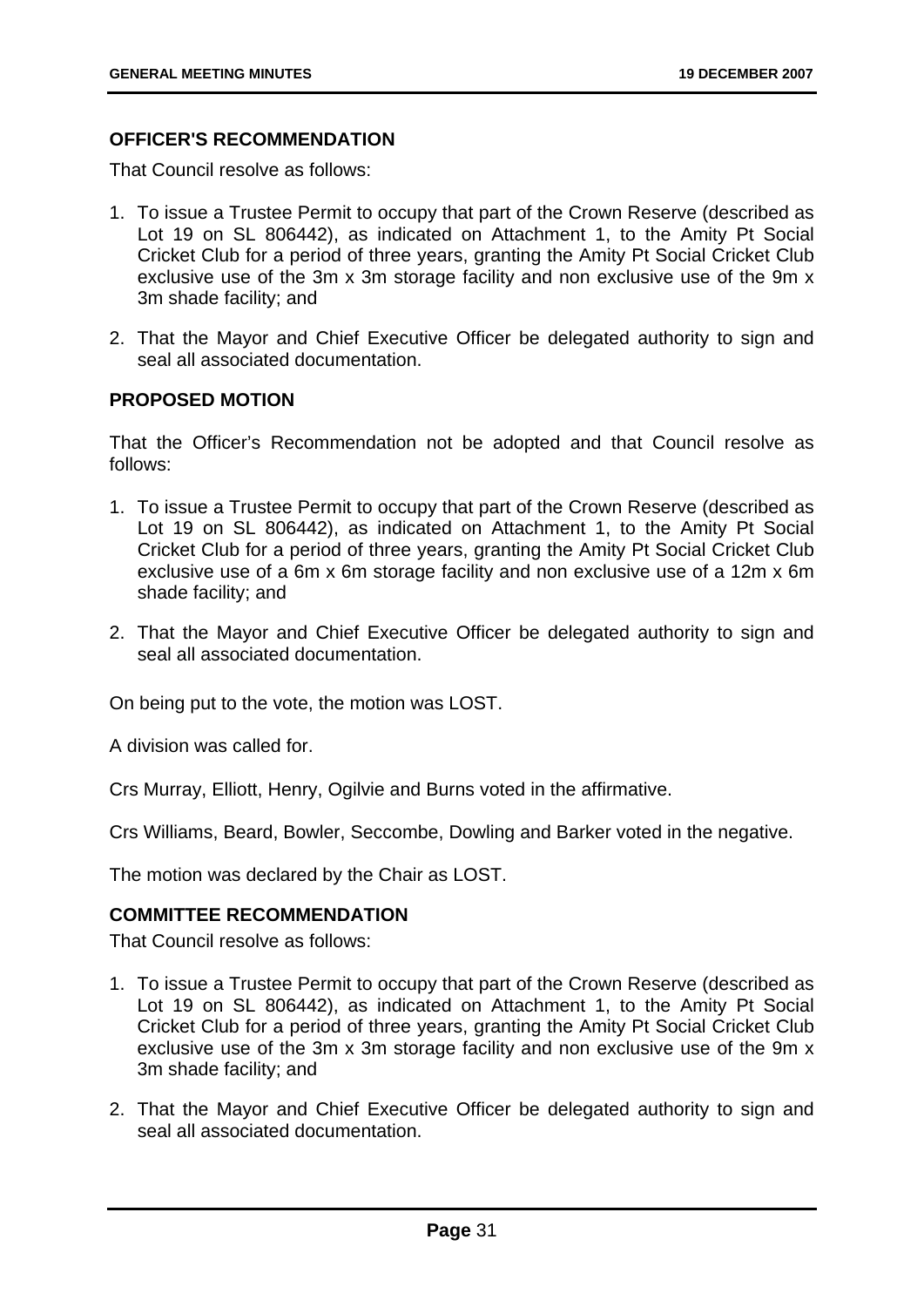## **COUNCIL RESOLUTION**

| Moved by:    | Cr Ogilvie |
|--------------|------------|
| Seconded by; | Cr Henry   |

**That Council resolve as follows:** 

- **1. To issue a Trustee Permit to occupy that part of the Crown Reserve (described as Lot 19 on SL 806442), as indicated on Attachment 1, to the Amity Pt Social Cricket Club for a period of three years, granting the Amity Pt Social Cricket Club exclusive use of the 6m x 3m storage facility and non exclusive use of the 9 x 6m shade facility; and**
- **2. That the Mayor and Chief Executive Officer be delegated authority to sign and seal all associated documentation.**

**CARRIED**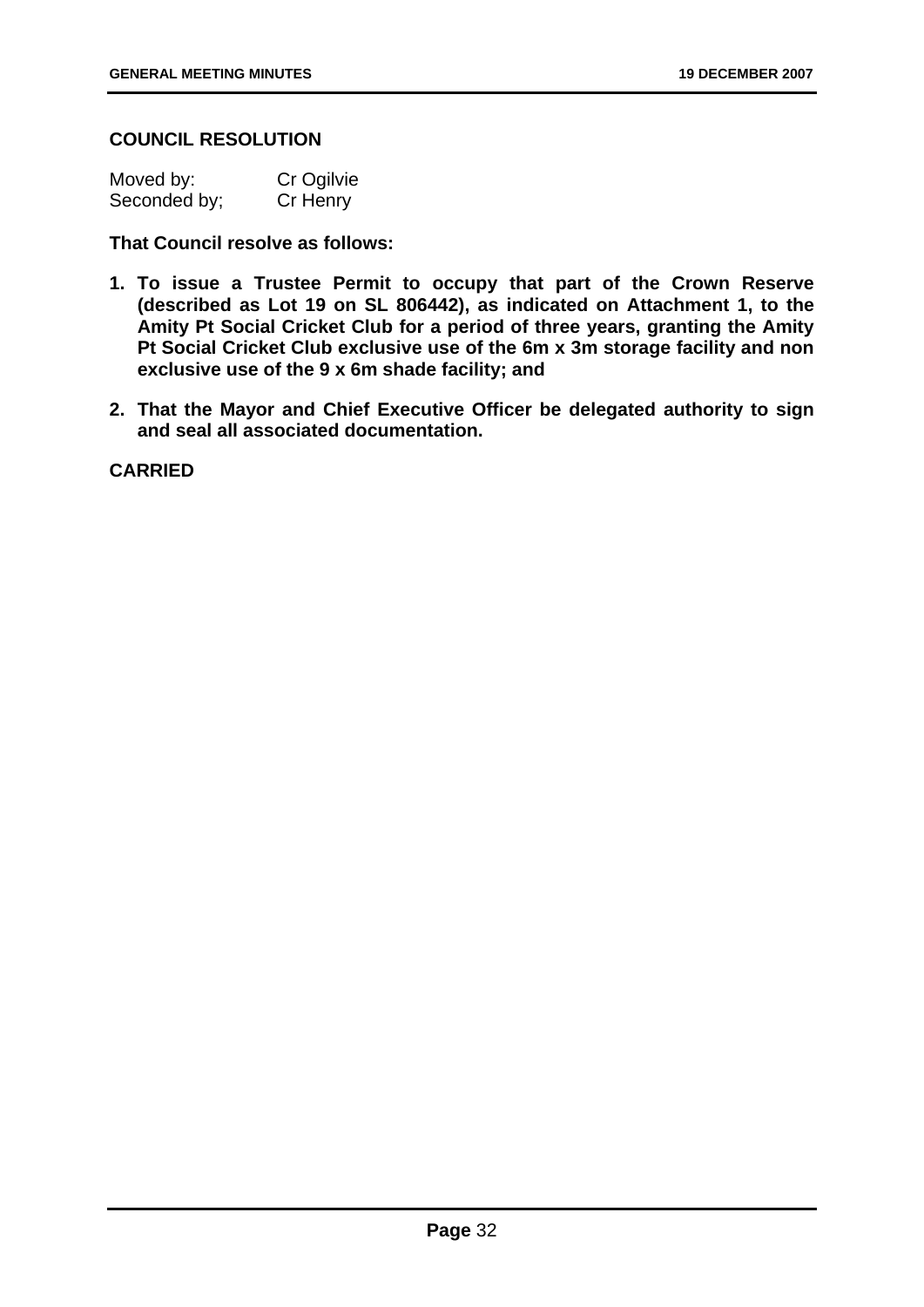## **10.2.4 REDLAND GRAFFITI MANAGEMENT PLAN AND POLICY REVIEW**

| <b>Dataworks Filename:</b>       | <b>CP Graffiti Management Policy</b>                              |
|----------------------------------|-------------------------------------------------------------------|
| <b>Attachments:</b>              | <b>Attachment A: Revised Graffiti Management and</b>              |
|                                  | <b>Prevention Policy</b>                                          |
|                                  | <b>Attachment B: Revised Removal of Graffiti on</b>               |
|                                  | <b>Council Assets and Facilities Guidelines</b>                   |
|                                  | <b>Attachment C: Local Government Graffiti</b>                    |
|                                  | <b>Management Practices</b>                                       |
|                                  | <b>Attachment D: Redland Graffiti Management Plan</b>             |
| <b>Responsible Officer Name:</b> | Roberta Bonnin<br><b>Manager, Community &amp; Social Planning</b> |
| <b>Author Name:</b>              | Lina Galatola<br><b>Community Safety Officer</b>                  |

#### **EXECUTIVE SUMMARY**

The Graffiti Management and Prevention Policy and Guidelines have been reviewed and are presented to Council for consideration (Refer to Attachments A and B). The policy has been revised to include the key graffiti management components of eradication, prevention and monitoring. Further, Council's current Graffiti Management Plan has also been reviewed in light of best practice policies and practices throughout Australia and world-wide (Refer to Attachment C) and a revised Redland Graffiti Management Plan (Refer to Attachment D) is therefore presented to Council.

#### **PURPOSE**

The purpose of this report is to present the revised Graffiti Management and Prevention Policy and Guidelines. This report also presents future options for Council's graffiti management program in the form of a revised Redland Graffiti Management Plan.

#### **BACKGROUND**

At the General Meeting of 16 March 2005, Council adopted POL-3022 Graffiti Management and Prevention Policy. At this meeting, the draft graffiti management guideline GL-3022-001 was also noted. The Policy and Guidelines were developed in line with the direction provided in the Graffiti Management Plan presented to Council in November 2004. This report presents a revised Graffiti Management and Prevention Policy, Graffiti Management Guideline and Redland Graffiti Management Plan.

A report on the effectiveness of Council's graffiti management strategy was presented to Council at the General Meeting of 30 May 2007. An internal audit was then proposed by Community and Social Planning and conducted by Council's Senior Internal Auditor in August 2007, to investigate the integrity of graffiti removal data collection methodologies. Based on the findings of the internal audit,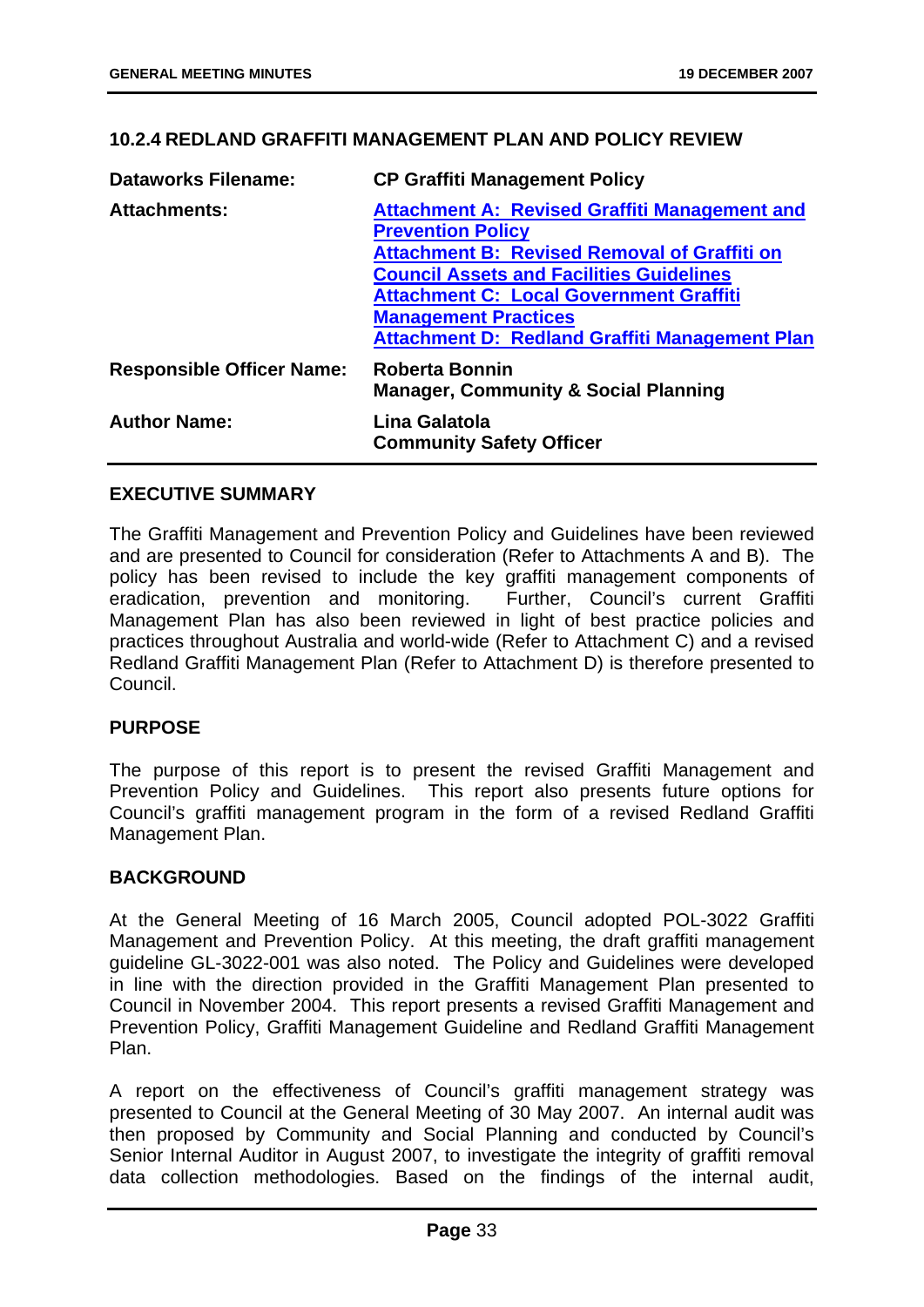recommendations have been implemented for the development of a standardised graffiti reporting form and improvements to the reporting and recording process in the relevant Council groups.

## **ISSUES**

The overarching objective of the current Graffiti Management and Prevention Policy is to reduce the amount of graffiti throughout the Shire in order to:

- Enhance perceptions of safety and visual amenity;
- Provide access to well-maintained public facilities;
- Reduce the cost of graffiti to the community;
- Improve the long-term viability of community assets.

The current Graffiti Management and Prevention Policy and Guidelines have been fundamental in the establishment of Council's graffiti management program. However, graffiti is an evolving offence and Council must respond to these changes accordingly. While the underpinning principles of the zero tolerance Policy and Guidelines will not be altered in this policy review, the revised policy, guideline and Redland Graffiti Management Plan will achieve a higher level community and government response to the problem.

### *Graffiti in Redland Shire*

Council's Graffiti Management Plan (November 2004) outlined a number of graffiti management and prevention strategies to be employed by Council. As a result of this Plan, Council has since achieved:

- The development of a rapid removal response to graffiti with Council's graffiti removal targets consistently being met;
- The inclusion of preventative measures such as the Safer by Design Planning Scheme Policy;
- The development of educational strategies to raise awareness about graffiti prevention through the production of graffiti management brochures for residents and businesses and a graffiti prevention web-page on the community safety website;
- Supporting the community in public art and graffiti prevention projects through community murals and securing external funding.

However, there are a number of actions in the current Plan which have not yet been achieved including:

- Influencing other asset owners (such as Energex, Main Roads and Telstra) to adopt a policy of rapid removal;
- Encouraging private property owners to remove graffiti through incentives as well as education;
- Supporting community graffiti removal initiatives.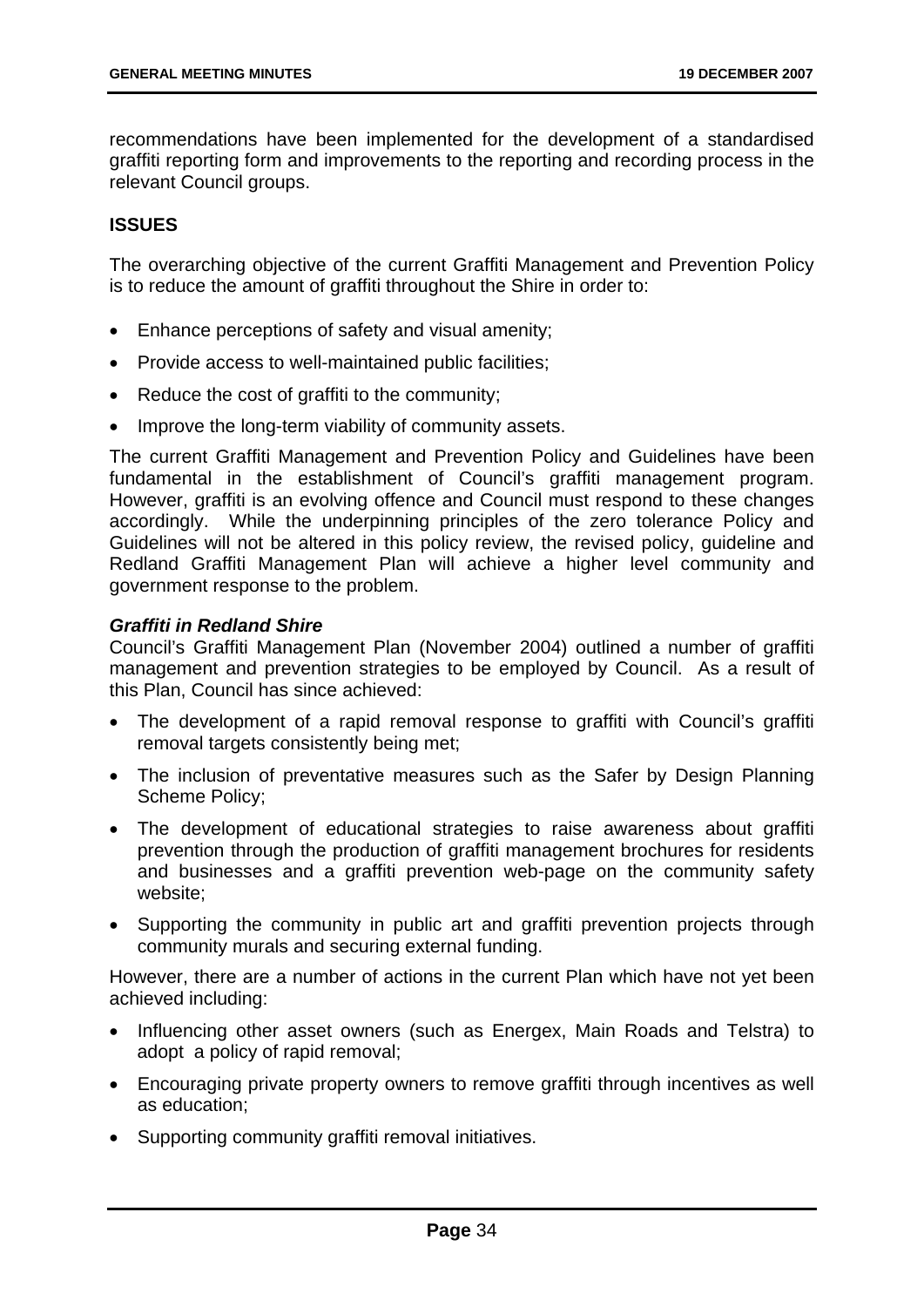### *Recommendations for Redland Shire*

Comparing Redlands' graffiti management practices with best practice initiatives in Queensland, Australia and internationally, there are extensive graffiti removal programs which place far more responsibility on local government, as outlined in Attachment C.

The revised Redland Graffiti Management Plan (Attachment D) addresses key elements of graffiti prevention and management while achieving a balance between the prevalence and quantity of graffiti in the Shire with cost effective management and strategic interventions. Key graffiti management components for the Redland Graffiti Management Plan are:

- 1. Eradication;
- 2. Prevention;
- 3. Monitoring.

The recommendations of the Redland Graffiti Management Plan seek to address each of these key strategic directions with the view to enhancing Council's current Plan and Policy.

#### 1. Eradication

### *1.1 Removal*

Research has shown that the best graffiti prevention strategy is rapid removal, particularly when it is consistent and uniform across the specified area. Rapid eradication of graffiti removes rewards for the offender while enhancing perceptions of safety and amenity. The recommendations in Attachment D aim to achieve more consistent rapid removal in the Shire.

#### *1.2 Enforcement*

Council needs to work with police and perpetrators of graffiti offences in the Shire as well as having proactive prevention strategies (refer to Attachment D).

# 2. Prevention

#### *2.1 Education*

Early intervention and education are key factors for successfully preventing graffiti and enhancing community pride. The recommendations made in Attachment D are in response to the current limits of Council's graffiti education program.

### *2.2 Engagement and Inclusion*

A community development approach which involves the community in graffiti management and prevention will enhance community pride, perceptions of safety and community ownership.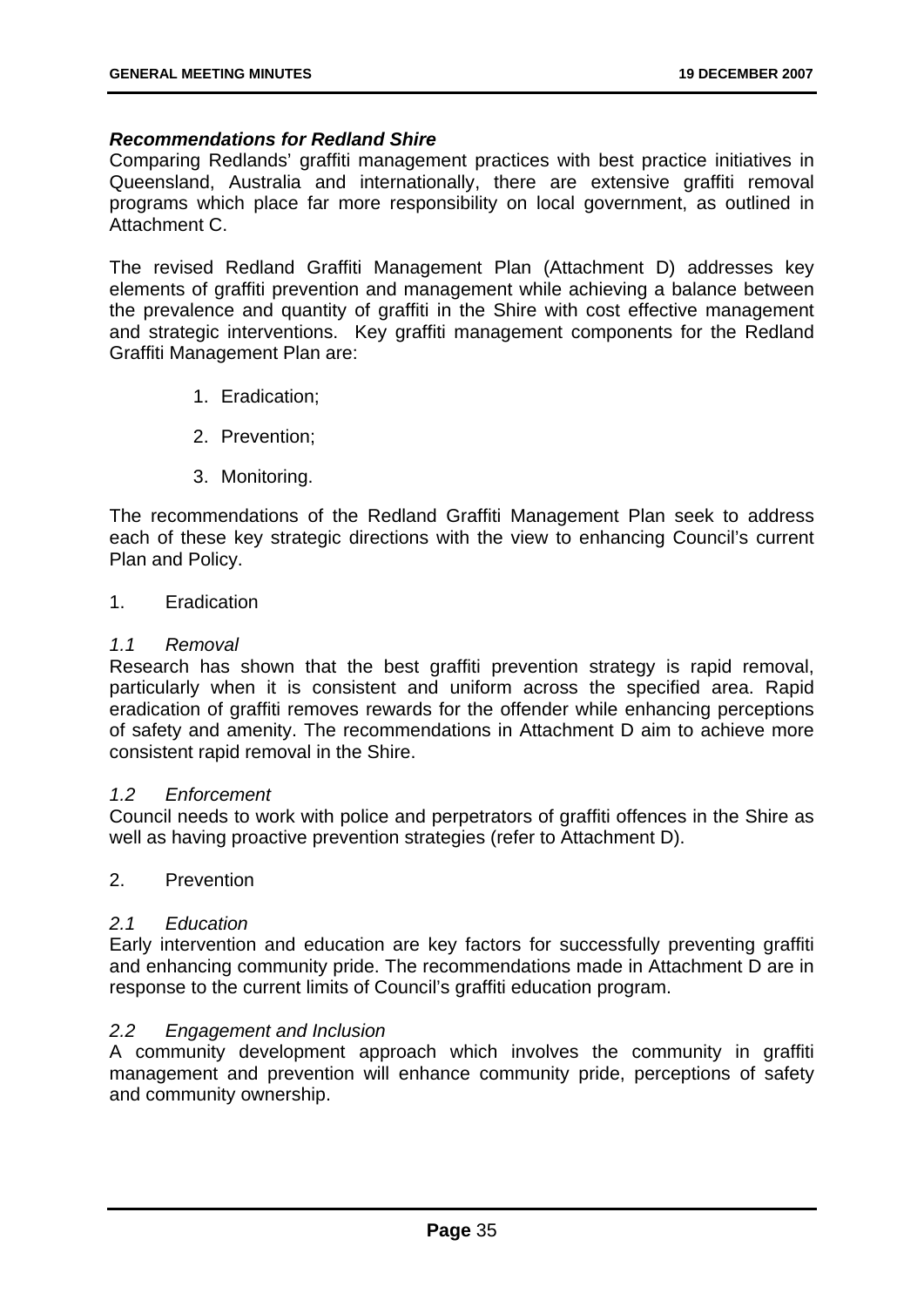### 3. Monitoring

### *3.1 Recording*

The Redland Graffiti Management Plan highlights the importance of accurate recording of graffiti data for strategic planning and graffiti prevention.

### *3.2 Reporting*

Council relies upon the community to report graffiti so that it can be removed rapidly. Refer to Attachment D for key elements of a reporting campaign.

### *3.3 Evaluation*

Graffiti monitoring ensures continual service improvement, responsiveness to emerging trends and the development of strategically relevant programs and initiatives. Monitoring and evaluation tools are outlined in Attachment D.

### **RELATIONSHIP TO CORPORATE PLAN**

The recommendation primarily supports Council's strategic priority to build safe, strong and self reliant communities with access to community services, infrastructure and opportunities for participation in community life.

### **FINANCIAL IMPLICATIONS**

Council's identified graffiti budget is \$41,000 plus unidentified removal costs. Many of the recommended actions in the Redland Graffiti Management Plan will not incur any additional cost to Council; however an additional \$44,500 will be required to implement actions according to a schedule of priorities and timeframes.

#### **PLANNING SCHEME IMPLICATIONS**

It is considered that the outcome of recommendations in this report will not require any amendments to the Redlands Planning Scheme.

## **CONSULTATION**

Consultation with the following Council groups has taken place in preparation of this report:

- Facilities Services Unit;
- Operations and Maintenance (Parks & Conservation and Roads & Drainage);
- Human Services:
- Infrastructure Planning:
- Cultural Services;
- Community & Social Planning;
- Property Services;
- Leisure and Recreation Services;
- Redland Water & Waste; and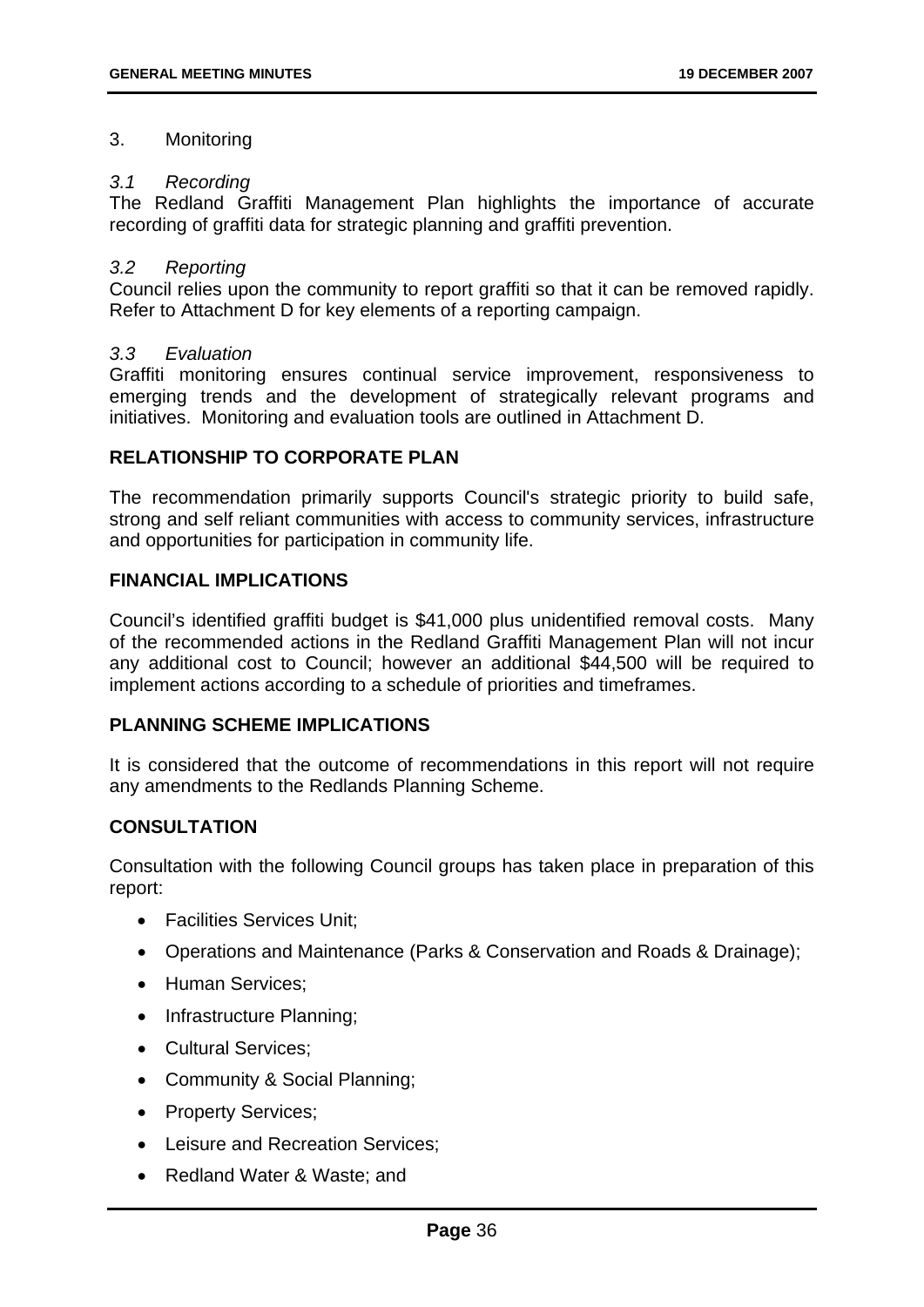• Marketing and Communications.

### **OPTIONS**

#### **PREFERRED**

That Council resolve as follows:

- 1. To adopt the revised Graffiti Management and Prevention Policy and note the revised Removal of Graffiti on Council Assets and Facilities Guideline; and
- 2. To adopt the Redland Graffiti Management Plan for budgetary planning and delivery through business plans and SLAs.

#### **ALTERNATIVE**

That Council resolve that the revised Graffiti Management and Prevention Policy, the Removal of Graffiti on Council Assets and Facilities Guideline and the Redland Graffiti Management Plan be noted and further research is requested.

### **OFFICER'S/COMMITTEE RECOMMENDATION/ COUNCIL RESOLUTION**

| Moved by:    | Cr Henry          |
|--------------|-------------------|
| Seconded by: | <b>Cr Dowling</b> |

**That Council resolve as follows:** 

- **1. To adopt the revised Graffiti Management and Prevention Policy and note the revised Removal of Graffiti on Council Assets and Facilities Guideline; and**
- **2. To adopt the Redland Graffiti Management Plan for budgetary planning and delivery through business plans and SLAs.**

## **CARRIED**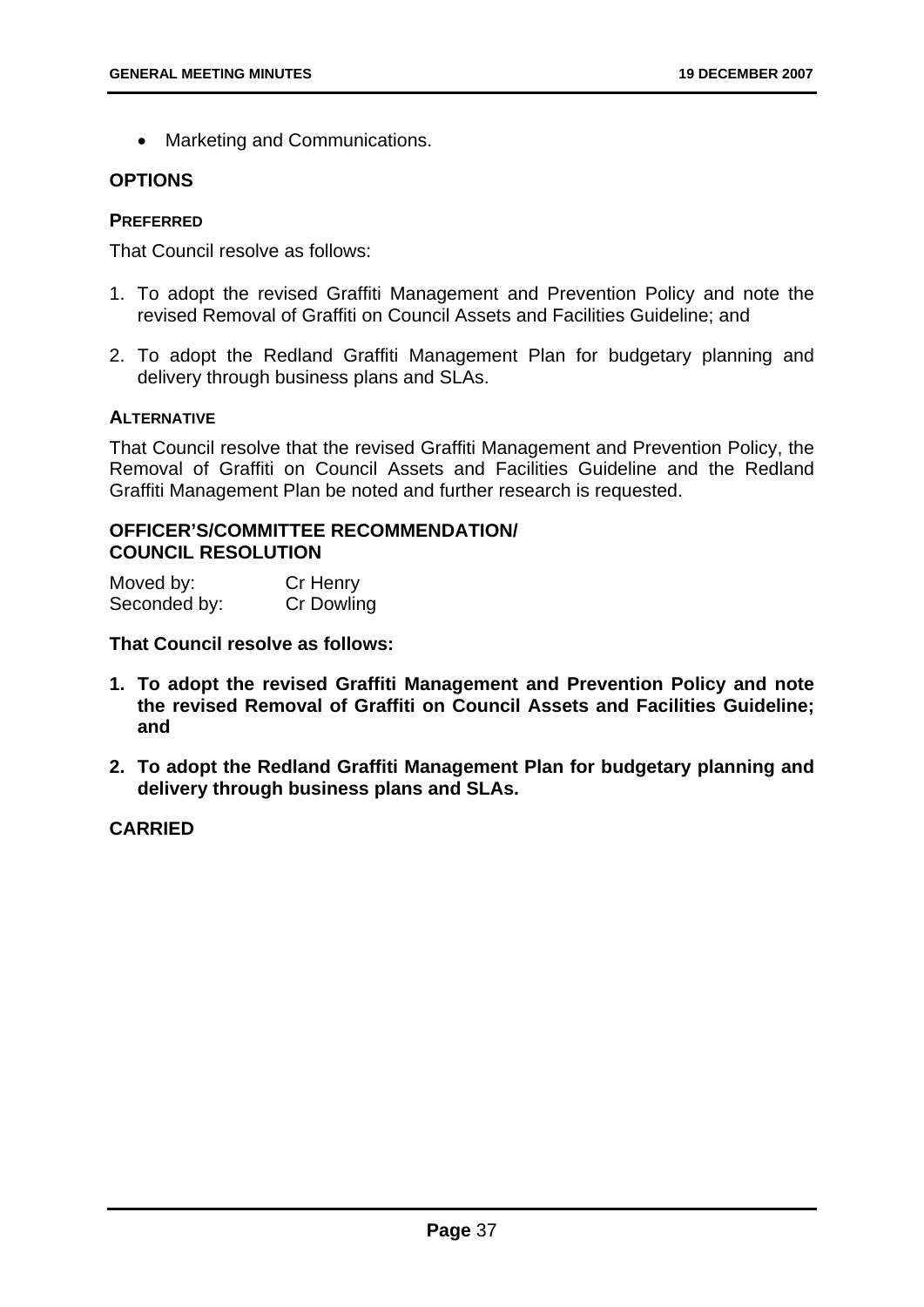## **10.2.5 PETITION TO REDUCE RESIDENT CONTRIBUTION TO RABY BAY CANAL LEVY**

| <b>Dataworks Filename:</b>       | <b>RTT Raby Bay Canals</b>                                              |
|----------------------------------|-------------------------------------------------------------------------|
| <b>Responsible Officer Name:</b> | <b>David Elliott</b><br><b>Manager of Infrastructure Planning Group</b> |
| <b>Author Name:</b>              | <b>Michael Pattinson</b><br><b>Senior Advisor Investigations</b>        |

## **EXECUTIVE SUMMARY**

The Council currently contributes 10 percent of General Account funds to the Raby Bay Canal Account. A petition received from the Raby Bay Residents requests that Council raise its contribution to 50%. The request is based on the allegation that Council officers approved the design and construction of the canal without proper knowledge of the design requirements and therefore the current damage to the wall should not be borne entirely by the residents. This report recommends that Council not increase its contribution to the canal levy and rejects the allegation that it is liable for any and all damage to the revetment wall.

## **PURPOSE**

To respond to a petition that Council received at its General Meeting on the 26 September 2007. The petition read:

*"We, the undersigned request that Council contribute 50% of the cost annually to maintain the Raby Bay canals (presently 10%). The movement of rocks in the canals and subsequent damage to the revetment walls are not caused by the residents and, as such, should be contributed more from the General Rate. The damage has been brought about by Redland Shire Council officers approving the design and construction of the canals without proper knowledge of the design requirements".* 

#### **BACKGROUND**

The Raby Bay canal levy was introduced to provide funds to maintain the canal's system of waterways. Currently Raby Bay ratepayers are being charged \$1,350 per year for the canal levy.

#### **ISSUES**

- The Council contribution to the Canal Account reflects the length of walls which are adjacent to Council parklands; this being 10 percent of the total. This is considered to be fair and reasonable given that the primary purpose of the revetment walls is to support and protect private residential allotments and provide private boating access. The revetment walls, except adjoining parkland, are located on private property.
- In relation to the issue of potential Council liability raised in this petition, whilst the movement and damage to the revetment walls is generally accepted not to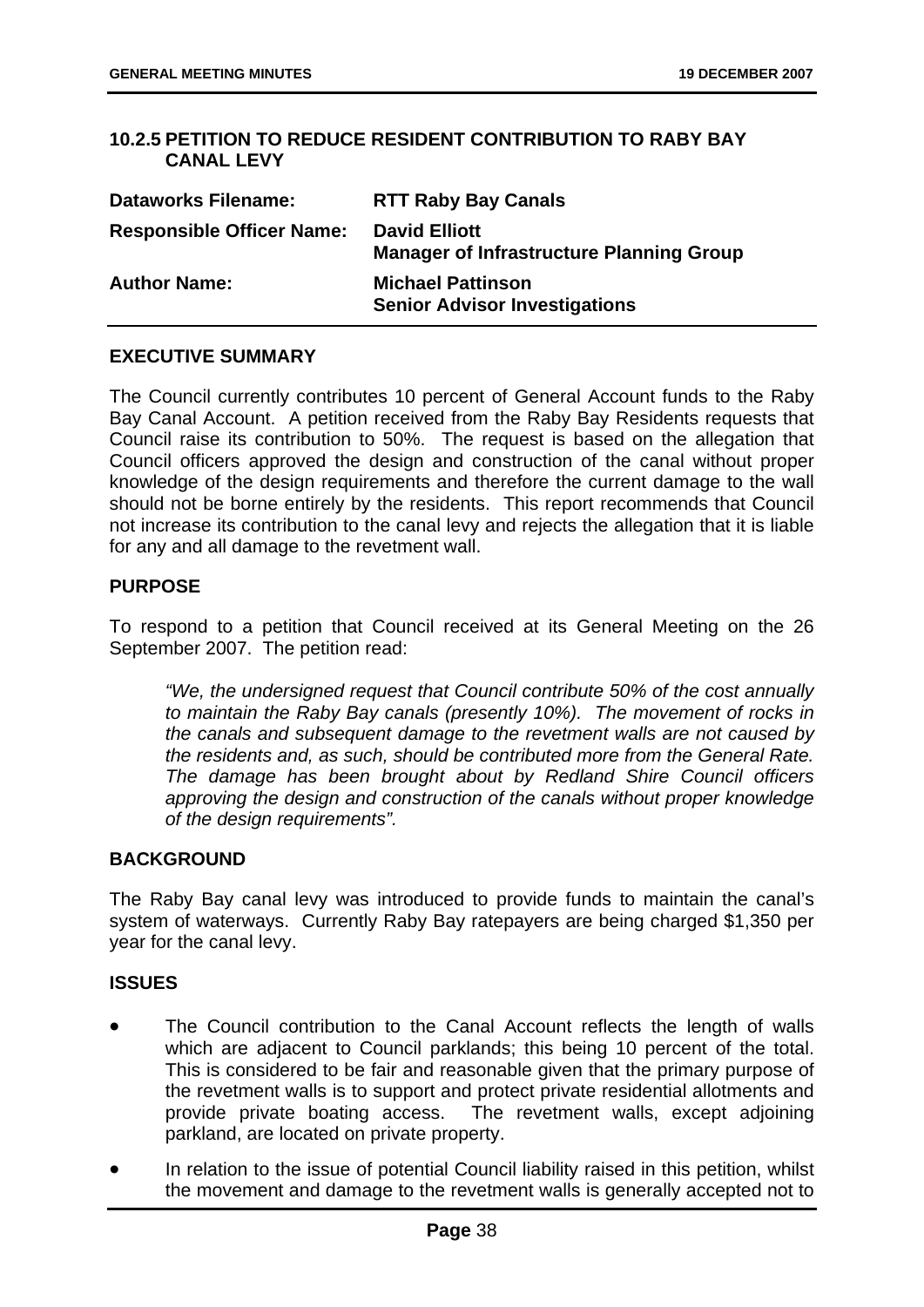be caused by any person/s, Council does not admit that the residents are not responsible for any damage or contributing to any damage whatsoever.

- Council strongly rejects any suggestion that its officers have contributed to the damage in any way or been negligent in the discharge of their duties including approving the design and construction of the canals including the revetment walls."
- Council's maintenance of the walls is not an admission of liability for any damage caused to them, rather it is an act of civil responsibility and good environmental stewardship. Council accepts that it has responsibility for ensuring the maintenance of the canals but rejects that it is liable for any and all damage to the revetment walls.

### **RELATIONSHIP TO CORPORATE PLAN**

The recommendation primarily supports Council's strategic priority to ensure the long term financial viability of the Shire and provide public accountability in financial management.

### **FINANCIAL IMPLICATIONS**

No additional unbudgeted financial implications if the status quo of 10% contribution (\$138,000 in 2007/08) remains.

A 50% contribution, if adopted, would require a transfer of an additional amount of \$552,000 from the General Account (2007/08).

#### **PLANNING SCHEME IMPLICATIONS**

There are no implications under the Redlands Planning Scheme.

#### **CONSULTATION**

The following were consulted; Manager Legal Services, General Manager Planning and Policy, Group Manager Infrastructure Planning.

#### **OPTIONS**

#### **PREFERRED**

That Council resolve as follows:

- 1. To not increase its contribution to the Raby Bay Canal Account above the current rate of 10 percent;
- 2. To reject any allegation that its officers have contributed to the damage in any way or been negligent in the discharge of their duties in approving the design and construction of the canals including the revetment walls;
- 3. To accept that Council has responsibility for ensuring the maintenance of the canals, but reject that it is liable for any and all damage to the revetment walls; and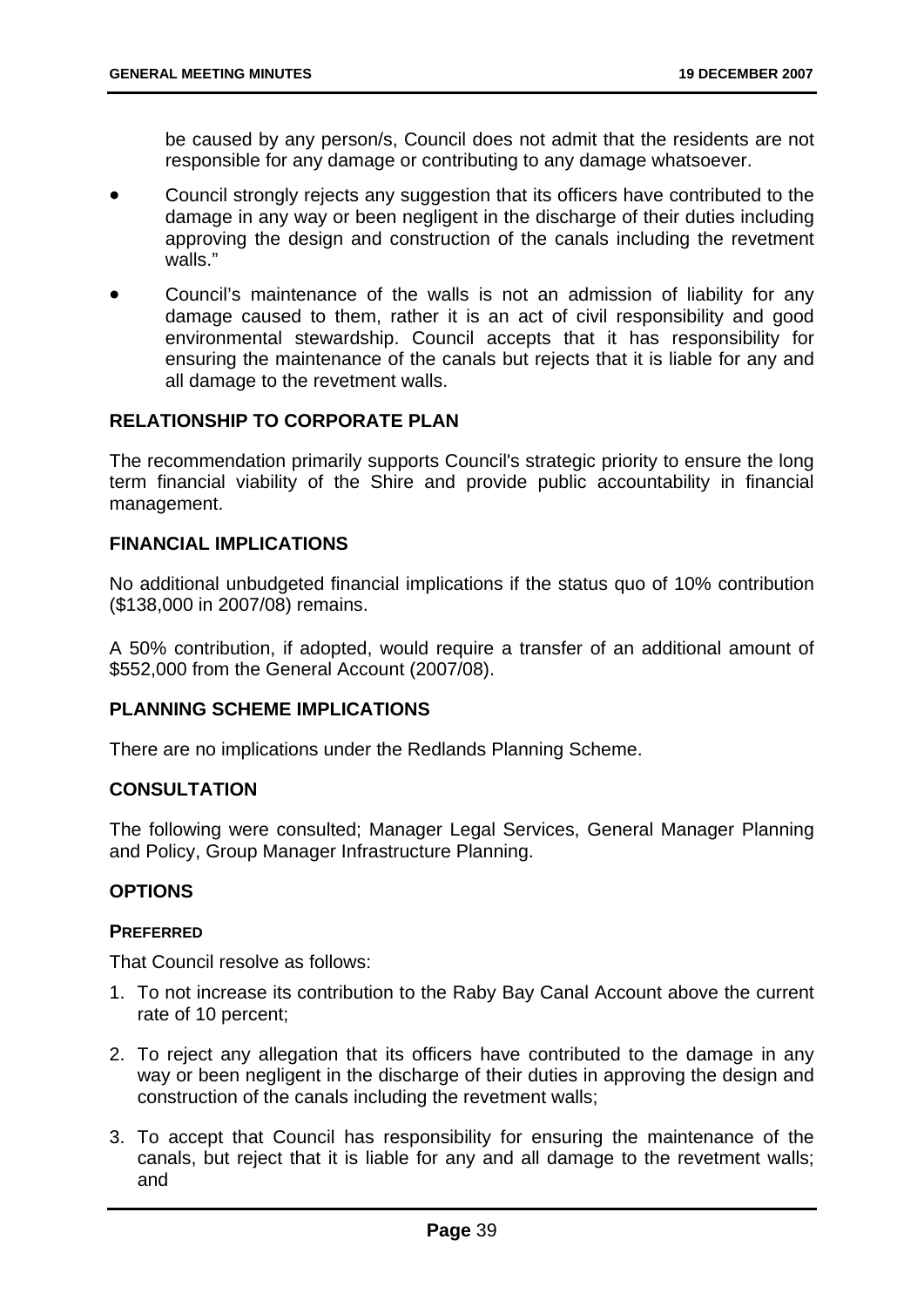4. To request the Raby Bay Residents Association as head petitioner to advise all signatories to the petition of Council's decision.

## **ALTERNATIVE**

No alternative proposed.

## **OFFICER'S RECOMMENDATION**

That Council resolve as follows:

- 1. To not increase its contribution to the Raby Bay Canal Account above the current rate of 10 percent;
- 2. To reject any allegation that its officers have contributed to the damage in any way or been negligent in the discharge of their duties in approving the design and construction of the canals including the revetment walls;
- 3. To accept that Council has responsibility for ensuring the maintenance of the canals, but reject that it is liable for any and all damage to the revetment walls; and
- 4. To request the Raby Bay Residents Association as head petitioner to advise all signatories to the petition of Council's decision.

## **PROPOSED MOTION**

That consideration of this matter be deferred to a future Planning and Policy Committee meeting to enable a more detailed report to be prepared and presented to Council.

On being put to the vote, the motion was LOST.

## **COMMITTEE DISCUSSION**

After discussion, a further recommendation was proposed regarding additional information to be included in correspondence to the petitioners.

#### **COMMITTEE RECOMMENDATION**

That Council resolve as follows:

- 1. To not increase its contribution to the Raby Bay Canal Account above the current rate of 10 percent;
- 2. To reject any allegation that its officers have contributed to the damage in any way or been negligent in the discharge of their duties in approving the design and construction of the canals including the revetment walls;
- 3. To accept that Council has responsibility for ensuring the maintenance of the canals, but reject that it is liable for any and all damage to the revetment walls;
- 4. To request the Raby Bay Residents Association as head petitioner to advise all signatories to the petition of Council's decision; and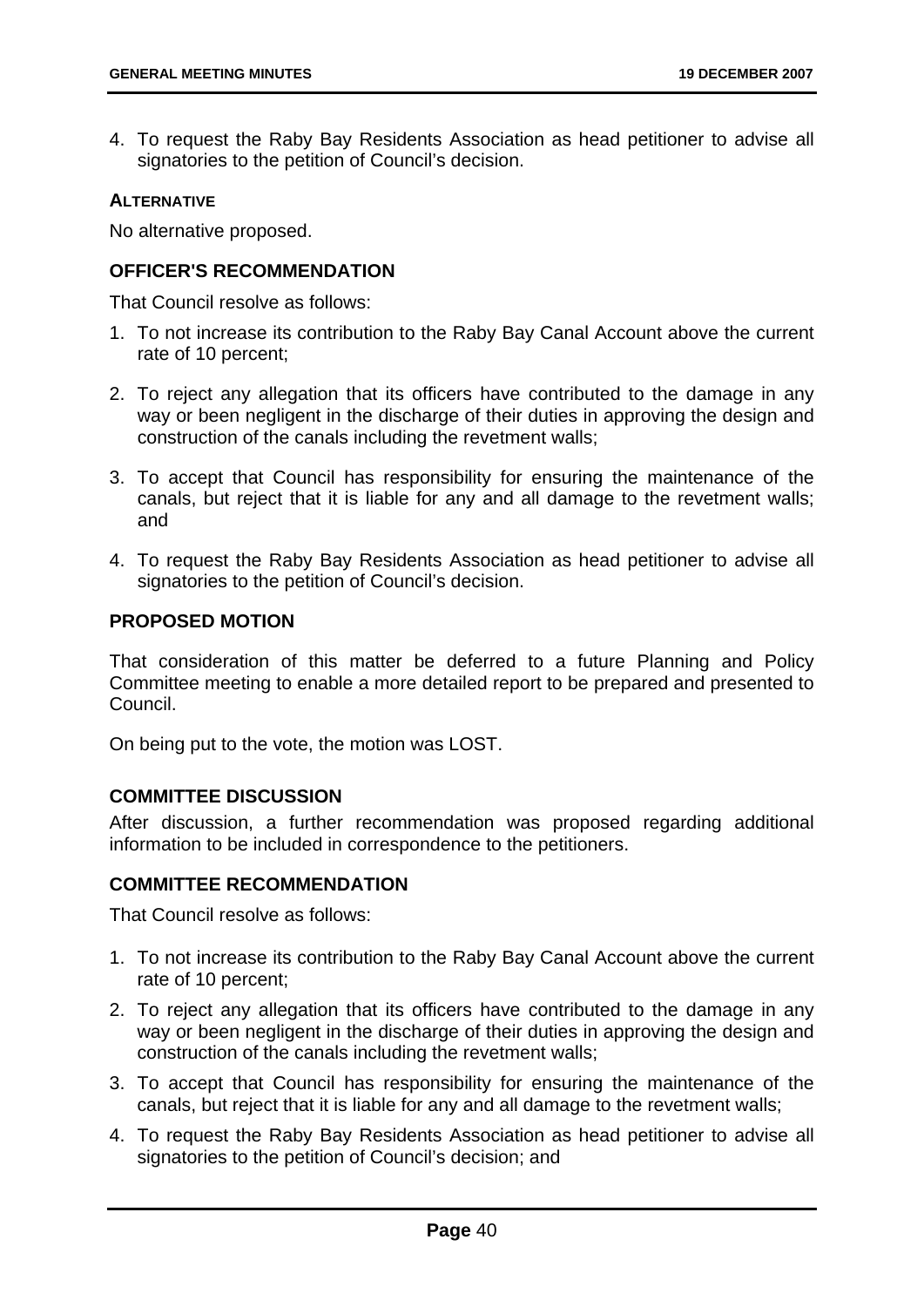5. That correspondence be sent to the petitioners outlining the reasons for Council's decision.

# **COUNCIL RESOLUTION**

| Moved by:    | Cr Ogilvie |
|--------------|------------|
| Seconded by: | Cr Henry   |

That consideration of this matter be deferred to a future Planning and Policy Committee meeting to enable a more detailed report to be prepared and presented to Council.

### **AMENDMENT MOTION**

| Moved by:    | Cr Murray        |
|--------------|------------------|
| Seconded by: | <b>Cr Bowler</b> |

That an additional recommendation be included to reflect that this report also consider the same issues for Aquatic Paradise and Sovereign Lakes.

The amendment was put.

On being put to the vote the amendment was declared **CARRIED.**

The motion with the amendment became the motion and was put as follows:

**That Council resolve as follows:** 

- **1. That consideration of this item be deferred to a future Planning and Policy Committee meeting to enable a more detailed report to be prepared and presented to Council; and**
- **2. That this report also consider the same issues for Aquatic Paradise and Sovereign Lakes.**

**CARRIED** (unanimously)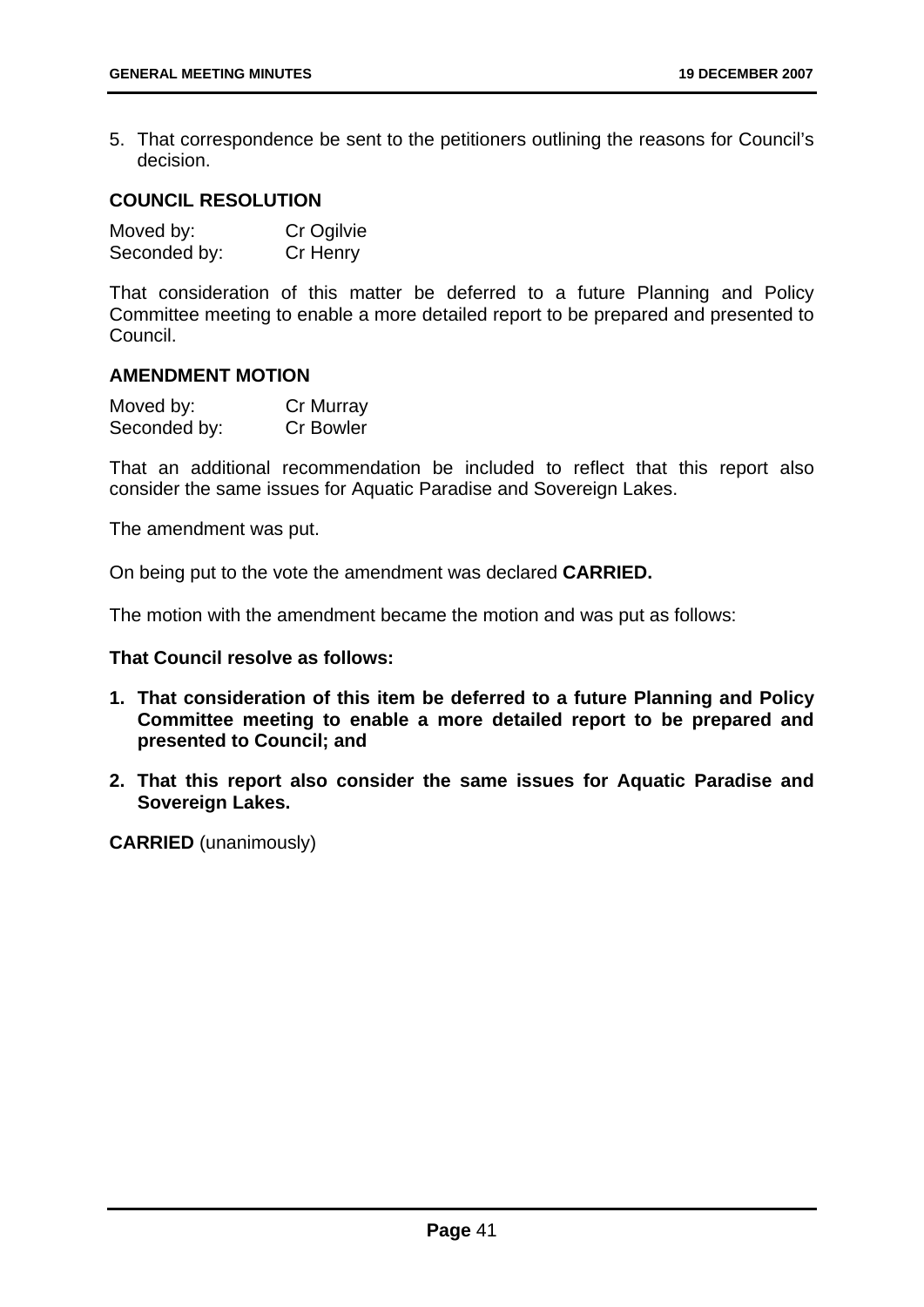# **10.2.6 PETITION (DIVISION 2) - TOILET BLOCK AT TOONDAH HARBOUR**

| <b>Dataworks Filename:</b>       | <b>RTT Marine Landing Facilities - Toondah Harbour</b>                    |
|----------------------------------|---------------------------------------------------------------------------|
| <b>Responsible Officer Name:</b> | <b>David Elliott</b><br><b>Manager Infrastructure Planning</b>            |
| <b>Author Name:</b>              | <b>Michael Pattinson</b><br><b>Senior Advisor (Marine Infrastructure)</b> |

## **EXECUTIVE SUMMARY**

A petition was received requesting that Council provide new toilet facilities at Toondah Harbour. The existing facilities are not able to meet demand from the barge operations. The landside facilities to support the ferry and barge operations are the responsibility of each operator.

This report recommends that Council inform the transport operators at Toondah Harbour that the provision of additional toilet facilities is their responsibility.

## **PURPOSE**

To respond to a petition that Council received at its General Meeting on the 26 September 2007. The petition read *"We need a new toilet block at Toondah"*.

### **BACKGROUND**

The toilet block is located on Middle Street, Cleveland in front of Stradbroke Ferries landing facilities. The petition stems from a lack of toilet capacity especially when ferries arrive. The toilet block was constructed by Council in the late 1970's and consists of one cubicle and urinal in the male toilet and two cubicles in the female toilet. Discussions with Council's Facilities Services indicate that the toilet block has a high usage.

#### **ISSUES**

- Increased patronage for the barge and ferry services at Toondah Harbour has increased the use of the existing Council toilet facility to the point where it is not able to meet demand during peak periods;
- The provision of landside facilities required to service customers at Toondah Harbour is the responsibility of each operator.

A comparison will inevitably be made with Weinam Creek where Council is currently in the process of providing new public toilet facilities with new shelters and a ticket office, the latter financed 50% by the ferry operator.

At Weinam Creek, Council owns the terminal facilities for the usage of which the ferry operator pays Council a substantial annual permit fee. At Toondah Harbour on the other hand, the terminal facilities are owned by the private operators under the head lease of the State Government.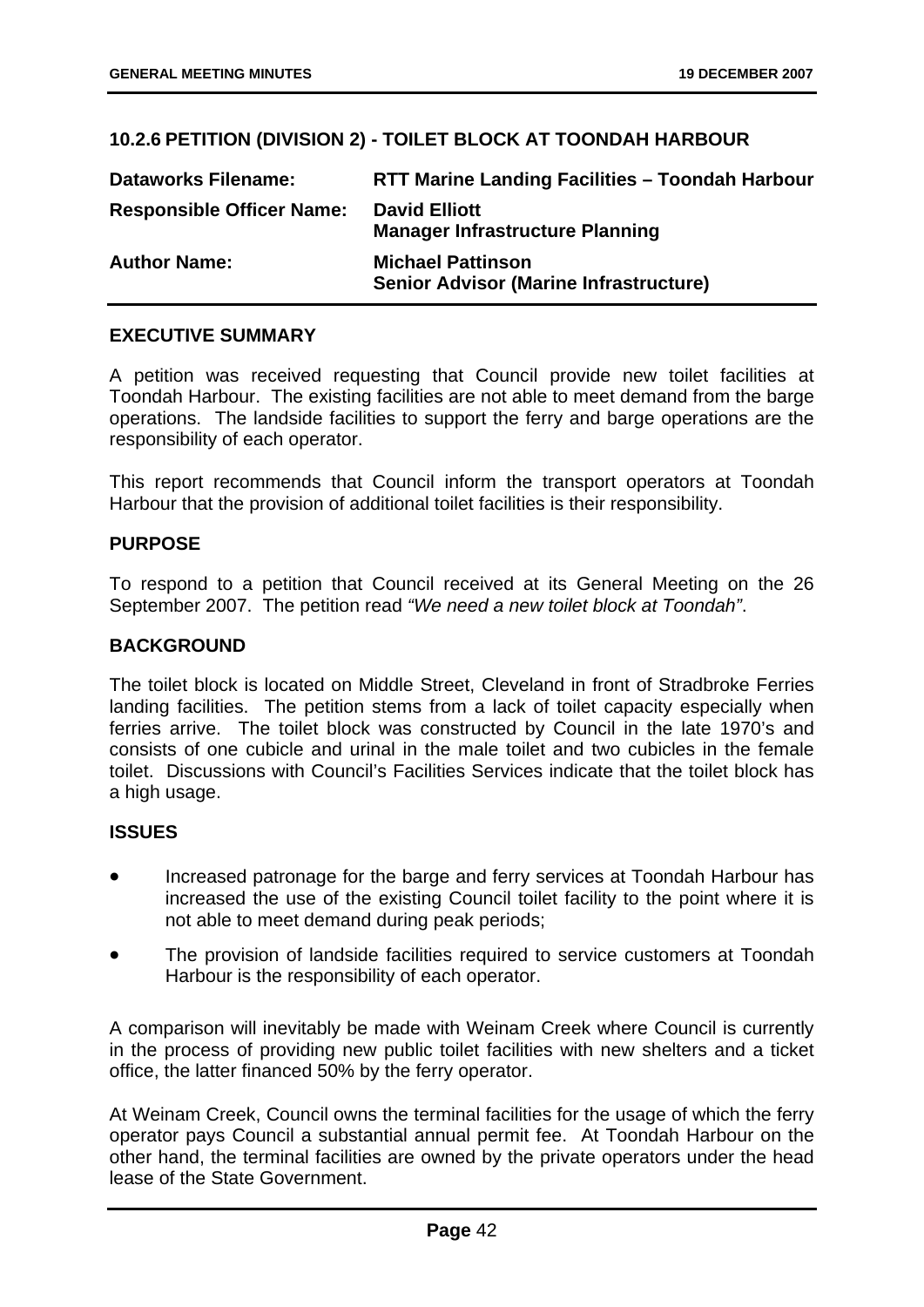# **RELATIONSHIP TO CORPORATE PLAN**

The recommendation primarily supports Council's strategic priority to provide and maintain water, waste services, roads, drainage and support the provision of transport and waterways infrastructure to sustain our community.

### **FINANCIAL IMPLICATIONS**

There are no financial implications associated with the recommendation in this report.

### **PLANNING SCHEME IMPLICATIONS**

There are no implications under the Redlands Planning Scheme.

## **CONSULTATION**

The following persons were consulted; General Manager Planning and Policy, Manager Facility Services, Community Safety Officer. Contact was made with Stradbroke Ferries and Stradbroke Flyer Services.

## **OPTIONS**

#### **PREFERRED**

That Council resolve as follows:

- 1. To advise the Toondah Harbour transport operators that Council considers it to be the transport operators' responsibility to provide additional toilet amenities for customers; and
- 2. To request the transport operators as head petitioners to advise all signatories to the petition of Council's decision.

#### **ALTERNATIVE**

No alternative proposed.

## **OFFICER'S RECOMMENDATION**

That Council resolve as follows:

- 1. To advise the Toondah Harbour transport operators that Council considers it to be the transport operators' responsibility to provide additional toilet amenities for customers; and
- 2. To request the transport operators as head petitioners to advise all signatories to the petition of Council's decision.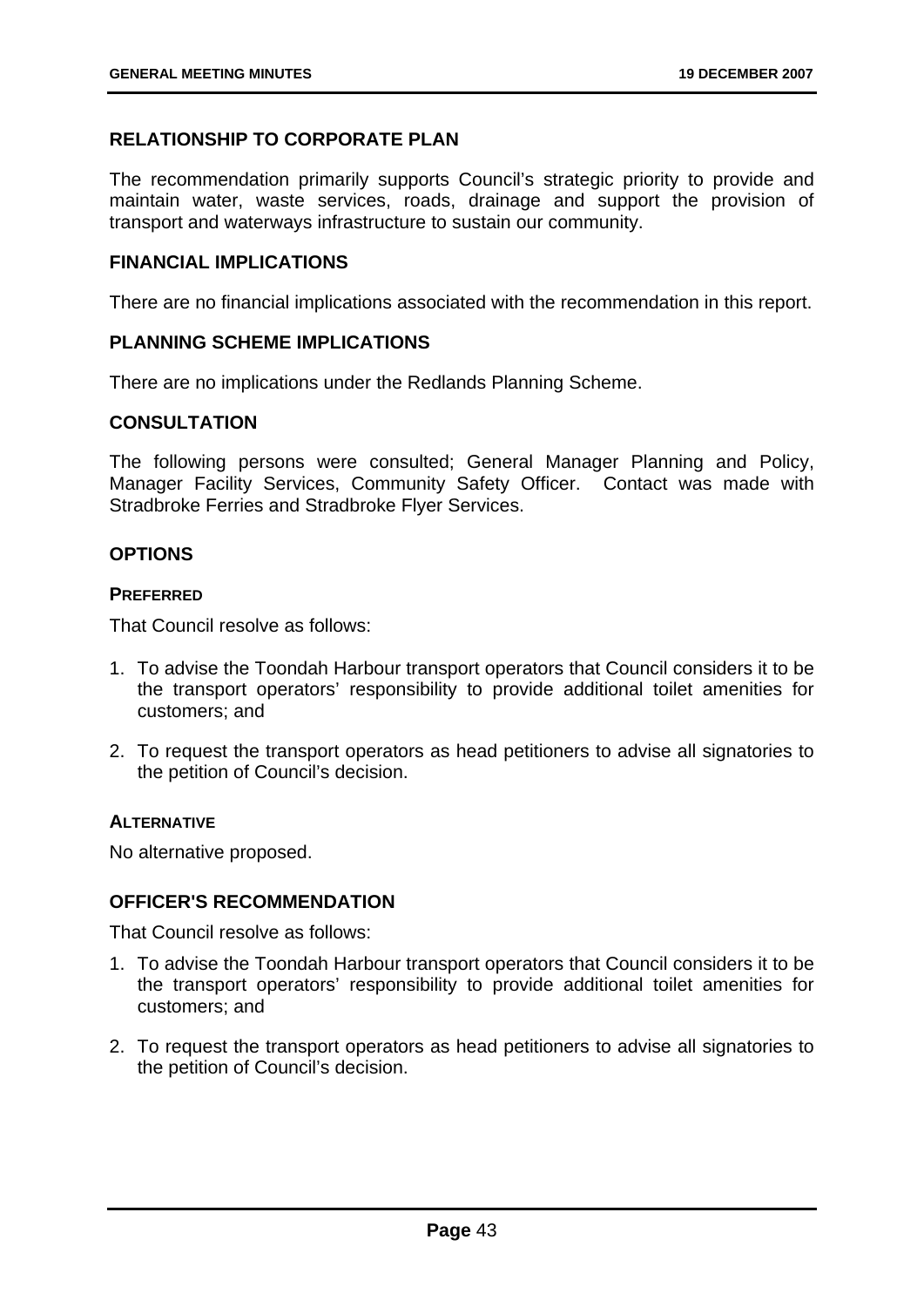#### **PROPOSED MOTION**

That Council resolve as follows:

- 1. To enter into discussions with transport operators to refurbish the Toondah Harbour toilets; and
- 2. To consider funding during 2008/09 budget considerations.

On being put to the vote, the motion was LOST.

A division was called for.

Crs Murray, Bowler and Ogilvie voted in the affirmative.

Crs Williams, Beard, Seccombe, Dowling, Henry, Barker and Burns voted in the negative.

Cr Elliott was not present when the vote was taken.

The motion was declared by the Chair as LOST.

#### **COMMITTEE DISCUSSION**

Discussion took place on this report and the fact that the State Government is the lessee of the subject land. A further recommendation was proposed to advise the transport operators that Council will contact the State Government in this matter.

#### **COMMITTEE RECOMMENDATION**

That Council resolve as follows:

- 1. To advise the Toondah Harbour transport operators that Council considers it to be the transport operators' responsibility to provide additional toilet amenities for customers;
- 2. To request the transport operators as head petitioners to advise all signatories to the petition of Council's decision; and
- 3. To advise the transport operators that Council will be taking the matter up with the State Government as the lessee of the land.

## **COUNCIL RESOLUTION**

| Moved by:    | Cr Ogilvie |
|--------------|------------|
| Seconded by; | Cr Henry   |

**That Council resolve as follows:** 

- **1. To enter into discussions with transport operators to refurbish the Toondah Harbour toilets; and**
- **2. To consider funding during 2008/09 budget considerations.**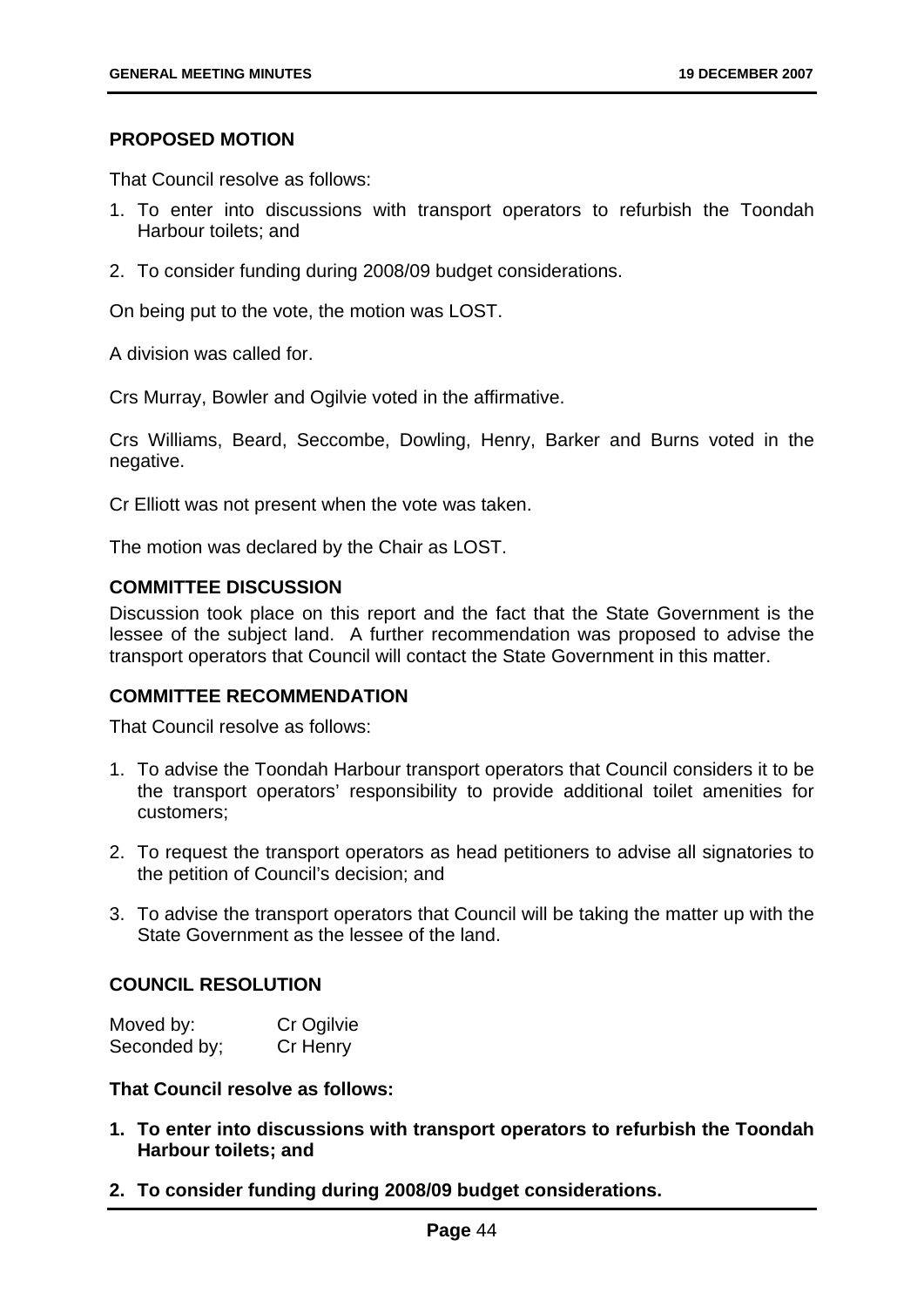A division was called for.

Crs Murray, Beard, Elliott, Bowler, Henry and Ogilvie voted in the affirmative.

Crs Williams, Burns, Dowling, Barker and Seccombe voted in the negative.

The motion was declared by the Mayor as **CARRIED**.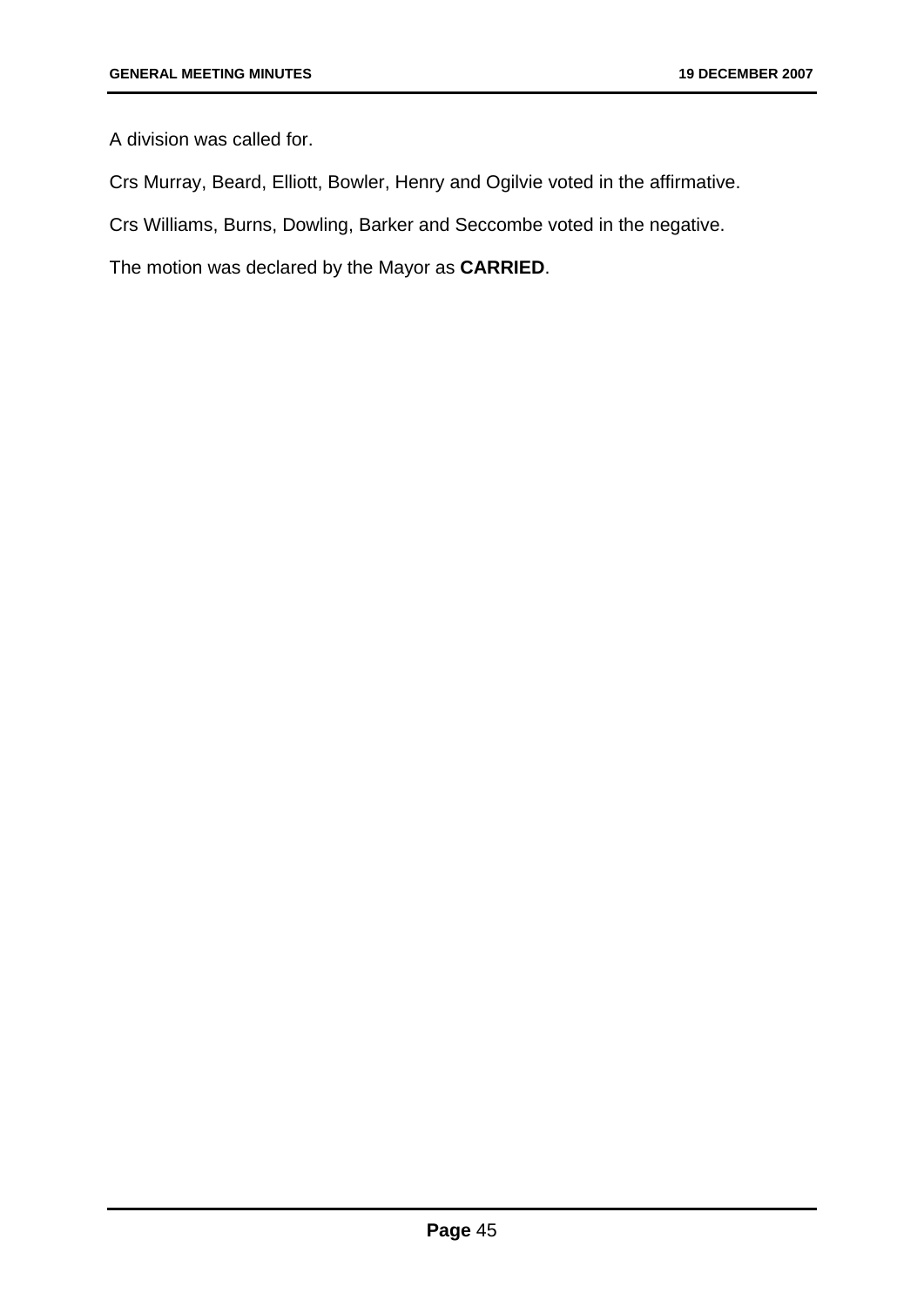## **10.2.7 MORETON BAY CYCLEWAY SIGNAGE CONCEPT AND IMPLEMENTATION**

| <b>Dataworks Filename:</b>       | <b>RTT Bikeways/Cycleways Planning General</b>                                                                          |
|----------------------------------|-------------------------------------------------------------------------------------------------------------------------|
| <b>Attachment:</b>               | <b>Moreton Bay Cycleway Signage Concept</b>                                                                             |
| <b>Responsible Officer Name:</b> | <b>David Elliott</b><br><b>Manager Infrastructure Planning</b>                                                          |
| <b>Author Name:</b>              | <b>Jan Sommer</b><br><b>Tourism Development Coordinator;</b><br><b>Kendrick Benson</b><br><b>Senior Advisor Cycling</b> |

### **EXECUTIVE SUMMARY**

The Moreton Bay Cycleway (MBC) signage strategy is an initiative of the Mayors of Redland, Redcliffe and Caboolture and the Lord Mayor of Brisbane, through the Moreton Bay Task Force, to harness the tourism and economic potential of the cycleway for the benefit of the entire Moreton Bay region.

Once implemented, the 150kms Moreton Bay Cycleway will be the longest continuous cycle route on the east coast of Australia and has the potential to be one of Australia's premier cycling attractions. The cycleway will follow a mainly coastal route from Bribie Island in the north to Redland Bay in the south, showcasing Moreton Bay. The completion of the second Gateway Bridge, with a dedicated walkway and cycleway, will integrate the northern and southern networks.

The manual includes a comprehensive family of signs to brand, improve and standardise the way finding signage on the MBC network, further divided into directional and identification signage. Directional signage includes map boards that mark the locality, ie. "you are here" boards and identification signs that mark an entire route and are consistent along the entire length of the route. The sign family addresses all possible configurations of cycleway including on road, off road and shared paths.

The manual meets the specific needs of planning and construction officers by providing a style guide with complete information on directional and identification signage for the cycleway.

The first primary welcome sign has been installed at Clontarf in the Redcliffe City area where an extensive cycleway exists along the foreshore. It is the responsibility of each of the councils to fund the installation of the directional and identification signage from capital works and grant funding.

#### **PURPOSE**

The purpose of this report is to present the signage concept and the proposed staged implementation phases and to determine Council's support for ongoing resourcing for the project as a whole.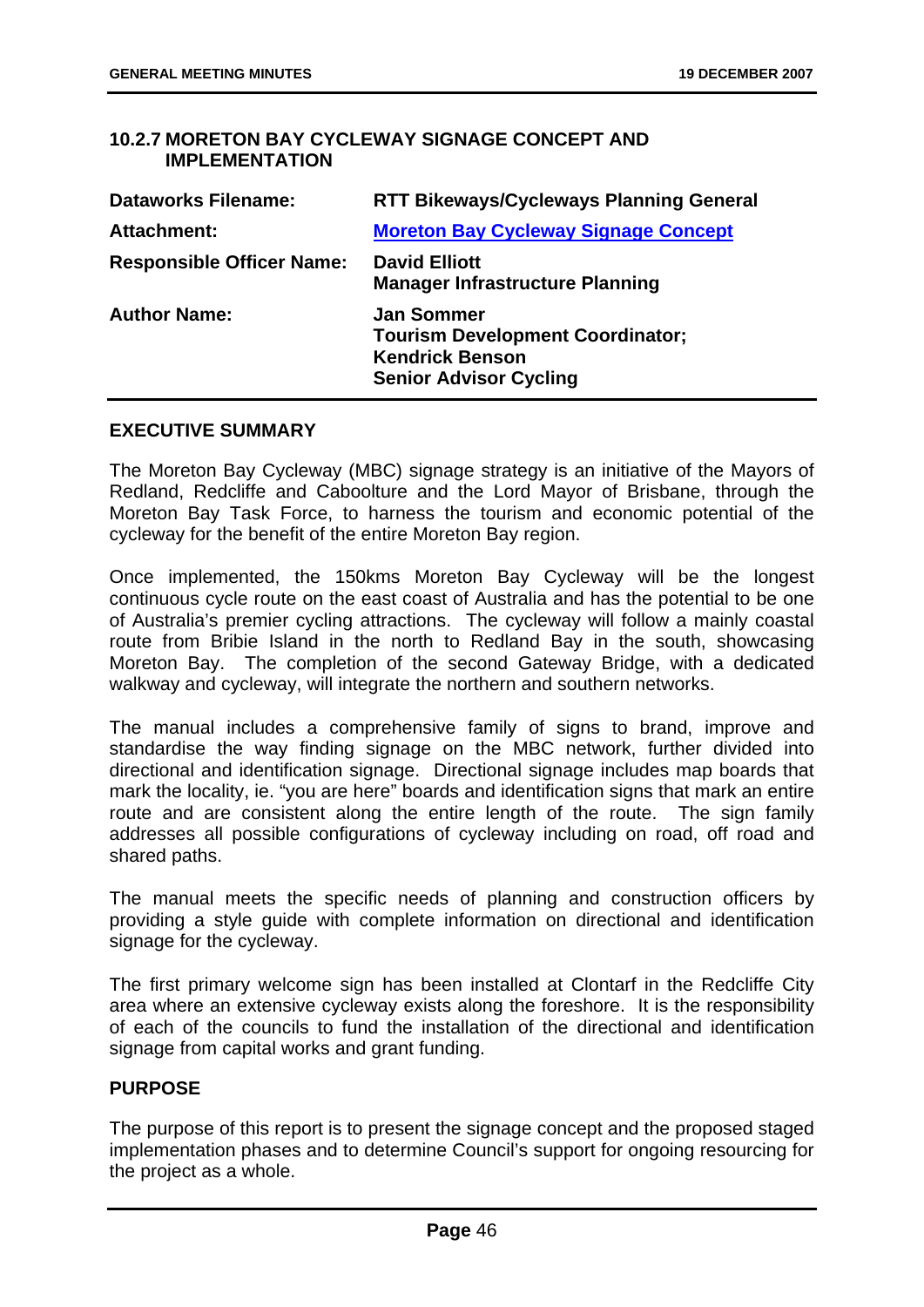The proposal is to allow delegated authority for the staged implementation by the Manager Infrastructure Planning.

## **BACKGROUND**

In February 2007 a brief was prepared by the MBTF secretariat to seek quotations to develop a signage strategy for the Moreton Bay Cycleway that clearly identifies the cycleway and provides the necessary information and advice for effective use of the cycleway for all visitors.

DotDash Pty Ltd was contracted in mid March 2007 and a concept design was presented and endorsed at the 29 March MBTF meeting. The MBC signage strategy was presented to the August MBTF and finally adopted at the November meeting.

The signage strategy presents a logo to represent the cycleway with a family of sign types including cycleway identification, cycleway reinforcement, orientation (mapping) and directional signs. The sign family addresses all possible configurations of cycleway including on road, off road and shared paths.

Numerous capital works projects have been completed supporting a continuous cycle trail from Brisbane City Council boundary to the Wellington Point waterfront. Installation of signs for this portion of the cycleway, consistent with the strategy, could begin immediately.

Other existing portions could also be considered for signage installation.

The strategy is integrated with public transport to support combined journeys with rail and the bicycle trail.

#### **ISSUES**

The Australian Census for 2006 notes that cycling is the fourth most popular physical activity and walking is the most popular.

Recreational cycling in Australia continues to grow as a leisure activity and research indicates that the provision of effective directional signage promotes usage and builds confidence and sense of safety to navigate through the networks.

When the Office of Urban Management released its discussion paper on the South East Queensland Regional Outdoor Strategy, the public response indicated that 54% of recreation is trail based.

Established cycleway trails are recognised as an attraction for a tourism destination and the presence of consistent, user friendly directional signage informs people using the trails of community facilities and local attractions.

## **RELATIONSHIP TO CORPORATE PLAN**

The recommendation primarily supports Council's strategic priority to build safe, strong and self reliant communities with access to community services, infrastructure and opportunities for participation in community life.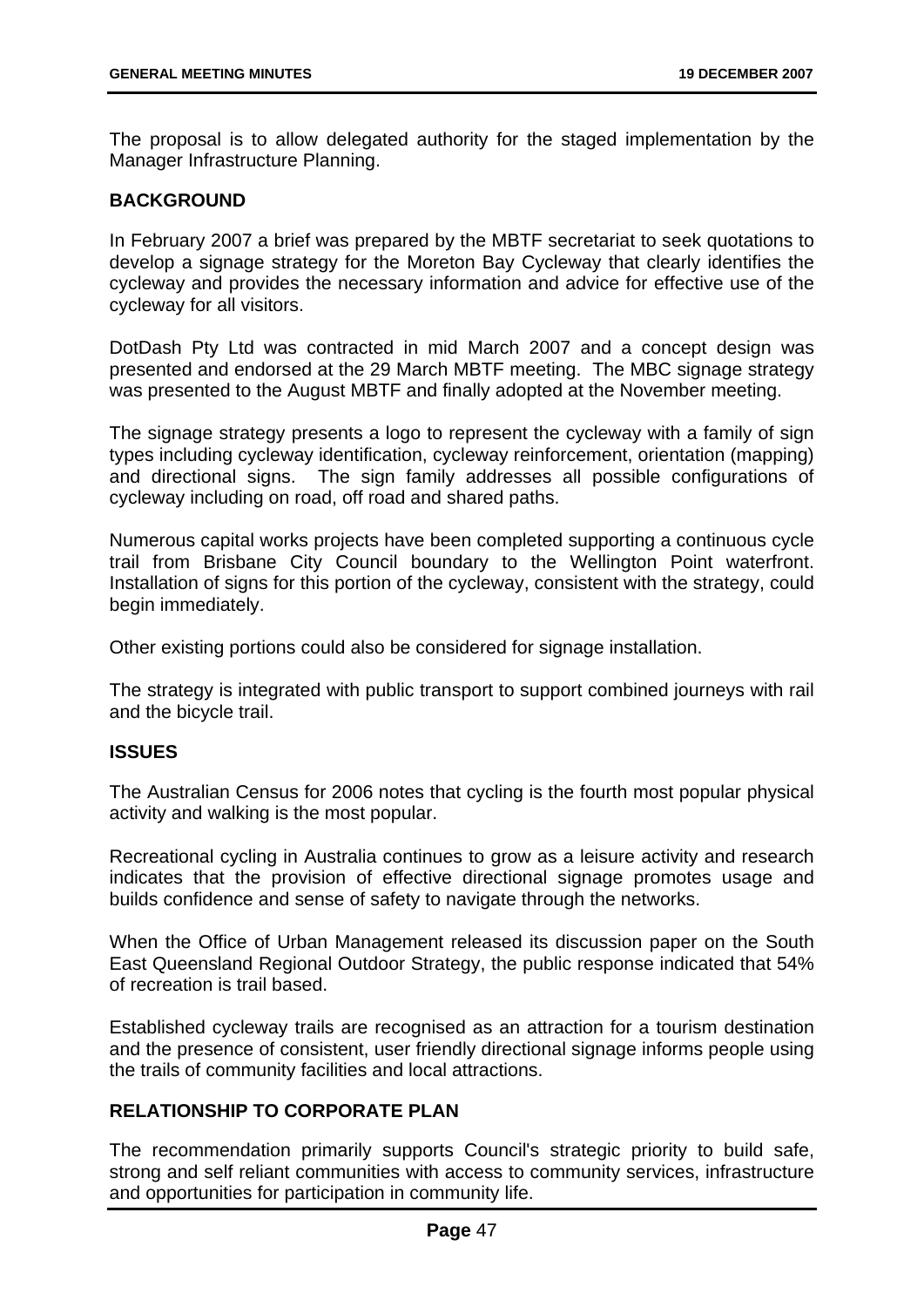### **FINANCIAL IMPLICATIONS**

Council annually allocates \$10,000 to the Moreton Bay Task Force from the Economic Development budget to facilitate projects initiated by the Mayors of the four council areas Redland, Brisbane, Redcliffe and Caboolture to maximise social, economic and environmental outcomes for the region.

The signage concept, style guide and base maps have been funded as a regional project through Moreton Bay Task Force.

Enhancement of the base maps for each local government area will be dependent on the staged development of the network; therefore copyright has been negotiated to enable the maps to be updated as required.

The current capital works program, under the paths and trails budget, has an allowance to implement MTC signage on the existing cycleway from Thorneside to Wellington Point waterfront. In future, for newly constructed cycleways, the installation of MTC signage will be inclusive in the project costs.

Redland Shire Council has attracted co-operative funding support from Queensland Transport's Principal Cycleway Networks Plan to construct and enhance cycleway development and there is likelihood that further co-operative funds will be available beyond the current financial year to expand the cycleway network throughout the Redland Shire.

## **PLANNING SCHEME IMPLICATIONS**

The Land Use Planning Group was consulted and it is considered that the outcome of recommendations in this report will not require any amendments to the Redlands Planning Scheme.

## **CONSULTATION**

Consultation for the development and adoption of the Moreton Bay Cycleway signage concept has been undertaken with the following:

Moreton Bay Task Force:

Lord Mayor of Brisbane City Council and Mayors of Redland and Caboolture Shire Councils and Redcliffe City Council;

Redland Shire Council:

- Manager Infrastructure Planning;
- Manager Economic Development;
- Manager Environmental Planning; and
- Manager Corporate Communications and Senior Advisor.

Redland Shire Council, along with the other member councils on Moreton Bay Task Force, is acknowledged on the primary MBC welcome signs into each LGA area.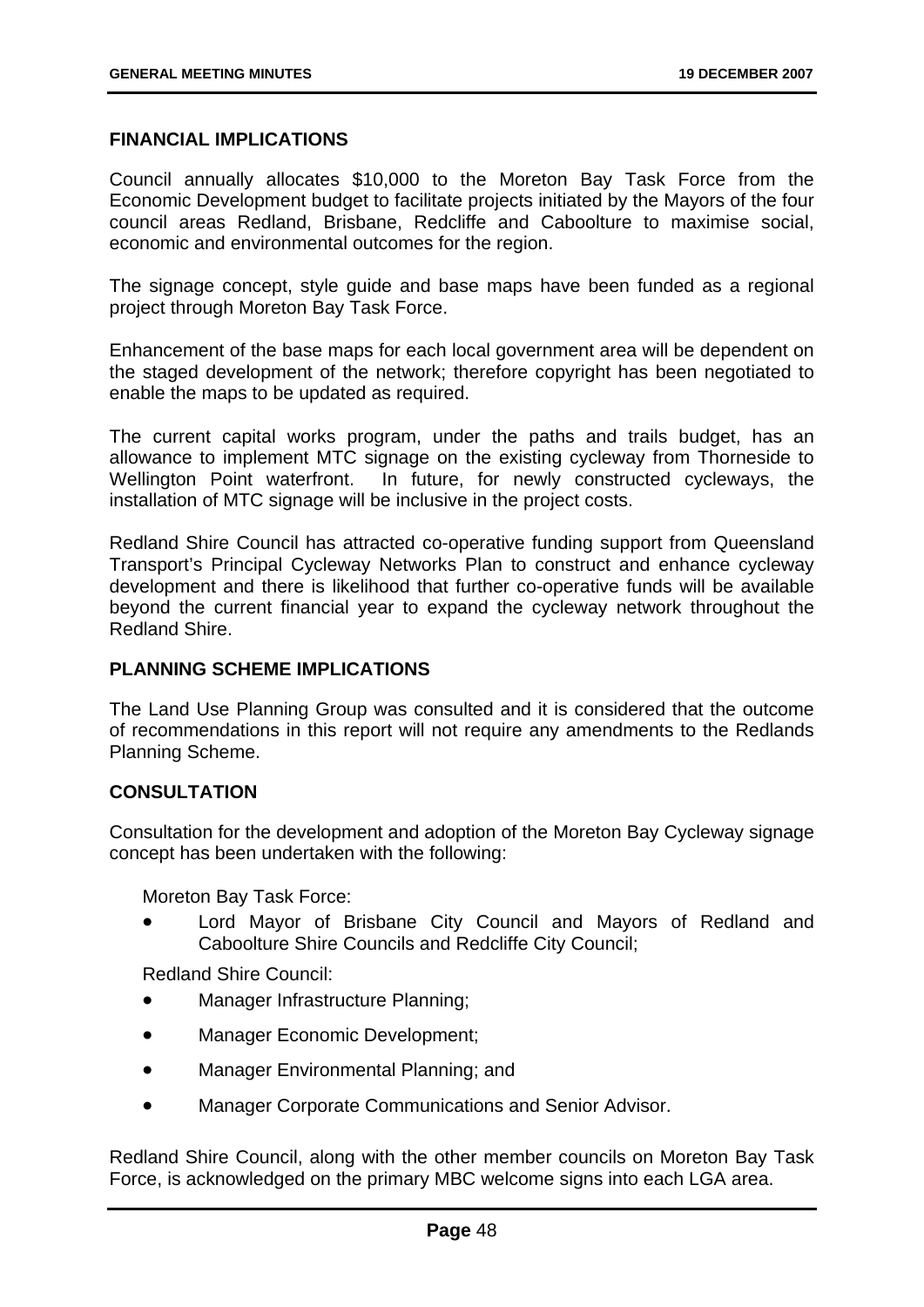The MBC signage is acknowledged as a discreet brand for the cycleway network, in a similar manner to the Southern Moreton Bay Tourist Drive, which is represented by the dugong on brown & white signs.

#### **OPTIONS**

#### **PREFERRED**

That Council resolve to support the implementation of the Moreton Bay Cycleway signage and provide authority for the implementation of the signage strategy for all existing portions of the cycleway and on all proposed expansions of the cycleway.

#### **ALTERNATIVE**

That Council resolve to support the Moreton Bay Cycleway signage be implemented only with proposed new construction of the cycleway.

## **OFFICER'S RECOMMENDATION**

That Council resolve to support the implementation of the Moreton Bay Cycleway signage and provide authority for the implementation of the signage strategy for all existing portions of the cycleway and on all proposed expansions of the cycleway.

#### **COMMITTEE DISCUSSION**

After discussion on this matter, an additional recommendation was proposed regarding investigation of a uniform signage system for strategic bike routes Shirewide.

## **COMMITTEE RECOMMENDATION/ COUNCIL RESOLUTION**

| Moved by:    | Cr Burns |
|--------------|----------|
| Seconded by: | Cr Beard |

**That Council resolve as follows:** 

- **1. To support the implementation of the Moreton Bay Cycleway signage and provide authority for the implementation of the signage strategy for all existing portions of the cycleway and on all proposed expansions of the cycleway; and**
- **2. That Council investigate a uniform signage system for strategic bike routes Shire wide.**

## **CARRIED**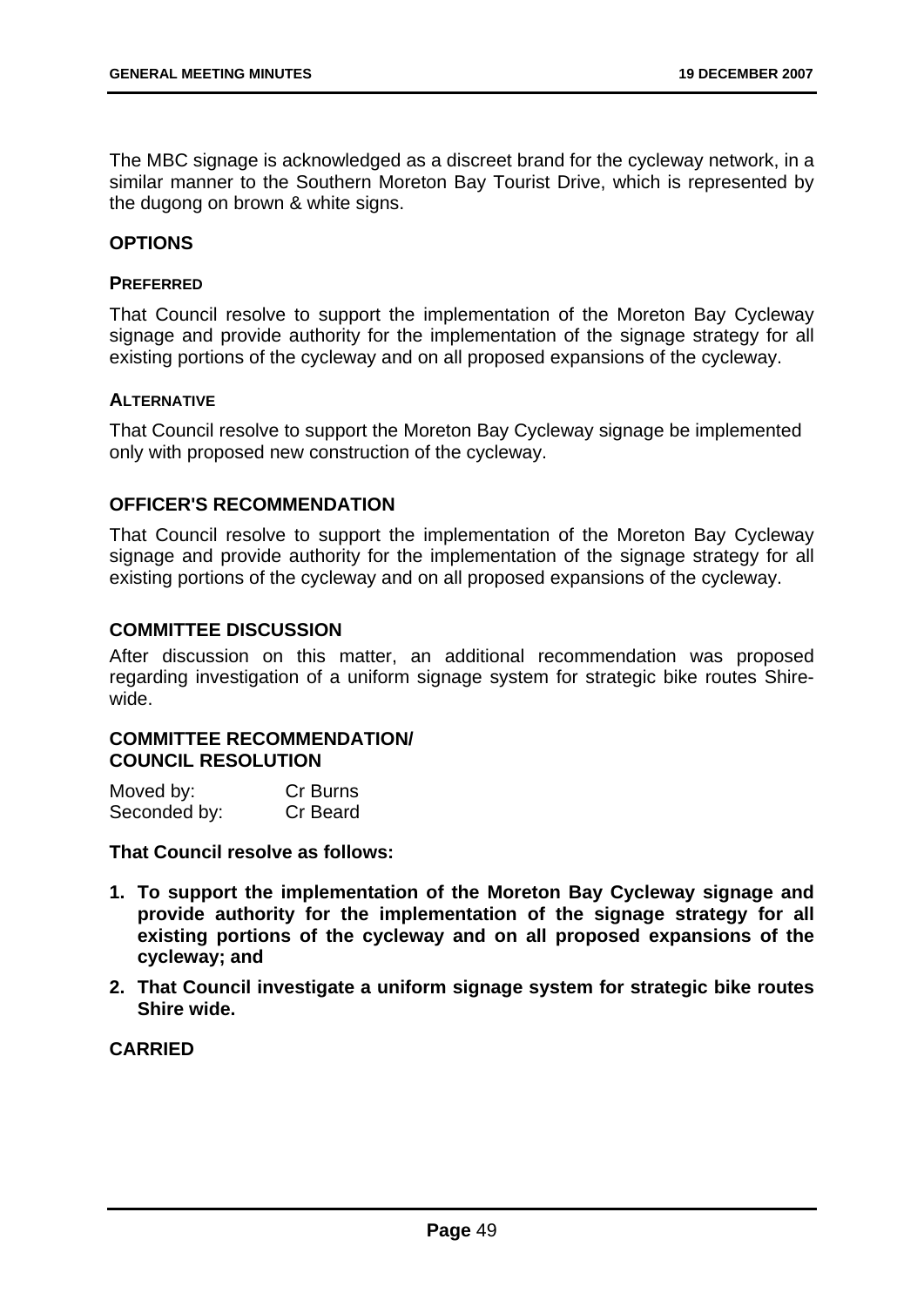## **10.2.8 GREENSPACE ENHANCEMENT ADVISORY GROUP - MINUTES 17 SEPTEMBER 2007**

| <b>Dataworks Filename:</b>       | <b>GOV Greenspace Enhancement Advisory Group</b>                 |
|----------------------------------|------------------------------------------------------------------|
| <b>Attachments:</b>              | <b>Minutes of GEAG Meeting 17 September 2007</b>                 |
| <b>Responsible Officer Name:</b> | <b>Gary Photinos</b><br><b>Manager, Environmental Management</b> |
| <b>Author Name:</b>              | <b>Gary Photinos</b><br><b>Manager, Environmental Management</b> |

#### **EXECUTIVE SUMMARY**

The Greenspace Enhancement Advisory Group met on 17 September 2007.

In accordance with Council resolution of 2004, the Chair of the Greenspace Enhancement Advisory Group must present a report on the Advisory Group meetings at the subsequent Planning and Policy Committee meeting.

At the General Meeting on 31 October 2007, Council resolved to defer the noting of the Advisory Group report until further consideration by Council following the Koala Summit. The Summit was subsequently held on 2/3 November 2007 at the Alexandra Hills Hotel and the Advisory Group report is now re-presented for noting.

#### **PURPOSE**

That Council resolve to consider the report on the proceedings of the Greenspace Enhancement Advisory Group meeting of 17 September 2007.

#### **BACKGROUND**

- The Greenspace Enhancement Advisory Group was formed by resolution in 2004 and meets on a quarterly basis to provide advice to Council on matters relating to environmental enhancement for greenspace planning in the Shire.
- The last meeting of the Group was held on 17 September 2007.

### **ISSUES**

The attached minutes of the Greenspace Enhancement Advisory Group meeting held on 17 September 2007 provide details of the following agenda items:

- The establishment of a Wildlife Land Trust Fund:
- Supporting the Australian Koala Foundation request to have the upgrading of the Koala listed an endangered throughout the South East Queensland Bio region;
- Ratification of the Koala Coordinated Conservation Area Memorandum of Understanding between Redland, Logan and Brisbane City Councils;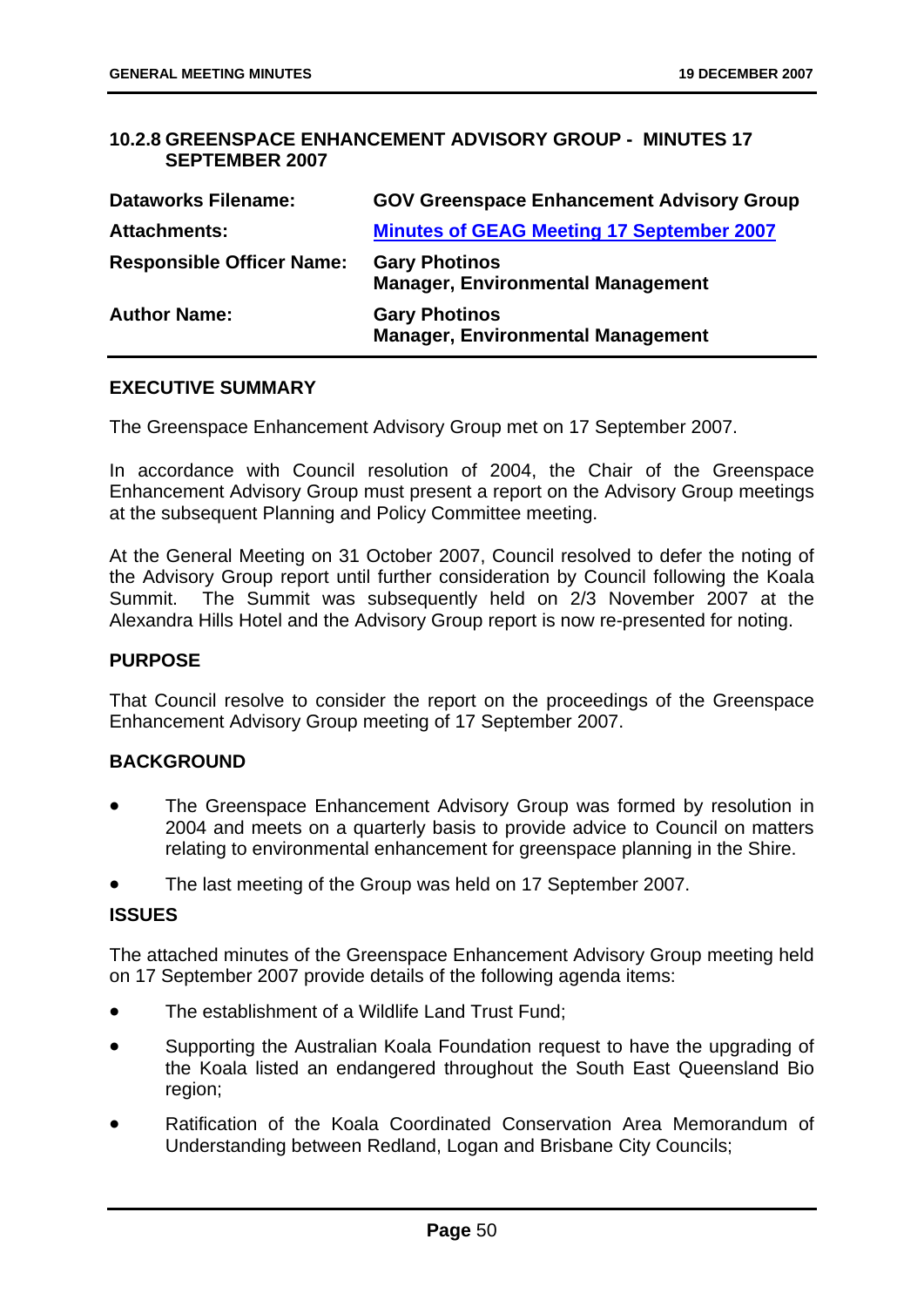- Minister for Main Roads and Transport Correspondence regarding koala friendly road designs, scope of works to be undertaken by the department to retrofit koala hot spots at Cleveland Redland Bay Road, Moreton Bay Road, Finucane Road and Redland Bay Road;
- Update on the Local Growth Management Strategy and Rural Precinct Plan;
- Draft Biodiversity Strategy;
- Progress Report on the Redland Shire Council Koala Summit 2007; and
- General Business items including the re-scheduling of the last meeting of the group from February 2008 to November 2007.

## **RELATIONSHIP TO CORPORATE PLAN**

The recommendation primarily supports Council's strategic priority to ensure the enhancement of biodiversity including koala habitat, bushland, greenspace, waterways, catchments, air and coastal ecosystems in recognition of our unique location on Moreton Bay.

#### **FINANCIAL IMPLICATIONS**

There are no financial implications associated with the Officer's Recommendation.

## **PLANNING SCHEME IMPLICATIONS**

It is considered that the outcome of recommendations in this report will not result in any amendments to the Redlands Planning Scheme.

## **CONSULTATION**

Councillors Beard, Ogilvie and Henry, along with Mr Caneris and Mr Sattler were in attendance as members of the group on the 17 September 2007.

#### **OPTIONS**

#### **PREFERRED**

That Council resolve:

- 1. To note the Greenspace Enhancement Advisory Group report on the proceedings of their meeting held on 17 September 2007; and
- 2. That a letter be sent a letter to the Minister for Environment and Multiculturalism, requesting that the koala be listed as 'Endangered' throughout the South-East Queensland Bio-region.

### **ALTERNATIVE**

That Council resolve to defer the noting of the report pending further consideration of issues as directed by Council.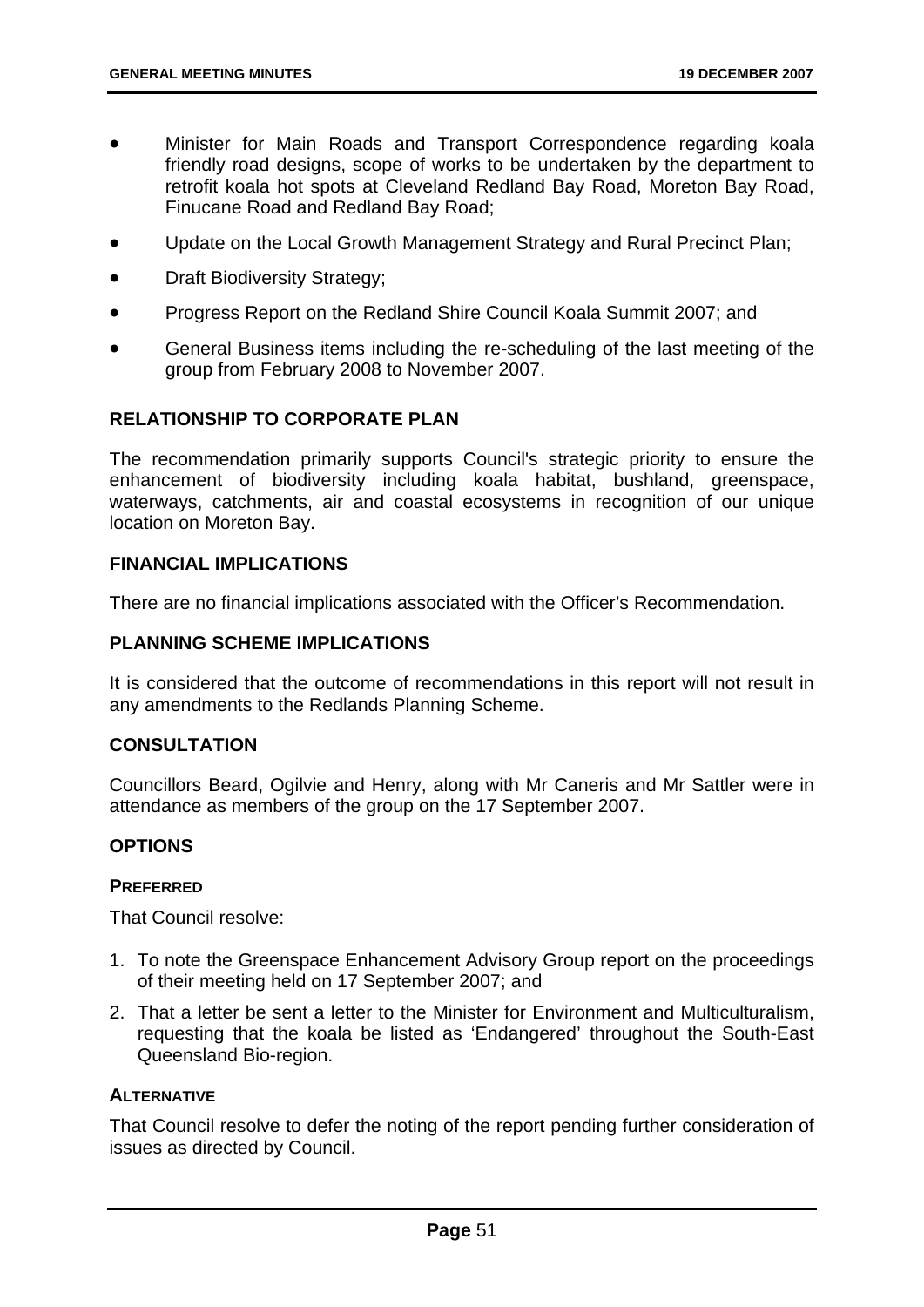## **OFFICER'S/COMMITTEE RECOMMENDATION/ COUNCIL RESOLUTION**

| Moved by:    | Cr Burns |
|--------------|----------|
| Seconded by: | Cr Beard |

**That Council resolve as follows:** 

- **1. To note the Greenspace Enhancement Advisory Group report on the proceedings of their meeting held on 17 September 2007; and**
- **2. That a letter be sent to the Minister for Environment and Multiculturalism, requesting that the koala be listed as 'Endangered' throughout the South-East Queensland Bio-region.**

**CARRIED**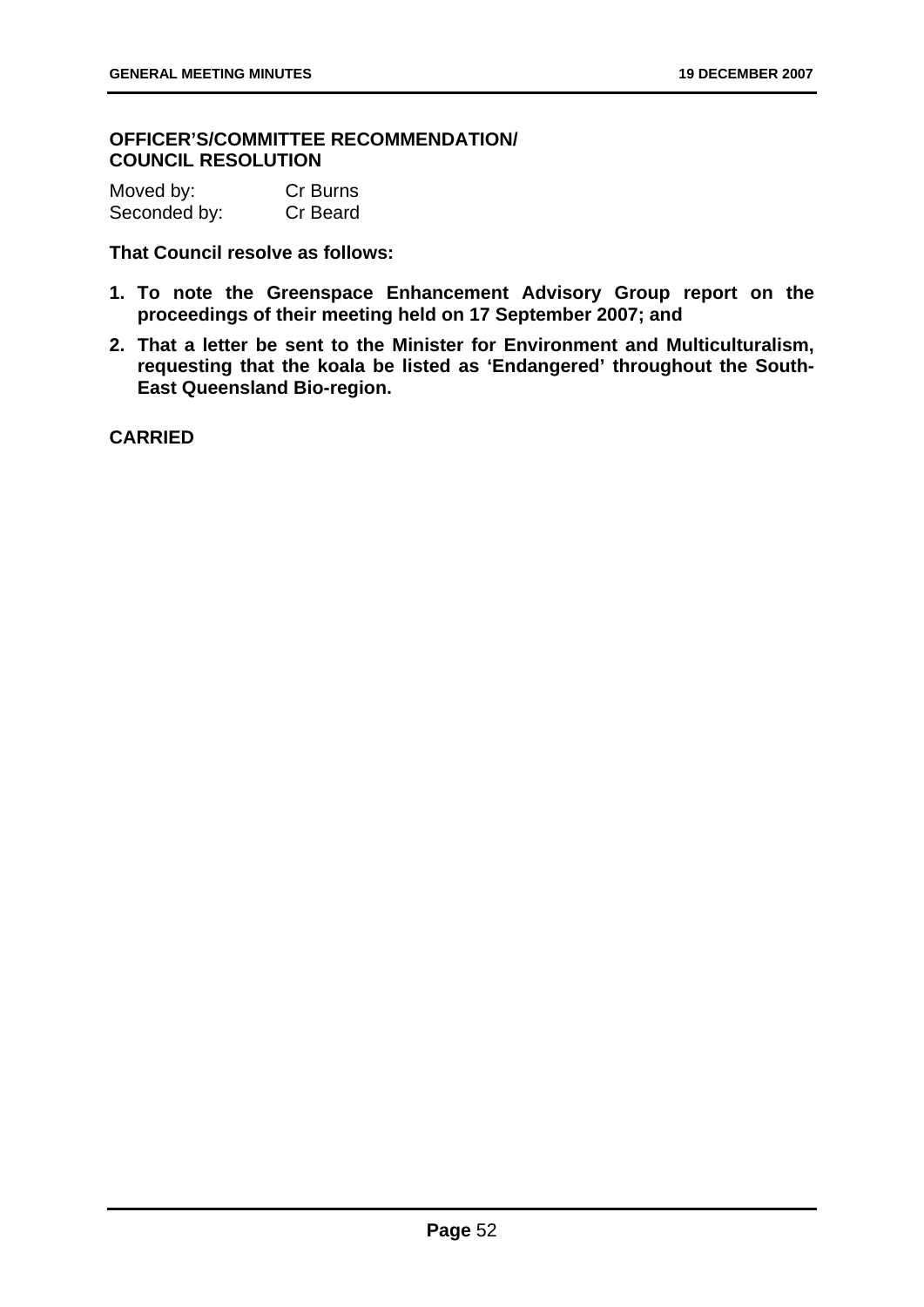## **10.2.9 GREENSPACE ENHANCEMENT ADVISORY GROUP MINUTES 19 NOVEMBER 2007**

| <b>Dataworks Filename:</b>       | <b>EM Greenspace Enhancement Advisory Group</b>                                 |
|----------------------------------|---------------------------------------------------------------------------------|
| <b>Attachment</b>                | <b>Greenspace Enhancement Advisory Group</b><br><b>Minutes 19 November 2007</b> |
| <b>Responsible Officer Name:</b> | <b>Gary Photinos</b><br><b>Manager, Environmental Management Group</b>          |
| <b>Author Name:</b>              | <b>Gary Photinos</b><br><b>Manager, Environmental Management Group</b>          |

#### **EXECUTIVE SUMMARY**

The Greenspace Enhancement Advisory Group met on 19 November 2007.

In accordance with Council resolution of 2004, the Chair of the Greenspace Enhancement Advisory Group must present a report on the Advisory Group meetings at the subsequent Planning and Policy Committee meeting.

### **PURPOSE**

That Council resolve to consider the report on the proceedings of the Greenspace Enhancement Advisory Group meeting of 19 November 2007.

## **BACKGROUND**

- The Greenspace Enhancement Advisory Group was formed by resolution in 2004 and meets on a quarterly basis to provide advice to Council on matters relating to environmental enhancement for greenspace planning in the Shire.
- The last meeting of the Group was held on 19 November 2007.

## **ISSUES**

- Koala Summit 2 & 3 November 2007;
- Matters Raised by Members:

Update on the MOU between Redland, Logan and Brisbane – details of objectives and anticipated outcomes;

Redland Shire Council's position on Green Invest and Queensland Government Offsets Scheme.

• Final Meeting of the Greenspace Enhancement Advisory Group

As this was the final meeting of the group, the Chairman thanked all the members and expressed his appreciation for the valuable contributions that they had made during the life of the advisory group.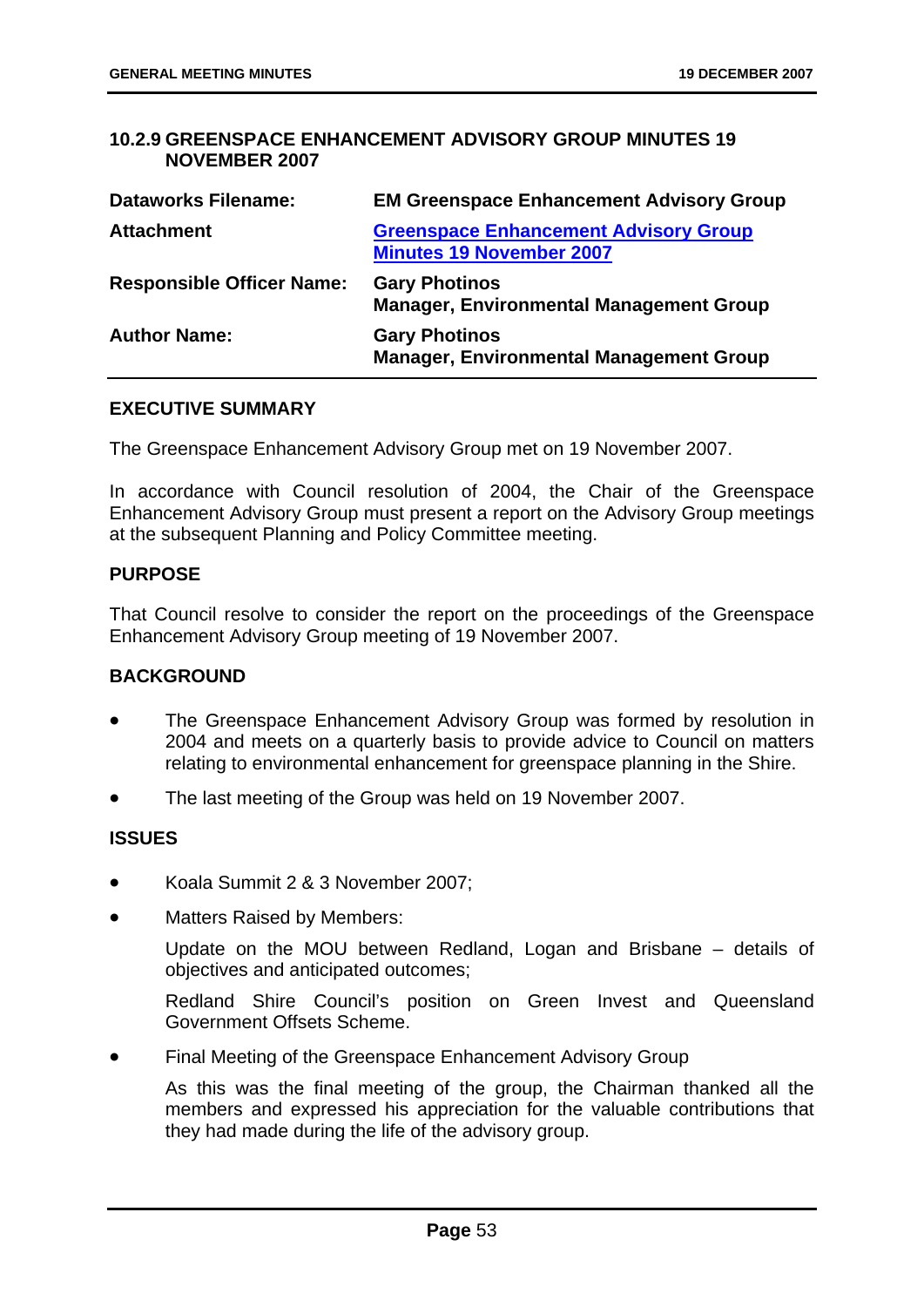## **RELATIONSHIP TO CORPORATE PLAN**

The recommendation primarily supports Council's strategic priority to ensure the enhancement of biodiversity including koala habitat, bushland, greenspace, waterways, catchments, air and coastal ecosystems in recognition of our unique location on Moreton Bay.

### **FINANCIAL IMPLICATIONS**

There are no financial implications associated with the Officer's Recommendation.

#### **PLANNING SCHEME IMPLICATIONS**

The Land Use Planning Group was consulted and it is considered that the outcome of recommendations in this report will not result in amendments to the Redlands Planning Scheme.

### **CONSULTATION**

Councillors Beard, Ogilvie and Henry, along with Mr Caneris, Ms Deborah Tabbart and Mr Sattler were in attendance as members of the group on the 19 November 2007.

### **OPTIONS**

#### **PREFERRED**

That Council resolves to note the Greenspace Enhancement Advisory Group report on the proceedings of their meeting held on 19 November 2007.

#### **ALTERNATIVE**

That Council not accept the Greenspace Enhancement Advisory Group Report of 19 November 2007.

### **OFFICER'S/COMMITTEE RECOMMENDATION/ COUNCIL RESOLUTION**

| Moved by:    | Cr Burns |
|--------------|----------|
| Seconded by: | Cr Beard |

**That Council resolve to note the Greenspace Enhancement Advisory Group report on the proceedings of their meeting held on 19 November 2007.** 

## **CARRIED**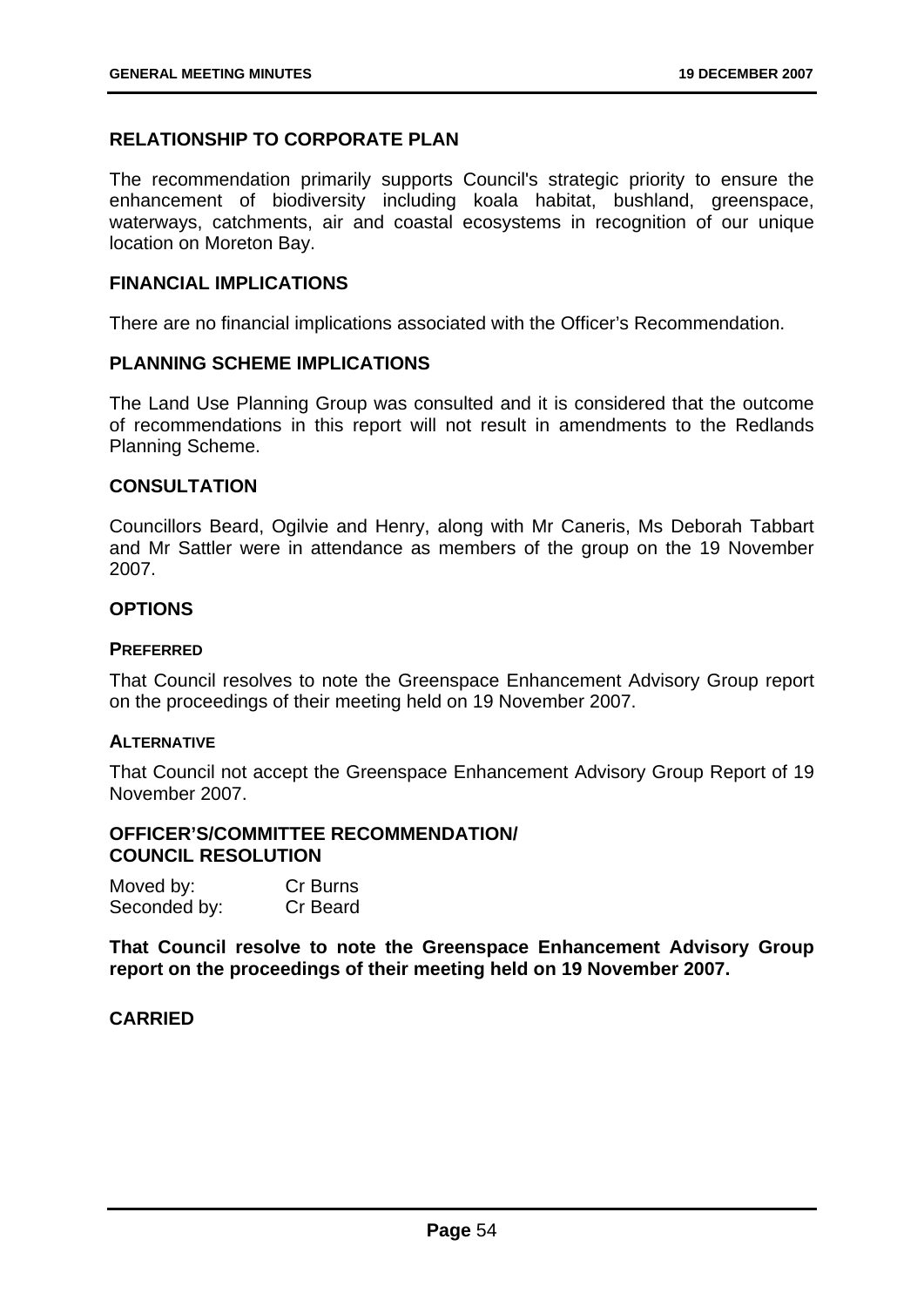#### **10.2.10 AMALGAMATION OF EASTERN ESCARPMENT CONSERVATION AREA AND PROPOSED PERMANENT ROAD CLOSURE - SCHOECK ROAD, MOUNT COTTON**

| <b>Dataworks Filename:</b>       | <b>EM Environmental Charge Acquisitions 2007/08</b>               |
|----------------------------------|-------------------------------------------------------------------|
| <b>Attachments:</b>              | <b>Locality Map - Schoeck Road Mt Cotton</b>                      |
| <b>Responsible Officer Name:</b> | <b>Gary Photinos</b><br><b>Manager Environmental Management</b>   |
| <b>Author Name:</b>              | <b>Stuart Fitzsimmons</b><br><b>Advisor Biodiversity Planning</b> |

#### **EXECUTIVE SUMMARY**

Council purchased two properties, Lot 2 on RP176649 and Lot 3 on RP176650, for environmental purposes in 2007 using the Environment Separate Charge.

An unformed section of Schoeck Road, between West Mount Cotton Road and Eprapah Creek, Mount Cotton, has been closed in the interest of public safety under section 915 of the *Local Government Act 1993*. This unformed road divides the two lots.

It is requested that Council submit an application for permanent road closure of the same section of road to Department of Natural Resources and Water under section 99 of the *Land Act 1994*. It will be requested that the land created from the road closure become a Reserve for Environmental Purposes with Council accepting the trusteeship of this new reserve.

It is proposed that one of the new allotments is amalgamated with the previously Council owned lots of the Eastern Escarpment Conservation Area.

#### **PURPOSE**

The purpose of this report is to seek Council approval for the following:

- 1. To make an application to Department of Natural Resources and Water under section 99 of the *Land Act 1994* for the permanent closure of Schoeck Road from West Mount Cotton Road to Eprapah Creek, Mount Cotton;
- 2. That the land from this road closure be declared a Reserve for Environmental Purposes with Council accepting trusteeship of the land; and
- 3. Amalgamation of Council owned lots into a single title.

#### **BACKGROUND**

• 28 March 2007 Council resolved to acquire 733–796 and 807–825 West Mount Cotton Road, Sheldon (Lot 2 on RP176649 and Lot 3 on RP176650) and once acquired to permanently close of Schoeck Road, between West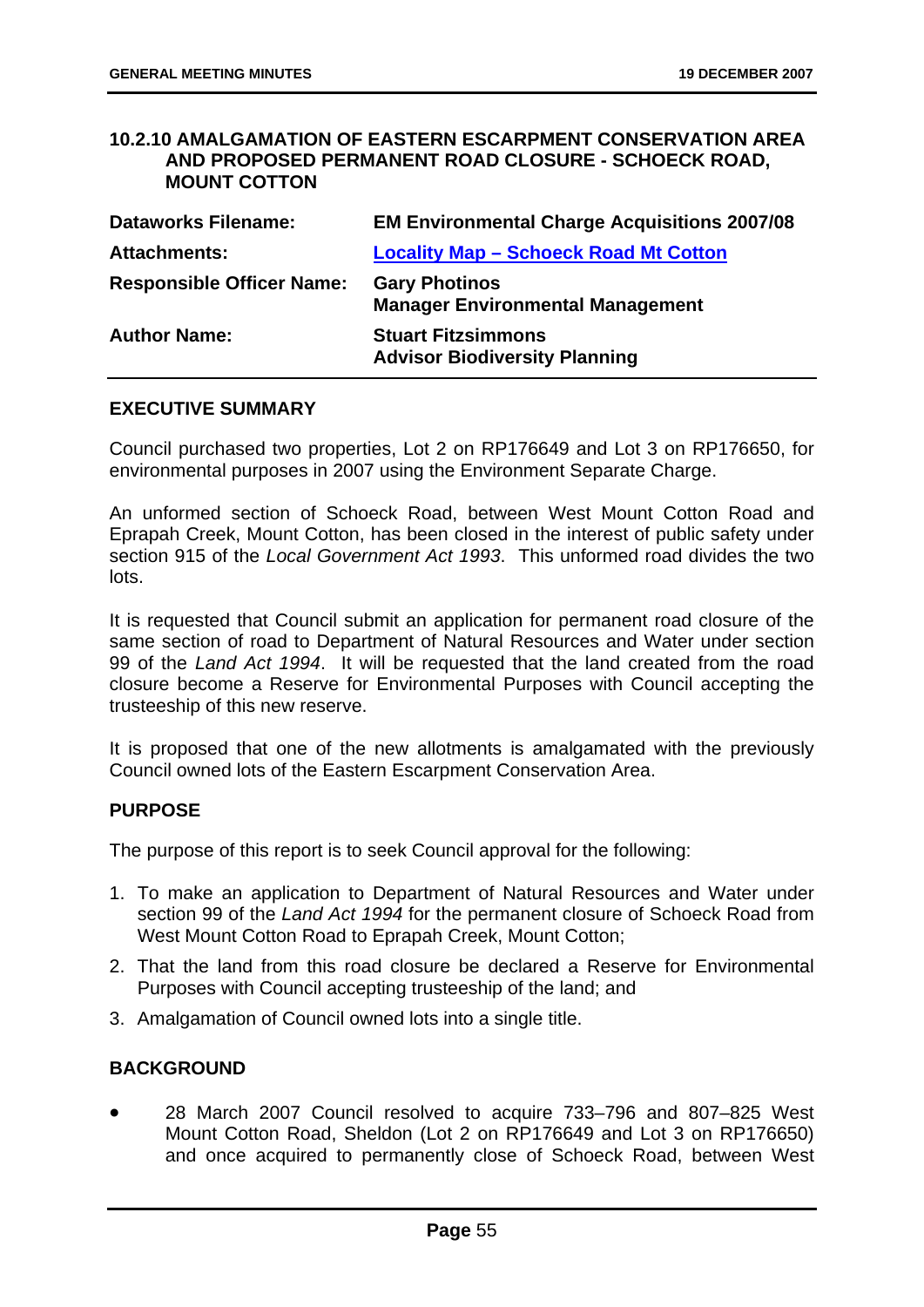Mount Cotton Road and Eprapah Creek, Mount Cotton under section 915 of *Local Government Act 1993* (Item No 10.4.2 refers).

- 30 September 2007 Council successfully acquired both properties and undertook public notification of road closure of Schoeck Road, between West Mount Cotton Road and Eprapah Creek, Mount Cotton under section 915 of *Local Government Act 1993.*
- 2 October 2007 Public awareness campaign begins to inform community that these allotments are now in Council ownership for conservation purposes, and that illegal 4 wheel driving, trail biking and rubbish dumping is to be targeted to prevent further environmental degradation.

## **ISSUES**

#### CLOSURE UNDER *LOCAL GOVERNMENT ACT 1993*

Section 915 of the *Local Government Act 1993* allows Council, by public notice, to close a road to traffic in the interests of public safety. The section of Schoeck Road, between West Mount Cotton Road and Eprapah Creek, has now been closed under this Act.

This action was necessary while the Department of Natural Resources and Water assesses the application for permanent road closure under the provisions of the *Land Act 1994*.

## PERMANENT CLOSURE UNDER *LAND ACT 1994*

Under section 99 of the *Land Act 1994*, Council can make an application for the permanent road closure of the unformed section of Schoeck Road, between West Mount Cotton Road and Eprapah Creek. This road dissects the two lots, and is regularly used for illegal trail bikes, 4 wheel drives and for dumping of rubbish.

It would be appropriate that Council request that the closed road be transferred to a Reserve for Environmental purposes in Council trusteeship. An estimated 1.5 ha of land will be added to the Eastern Escarpment Conservation Area.

#### INFRINGEMENT NOTICES

Since 6 October 2007, a total of 37 infringement notices (at \$375.00 per infringement) have been issued for illegal trail-bike riding and 4-wheel drive activities within the conservation area. Numerous cautions have also been issued. The number of offences has declined to only one infringement in the past two weekends, suggesting that the notification of the road closure, signage, fencing and public awareness campaign is effective. Permanent road closure will ensure the area has the best opportunity to be rehabilitated.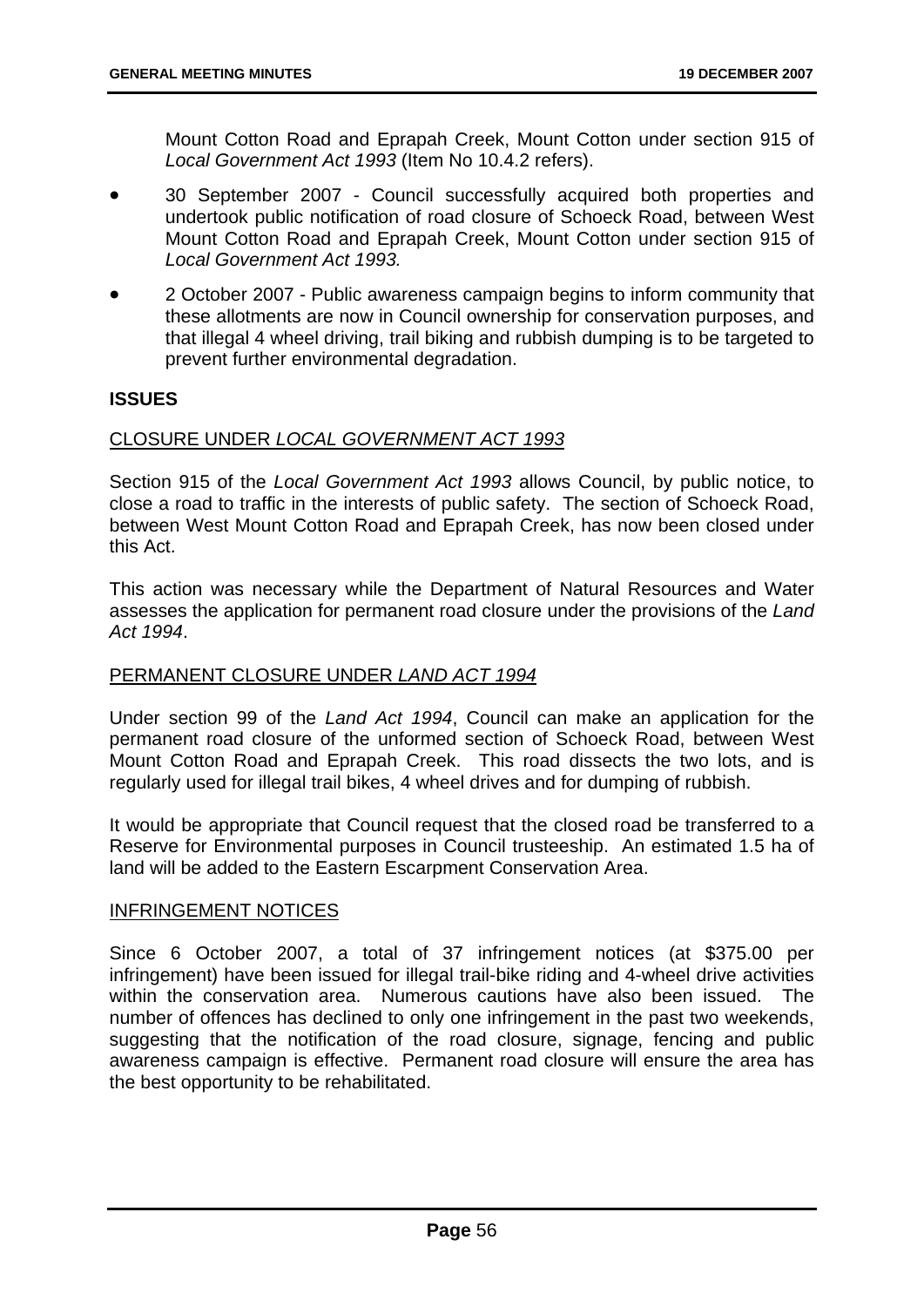### AMALGAMATION OF COUNCIL OWNED LOTS

It is proposed that the following Council owned allotments are amalgamated into a single title:

605-615 West Mount Cotton Road, Mount Cotton (Land No. 140888, Property No. 32861, Lot 3 on SL3244), 15.8 ha

617-731 West Mount Cotton Road, Mount Cotton (Land No. 163915, Property No. 28945, Lot 2 on SP103303), 89 ha

733-769 West Mount Cotton Road, Mount Cotton (Land No. 137524, Property No. 36093, Lot 2 on RP176649), 41.6 ha

## **RELATIONSHIP TO CORPORATE PLAN**

The recommendation primarily supports Council's strategic priority to ensure the enhancement of biodiversity including koala habitat, bushland, greenspace, waterways, catchments, air and coastal ecosystems in recognition of our unique location on Moreton Bay.

### **FINANCIAL IMPLICATIONS**

The financial costs for undertaking this action is an application fee of \$197.20, deposit fee for plan of \$142.55, surveying fee of approximately \$3,500.00 and cost of gazettal of closed road transferred to reserve for environmental purposes of \$200.00.

#### **PLANNING SCHEME IMPLICATIONS**

The Land Use Planning Group was consulted and it is considered that the outcome of recommendations in this report will result in some amendments to the Redlands Planning Scheme. If the Department of Natural Resources and Water approve the road closure then mapping of the road will be required to be amended to CN1.

#### **CONSULTATION**

Consultation has occurred with Land Use Planning, Environmental Management, Manager Survey Services, and the Infrastructure Planning Group who all support the recommendations proposed in this report.

#### **OPTIONS**

#### **PREFERRED**

That Council resolve as follows:

- 1. To make an application to Department of Natural Resources and Water under section 99 of the *Land Act 1994* for the permanent closure of Schoeck Road from West Mount Cotton Road to Eprapah Creek, Mount Cotton;
- 2. That the land from this road closure be declared a Reserve for Environmental Purposes with Council accepting trusteeship of the land;
- 3. That the following Council owned allotments be amalgamated into a single title: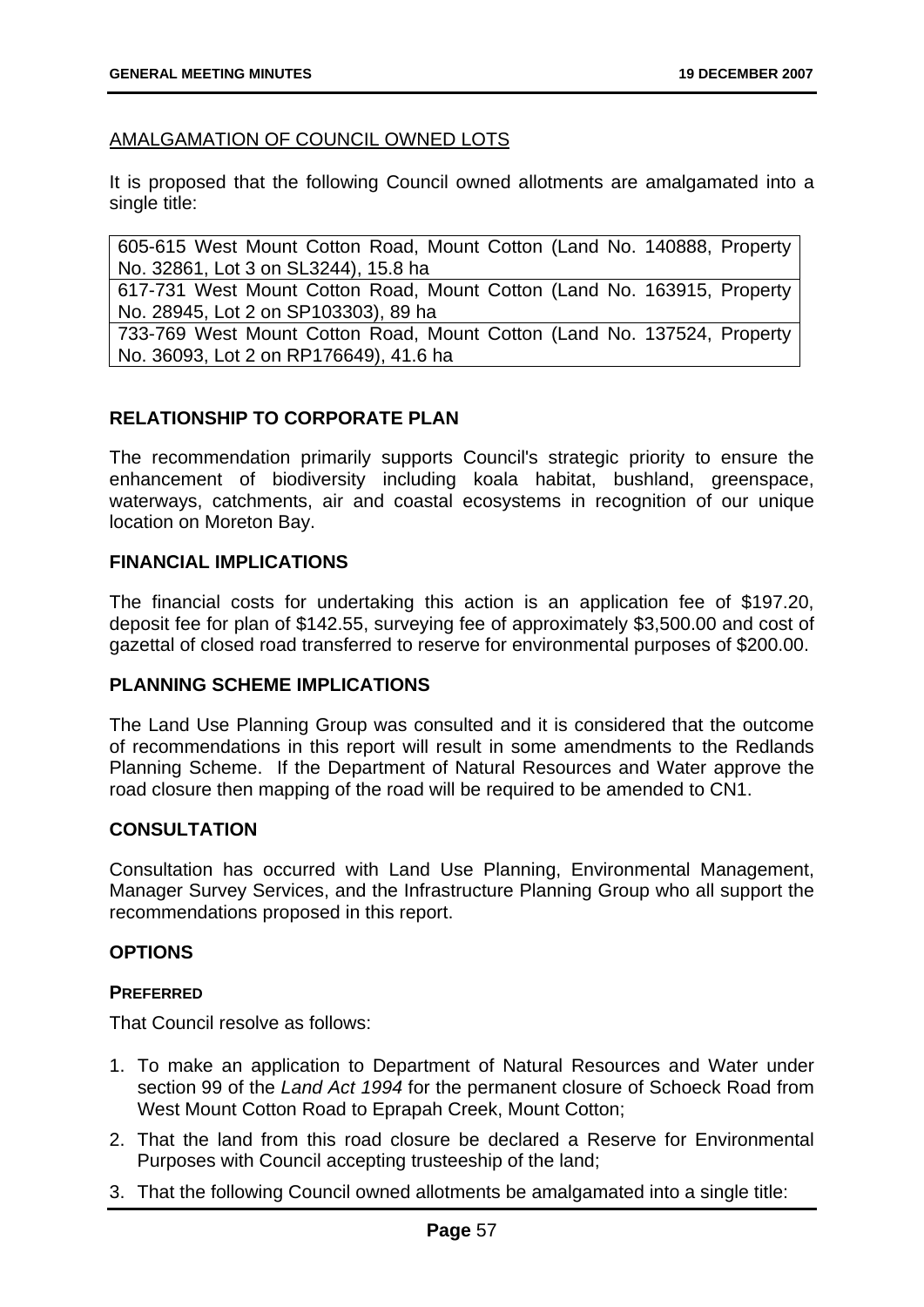- a. 605-615 West Mount Cotton Road, Mount Cotton (Land No 140888, Property No 32861, Lot 3 on SL3244), 15.8 ha;
- b. 617-731 West Mount Cotton Road, Mount Cotton (Land No 163915, Property No 28945, Lot 2 on SP103303), 89 ha;
- c. 733-769 West Mount Cotton Road, Mount Cotton (Land No 137524, Property No 36093, Lot 2 on RP176649), 41.6 ha; and
- 4. That the Mayor and Chief Executive Officer be delegated authority to sign and seal all associated documentation.

### **ALTERNATIVE**

- 1. That Council resolve to not make an application to Department of Natural Resources and Water for permanent road closure under the Land Act and that the road remains temporarily closed under the Local Government Act;
- 2. That Council resolve not to amalgamate the Council owned allotments into a single title.

### **OFFICER'S/COMMITTEE RECOMMENDATION/ COUNCIL RESOLUTION**

| Moved by:    | Cr Burns |
|--------------|----------|
| Seconded by: | Cr Beard |

**That Council resolve as follows:** 

- **1. To make an application to Department of Natural Resources and Water under section 99 of the Land Act 1994 for the permanent closure of Schoeck Road from West Mount Cotton Road to Eprapah Creek, Mount Cotton;**
- **2. That the land from this road closure be declared a Reserve for Environmental Purposes with Council accepting trusteeship of the land;**
- **3. That the following Council owned allotments be amalgamated into a single title:** 
	- **a. 605-615 West Mount Cotton Road, Mount Cotton (Land No 140888, Property No 32861, Lot 3 on SL3244), 15.8 ha;**
	- **b. 617-731 West Mount Cotton Road, Mount Cotton (Land No 163915, Property No 28945, Lot 2 on SP103303), 89 ha;**
	- **c. 733-769 West Mount Cotton Road, Mount Cotton (Land No 137524, Property No 36093, Lot 2 on RP176649), 41.6 ha; and**
- **4. That the Mayor and Chief Executive Officer be delegated authority to sign and seal all associated documentation.**

**CARRIED**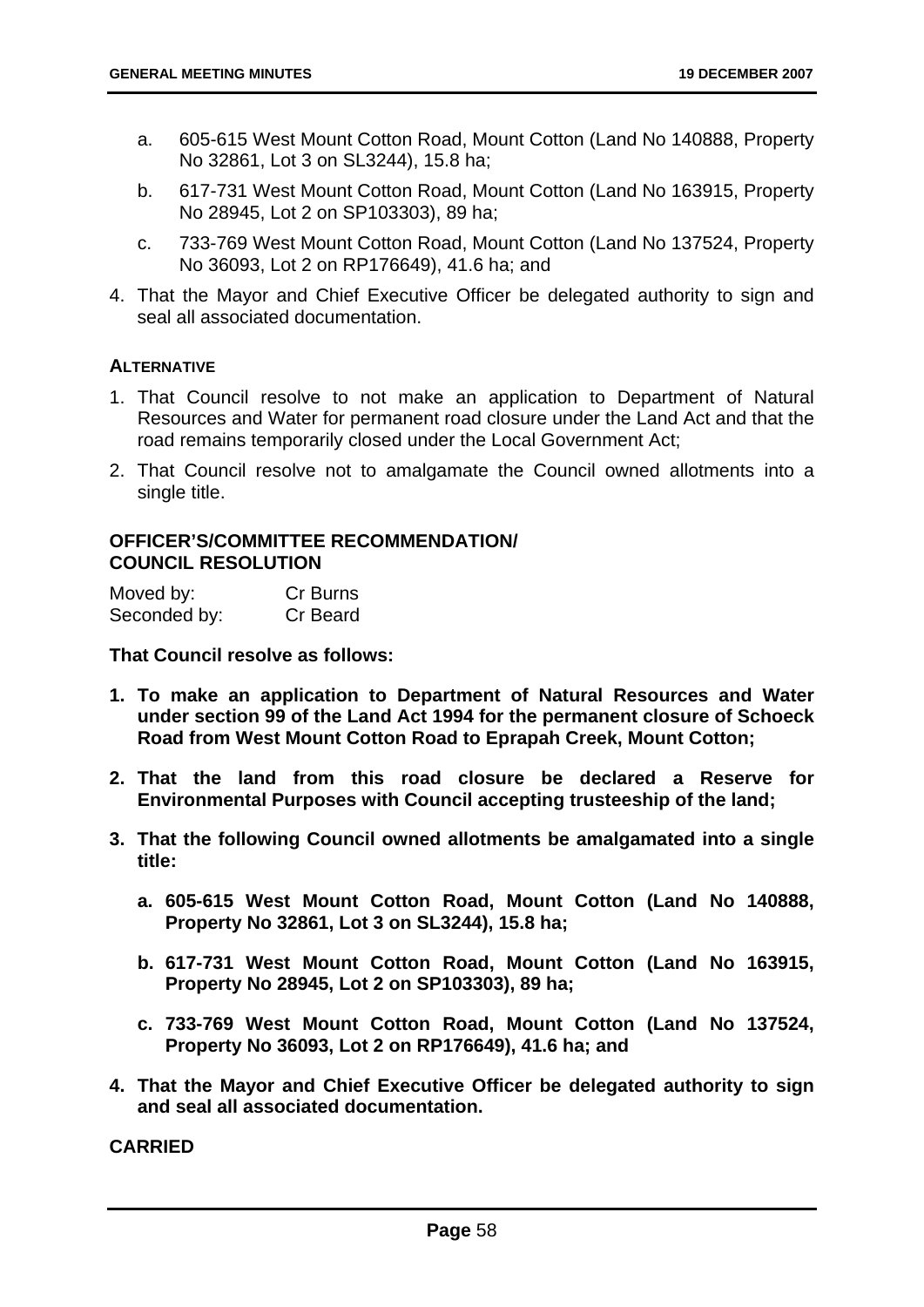# **10.2.11 DRAFT BIODIVERSITY STRATEGY**

| <b>Dataworks Filename:</b>       | EM Draft Biodiversity Strategy 2007 - 2012                                   |
|----------------------------------|------------------------------------------------------------------------------|
| <b>Attachments:</b>              | <b>Biodiversity Policy</b><br><b>Draft Biodiversity Strategy 2007 - 2012</b> |
| <b>Responsible Officer Name:</b> | <b>Gary Photinos</b><br><b>Manager Environmental Management</b>              |
| <b>Author Name:</b>              | <b>Stuart Fitzsimmons</b><br><b>Advisor Biodiversity Planning</b>            |

### **EXECUTIVE SUMMARY**

Redland Shire, situated on Moreton Bay in South-East Queensland, is an area of contrasts from sub-tropical woodland forests to coastal bay islands. It has a wealth of stunning biodiversity, with an immense array of plants and animals present in a small geographic area.

Redlands is home to many immediately recognisable animals and plants such as koalas, migratory shorebirds, scribbly gum forests and flying foxes. However, it is also the home of over 1700 other recorded native species of plants and animals, many of which are now under threat. Protection and conservation management is required immediately.

Like South-East Queensland, the area is experiencing rapid population growth, and this is predicted to continue into the future. Population growth and its associated effects, such as habitat clearing and fragmentation, roads, pollution, expanding industrial development and sand mining, coupled with climate change and drought, all threaten the biodiversity.

The protection against the threatening processes, effective management and rehabilitation of the environment will be a significant on-going challenge for the entire community. It will require effective long-term planning and legislation, and strong commitment by council and private landowners to respond to change to reverse biodiversity loss.

The draft Biodiversity Strategy 2007 – 2012 highlights the immense quantities of the local biodiversity and threatening processes; and outlines key actions to address the long-term protection and enhancement. It provides guidance to the management of all species rather than a single species.

## **PURPOSE**

That Council resolve to receive the Biodiversity Policy, POL-3070, and the draft Biodiversity Strategy 2007 – 2012 for public consultation.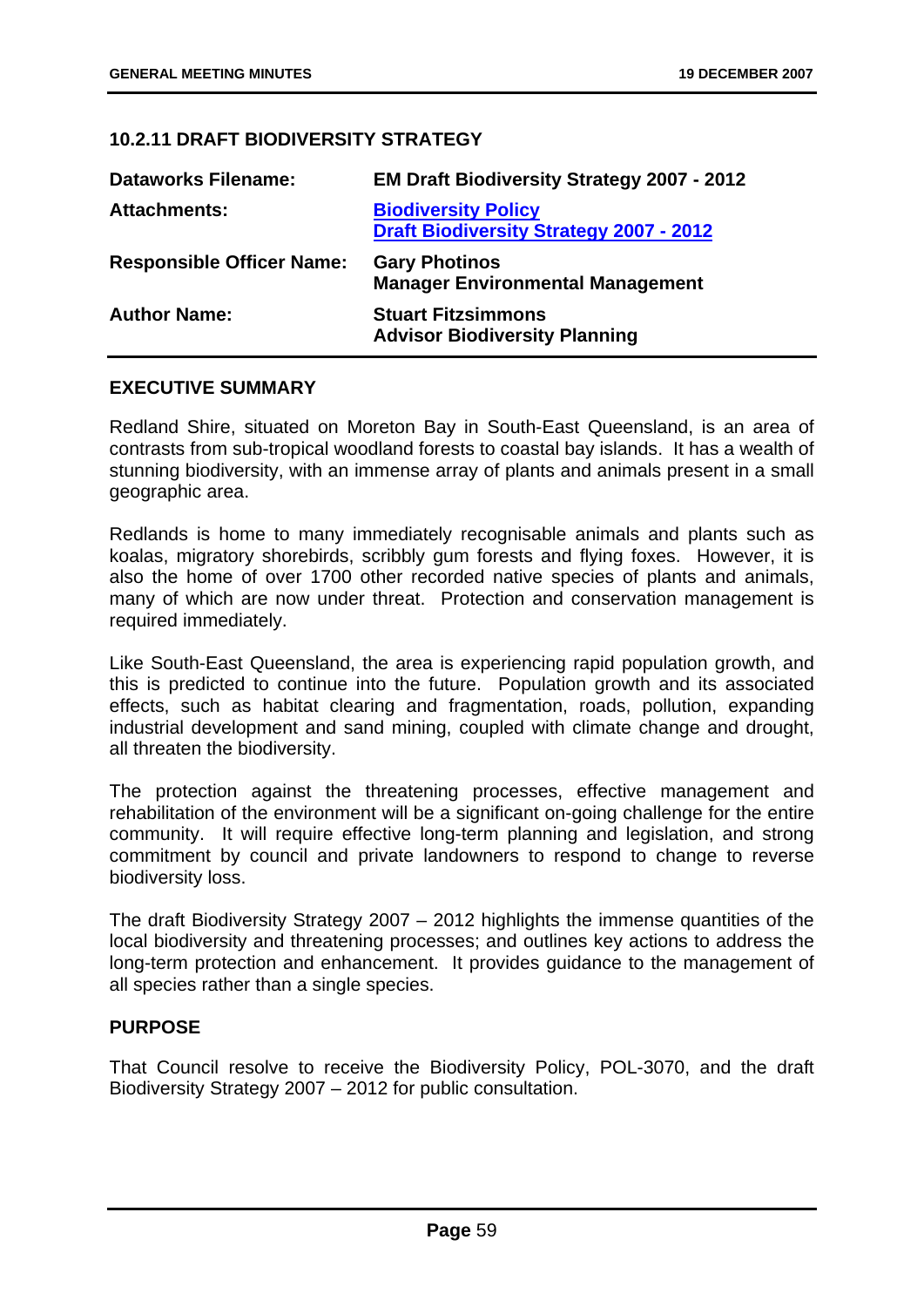## **BACKGROUND**

- August 2002 Koala Conservation and Management Policy and Strategy was endorsed by Council which included Action Statement 1.1.2 "Develop a Biodiversity Strategy for the Shire" by June 2004;
- October 2003 Council endorsed Environment Policy, POL-2644, which committed Council to "protecting, maintaining and enhancing the health of the Shire's public open space, bushland, vegetation and biological diversity";
- September 2003 Environmental Protection Agency releases Regional Nature Conservation Strategy for South-East Queensland 2003-2008 to address diverse nature conservation values and increasing threat from rapid population growth;
- December 2003 Council endorsed Vegetation Enhancement Policy, POL-2609, which stated that Council will develop and implement specific vegetation enhancement programs to maintain and enhance the Shire's environmental values and biodiversity;
- 1 July 2006 Redland Shire Council Corporate Plan 2006 2010 Strategic Priority: Natural Environment outlines objectives for biodiversity including "to protect, maintain and enhance the health of the Shire's bushland, vegetation, koalas and native wildlife";
- 17 September 2007 draft biodiversity strategy objectives and actions presented to Greenspace Enhancement Advisory Group (GEAG);
- 2/3 November 2007 Council facilitated the Koala Summit, which put forward conclusions that were accepted by the majority of participants on the Saturday. This included "Biodiversity is integral to the social, cultural and economic wellbeing of the Redland community".

## **ISSUES**

#### Redlands Biodiversity

The collation of information for the biodiversity strategy indicates that the Shire has an immense array of animals, plants and ecosystems that are often overlooked. In fact, Redlands is one of the most biologically diverse areas in Queensland, and unique in having Moreton Bay, North Stradbroke Island, Coochiemudlo Island and Southern Moreton Bay Islands in such close proximity to the mainland.

The strategy highlights all known and recorded animals, plants and ecosystems within the Redlands. It is obvious that many species remain un-recorded; particularly species that are not attractive to the public but are nevertheless extremely important in viable ecosystem processes. On-going research, data collection and mapping will be required to ensure that more knowledge is gained to ensure their protection.

#### **Threats**

Like all areas in South-East Queensland, biodiversity is under immediate and constant threat from anthropogenic influences associated with population growth, namely habitat loss, fragmentation and pollution. The most worrying threat is the loss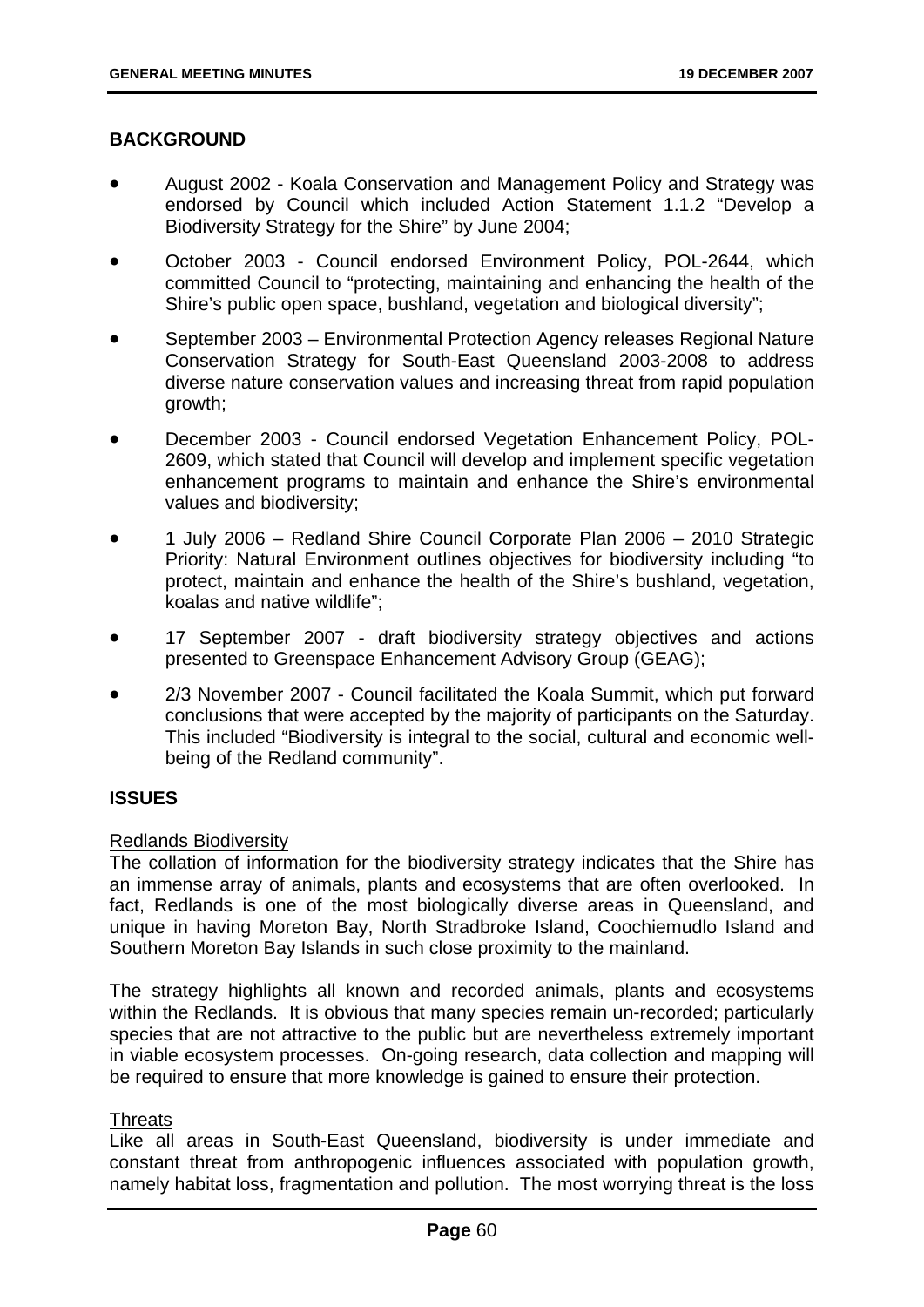of habitat from the mainland – in 2005 remnant vegetation was mapped as 30 percent. This is recognised as the minimum amount for ecological functionality. This does not include what has been lost from 2005-2007.

There are currently 62 animal and 21 plants listed as critically endangered, endangered, vulnerable or rare under Commonwealth and State legislation. There are 4 endangered and 11 of-concern regional ecosystems (out of 39). It is legislated that Local Government recognises its responsibility to protect these species and ecosystems from extinction. The strategy highlights the need to understand and address the effects of threatening processes on our endangered, vulnerable and ofconcern species.

#### Benefits to Community & Public Awareness

The benefits of having a diverse range of animals, plants and healthy aquatic and terrestrial ecosystems to the Redland's community are immeasurable. This includes the economic benefits from tourism, social and scenic amenity, and contributes to a healthy vibrant community. However, loss of biodiversity would be devastating if future generations do not have the opportunity to enjoy it.

The protection of biodiversity is a collective effort, and the wider community must take responsibility of their actions. To help achieve this, the public must be educated to a level so that they understand the impacts of human activities on biodiversity. Therefore education on environmental issues is fundamental to the success of the biodiversity strategy.

## **BIODIVERSITY POLICY POL-3070**

Redland Shire Council, in conjunction with all stakeholders, is committed to protecting and rehabilitating biodiversity by undertaking the necessary actions to:

- Maintain viability of ecosystems by retaining 30 percent remnant vegetation on the mainland;
- Enhance habitat on the mainland by increasing cover of remnant vegetation by 1600 ha through protection of existing non-remnant vegetation re-growth and new plantings by 2026;
- Maintain all 39 regional ecosystems as described in the *Vegetation Management Act 1999.*

Council is committed to:

- 1. Protect and effectively manage bushland habitat, native animals and plants, and ecological communities;
- 2. Rehabilitate native vegetation, wildlife corridors, and terrestrial and aquatic ecosystems that have been degraded or have lost ecological function, back to a condition of good health;
- 3. Encourage, co-ordinate and integrate the collection, management and dissemination of information about biodiversity to provide an improved basis for planning protection;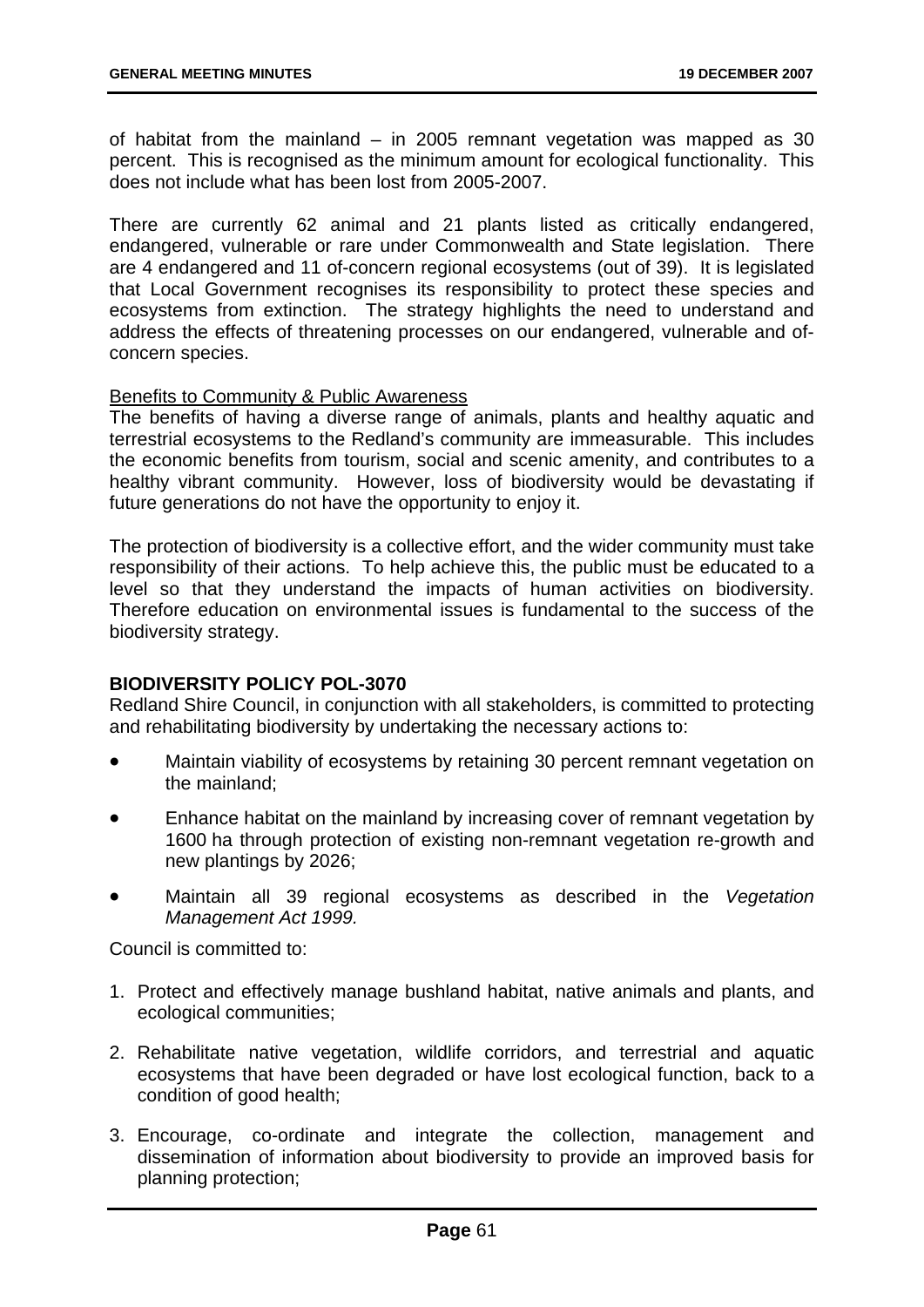- 4. Educate, promote and market biodiversity issues to facilitate community and stakeholder responsibility and support for biodiversity conservation and management;
- 5. Seek funding from State and Federal Governments to implement the Biodiversity Strategy;
- 6. Increase protection of native animal and plant species from threats through increased number of research projects and mapping.

### Biodiversity Strategy 2007 - 2012

The strategy outlines an action plan to achieve 3 main objectives. This will address the objectives of the Biodiversity Policy. These are:

1. Protect

It is apparent that protection of what is remaining is very important and far cheaper to keep intact than to have to restore at a future date. A target of retaining a minimum of 30 percent remnant vegetation on the mainland is stated, but also retaining all 39 types of remnant vegetation is required to prevent loss of biodiversity. These ecosystems and their current status within the Shire have been highlighted in the strategy. Planning scheme protection, local laws, land purchase and increased engagement of the community in environmental programs will be required.

2. Rehabilitate

A fundamental aim is also to rehabilitate aquatic and terrestrial ecosystems back to health as to be functional for the long-term. One main target, in response to SEQ NRM Resource Condition Targets are currently being formulated in response to the SEQ Regional Plan, is to ensure that the extent of remnant vegetation cover is the same as mapped as in 2001. This equates to approximately 1600 ha of new remnant vegetation within the mainland of the Shire by 2026 (8% of mainland). There is presently 13% mapped re-growth on the mainland, so ensuring that most of this achieves remnant status combined with new plantings can ensure Redlands exceeds the target.

3. Research and educate

Many facets of the Shire's biodiversity remain unknown, and even the most studied animal, the koala, requires further investment in research so that we can fully understand how to protect them. This needs to be done in conjunction with State and Federal Government and academics from University. It is difficult to prevent biodiversity loss if very little is known about the species. There are currently 83 threatened species within the Shire, but little to nothing is known about most of them. On-going funding will be required to ensure we constantly learn. Increased community education and awareness is absolutely fundamental to ensuring long-term survival of animals and plants. The Council's environmental education program and Indigiscapes are excellent at facilitating education and extension, and should be expanded to cover more properties to address the issue of more people moving to the Redlands. It was very evident from the Koala Summit that even long-term residents had much to learn about their local animals, let alone new residents.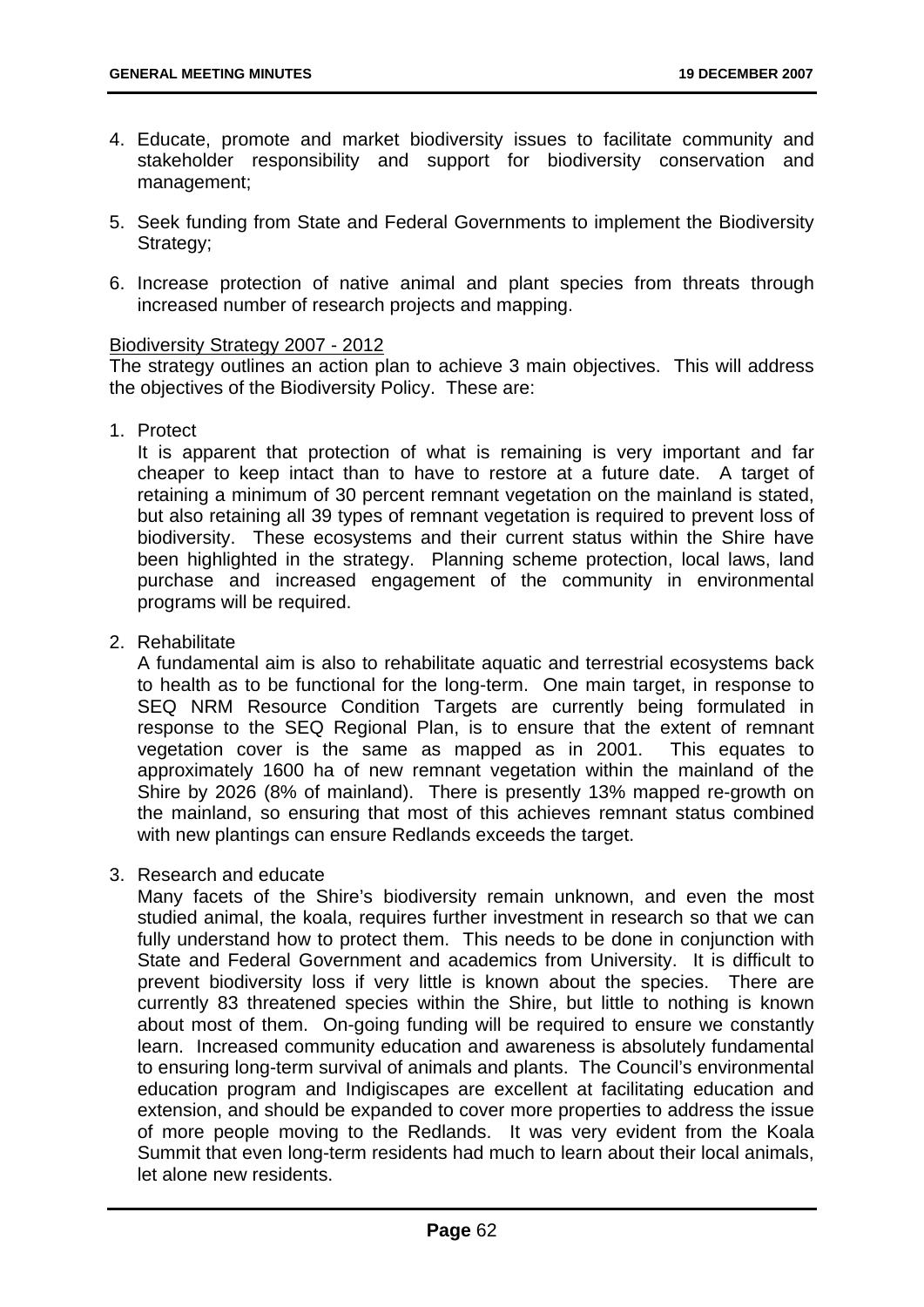### Alignment to other Strategies

The Redland Shire Council Biodiversity Strategy addresses the aims and objectives of Federal and State strategies and plans, such as the Regional Nature Conservation Strategy for SEQ 2003-2008. It also looks into the future to address the resource condition targets for SEQ NRM until 2026. However, the strategy is very much unique to the Shire and addresses the local biodiversity issues.

## Monitoring Success

The success of the strategy will be ultimately monitored by the State of the Environment reporting. This will include information on loss or gain of vegetation (remnant and non-remnant), quantity of land protected, and the quality of aquatic and terrestrial ecosystems. It will be difficult to determine the loss or decline of most species, except those that are routinely counted, but future research programs to monitor biodiversity will help address this issue.

## **RELATIONSHIP TO CORPORATE PLAN**

The recommendation primarily supports Council's strategic priority to ensure the enhancement of biodiversity including koala habitat, bushland, greenspace, waterways, catchments, air and coastal ecosystems in recognition of our unique location on Moreton Bay.

### **FINANCIAL IMPLICATIONS**

It has been costed that implementation of the biodiversity strategy will cost an additional \$52,000 in 2008/09 and an additional on-going cost of \$80,000 per annum. The additional on-going costs should be considered to be funded from the Environment Levy.

## **PLANNING SCHEME IMPLICATIONS**

The Land Use Planning Group was consulted and it is considered that the outcome of recommendations in this report may result in possible future amendments to the Redlands Planning Scheme.

## **CONSULTATION**

The following groups have been extensively consulted in preparation of the draft: Environmental Management, Land Use Planning, Development Assessment, Environmental Education, Queensland Wader Study Group, Greenspace Enhancement Advisory Group, Infrastructure Planning and SEQ Catchments.

It is envisaged that the consultation period will take place between the months of January to March 2008. All submissions to the draft policy and strategy will be further considered by Council prior to the anticipated formal adoption of the policy in April 2008.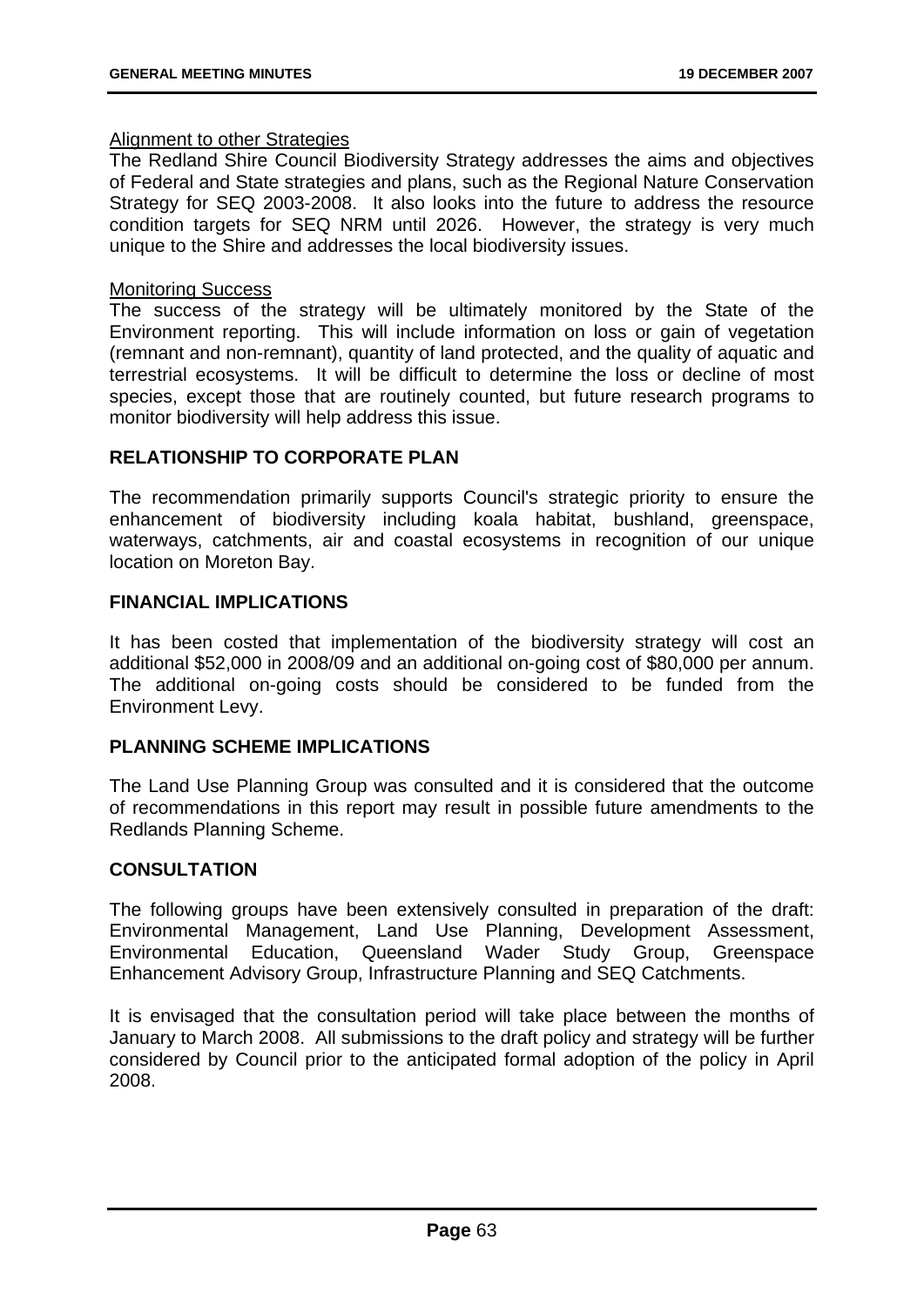# **OPTIONS**

### **PREFERRED**

That Council resolve to receive the Biodiversity Policy POL-3070 and draft Biodiversity Strategy 2007 – 2012 for public consultation.

### **ALTERNATIVE**

That Council resolve to defer the Biodiversity Policy POL-3070 and draft Biodiversity Strategy 2007 -2012 for public consultation pending additional information being provided as directed by Council.

## **OFFICER'S/COMMITTEE RECOMMENDATION/ COUNCIL RESOLUTION**

| Moved by:    | <b>Cr Bowler</b>  |
|--------------|-------------------|
| Seconded by: | <b>Cr Elliott</b> |

**That Council resolve to receive the Biodiversity Policy POL-3070 and draft Biodiversity Strategy 2007 - 2012 for public consultation.** 

**CARRIED** (unanimously)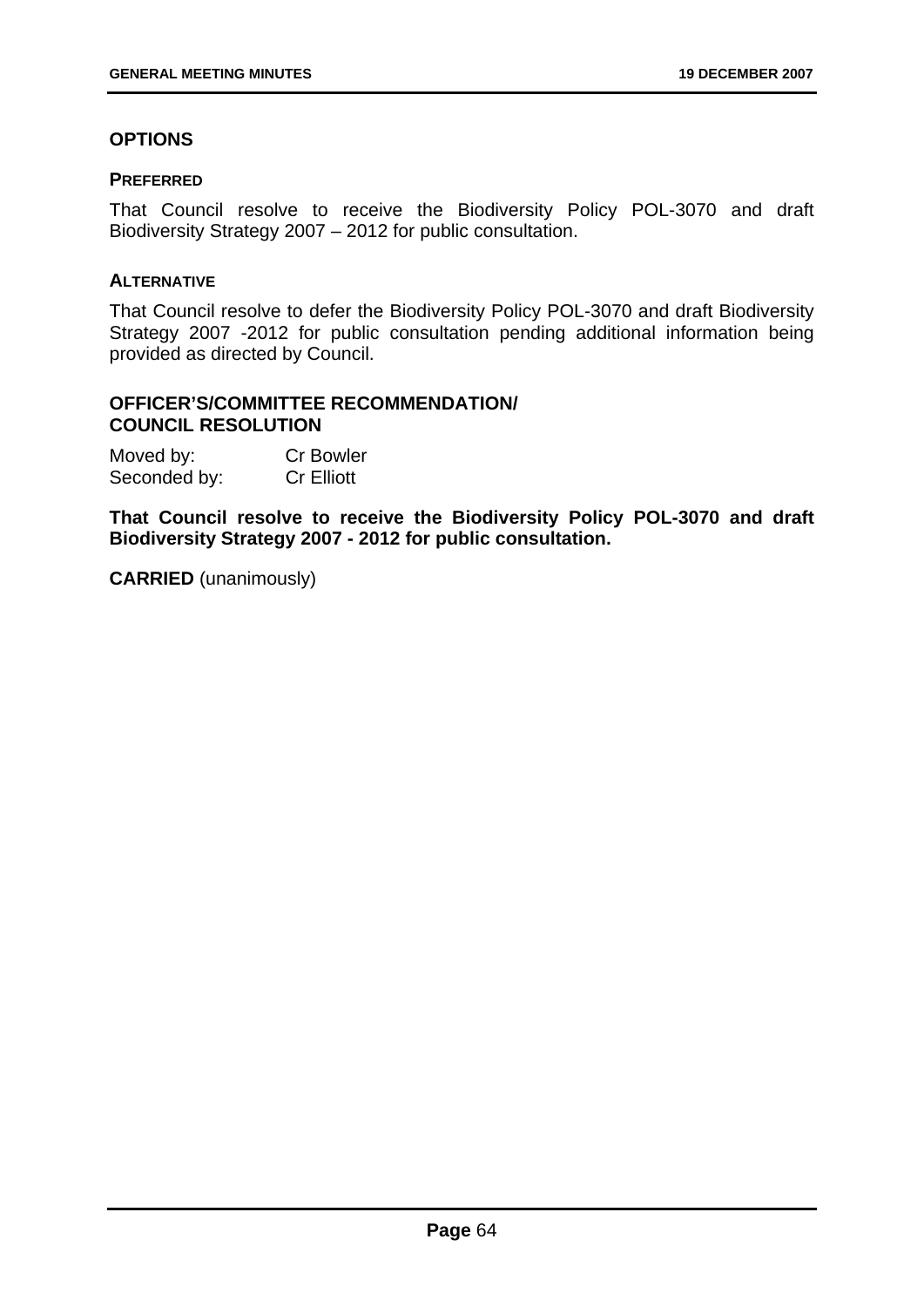## **10.2.12 REVIEW OF THE VEGETATION ENHANCEMENT STRATEGY**

| <b>Dataworks Filename:</b>       | <b>EM Vegetation Enhancement Policy</b>                                                        |
|----------------------------------|------------------------------------------------------------------------------------------------|
| <b>Attachments</b>               | <b>Vegetation Enhancement Policy - POL-2609</b><br><b>Vegetation Enhancement Strategy 2007</b> |
| <b>Responsible Officer Name:</b> | <b>Gary Photinos</b><br><b>Manager, Environmental Management</b>                               |
| <b>Author Name:</b>              | <b>Leo Newlands</b><br><b>Advisor- Reserves Management</b>                                     |

### **EXECUTIVE SUMMARY**

The Vegetation Enhancement Strategy 2004 has been revised as part of its 3 year review process. The last review occurred primarily as a result of risks from blue gums in streetscape plantings. The intent of this revised Vegetation Enhancement Strategy has not altered in relation to this species in streetscapes.

A meeting with internal stakeholders was convened to discuss any potential changes that needed to occur as part of the review process. A number of issues were raised during a subsequent meeting. Consideration was also given to the outcomes of the Koala Summit and the draft Redlands Koala Policy and Strategy 2007.

As part of the review process, a number of revisions have been made based on issues identified including restructuring of the document to improve usability.

It is proposed that Council adopts the revised Vegetation Enhancement Policy and Strategy 2007.

#### **PURPOSE**

That Council resolve to adopt the Vegetation Enhancement Policy and Strategy 2007.

#### **BACKGROUND**

- Council has adopted a number of policies and strategies in the past that address vegetation enhancement and management;
- The Vegetation Enhancement Strategy 2002 was adopted by Council in 2002;
- The document was revised in 2004 and Council resolved to adopt the Vegetation Enhancement Strategy 2004;
- The document is again is due for revision in line with Council's Policy Review Schedule;
- Various internal stakeholders have provided feedback as part of the review process and revisions have been made where required;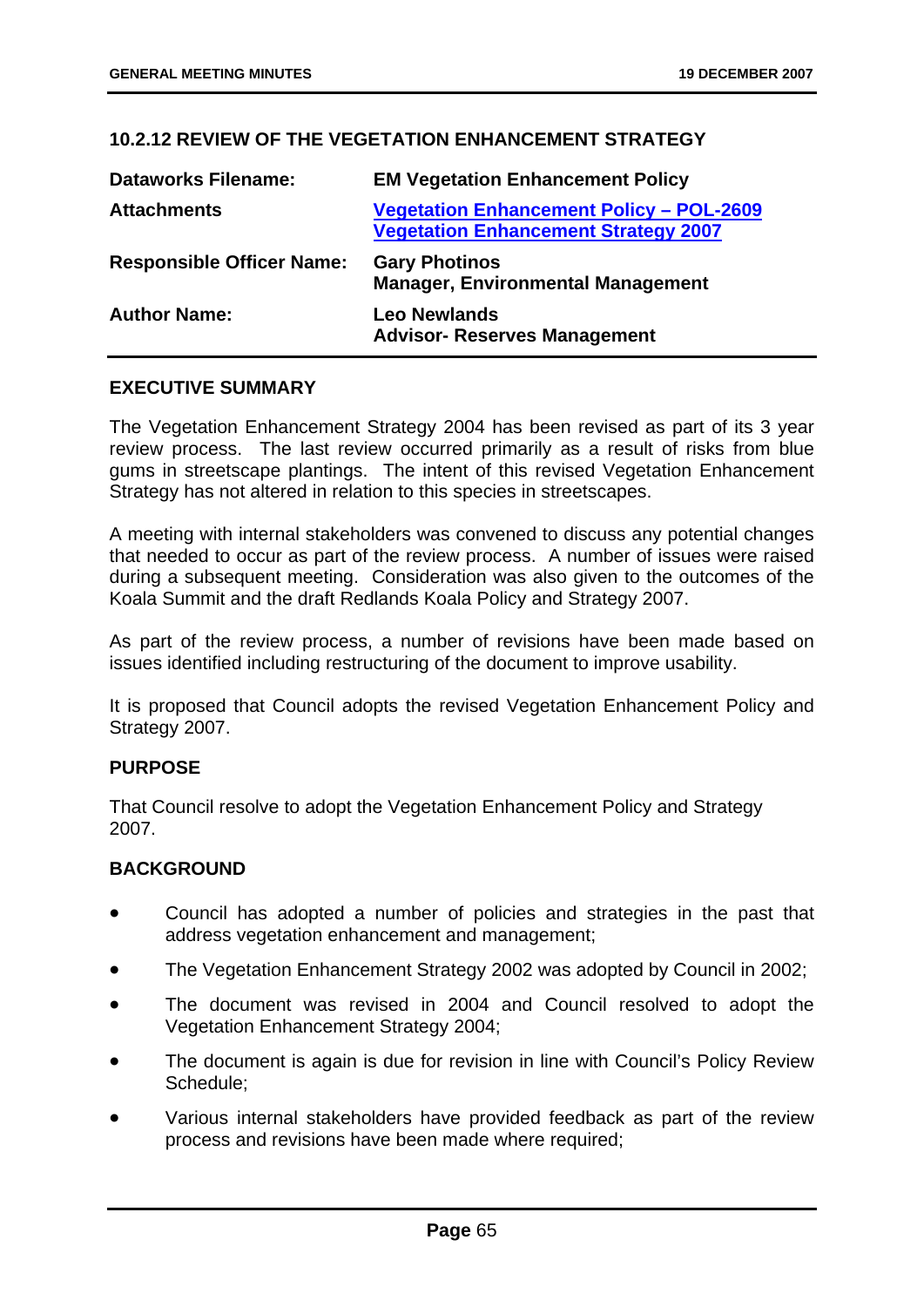The draft Biodiversity Strategy outlines that in order to meet SEQ NRM proposed guidelines for revegetation targets, that the Shire must attempt to revegetate 1600 hectares of land by 2026.

## **ISSUES-**

#### **POLICY CHANGES FROM OLD TO NEW VERSION**

The Vegetation Enhancement Policy 2004 has been reviewed and a number of changes made as follows:

The Head of Power has been updated to reflect the Council's Corporate Plan 2006- 2010 and the inclusion of the Nature Conservation (Koala) Conservation Plan 2006 and Management Program 2006-2016, the RSC Koala Conservation and Management Policy and Strategy.

The Policy Objective now states:

'To provide clear specification for native species revegetation practices undertaken by Council, community, developers, Energex and other stakeholders to improve habitat value and management across Shire'.

This version of the VES now provides greater specification of revegetation practices together with a revision of species lists. This ensures that any revegetation practices meet set standards in order to provide optimal habitat value.

The Policy Statements now state the following:

- 1. 'Retaining, protecting, enhancing and linking remnant bushland areas to maximise their ecological values through improved specification of vegetation standards'. Improved specification of planting standards has been identified as necessary to enhance the value of all revegetation plantings in a fragmented landscape. Specifically, focus on revision of species lists; planting densities and species composition for individual vegetation associations have been included in the revised VES.
- 2. The use of 100% locally native and/or Australian native species in Council managed lands including streetscape plantings with special management for Delonix regia (poincianas). Currently, approximately 30% of species in street tree planting lists are exotic. Given the aim of the VES is to achieve better native habitat, all exotic species apart from poincianas have been removed from species lists.
- 3. Ensure at least 90% of development approvals meet the standards set in the V.E.S through cooperative 'off maintenance' assessment of properties by Parks and Conservation and Development Assessment Services. Currently, the general quality of revegetation works coming into Council ownership from developers is considered to be poor. An annual cooperative assessment of 30% of An annual cooperative assessment of 30% of development applications in respect to quality of revegetation works is recommended. This enables Council to be able to assess developer compliance and also assess the quality of Development Assessment enforcement procedures.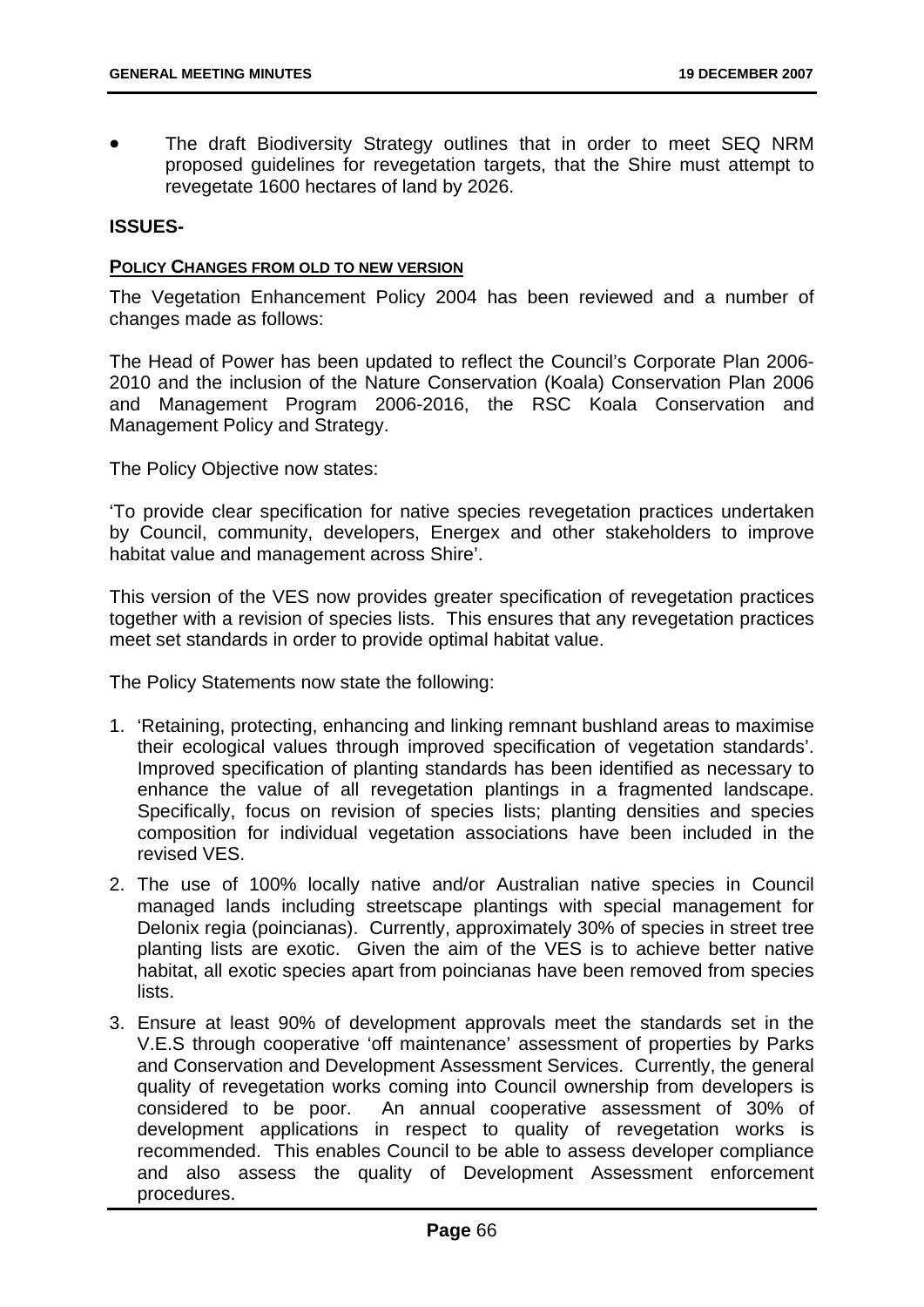- 4. 'Support a SEQ regional initiative to assessment and management of vegetation communities through the creation of Regional Vegetation Rehabilitation Guidelines'. A working group has been formed by a number of local governments in the SEQ Region to push for regional revegetation guidelines. This will aid in providing nurseries with the incentive to supply greater quantities and diversity of native plants for revegetation programs. It will also aid and guide Development Assessment revegetation practices and compliance of developers through better specification of revegetation outcomes.
- 5. 'Recording and reporting on all rehabilitation and revegetation in the Shire annually'. A knowledge gap exists in terms of the amount and quality of revegetation that is occurring in the Shire on an annual basis. In order to assess the performance of the VES Policy and Strategy, a system that records the extent and quality annual vegetation plantings is required.

### **STRATEGY CHANGES FROM OLD TO NEW VERSION**

A meeting with internal stakeholders was convened to discuss any potential changes that needed to occur as part of the review process. The meeting identified the following:

- Policy and Strategy to go into Schedule 10 of the RPS;
- Need to include new species lists;
- Review of street trees and shade tree species list;
- Concerns raised in relation to a monoculture landscape due to lack of diversity on the lists, especially for commercial developments and parks for example;
- Not enough detail about specifics for planting;
- Species need to be commercially available;
- Document is not user friendly;
- The need to use Regional Ecosystem mapping: and
- The need to include State Koala mapping.

As part of this process the document has been restructured to improve usability and a number of revisions included to resolve the above issues.

### **POLICY AND STRATEGY TO GO INTO SCHEDULE 10 OF RPS**

Currently, the vegetation lists (included in Schedule 10 of the RPS) from the VES 2004 are used as a species information source for Development Assessment Services.

It has been found that many revegetation plantings in the Shire do not meet contemporary standards. The revised version of the VES provides greater specification of requirements for improving revegetation outcomes.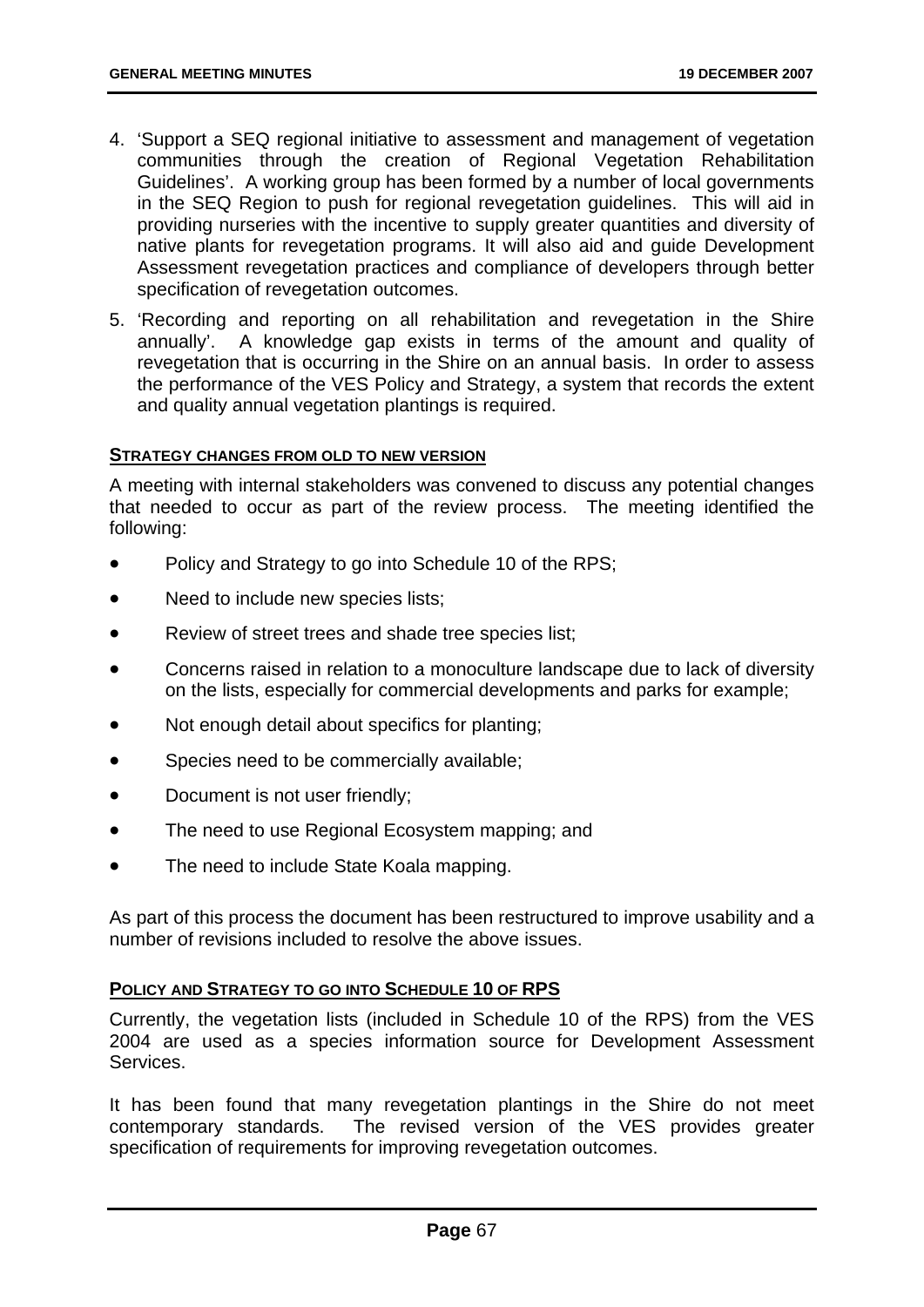This complete document will be included into Schedule 10 of the RPS as part of the Planning Scheme revision process, in order to provide Development Assessment Services greater direction and powers regarding planting specification.

### **NEW SPECIES**

Current plant species lists are out of date. A significant number of new species have been identified through vegetation surveys. These species have been included in revised vegetation lists.

## **REVIEW OF STREET TREES AND SHADE TREE SPECIES LIST**

A review of street trees and trees for open space and recreational areas has been undertaken however it is acknowledged that the last review occurred primarily as a result of risks from blue gums in streetscape plantings. The intent of this revised Vegetation Enhancement Strategy has not altered in relation to this species in streetscapes.

It has been identified that many streetscapes contain small percentages of native trees, exotic species, or no trees at all. The 2004 version of the VES and Schedule 9 support a number of exotic species for use in streetscapes. An increase in the percentage of native trees and a reduction in exotic species used in streetscapes are required to improve habitat values of streetscapes for native fauna including koalas. This supports the Draft Biodiversity Strategy, the state koala plan and Council's Koala Conservation and Management Policy and Strategy.

*Delonix regia* (Poinciana) has been retained because of special cultural values whilst all other exotic species have been removed from this list. It may be noted that *Delonix regia* will be managed in specific identified precincts whilst isolated plantings will not be managed by the additional replacement of this species.

# **PARKS AND OPEN SPACE**

Many parks also include a range of exotic species whilst planting lists for parks and recreational areas do not offer a suitable range of appropriate native shade trees for the Shire. The existing species lists have been found to include one exotic species and a paucity of usable native tree species. Additional species have been included in the 'Trees for Open Space and Recreational Areas' to provide better native plant diversity and choice for landscaping projects. The exotic species (London Flame Tree) has been removed.

### **CREATING A DIVERSE LANDSCAPE, ESPECIALLY FOR COMMERCIAL DEVELOPMENTS AND PARKS, THROUGH AN EXPANDED LIST OF NATIVE SPECIES**

It has become apparent many landscaping projects do not incorporate the range of species that represent surrounding plant communities and as such do not reach their maximum potential habitat value. This reviewed document more clearly specifies the composition, density and strata required for matching the floristic composition and structure of revegetation plantings to surrounding communities. This subsequently aids the Development Assessment process in specifying planting requirements of developers and quality of Council plantings.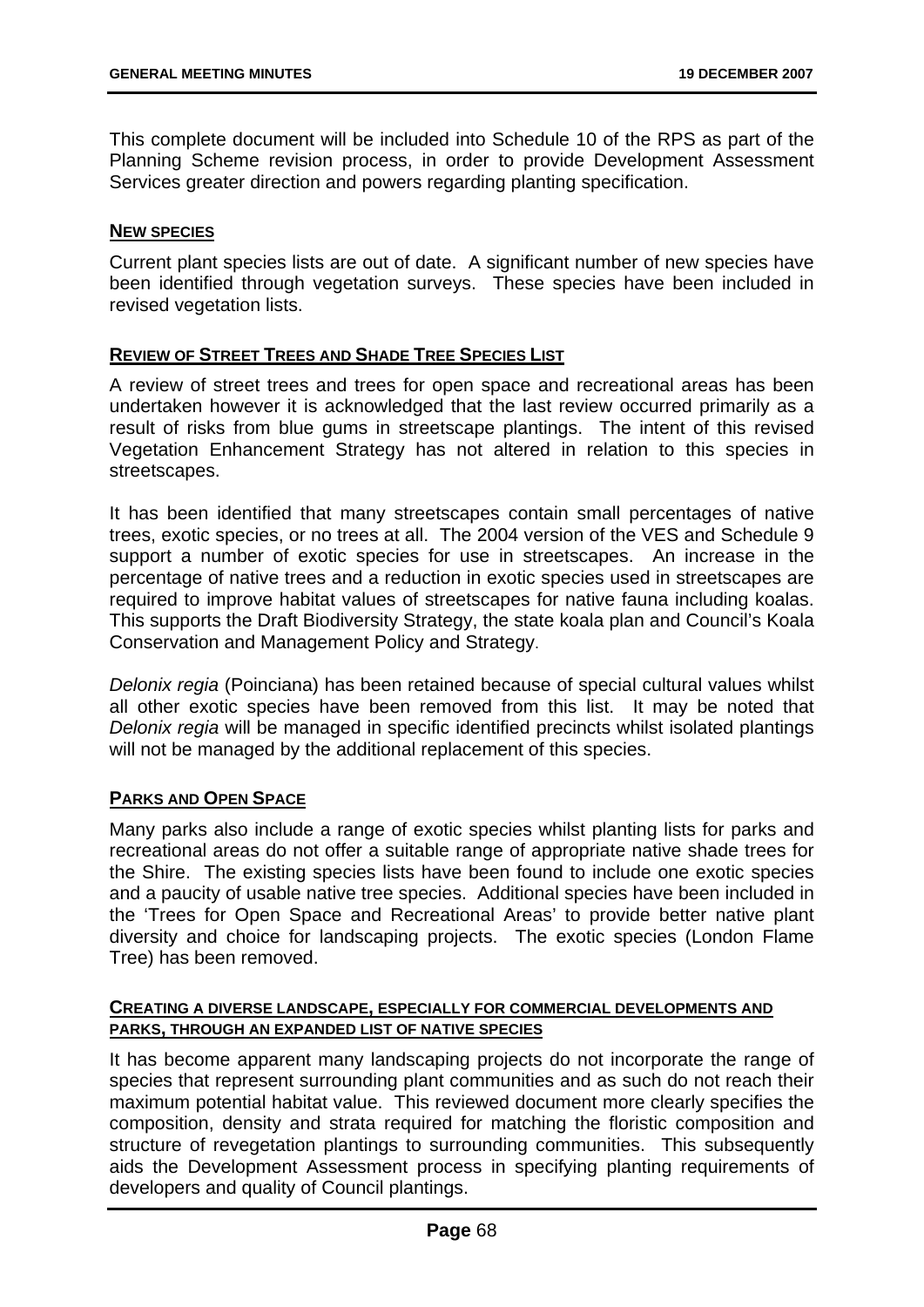### **IMPROVED DETAIL ABOUT SPECIFICS FOR PLANTING**

From comments received regarding the quality of plantings coming to Council from Developers, it has become apparent that the species composition and relative species density does not reflect the intent of approved development assessment guidelines and result in higher maintenance costs for Council.

The revised version of this document sets out more complete species lists, native species composition, and total and relative planting densities.

### **SPECIES NEED TO BE COMMERCIALLY AVAILABLE**

Many of the native plant species of the Shire are not stocked by nurseries. This often results in poor species composition in plantings because plants stocks for native species are limited in range or quantity.

A SEQ regional working group has been formed to develop regional vegetation description (RE's) and rehabilitation guidelines to provide nurseries with the commercial incentive to stock all native species. Regional consistency in the use of a common set of vegetation mapping and revegetation guidelines will provide pressure and incentive for nurseries to stock species.

### **DOCUMENT IS MORE USER FRIENDLY**

The VES in its current form is described as 'not user friendly'. A change to the structure of the document is seen as an appropriate solution to this issue. The structure of the document has been changed to provide a clear step by step process by which to use the document and gain the information required for planting projects.

### **THE NEED TO USE RE (REGIONAL ECOSYSTEM) MAPPING**

Plant Associations based on soil type has been used as the basis for the Vegetation Enhancement Strategy as the strategy was originally produced before RE's mapping was widely used. The RE system is now the current vegetation mapping system for Queensland and is utilised in the State of the Environment Reporting and the Draft RSC Biodiversity Strategy.

Currently, Logan Shire, Pine Rivers Shire, Maroochy Shire, Caboolture Shire and Beaudesert Shire have adopted the use of RE mapping for vegetation management, whilst a number of others, including Brisbane City Council, are intending to introduce the system. Due to lack of species composition information for RE's and timing of this review, RE is not utilised in this version. However, the use of RE based vegetation management descriptions is seen as a necessity for regionally based vegetation management. It is recommended that this system be engaged and included into the VES and RPS once it becomes available to provide a consistent regional approach.

### **NEED TO INCLUDE STATE KOALA MAPPING**

The VES 2004 was produced before the introduction of the Nature Conservation (Koala) Conservation Plan 2006 and Management Program 2006-2016. The State Koala plan defines broad vegetation management principles and obligations for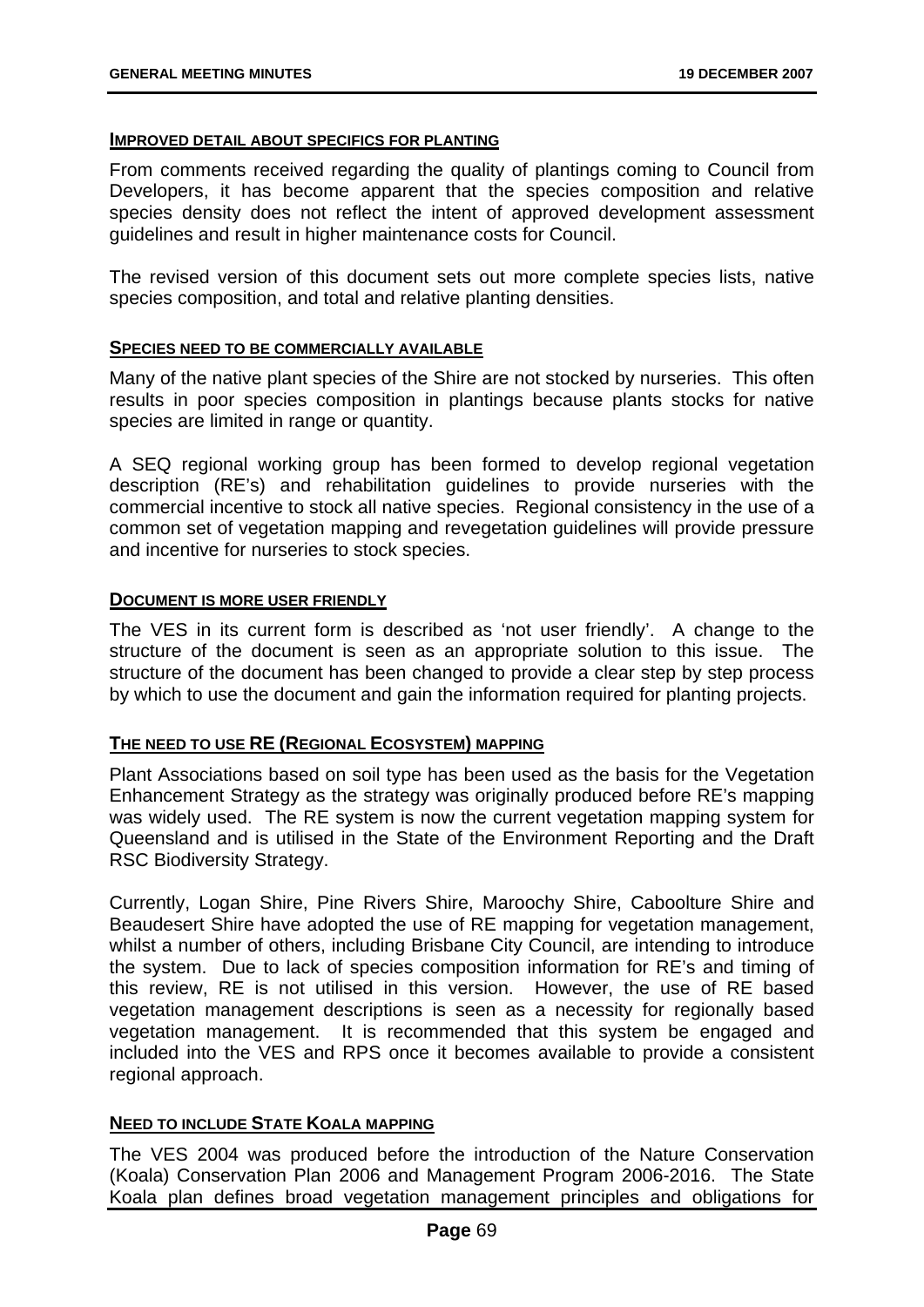specific zones across the Shire which this revised version of the VES supports. As such, koala management zones mapping and hyperlinks to the State plan are included for users.

# **RELATIONSHIP TO CORPORATE PLAN**

The recommendation primarily supports Council's strategic priority to ensure the enhancement of biodiversity including koala habitat, bushland, greenspace, waterways, catchments, air and coastal ecosystems in recognition of our unique location on Moreton Bay.

# **FINANCIAL IMPLICATIONS**

There are no financial implications associated with this report.

## **PLANNING SCHEME IMPLICATIONS**

The Land Use Planning Group was consulted and it is considered that the outcome of recommendations in this report will result in possible amendments to the Redlands Planning Scheme, such as the deletion of existing plant schedules from Schedule 10 and substitution with revised VES document. Replacement of Schedule 9 with a revised list of species will be required. An update of the plantings densities will be required where different from the VES although this can occur in the process of RPS revision.

# **CONSULTATION**

Extensive consultation was undertaken with user groups who all support the revised policy and strategy. Specific comment from each group was as follows:

- 1. Environmental Education;
	- a. Indicated that species list were old and needed updating;
	- b. Regional Ecosystem mapping and information should be included;
	- c. VES 2004 was not user friendly.
- 2. Environmental Management:
	- a. Street tree lists and lists for parks should be updated to increase native species and remove exotic species;
	- b. That a street tree could be planted outside every property in Shire;
	- c. Need to include State Koala Mapping.
- 3. Environmental Strategies:
	- a. Indicated that species composition in many plantings existing is very poor;
	- b. That VES 2004 does not have enough detail about specifics for plantings.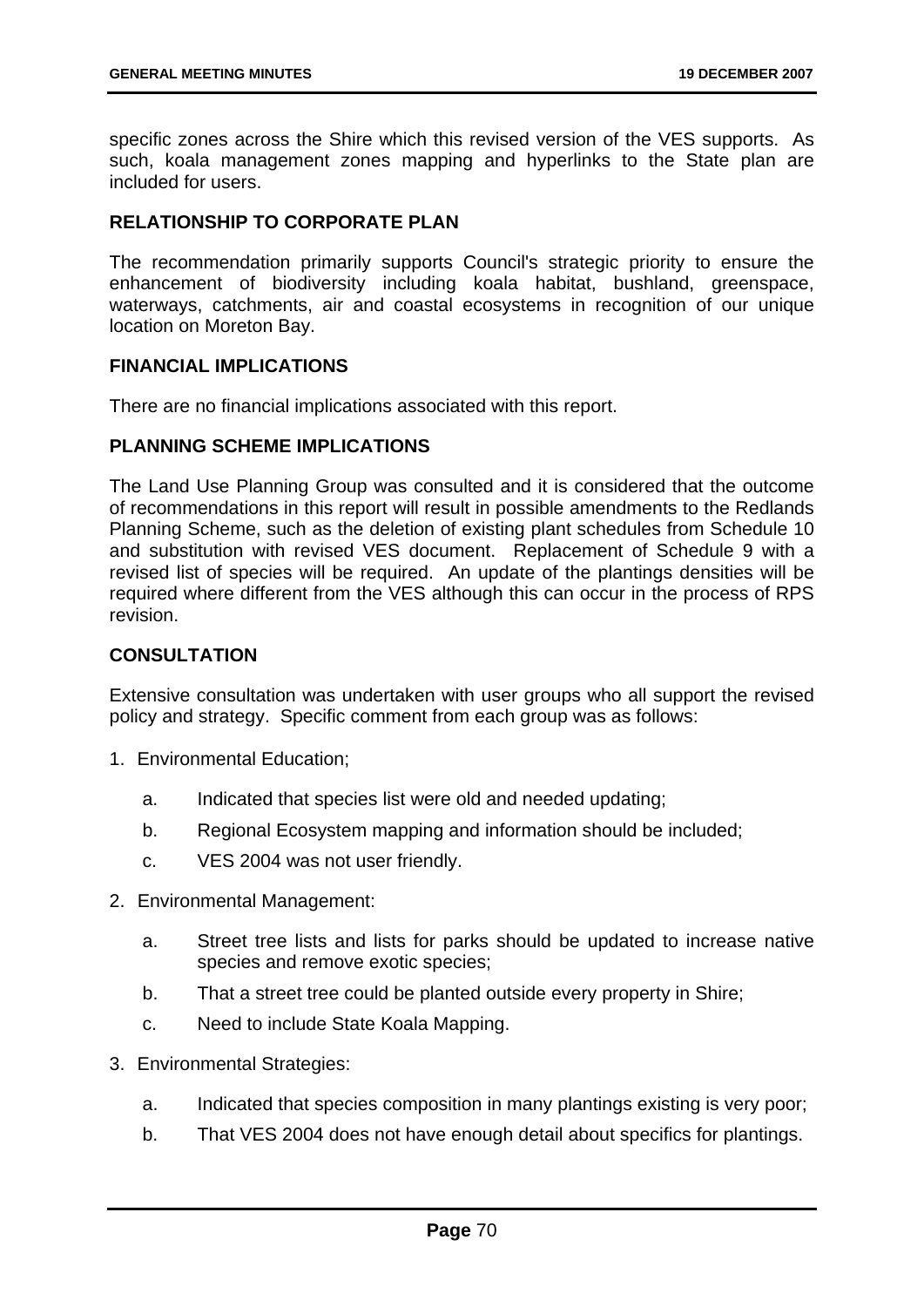- 4. Parks and Conservation:
	- a. Indicated that species composition in many existing is very poor;
	- b. 'Regional Ecosystems' mapping should be incorporated in future;
	- c. VES 2004 document is not user friendly.
- 5. Land Use Planning:
	- a. Streetscape plantings- indicated that they would be happy to update Schedule 9 to reflect new street tree tables in revised version of VES;
	- b. Indicated that the entire VES could be included into Schedule 10 of the RPS to replace tables. Specific amendments to planting densities would be reviewed to reflect VES;
	- c. Consider the format of the new VES to be logical and well thought out process;
	- d. That it will provide better specification of planting outcomes.
- 6. Development Assessment Services:
	- a. That information about density of plantings should match up with relevant sections of the RPS;
	- b. That some information about the misconceptions about 'rubbish trees' such as Wattles and Casuarinas should be included;
	- c. VES in Schedule 10 needs to be linked to 'specific outcomes' such as the Environmental Protection, Habitat Protection and Conservation and bushfire overlays in the RPS.
	- d. Suggest that we may be meeting compliance figures 90% but have no information to prove it thus agree with this figure if it means compliance assessment can be attained;
	- e. Suggest that some of the issues with poorly revegetation works coming to Parks and Conservation may relate to a lag time between the development becoming off maintenance and parks and Conservation starting maintenance works;
	- f. Consider the format of the new VES to be sensible and well rounded approach which gives them greater specification they require.

# **OPTIONS**

### **PREFERRED**

That Council resolve to approve the Vegetation Enhancement Policy and Strategy 2007, as attached.

### **ALTERNATIVE**

That Council resolve to approve a revised Vegetation Enhancement Strategy based on the direction or to defer any decision on a revised Vegetation Enhancement Strategy subject to further consultation with nominated stakeholders.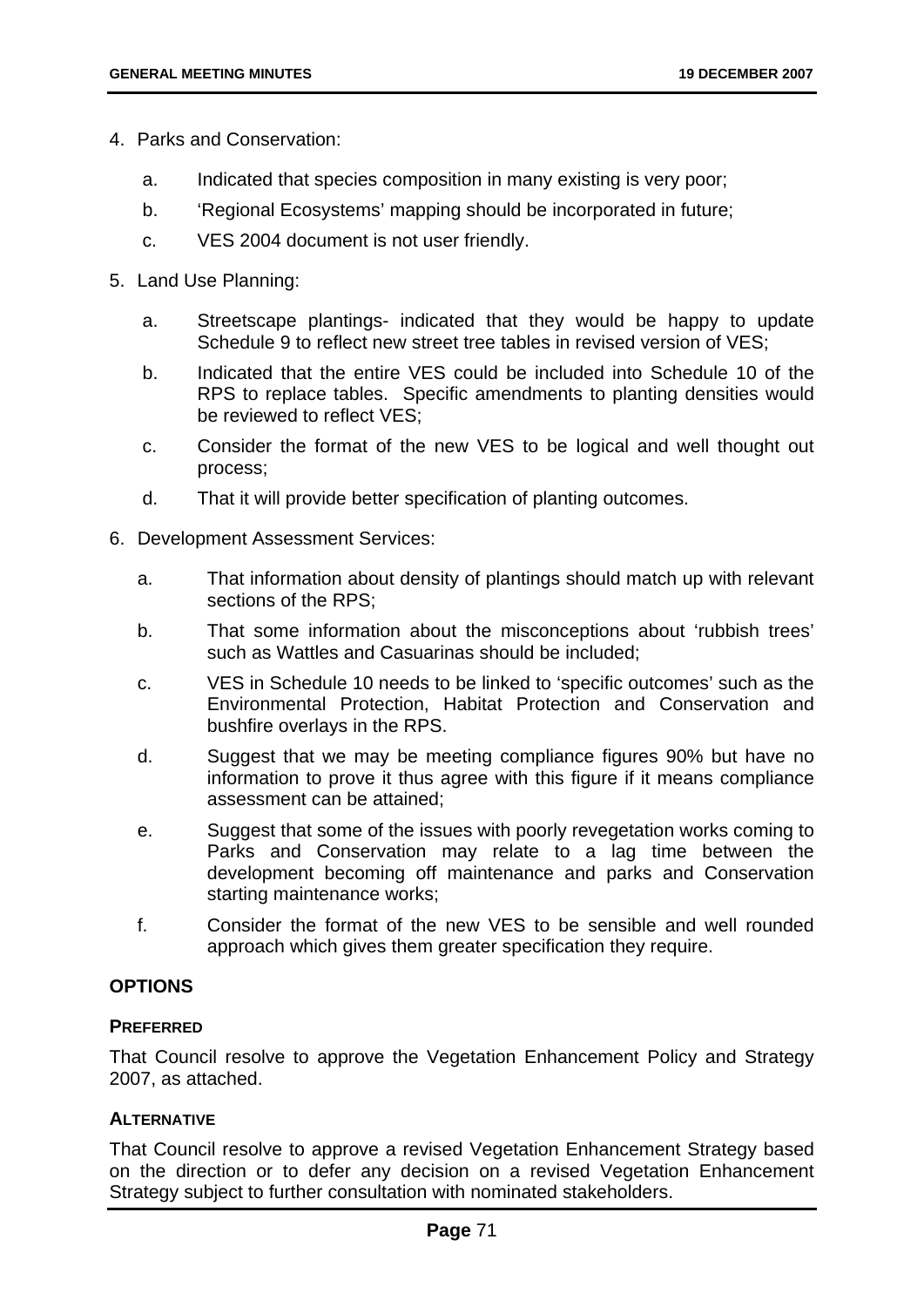# **OFFICER'S/COMMITTEE RECOMMENDATION/ COUNCIL RESOLUTION**

Moved by: Cr Burns Seconded by: Cr Beard

**That Council resolve to approve the Vegetation Enhancement Policy and Strategy 2007, as attached.**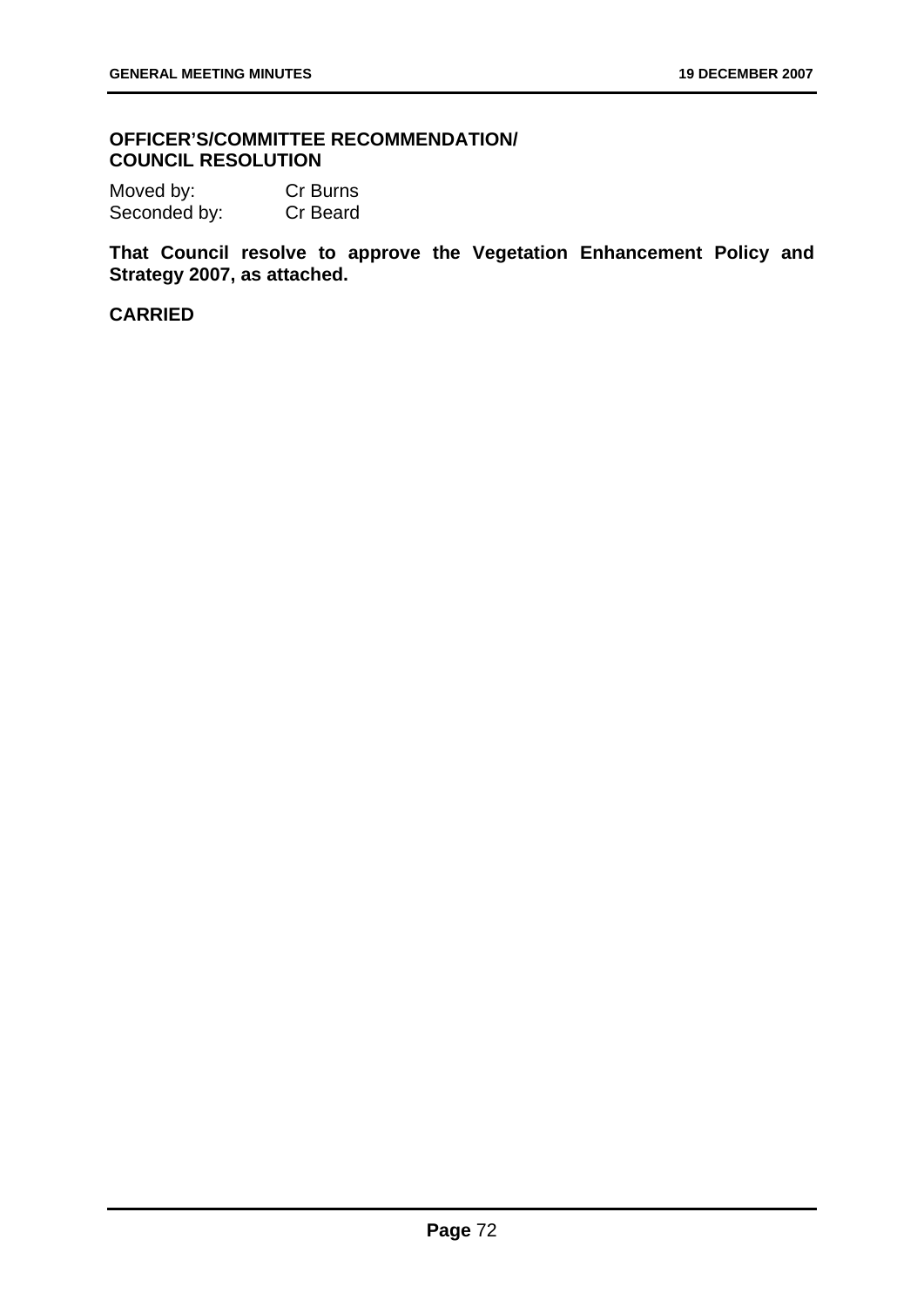# **10.2.13 STATE OF THE ENVIRONMENT REPORT 2008 FOR APPROVAL**

| <b>Dataworks Filename:</b>       | <b>EM State of the Environment</b>                                                                     |
|----------------------------------|--------------------------------------------------------------------------------------------------------|
| <b>Attachments:</b>              | <b>Redlands State of the Environment Report 2008</b><br><b>Summary Submissions on Draft SoE Report</b> |
| <b>Responsible Officer Name:</b> | <b>Gary Photinos</b><br><b>Manager Environmental Management</b>                                        |
| <b>Author Name:</b>              | <b>Warren Mortlock</b><br><b>Senior Adviser Environmental Protection</b>                               |

### **EXECUTIVE SUMMARY**

The inaugural State of the Environment Report 2008 (SoE) presents a snapshot of the condition of the Redlands environment, the pressures faced and how Council and the community are responding to these. This first SoE report provides a benchmark for future environmental reporting. It presents the science and the nature of the management response. It does not rate Council or the community's performance, nor does it set a future management or response agenda by Council. The SoE Report Card, which rates community wide performance and Council response to the SoE, are the next stages of the project.

Community engagement on the Draft Report (item 10.2.7 endorsed 1/8/07) has been completed to obtain comment from specific groups and interested community members and allow finalisation of the SoE Report. A process of targeted consultation was undertaken to assist in the closure of information gaps in areas such as groundwater, species diversity, water quality pressures and natural hazards such as bushfires. The report has been updated to address the information obtained from the consultation process and is now ready for final release.

It is recommended that Council endorse the final State of the Environment Report 2008 for public release and to be made available on Council's website (and on CD) for community use. Development of the SoE Report Card 2009 and Council Response 2009 documents will commence directly.

# **PURPOSE**

To seek Council endorsement of:

- 1. The attached final State of the Environment Report 2008 and public release on Council's website (and on CD) following professional editing and document design;
- 2. Progression on the next stages of the SoE project SoE Report Card 2009 and Council Response to SoE 2009.

# **BACKGROUND**

• Stage 1 and 2 Report completed by John Wilson and Partners (JWP) in March 2005;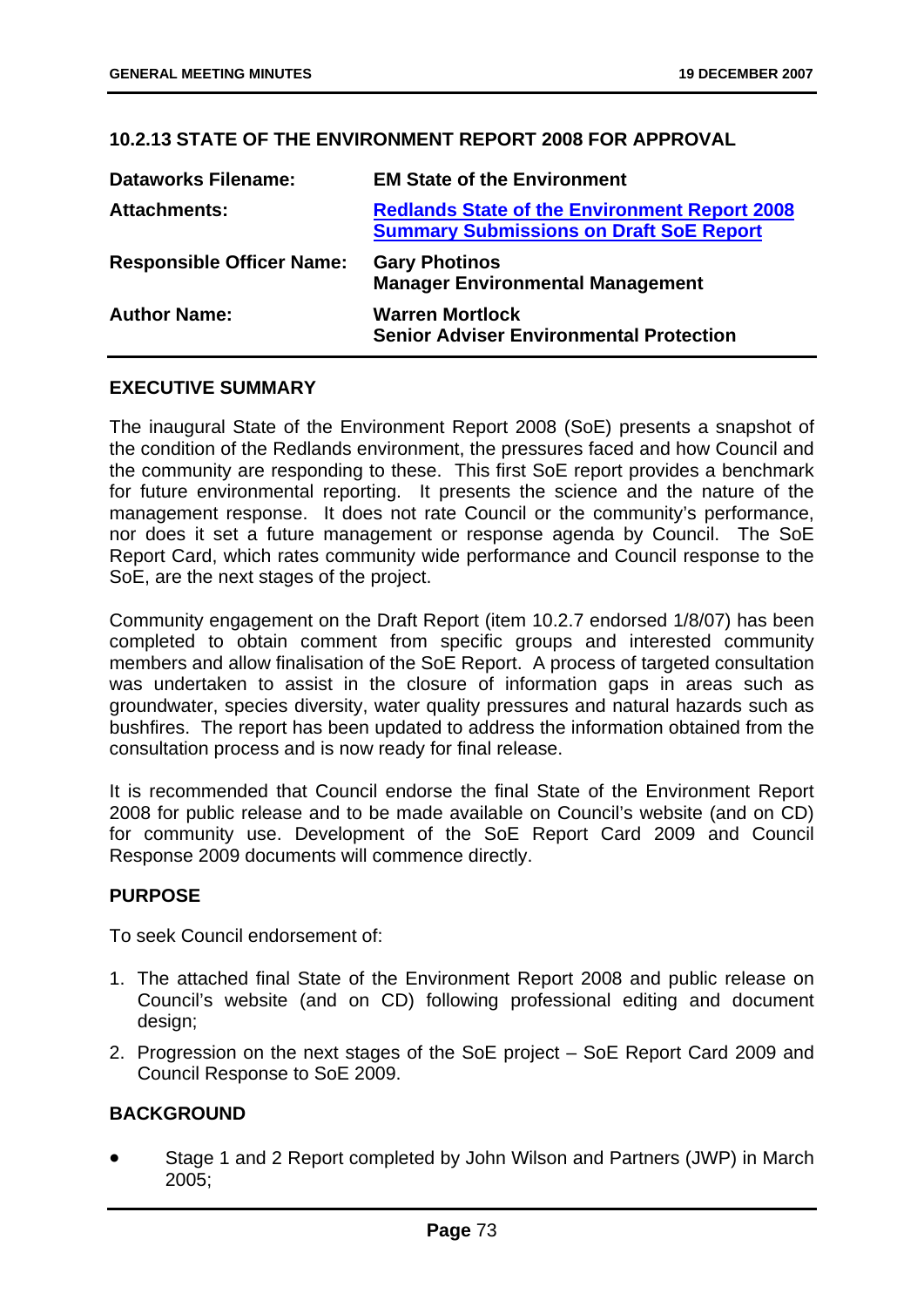- Stages 3, 4 and 5 Report completed by JWP in July 2006;
- Council officers' comments sought and both documents re-written (version 3) for a Council workshop in September 2006, at which a framework for the State of the Environment Reporting was also presented;
- Report redrafted (versions 3 and 4) and presented to Executive Leadership Group in February 2007 (version 5);
- Report completely restructured, rewritten and updated (version 6) and endorsed by Council August 2007 for public release and community engagement;
- Community engagement between August and October 2007 seeking comment and data. SoE Report finalised to address submissions and revisions to data.

# **ISSUES**

#### FRAMEWORK FOR THE STATE OF THE ENVIRONMENT REPORTING

There are three documents in this framework:

- A SoE Report is published every 4 years and timed for release just prior to the Corporate Plan;
- A SoE Report Card published every 2 years, in which Council rates the performance of itself and the community against the SoE indicators; and
- A Council Response to SoE published every 2 years along with the Report Cards, in which Council lists actions undertaken and progress made in the last period, and commits to responses to the high priority issues and problems raised in the SoE Report and SoE Report Card.

### COMMUNITY ENGAGEMENT

Community engagement had two main thrusts.

Firstly, the call for comment on the report was publicly advertised, and the report was made available for download from the website and in a CD format from the library and from Council's Customer Services. The public consultation provided the opportunity for interested members of the public to make a submission on the SoE Report.

Secondly, Council officers actively pursued further engagement of specific community (groups mainly) in regard to specific indicators. Most indicators are based on available Federal Government, State Government, or Redland Shire Council data.

A period of community engagement was commenced in August 2007 and ran for a period of 12 weeks to 26 October 2007. During this period the following activities were carried out:

• Distribution of hard copies of report to Customer Services Centres and Libraries for review and loan;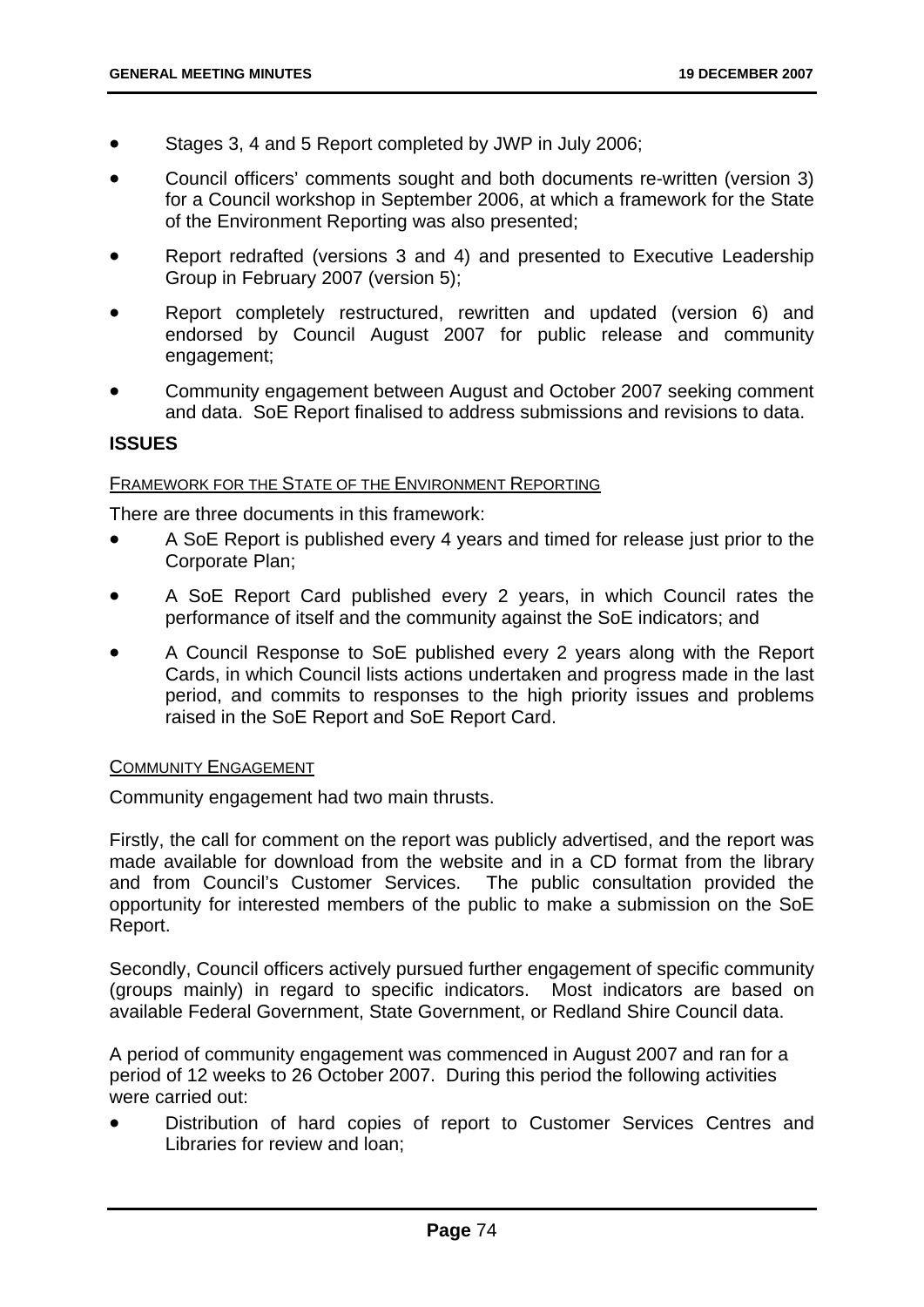- Distribution of CDs to Customer Service Centres and Libraries for customers to "Take home";
- Distribution of CDs to Councillors:
- Distribution of CDs to targeted community groups, members of parliament, businesses for comment and requesting assistance with information gathering;
- Project description and request for comments in Redland Report;
- Presentation of draft State of the Environment Report on Council's website, with links for making a submission or requesting a CD;
- Display at IndigiScapes Centre with CDs available;
- Global email informing Council personnel of draft report availability;
- Inclusion of CD in Koala Summit pack.

### CHANGES TO SOE DOCUMENT

Many of the changes made to the SOE report, since its draft release, relate to the update of data from the 2006/07 period that has become available since the draft was completed. This includes 2006 Census data and the 2006/07 Healthy Waterways Report Card, Council's own State of the Creeks and Fish and Bug Monitoring projects.

Consultation with external agencies has not been as fruitful as anticipated. In the worst case, after originally sounding helpful, the Department of Natural Resources and Water advised that Council should submit an FOI request to obtain documents on groundwater issues covered under the Logan Water Resource Plan.

The submissions received led to only minor improvements in the document and the data presentation. The submissions contained an even mixture of praise and criticism on the SoE Report and Council's environmental performance. The submissions did provide an insight into some of the environmental issues of concern for specific groups within the community such as wood-fired heaters, population growth and consultation and management of the bay islands.

### FUTURE ACTIVITIES

The preparation of the SoE Report Card and Council Response to the SoE will now commence.

The role of the SoE Report Card is to present a high profile public performance rating on each of the 59 indicators every two years. There are two possible pathways to the rating: through independent third party (consultant) review; and through telephone survey of the local community attitudes. At present, the intention is to include both approaches. The SoE Report Card aims to measure Redland's performance against recognised guidelines, such as the Global Reporting Initiative and other sustainability reporting tools, as well as establishing the trends in environmental performance.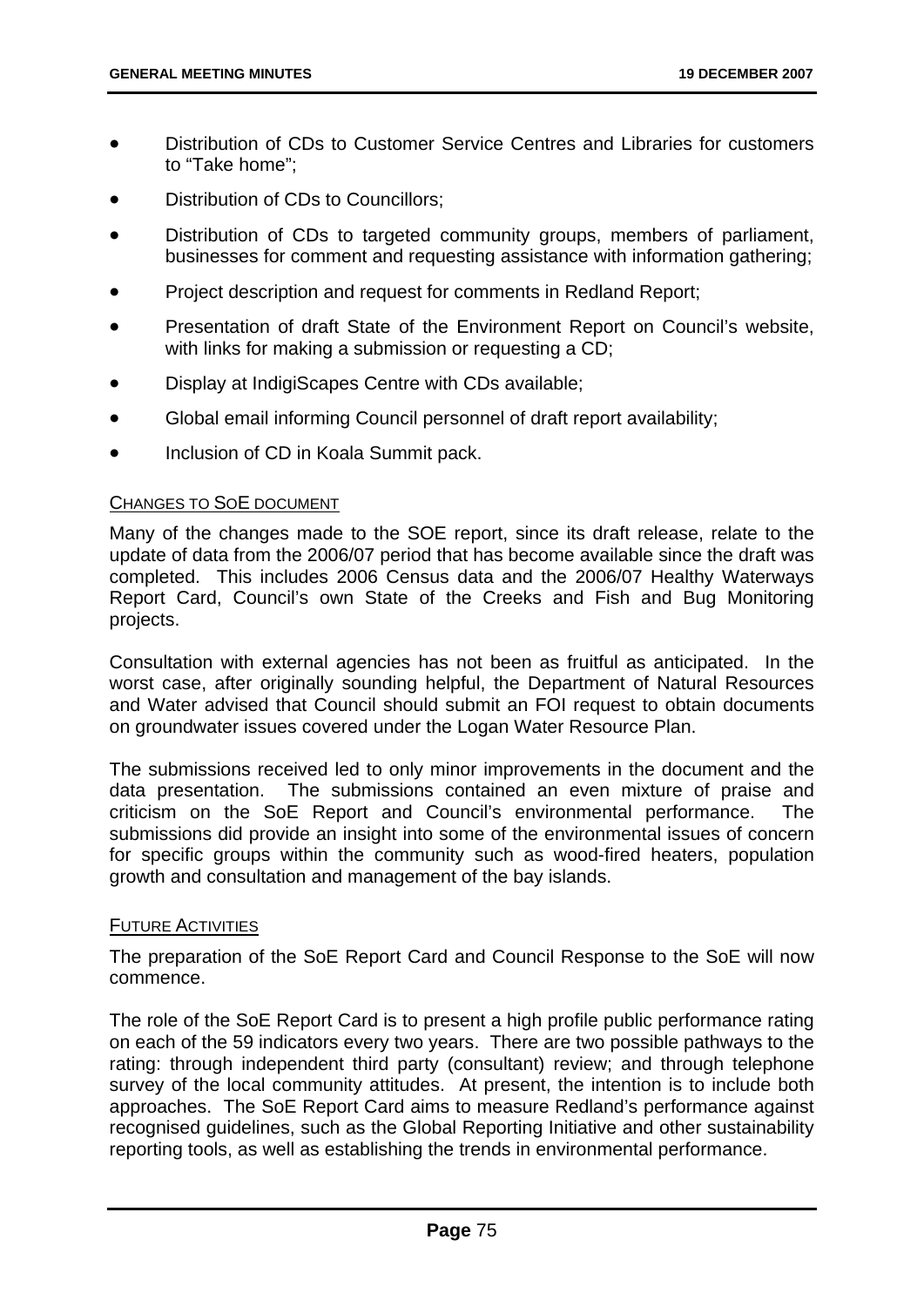The Council Response to SoE is to be developed and finalised internally. It focuses on Council's management response to the critical challenges highlighted in the SoE Report and SoE Report Card. It is not intended to address all 59 indicators, but to announce key changes in policy and management approach to address the critical challenges only. These documents will also highlight the future continual improvement of the SoE Reports.

# **RELATIONSHIP TO CORPORATE PLAN**

The recommendation primarily supports Council's strategic priority to ensure the enhancement of biodiversity including koala habitat, bushland, greenspace, waterways, catchments, air and coastal ecosystems in recognition of our unique location on Moreton Bay.

### **FINANCIAL IMPLICATIONS**

A budget of \$45,000 is included in the budget for 2007/8 for printing and publishing of the final report and commencement of the SoE Report Card and Council Response document.

## **PLANNING SCHEME IMPLICATIONS**

The Land Use Planning Group was consulted and it is considered that the outcome of recommendations in this report will result in possible amendments to the future Redlands Planning Scheme and Corporate Plan. As this is a benchmark science document there are no immediate amendments arising to either document. This and future State of the Environment reports indicate real world outcomes and are considered as background to the ongoing review of Planning Scheme and Corporate Plan.

# **CONSULTATION**

Internal consultation included from Community and Social Planning (Lacey Brown), all members of Environmental Management Group, Pollution Prevention Team, Parks and Conservation (mainly Rory House), Local Laws Team (Lance Howard), Land Use Planning (Stephen Elliott), IT in regard to data and mapping, and specific areas of RWW operations.

### OUTCOMES OF COMMUNITY ENGAGEMENT

The following summarises the outcomes of the community engagement process:

| <b>OUTCOMES</b>   | REPLIES/<br><b>REQUESTS</b> | <b>COMMENTS</b>                   |
|-------------------|-----------------------------|-----------------------------------|
| Website hits      | 267                         |                                   |
| CD requests       | 20                          |                                   |
| Hardcopy requests |                             |                                   |
| Submissions       | 7*                          | <b>Gold Coast City Council</b>    |
|                   |                             | <b>CABRA</b>                      |
|                   |                             | <b>Russell Island Association</b> |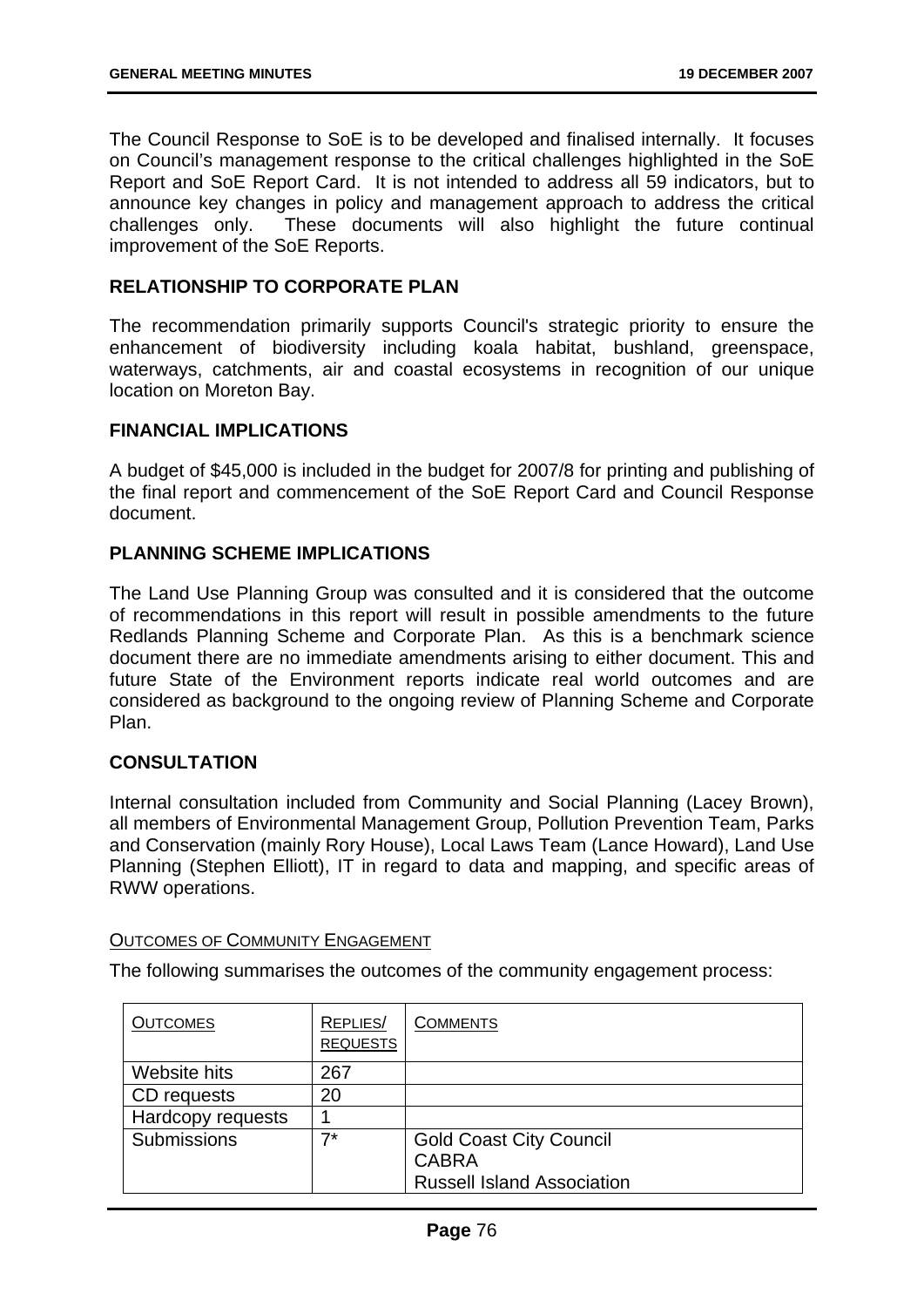| <b>OUTCOMES</b>    |              | REPLIES/<br><b>REQUESTS</b> | <b>COMMENTS</b>                                                                                        |
|--------------------|--------------|-----------------------------|--------------------------------------------------------------------------------------------------------|
|                    |              |                             | Wildlife Preservation Society of Queensland -<br><b>Bayside Branch</b><br>Redland Water and Waste (x2) |
| Customer<br>Centre | Service   35 |                             | Over the counter enquiries                                                                             |
|                    |              |                             | Over the counter CD requests                                                                           |

*\* Refer to attached documents* 

# **OPTIONS**

### **PREFERRED**

That Council resolve to endorse the final State of the Environment Report text, as attached, for final design and public release on Council's website (and on CD).

## **ALTERNATIVE**

Council provides direction on the further requirements necessary for the above resolution to be made.

### **OFFICER'S/COMMITTEE RECOMMENDATION/ COUNCIL RESOLUTION**

| Moved by:    | <b>Cr Bowler</b>  |
|--------------|-------------------|
| Seconded by: | <b>Cr Elliott</b> |

**That Council resolve to endorse the final State of the Environment Report, as attached, for final design and public release on Council's website (and on CD).** 

# **CARRIED**

# **10.3 IN APPRECIATION**

On behalf of Council, Manager Community and Social Planning thanked Ms Lina Galatola, Community Safety Officer, for the contribution she has made to Council.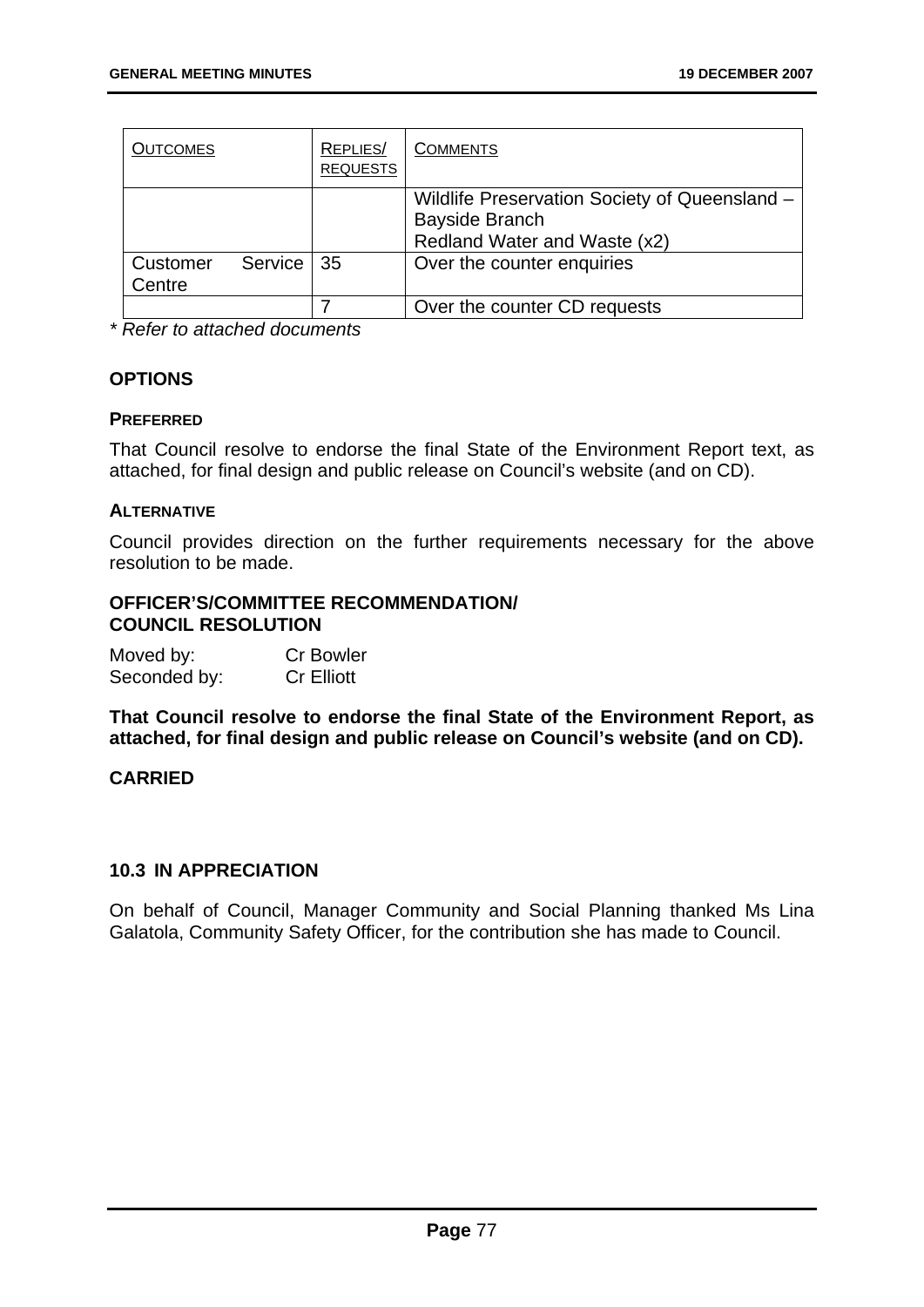# **11 REDLAND WATER AND WASTE COMMITTEE 12/12/07 - RECEIPT AND ADOPTION OF REPORT**

| Moved by:    | <b>Cr Barker</b> |
|--------------|------------------|
| Seconded by: | Cr Williams      |

That the following Redland Water and Waste Committee Report of 12 December 2007 be received.

CARRIED

### **DECLARATION OF OPENING**

Cr Dowling declared the meeting open at 9.00am.

# **RECORD OF ATTENDANCE AND LEAVE OF ABSENCE**

| <b>Members Present</b>                                       |                                                          |  |
|--------------------------------------------------------------|----------------------------------------------------------|--|
| Cr P J Dowling                                               | Acting Chair, Deputy Mayor and Councillor Division 4     |  |
| Cr D H Seccombe                                              | Mayor                                                    |  |
| Cr C B Ogilvie                                               | <b>Councillor Division 2</b>                             |  |
| Cr D A Henry                                                 | <b>Councillor Division 3</b>                             |  |
| Cr T Bowler                                                  | Councillor Division 6 – entered at 9.03am                |  |
| Cr M A Elliott                                               | <b>Councillor Division 7</b>                             |  |
| Cr A R Beard                                                 | <b>Councillor Division 8</b>                             |  |
| Cr K M Williams                                              | <b>Councillor Division 9</b>                             |  |
| Cr H J Murray                                                | Councillor Division 10 – entered at 9.02am               |  |
| <b>Committee Manager</b><br>Mr J Pruss                       | General Manager Redland Water & Waste                    |  |
|                                                              |                                                          |  |
| <b>Officers</b>                                              |                                                          |  |
| Mr T Kasper                                                  | <b>Manager Technical Support</b>                         |  |
| Ms E Bray                                                    | <b>Manager Customer Service and Business Performance</b> |  |
| Mr N Vitharana                                               | <b>Acting Manager Technical Support</b>                  |  |
|                                                              |                                                          |  |
| <b>Minutes</b>                                               |                                                          |  |
| Mrs J Parfitt                                                | Corporate Meetings & Registers Officer                   |  |
|                                                              |                                                          |  |
| <b>APOLOGY</b>                                               |                                                          |  |
| Moved by:                                                    | <b>Cr Williams</b>                                       |  |
| Seconded by:                                                 | Cr Beard                                                 |  |
|                                                              |                                                          |  |
| That an apology be noted for Cr A G Barker and Cr J L Burns. |                                                          |  |

# CARRIED

### **PUBLIC PARTICIPATION AT MEETING**

Nil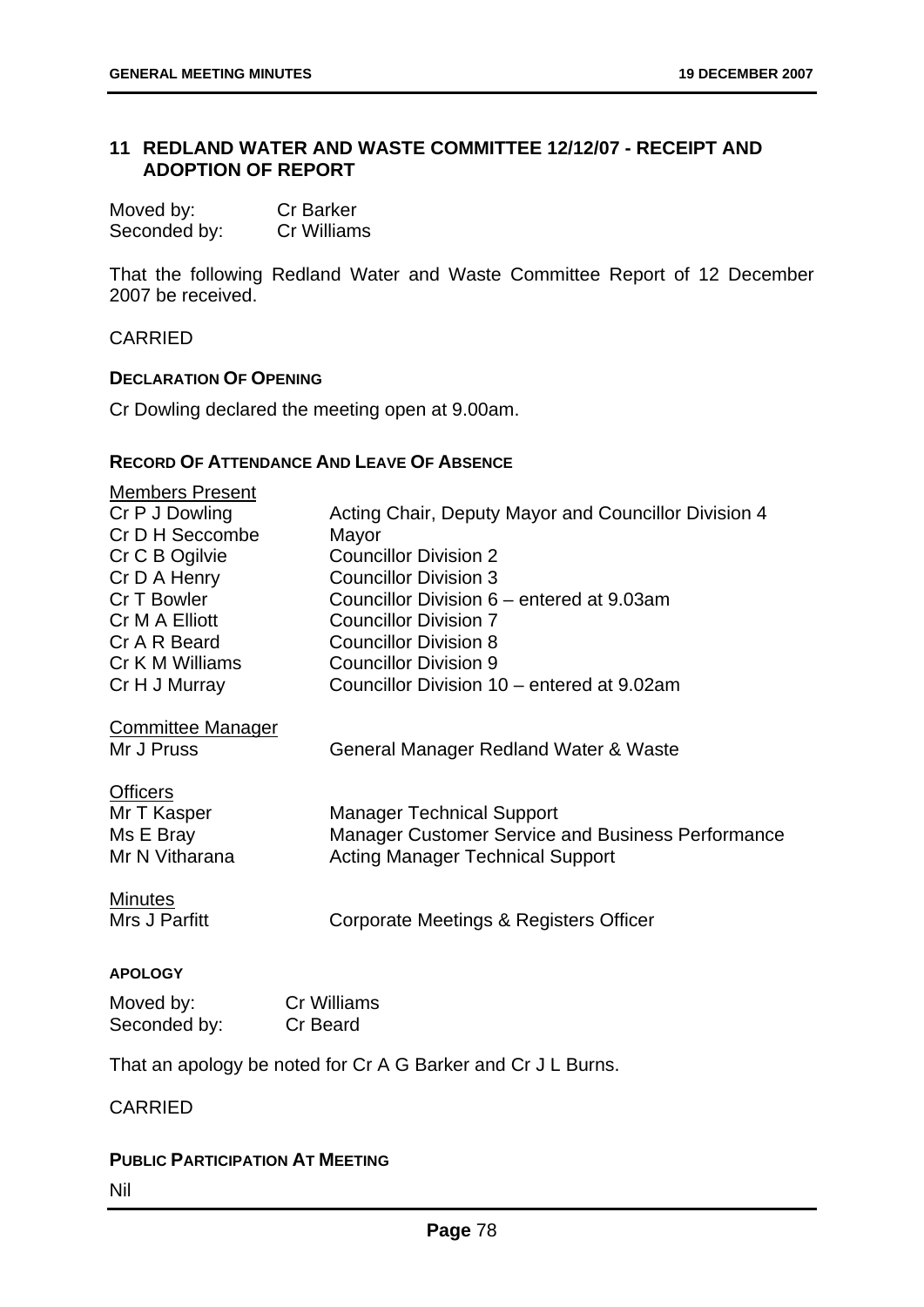### **DECLARATION OF INTEREST**

Nil

**MOTION TO ALTER THE ORDER OF BUSINESS** Nil

Cr Elliott left the meeting at 9.26am. Cr Seccombe left the meeting at 9.30am.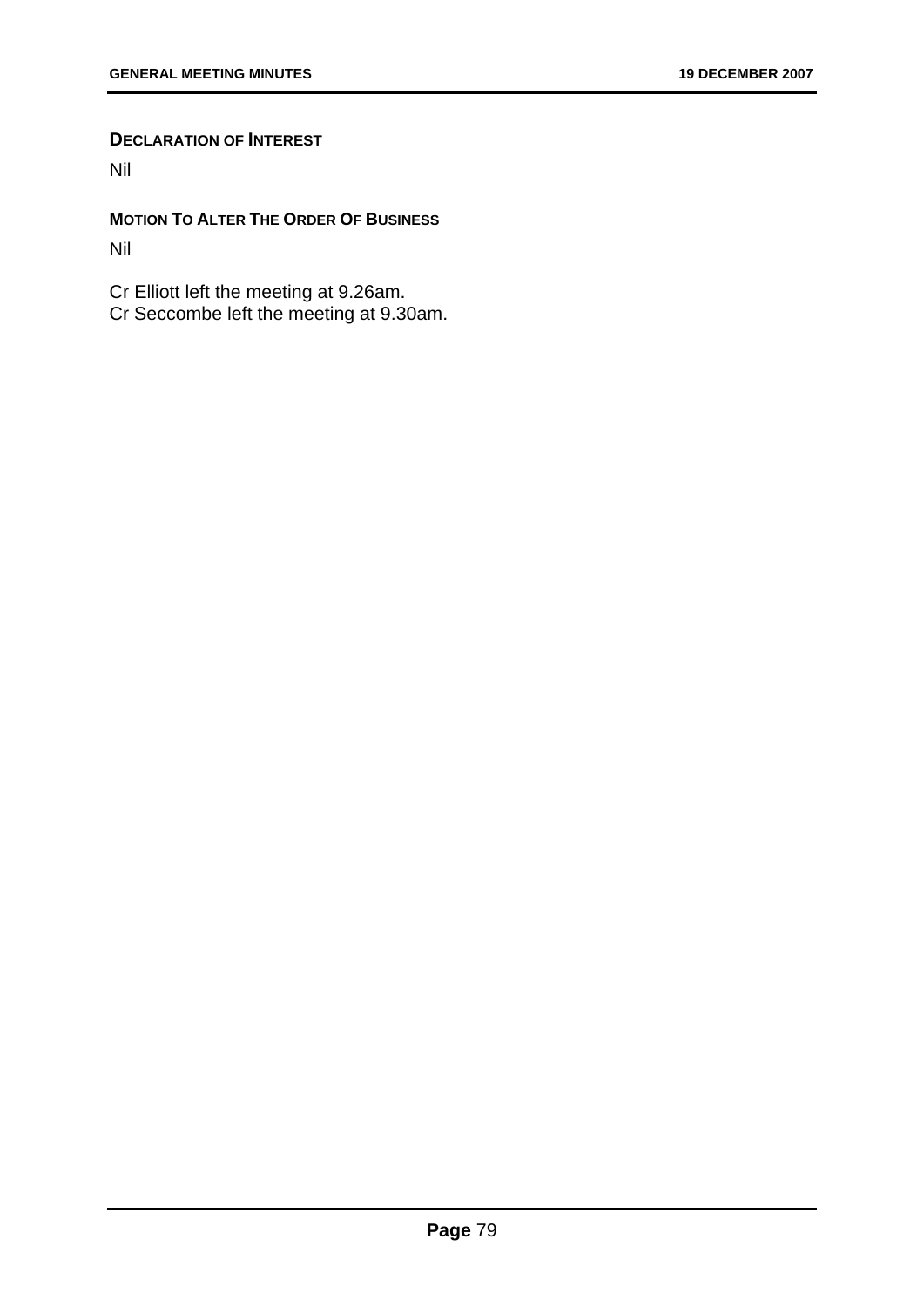# **11.1 REDLAND WATER AND WASTE**

### **11.1.1 REDLAND WATER & WASTE COUNCIL BUSINESS UNIT REPORT - NOVEMBER 2007**

| Dataworks Filename:              | <b>WW Redland Water &amp; Waste Committee</b><br><b>WM Redland Water &amp; Waste Committee</b><br><b>WS Redland Water &amp; Waste Committee</b>                                                           |
|----------------------------------|-----------------------------------------------------------------------------------------------------------------------------------------------------------------------------------------------------------|
| <b>Attachments:</b>              | <b>Business Unit Report - November 2007</b><br><b>Appendix A - Additional Water Quality Indicators</b><br><b>Appendix B - Wastewater Treatment Plants</b><br><b>Supplementary Performance Information</b> |
| <b>Responsible Officer Name:</b> | <b>Jim Pruss</b><br><b>General Manager, Redland Water &amp; Waste</b>                                                                                                                                     |
| <b>Author Name:</b>              | <b>Jim Pruss</b><br>General Manager, Redland Water & Waste                                                                                                                                                |

# **EXECUTIVE SUMMARY**

The Redland Water & Waste (RWW) Council business unit report is presented to Council for noting. The report provides the business unit's performance for the month of November 2007 and covers financial and non-financial indicators for water, wastewater and waste.

It is expected that, most of the time the report findings will be "business as usual". Where exceptions occur, these will be highlighted.

The report provides a regular opportunity for Council to consider the performance of RWW and to respond to any exceptional reporting.

Council is provided with the option to accept the report or, accept it and request additional information or a review of performance.

### **PURPOSE**

To report on the ongoing performance of the business unit against key performance indicators (KPIs).

### **BACKGROUND**

RWW's performance plan identifies KPIs for which performance targets have been agreed with Council. Reporting is done each month through the RWW Committee.

### **ISSUES**

The report is provided to Council as a means of monitoring the performance of RWW for the activities of water, wastewater and waste.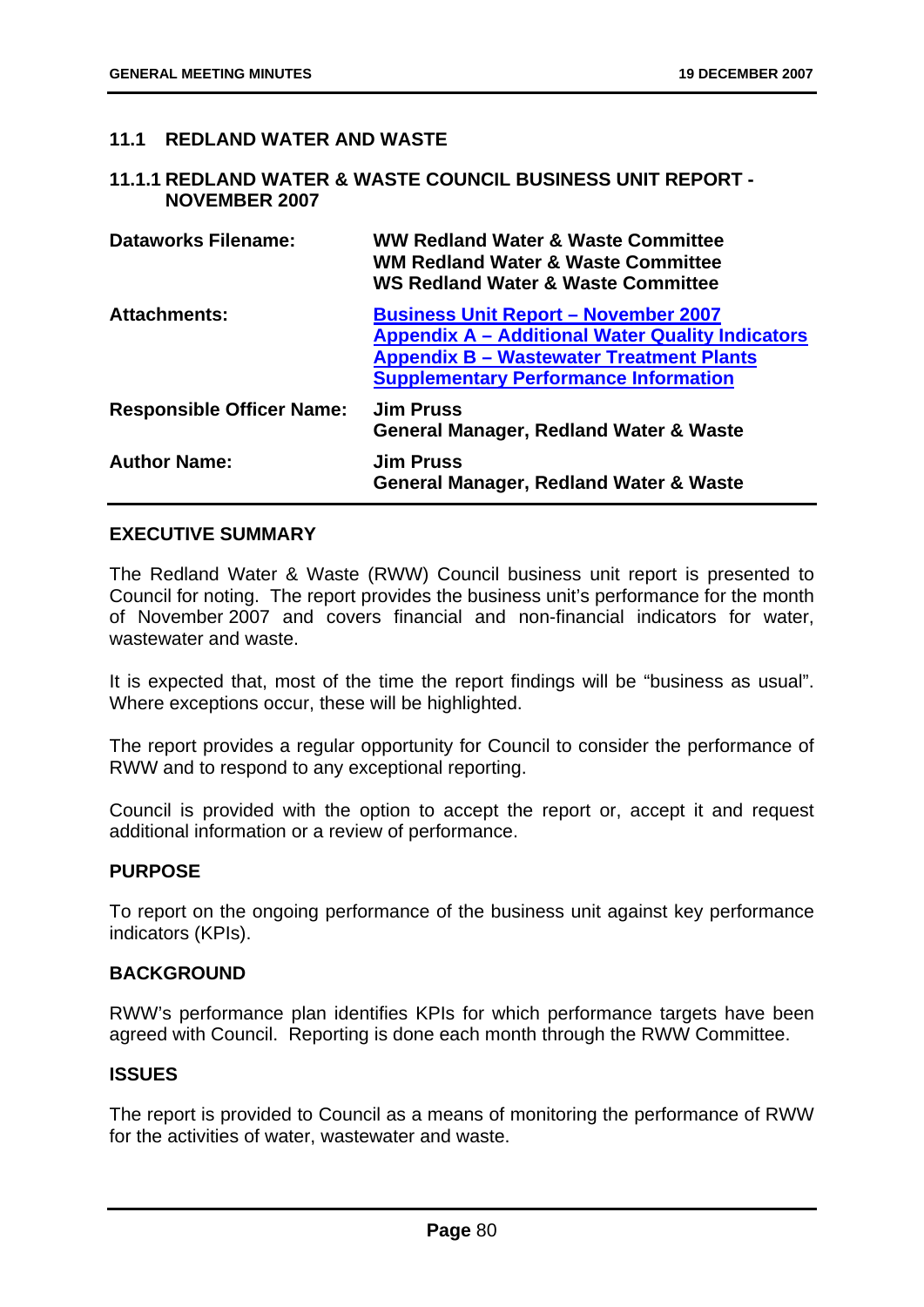The first part of the report comprises a "snapshot" of the business unit's achievement in meeting KPIs (year-to-date) and financial report card.

The report then provides specific financial report and commentary, capital expenditure (graphically) and a detailed customer overview.

The main body of the report focuses on actual levels of achievement against the KPIs for the month. Where exceptions have occurred and targets not met, an explanation is given as well as action taken to improve performance.

The report closes with a summary of the major issues for each group during the month.

# **RELATIONSHIP TO CORPORATE PLAN**

The recommendation primarily supports Council's strategic priority to provide and maintain water, wastewater and waste services to sustain our community.

Providing this report also supports Council's Governance strategic priority to provide a clear organisational direction supported by effective leadership and a framework of policies, plans and strategies that are responsive to the community's needs and which promote accountable and ethical standards of practice.

# **FINANCIAL IMPLICATIONS**

There are no direct financial implications resulting from this report. Financial implications may result where Council requests a performance review or requests an increase in performance standards.

# **CONSULTATION**

Consultation has occurred with:

- Manager Customer Service & Business Performance, RWW;
- Manager Treatment Operations, RWW;
- Manager Technical Support, RWW; and
- Senior Advisor, Financial Management, RWW.

### **OPTIONS**

### **PREFERRED**

That Council resolve to accept the Redland Water & Waste Council business unit report for November 2007, as presented in the attachment.

### **ALTERNATIVE**

That Council accepts the report and requests additional information or a review of performance.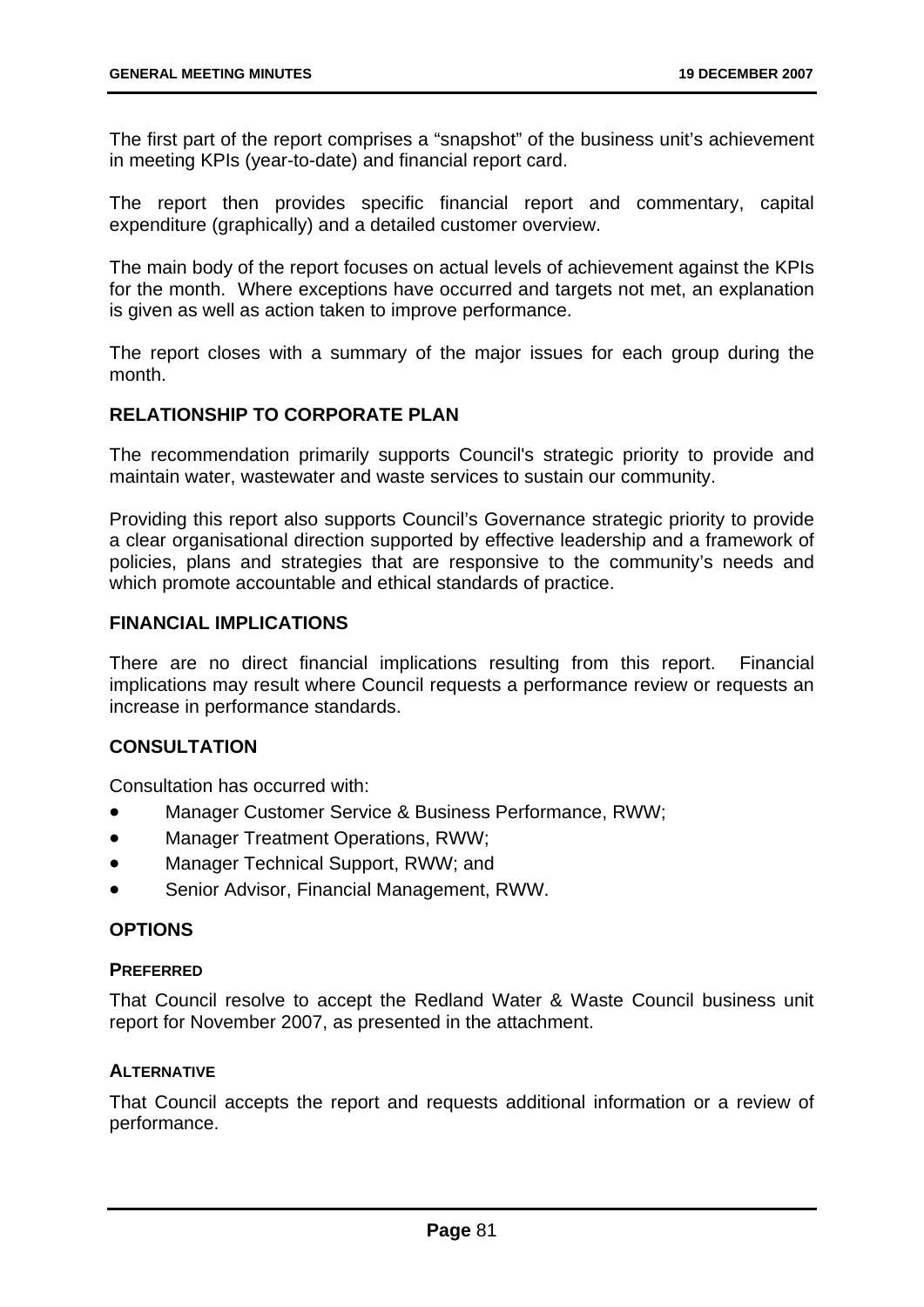### **OFFICER'S/COMMITTEE RECOMMENDATION/ COUNCIL RESOLUTION**

Moved by: Cr Barker Seconded by: Cr Bowler

**That Council resolve to accept the Redland Water & Waste Council Business Unit Report for November 2007, as presented in the attachment.**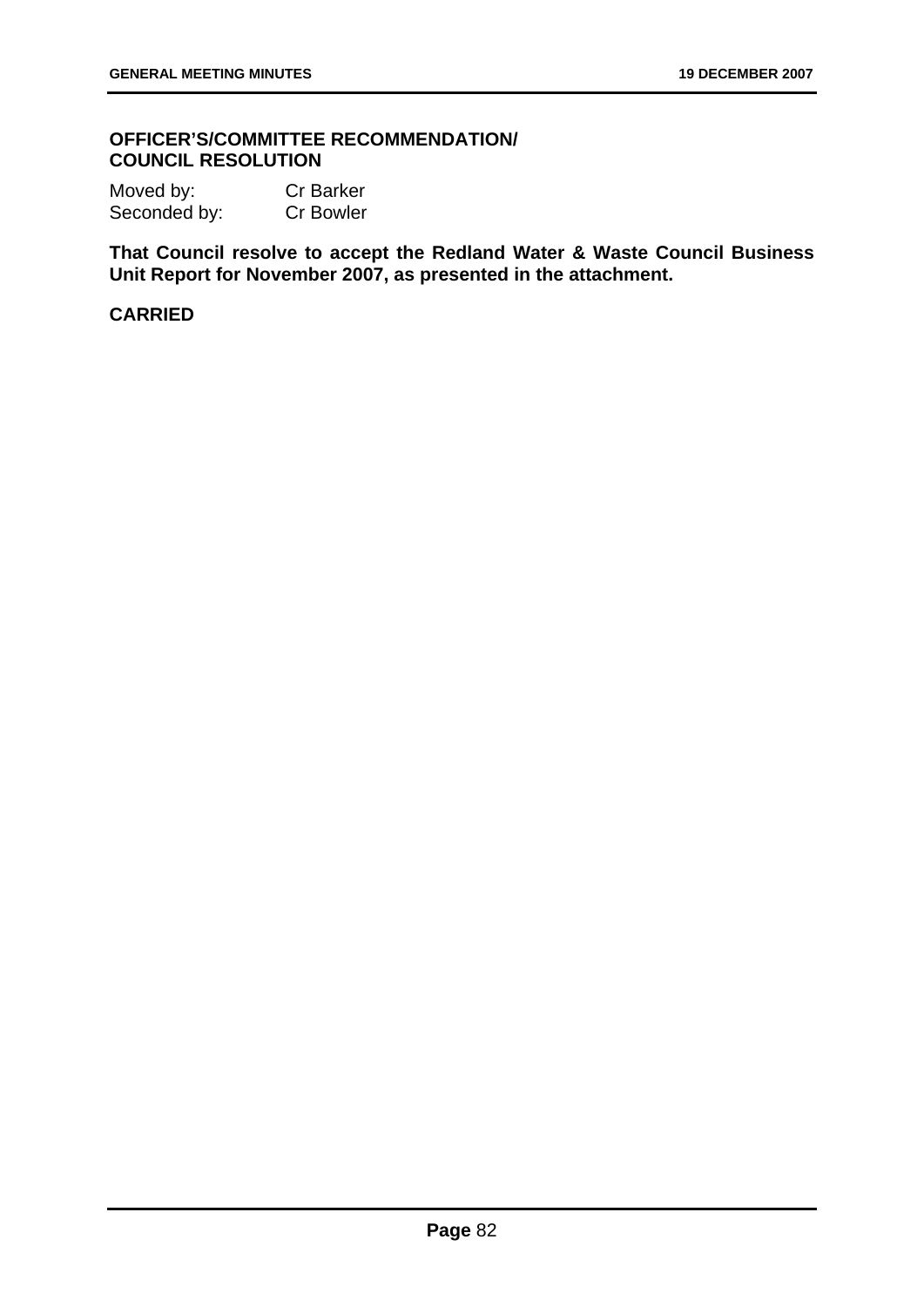# **11.2 GENERAL BUSINESS**

Permission was granted for Cr Bowler to raise an item of General Business concerning water carriers.

The General Manager Redland Water & Waste updated Committee on the progress of a report which will be brought to Committee regarding this issue which will include information on items such as pricing, licensing, and potential further restrictions on use.

### **COMMITTEE RECOMMENDATION/ COUNCIL RESOLUTION**

| Moved by:    | <b>Cr Barker</b> |
|--------------|------------------|
| Seconded by: | <b>Cr Bowler</b> |

**That the general business item be noted.**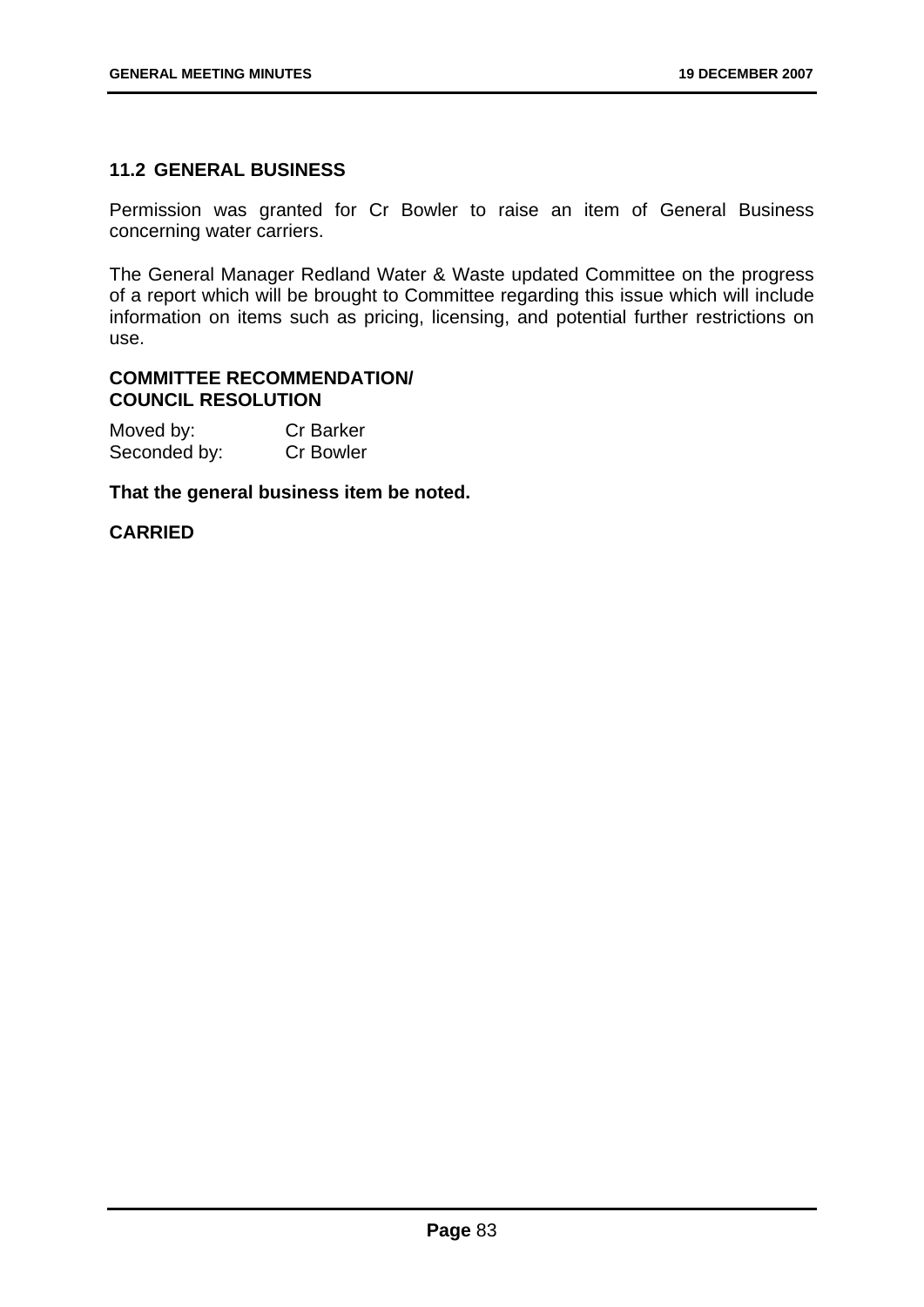# **12 FINANCE AND CORPORATE MANAGEMENT COMMITTEE 18/12/07 – RECEIPT AND ADOPTION OF REPORT**

| Moved by:    | Cr Williams      |
|--------------|------------------|
| Seconded by: | <b>Cr Barker</b> |

That the following Finance and Corporate Management Committee Report of 18 December 2007 be received.

CARRIED

#### **DECLARATION OF OPENING**

Cr Williams declared the meeting open at 2.00pm.

#### **RECORD OF ATTENDANCE AND LEAVE OF ABSENCE**

| <b>Members Present</b>   |                                             |
|--------------------------|---------------------------------------------|
| Cr K M Williams          | <b>Chair and Councillor Division 9</b>      |
| Cr D H Seccombe          | Mayor                                       |
| Cr A G Barker            | <b>Councillor Division 1</b>                |
| Cr C B Ogilvie           | Councillor Division 2 – entered at 2.03pm   |
| Cr D A Henry             | Councillor Division 3 – entered at 2.03pm   |
| Cr P J Dowling           | Deputy Mayor and Councillor Division 4      |
| Cr T Bowler              | Councillor Division 6 – entered at 2.01pm   |
| Cr M A Elliott           | Councillor Division 7 – entered at 2.02pm   |
| Cr A R Beard             | <b>Councillor Division 8</b>                |
| Cr H J Murray            | Councillor Division 10 – entered at 2.03pm  |
| <b>Committee Manager</b> |                                             |
| Mr R Turner              | <b>General Manager Corporate Services</b>   |
| <b>Officers</b>          |                                             |
| Mrs S Rankin             | <b>Chief Executive Officer</b>              |
| Mrs K Phillips           | <b>Manager Financial Services</b>           |
| Mr G Jensen              | Manager Customer and Community Services     |
| Mr G Soutar              | <b>Manager Operations &amp; Maintenance</b> |
| Mr N Kesur               | Parks & Conservation Services Manager       |
|                          |                                             |
| <b>Minutes</b>           |                                             |
| Mrs J Parfitt            | Corporate Meetings & Registers Officer      |
|                          |                                             |

### **ABSENT**

Cr J Burns, Councillor Division 5

### **PUBLIC PARTICIPATION AT MEETING**

Nil

### **DECLARATION OF INTEREST**

Nil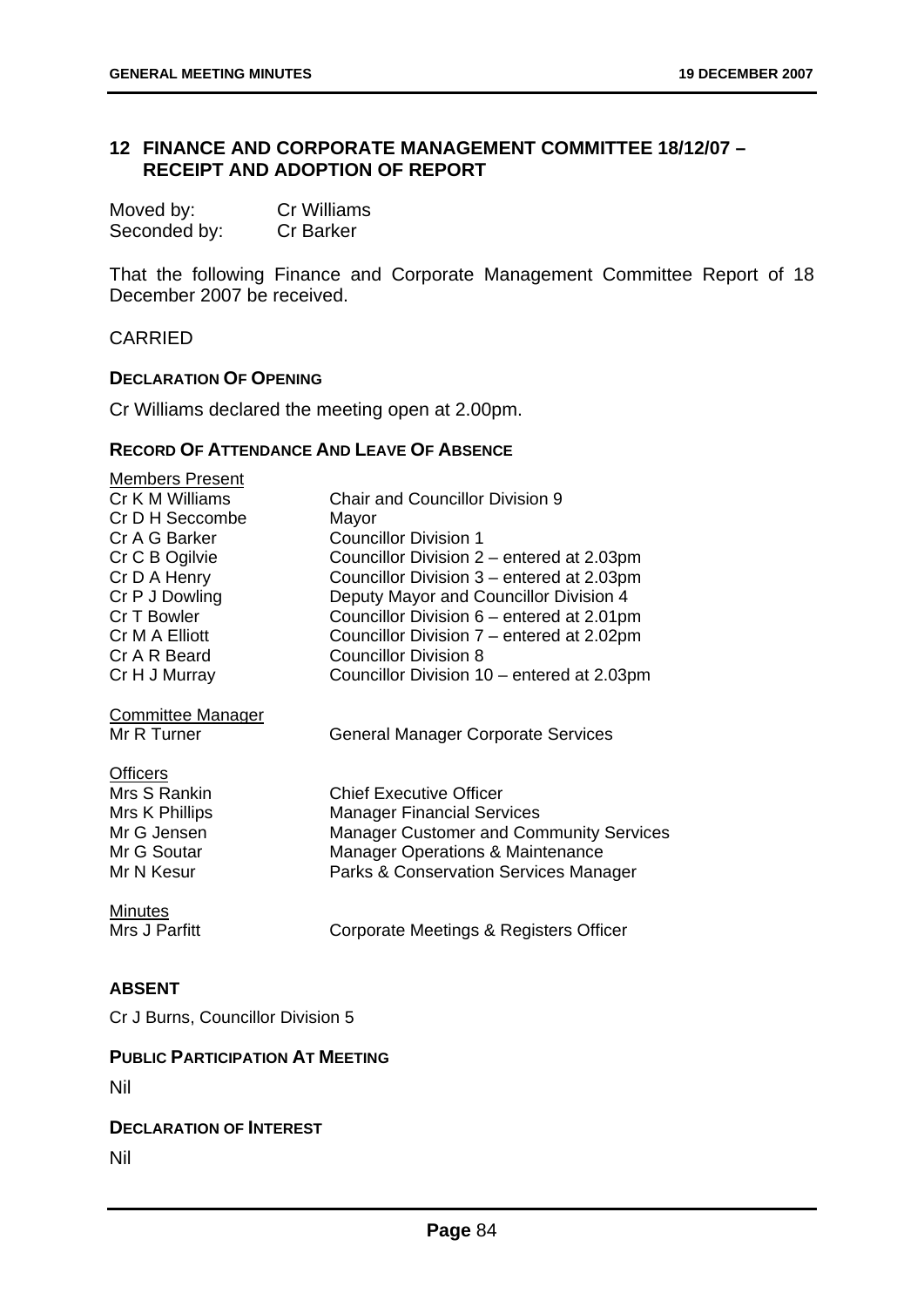# **ORDER OF BUSINESS**

It was noted that item 3.3 *Redland Community Cultural Centre Renovations* had been withdrawn.

Cr Bowler left the meeting at 2.41pm during discussion on item 3.2.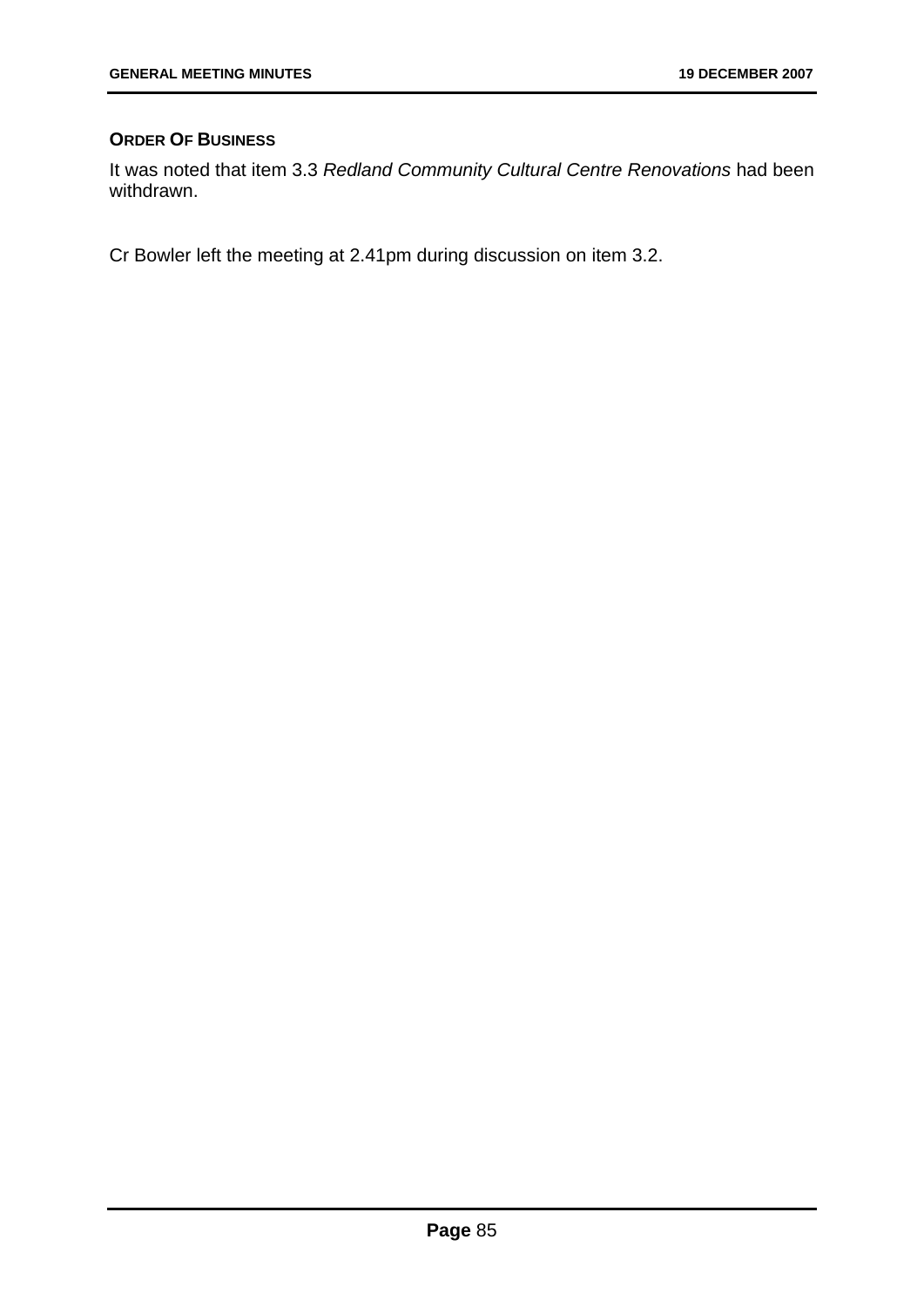# **12.1 OFFICE OF CEO**

### **12.1.1 REDLAND YURARA ART SOCIETY INC - REDLAND ART AWARDS 2008**

| <b>Dataworks Filename:</b>       | <b>R&amp;C Redland Art Gallery</b>                       |
|----------------------------------|----------------------------------------------------------|
| <b>Responsible Officer Name:</b> | <b>Susan Rankin</b><br><b>Chief Executive Officer</b>    |
| <b>Author Name:</b>              | <b>Jenny Axford</b><br><b>Executive Officer to Mayor</b> |

#### **EXECUTIVE SUMMARY**

The Redland Art Awards run by the Redland Yurara Art Society was last held in 2006. It was suggested these awards, if open to artists nationally, would be worthwhile for the Redlands community and a valuable addition to the calendar of events held in the Redlands Art Gallery.

To enable the Redlands Yurara Art Society Inc to manage an event of this nature it was agreed the Awards would become a biennial (every second year) event. The next Redland Art Awards is scheduled for 2008 and Redland Yurara Art Society Inc has requested an allocation of \$7,000 from the Mayor's Community Fund to enable them to plan, promote and stage this event.

#### **PURPOSE**

To recommend that Council approve an allocation of \$7,000 (excluding GST) from the Mayor's Community Fund in the 2007/2008 financial year to assist Redland Yurara Art Society Inc in staging the Redland Art Awards in 2008.

Corporate Policy POL-2035 – Statement (6) requires that recommendations for distribution from the Mayor's Community Fund be approved by Council where at or exceeding \$5,000 in value.

### **BACKGROUND**

The Yurara Arts Society held its first Redland Art Awards in 1964.

In February 2001, Council approved a 3 year funding allocation from the sponsorship budget to the Redland Art Awards for \$7,000 per annum, for financial years 2000/1, 2001/2, 2002/3. In June 2004, Council approved an allocation of \$7,000 from the Mayor's Community Fund for the sponsorship of Yurara Art Society Inc Redland Art Awards for the 2003/4 financial year. The Awards event for 2004 was cancelled and the \$7,000 allocation was reversed.

In September 2005 Council approved funding of \$7,000 per annum from the Mayor's Community Fund for the 2005/6 year and the 2006/7 year. It was further stated at that time that an allocation may need to be considered for the financial year 2007/8 with a view to supporting the event to be staged in 2008.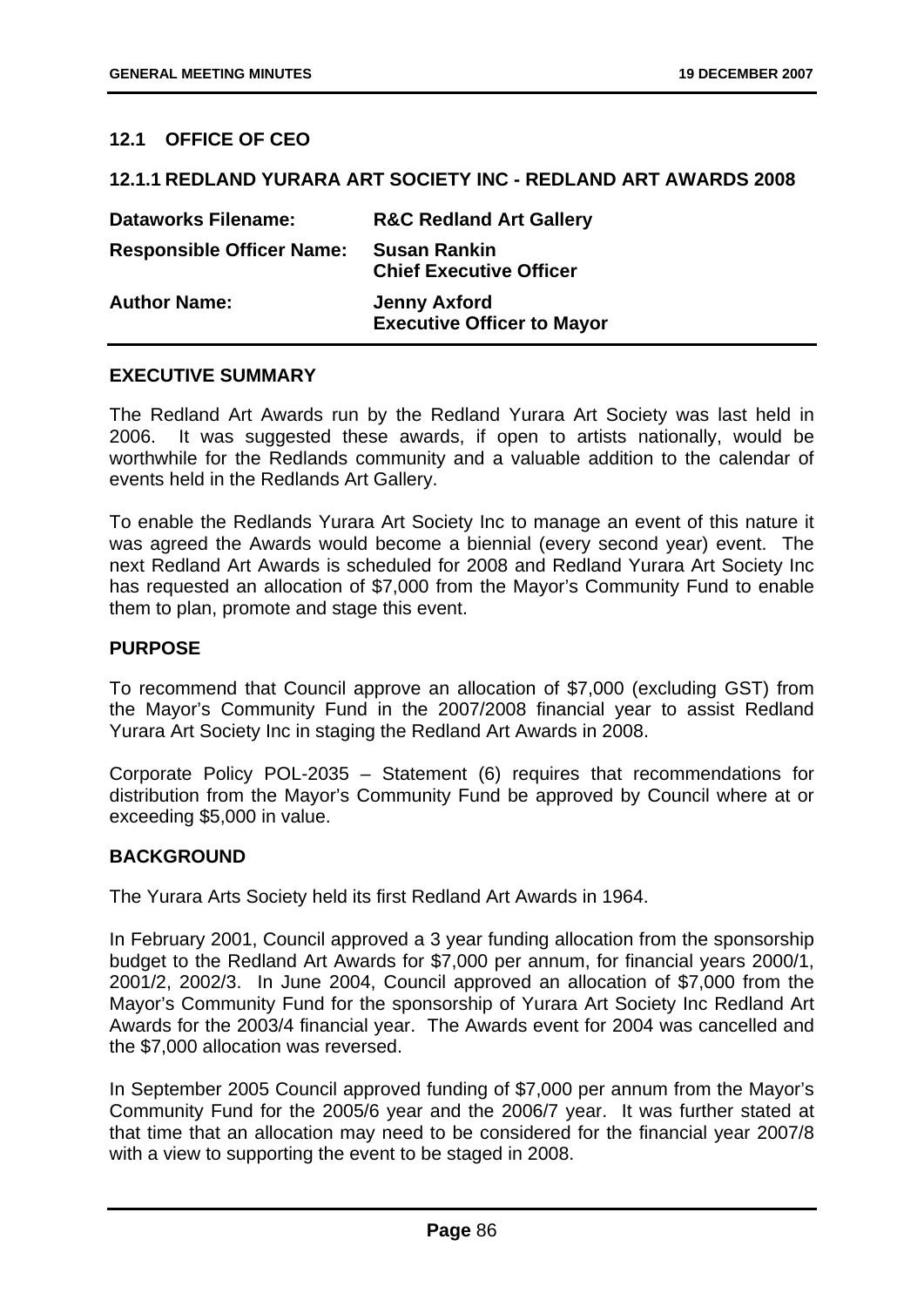### **ISSUES**

Redland Shire Council's Cultural Development Team and Yurara Art Society Committee members agreed in 2005 that the Redland Art Awards would become a biennial event following the 2006 annual art awards. This would enable the event to become a smaller, more prestigious event, held in the Redlands Art Gallery, and at the same time give other groups in the region opportunity to exhibit their work in the Gallery.

## **RELATIONSHIP TO CORPORATE PLAN**

The recommendation primarily supports Council's strategic priority to build safe, strong and self reliant communities with access to community services, infrastructure and opportunities for participation in community life.

#### **FINANCIAL IMPLICATIONS**

There are no financial implications to Council as funding is available in the Mayor's Community Fund.

## **CONSULTATION**

Mayor Don Seccombe has reviewed this request and in accordance with Corporate Policy POL-2035 – Mayor's Community Fund – Statement (6) has directed same be referred to Council for consideration.

The following people have also been consulted:

Cultural Services Manager Coordinator Cultural Development and Art Gallery

### **OPTIONS**

#### **PREFERRED**

That Council resolve to approve an allocation of \$7,000 (excluding GST) from the Mayor's Community Fund, to be paid in the 2007/8 financial year.

### **ALTERNATIVE**

That Council decline to approve an allocation of \$7,000 (excluding GST) from the Mayor's Community Fund, to be paid in the 2007/8 financial year.

# **OFFICER'S/COMMITTEE RECOMMENDATION/ COUNCIL RESOLUTION**

| Moved by:    | Cr Williams       |
|--------------|-------------------|
| Seconded by: | <b>Cr Elliott</b> |

**That Council resolve to approve an allocation of \$7,000 (excluding GST) from the Mayor's Community Fund, to be paid in the 2007/8 financial year.**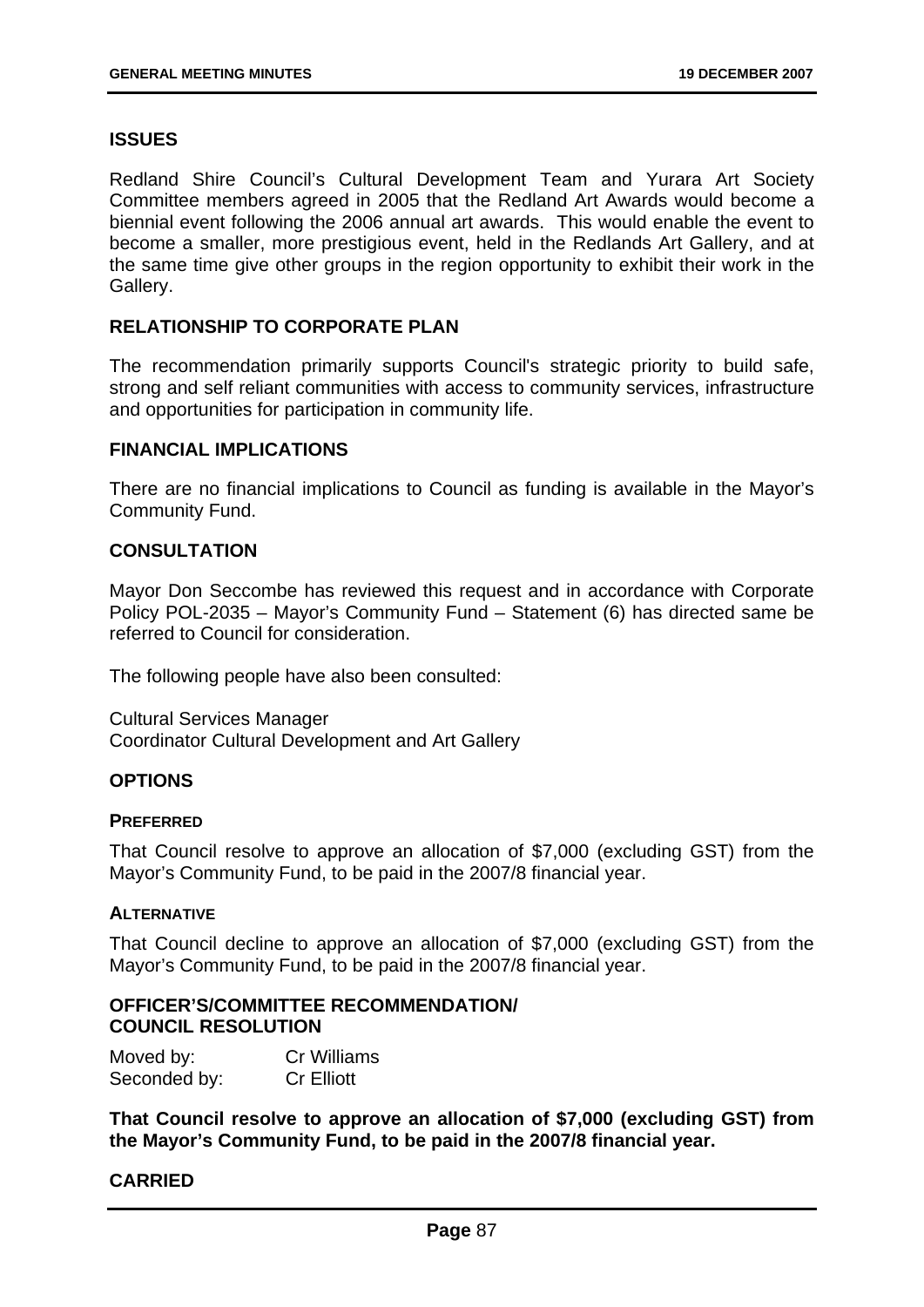# **12.2 CORPORATE SERVICES**

### **12.2.1 NOVEMBER 2007 - MONTHLY FINANCIAL REPORTS**

| <b>Dataworks Filename:</b>       | <b>FM Monthly Financial Reports to Committee</b>           |
|----------------------------------|------------------------------------------------------------|
| <b>Attachment:</b>               | <b>November 2007 - Monthly Financial Reports</b>           |
| <b>Responsible Officer Name:</b> | <b>Kerry Phillips</b><br><b>Manager Financial Services</b> |
| <b>Author Name:</b>              | <b>Deborah Hall</b><br><b>Finance Officer</b>              |

### **EXECUTIVE SUMMARY**

Section 528(1) of the *Local Government Act 1993* requires that Council's statement of accounts be presented at an ordinary monthly meeting.

The attachments to this report present the interim November 2007 financial statement of accounts to Council and provide detailed analytical commentary.

Six of the seven Key Financial Performance Indicators exceeded targets set at the beginning of the financial year. These were:

- level of dependence on general rate revenue;
- ability to pay our bills current ratio;
- cash balance;
- $\bullet$  cash balance cash capacity in months;
- longer term financial stability debt to assets ratio and
- operating performance.

The indicator which fell outside the target range relates to the ability to pay our debt debt servicing ratio. The debt servicing ratio of 28.9% for November was well outside the target level of under 17% due entirely to the early payment of QTC loan instalments. Council has prepaid second and third quarter debt service payments due to a healthy cash balance. This indicator is expected to fall back within comfort levels before the end of the financial year.

The operating financial result (Earnings Before Interest, Tax and Depreciation – EBITD) is ahead of budget by \$3.5 million, with operating expenditure favourable by \$3.7 million and operating revenue under budget by \$166 thousand.

Capital expenditure is \$1.6 million or 7.1% behind budget expenditure levels at the end of November 2007.

The cash flow position for the year is behind forecast levels by \$2.3 million at period end.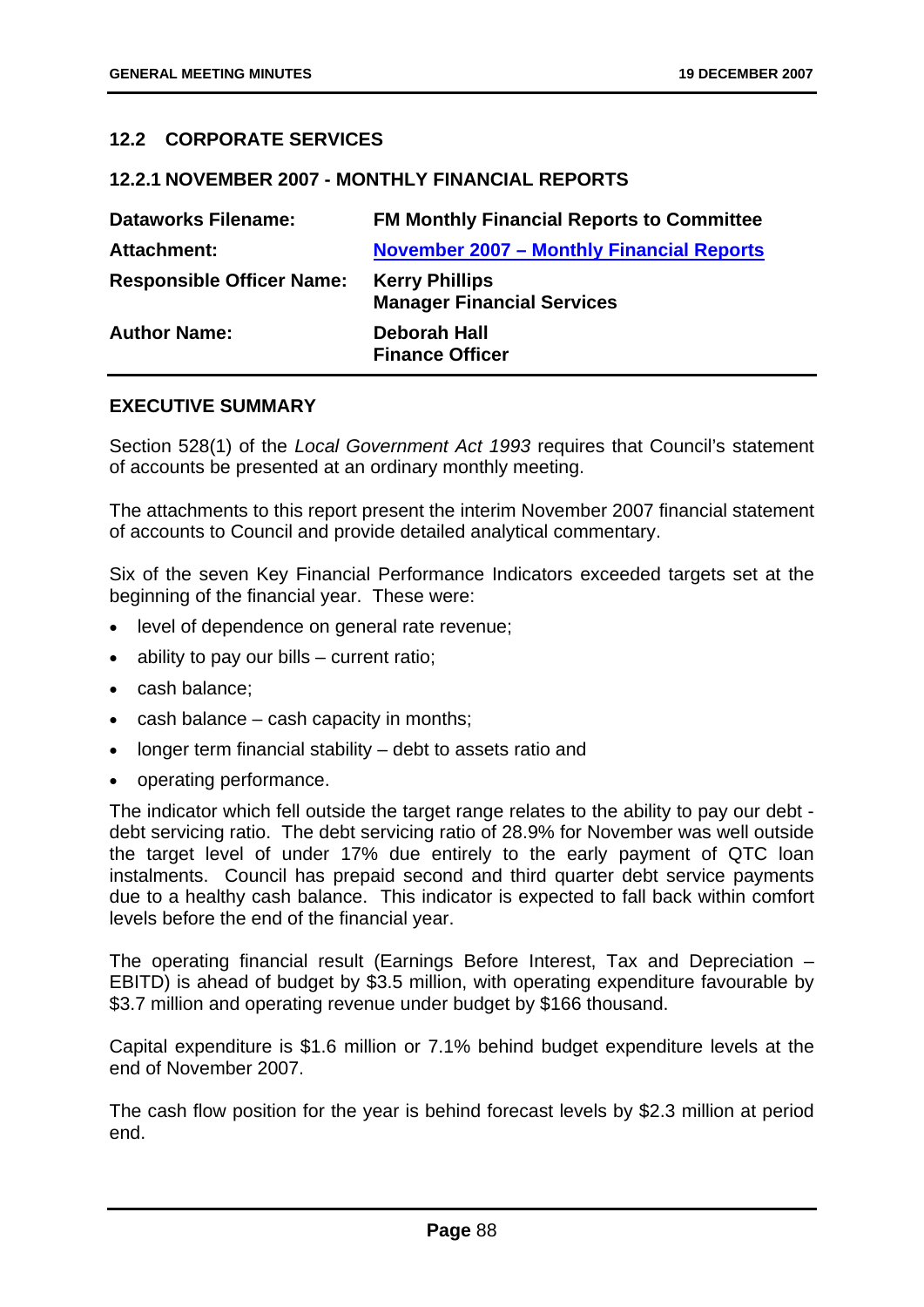# **PURPOSE**

The purpose is to present the interim November 2007 report to Council and explain the content and analysis of the report. Section 528 of the Local Government Act 1993 requires the Chief Executive Officer of a local government to present statements of its accounts to the local government.

# **BACKGROUND**

The Corporate Plan contains a strategic priority to ensure the long term financial viability of the Shire and provide public accountability in financial management. For organisational effectiveness, it is important that Council receive and understand the monthly financial statements.

## **ISSUES**

The following elements, shown in the attachments, comprise the interim End of Month Financial Reports for November 2007:

# **Corporate Financial Report Card (A)**

- Operating Revenue compared with Budget;
- General Operating Costs compared with Budget;
- Capital Expenditure compared with Budget;
- Cash Position; and
- Employee Costs compared with Budget.

# **Report Card Analysis (B)**

Classifies variances between revised budget and actual results as being either timing or permanent variances as well as favourable or unfavourable. Timing variances are anticipated to evaporate once 30 June 2008 figures are produced. Permanent variances imply the variance will remain into the next financial year.

### **Council Financial Report 1 (C)**

Shows the percentage variance of year to date actual results compared with year to date budget by colour indicators.

### **Council Financial Report 2 (D)**

Shows year to date actual results compared with annual and year to date budgets. This report has a brief commentary on all year to date variances greater than \$20,000.

An **Operational Statement by Strategic Priority (E)**; a **Balance Sheet (F)**, an **Investment Summary (G),** a **Statement of Cash Flows (H), Financial Stability Ratios report (I)** and a **Community Benefit Fund Report (J)** have been included to provide the complete picture of Council's finances.

# **RELATIONSHIP TO CORPORATE PLAN**

The recommendation in this report primarily supports Council's strategic priority to support the organisation's capacity to deliver services to the community by building a skilled, motivated and continually learning workforce, ensuring assets and finances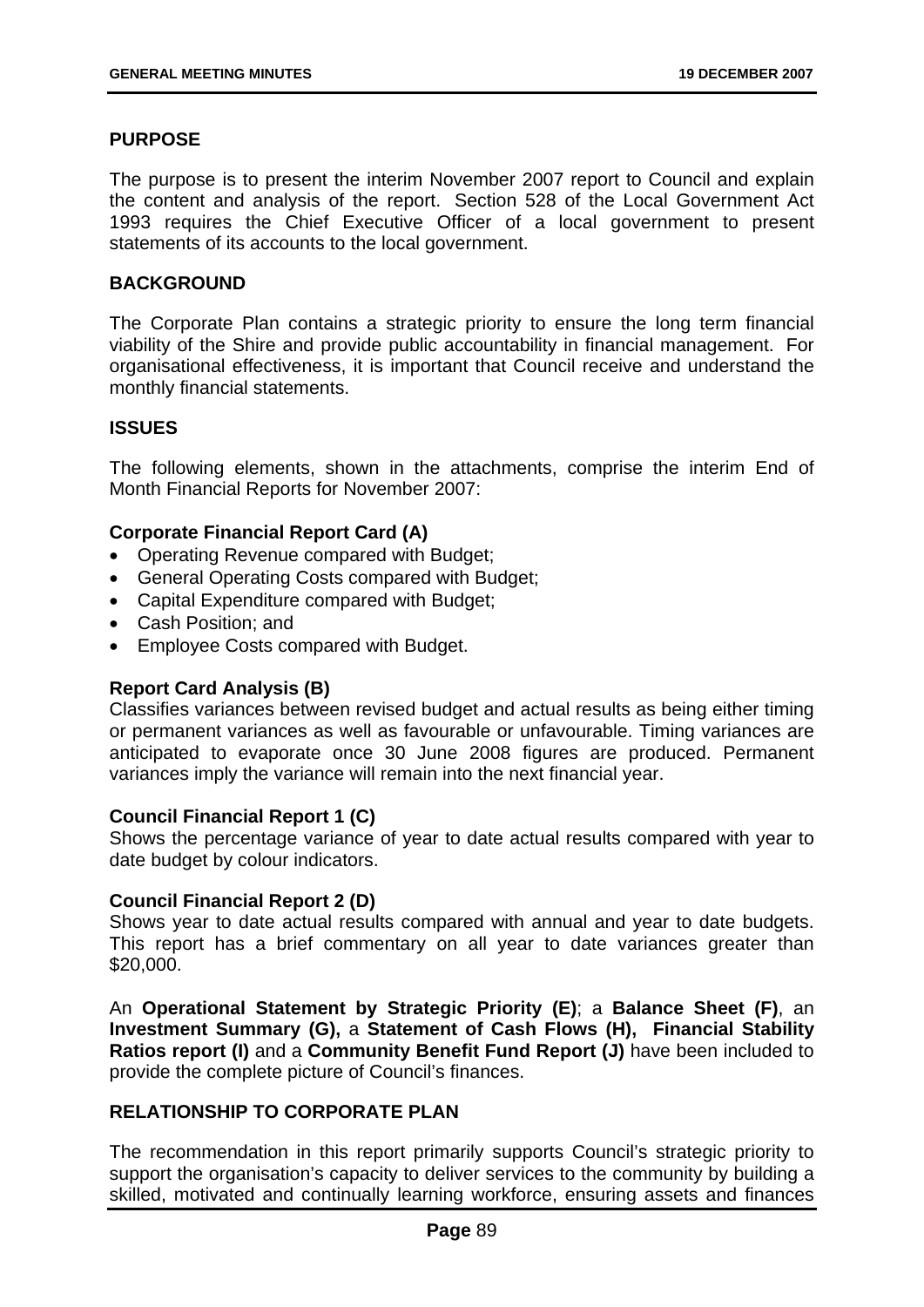are well managed, corporate knowledge is captured and used to best advantage, and that services are marketed and communicated effectively.

# **FINANCIAL IMPLICATIONS**

The overall financial position remains strong with EBITD of \$20.6 million (\$3.5 million ahead of budget). This result is due to total operating revenue of \$66.6 million (\$166 thousand under budget) which is more than offset by a favourable variance of \$3.7 million in total operating costs of \$46.0 million.

The capital expenditure program is \$1.6 million or 7.2% behind targeted expenditure levels at the end of November.

The investment of surplus funds for the month returned a weighted average rate of return of 6.67% that compares unfavourably to the benchmark UBS Australia Bank Bill Index of 6.78%. These returns are reported on a monthly weighted average return. Interest return is reported on both an annual effective and nominal rate of return. The underperformance again this month is due to the volatility in world markets.

The Cash Enhanced Funds under performed during the months of July and August 2007 and again in October and November 2007 due to the uncertainty and volatility of world financial markets. A reduction in these investments was made in September 2007 and a further decision this month has been made to transfer the balance in the QIC Cash Enhanced fund to the QTC Cash Fund. The situation will be kept under review over the coming months.

The cash balance exceeded the target range of \$32 million to \$42 million at \$61.9 million, equivalent to 6.3 months cash capacity. The balance is behind the YTD budget of \$64.1million due to the large QTC repayments made in November.

# **CONSULTATION**

Consultation has taken place amongst the Executive Leadership Group.

# **OPTIONS**

# **PREFERRED**

That Council note the End of Month Financial Reports for November 2007 and explanations as presented in the attachments.

# **ALTERNATIVE**

That Council requests additional information.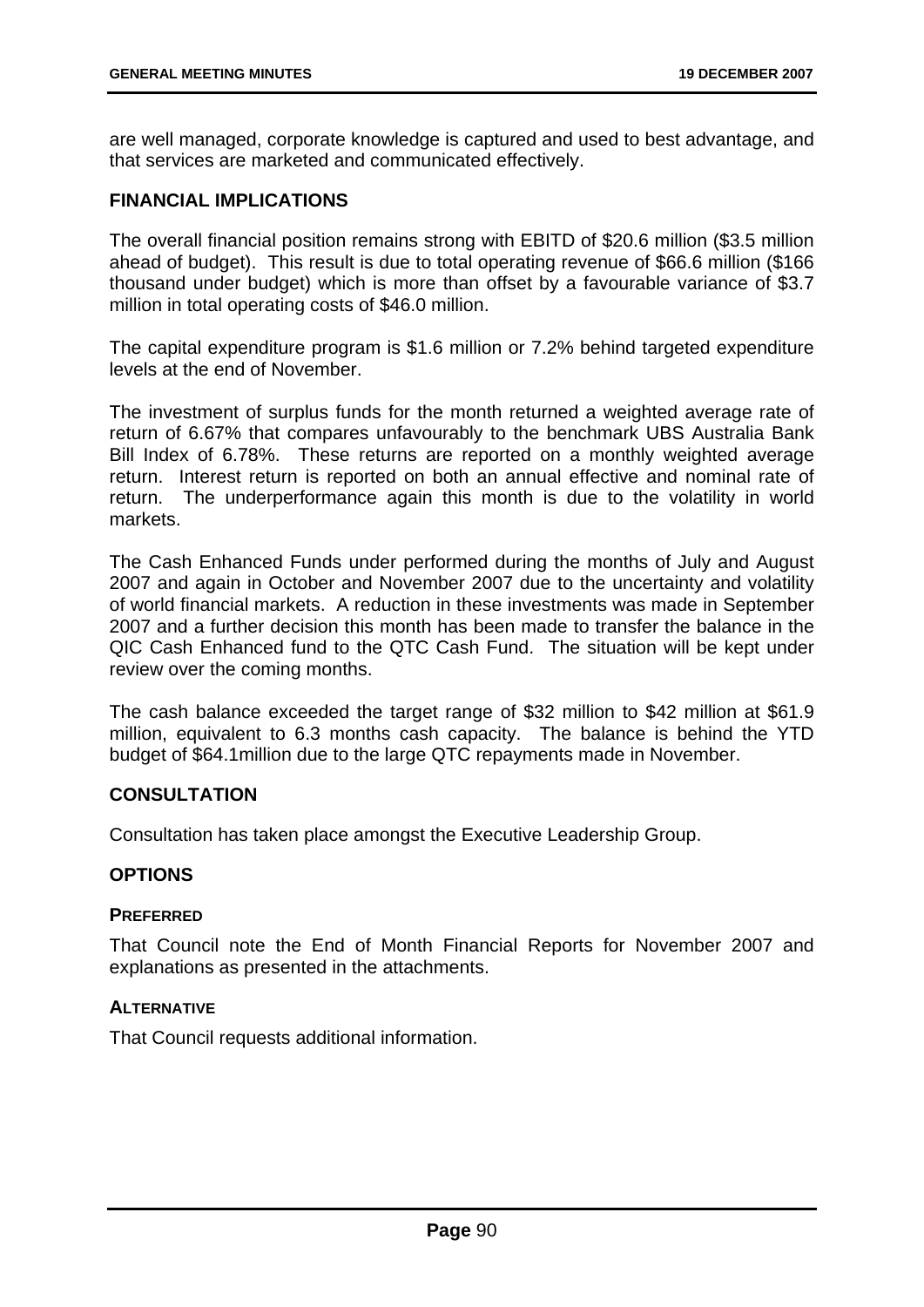# **OFFICER'S/COMMITTEE RECOMMENDATION/ COUNCIL RESOLUTION**

| Moved by:    | <b>Cr Williams</b> |
|--------------|--------------------|
| Seconded by: | <b>Cr Elliott</b>  |

**That Council resolve to note the End of Month Financial Reports for November 2007 and explanations as presented in the following attachments:** 

- **1. Corporate Financial Report Card;**
- **2. Report Card Analysis;**
- **3. First Council Financial Report;**
- **4. Second Council Financial Report;**
- **5. Operational Statement by Strategic Priority;**
- **6. Balance Sheet;**
- **7. Investment Summary;**
- **8. Statement of Cash Flows;**
- **9. Financial Stability Ratios Report; and**
- **10. Community Benefit Fund Report.**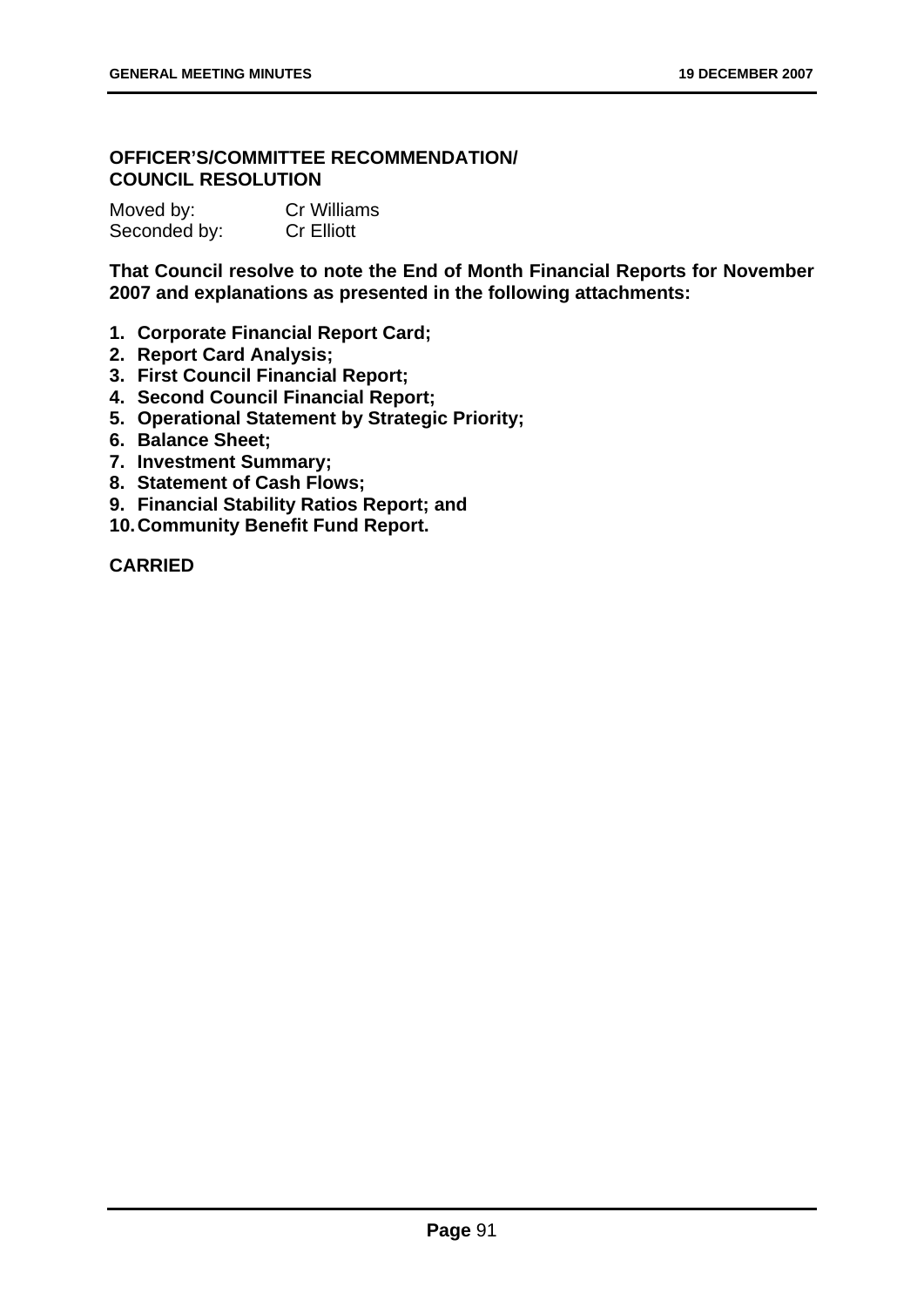# **12.2.2 SALE OF LAND FOR OVERDUE RATES**

| <b>Dataworks Filename:</b>       | <b>R&amp;V Sale for Overdue Rates</b>                                |
|----------------------------------|----------------------------------------------------------------------|
| <b>Attachments:</b>              | <b>Schedule A</b>                                                    |
| <b>Responsible Officer Name:</b> | <b>Kerry Phillips</b><br><b>Manager Financial Services</b>           |
| <b>Author Name:</b>              | <b>Noela Barton</b><br><b>Service Manager Revenue &amp; Recovery</b> |

## **EXECUTIVE SUMMARY**

A review of properties with rates and charges outstanding greater than 3 years has been conducted.

Section 1040 of the *Local Government Act 1993* provides Council with the power to sell properties in instances defined by section 1039 - where the rates remain unpaid for:

- 1. Vacant land or land used solely for commercial purposes where Council has obtained judgment – 1 year;
- 2. A mining claim 3 months; and
- 3. All other 3 years.

The 25 properties identified in Schedule A are suitable to consider for sale of land for overdue rates. One property is a dwelling located on Lamb Island, which will be sold as vacant possession being the responsibility of the purchasers. The property owner passed away 4 February 2001. Twenty-four of the properties are vacant land located on the Bay Islands and share the following characteristics:

- Current zoning SR (Southern Moreton Bay Islands (SMBI) Residential);
- Land purpose Vacant land;
- Drainage constraints none known;
- Rate balance greater than 3 years overdue;
- Unimproved Capital Value greater than the outstanding rates and charges.

It is considered that any vacant Bay Island land that is offered for sale at auction should have a property assessment conducted prior to the auction so the result can be offered to potential bidders. These costs are not recoverable by Council as expenses.

Council officers recommend that Council resolve to:

- 1. Commence proceedings for the sale of land described in Schedule A dated 19 December 2007 on which overdue rates remain unpaid for a period of 3 years or longer:
- 2. Offer the land for auction if the amount of all overdue rates levied on the land and all expenses incurred for the intended sale have not been paid;
- 3. To obtain a market value on all land that will be offered for sale by auction;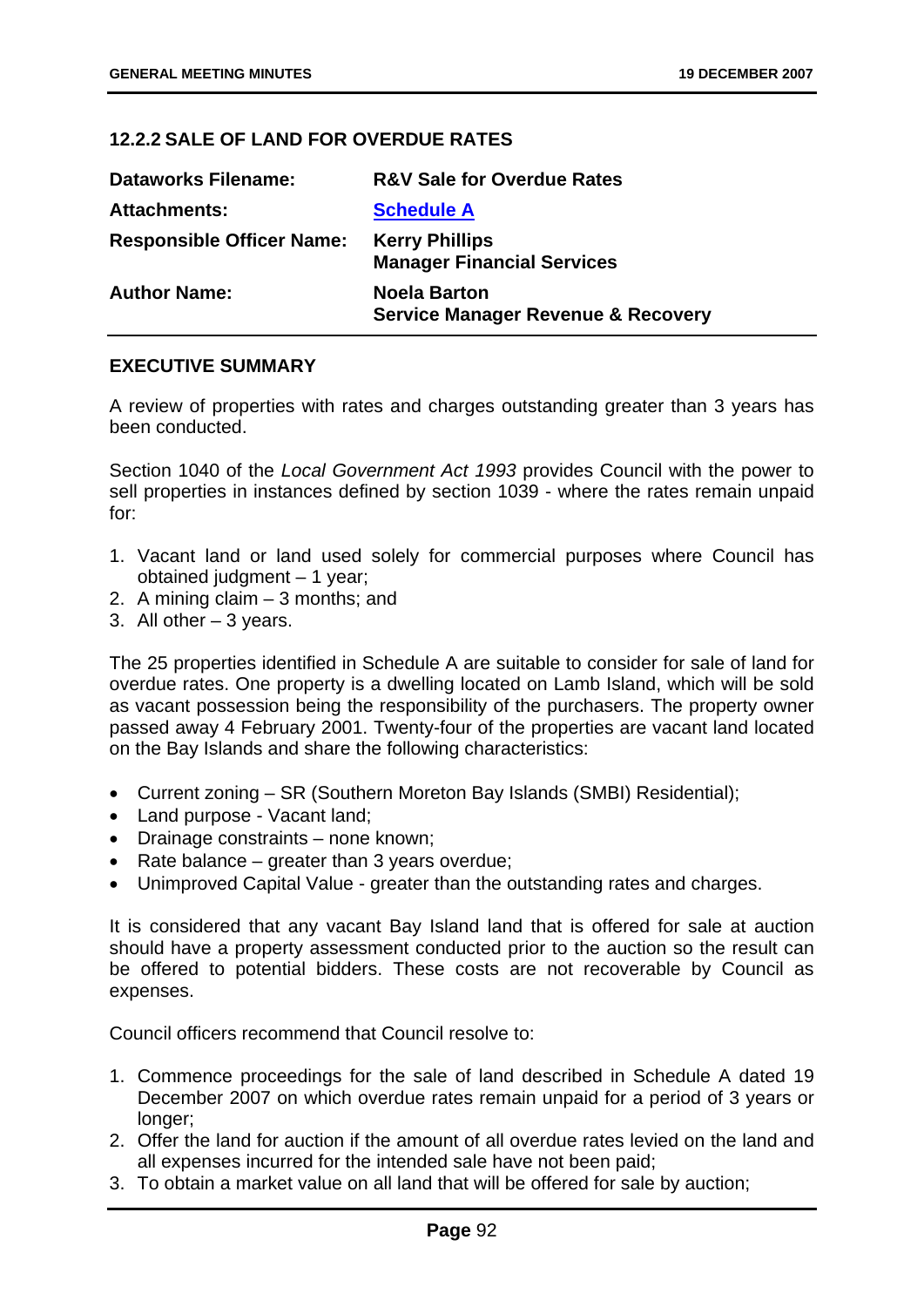- 4. To use the lesser of the market value and the Unimproved Capital Value on each property offered at auction as the reserve price; and
- 5. That Council resolve to approve use of the Council Seal by the Mayor and Chief Executive Officer to sign Transfer Documents for land sold at this auction in accordance with Section 38 of the *Local Government Act 1993.*

# **PURPOSE**

To request that Council resolve to recover unpaid rates and charges through the sale of land for overdue rates on the properties listed in Schedule A attached.

# **BACKGROUND**

A review of properties with rates outstanding greater than 3 years has been conducted. Section 1040 of the *Local Government Act 1993* provides Council with the power to sell properties where rates remain unpaid for:

- 1. Vacant land or land used solely for commercial purposes where Council has obtained judgment – 1 year;
- 2. A mining claim 3 months; and
- 3. All other 3 years.

# **ISSUES**

A review of properties with rates and charges outstanding greater than 3 years has been conducted.

Section 1040 of the *Local Government Act 1993* provides Council with the power to sell properties in instances defined by section 1039 - where the rates remain unpaid for:

- 1. Vacant land or land used solely for commercial purposes where Council has obtained judgment – 1 year;
- 2. A mining claim 3 months; and
- 3. All other 3 years.

The 25 properties identified in Schedule A are suitable to consider for sale of land for overdue rates. One property is a dwelling located on Lamb Island, which will be sold as vacant possession being the responsibility of the purchasers. The property owner passed away 4 February 2001. Twenty-four of the properties are vacant land located on the Bay Islands and share the following characteristics:

- Current zoning SR (Southern Moreton Bay Islands (SMBI) Residential);
- Land purpose Vacant land;
- Drainage constraints none known;
- Rate balance greater than 3 years overdue;
- Unimproved Capital Value greater than the outstanding rates and charges.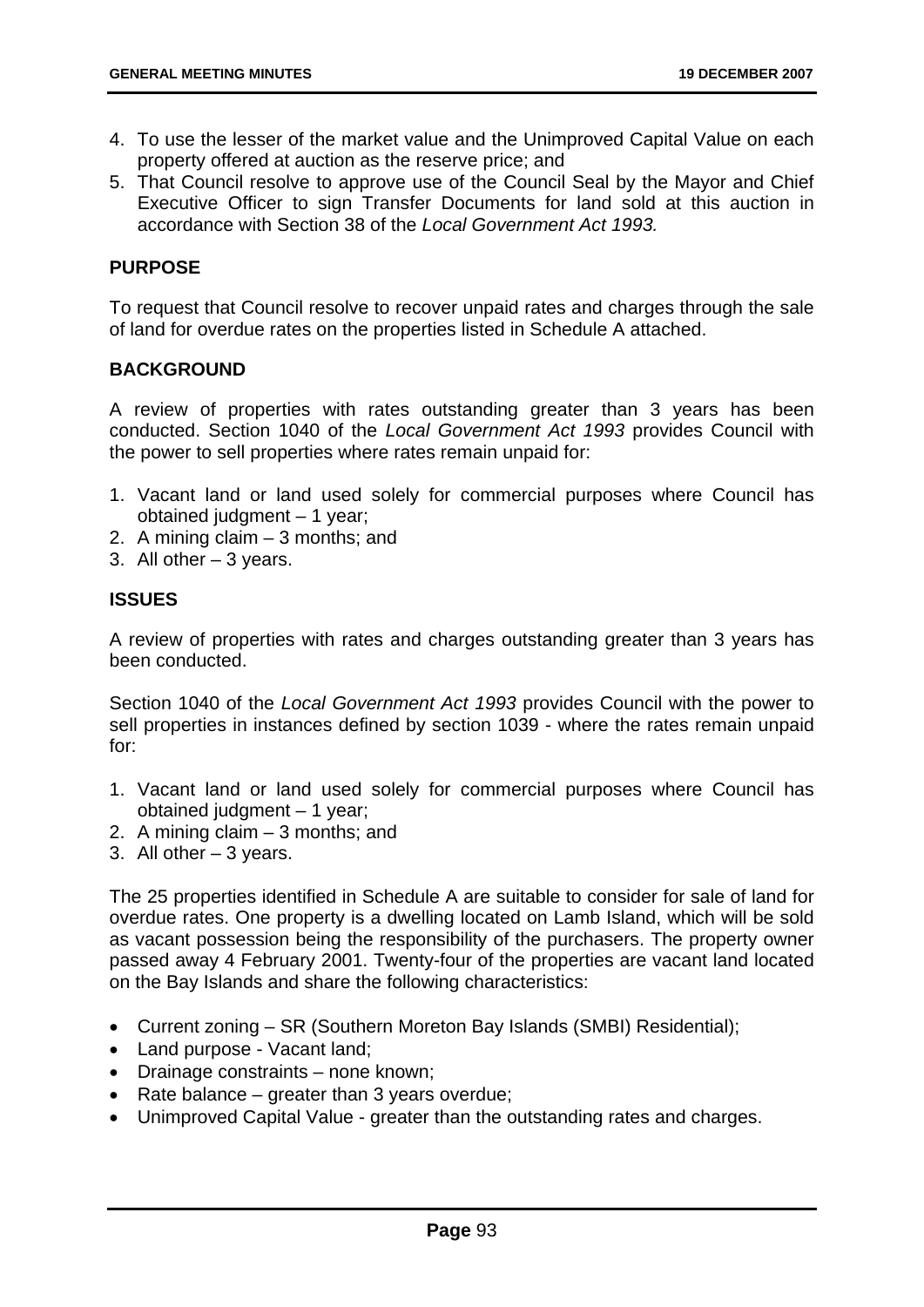### Sale of Land for Overdue Rates

The process involved in a sale of land for overdue rates is:

- 1. Council must resolve to sell the land by resolution;
- 2. Once resolved a Notice of Intention must be given to the owner of the land and each encumbrancee, lessee or trustee with an interest in the land;
- 3. After giving notice, if the overdue amount is not paid, Council has a period of 3 to 6 months (mining claims are 1 to 6 months) to commence procedures to sell the land;
- 4. Land intended for sale must first be offered for sale by auction. A reserve price must be arrived at and this may either be the market value of the land, or the higher of the following: a) overdue rates or b) the unimproved capital value of the land. It is recommended that the lesser of the Market Value and the Unimproved Capital Value is used as the reserve price;
- 5. If the reserve price is not reached at the auction, Council may enter into negotiations with the highest bidder to sell the land by agreement. The negotiated price must be greater than the highest bid for the land at the auction; If the land is not sold either at auction or through negotiations the land is taken to be sold to Council at the reserve price.

**Note**: At any stage through this process if the overdue rates and all expenses incurred by Council for the intended sale are paid, then the sale for overdue rates proceedings must cease.

### Development potential of Bay Island Land

Council officers recommend that a property assessment be carried out on all vacant land to be offered for sale at auction to ensure prospective buyers are aware of the development potential to circumvent any possibility of negative press if a development issue arose at a later date.

# **RELATIONSHIP TO CORPORATE PLAN**

The recommendation in this report primarily supports Council's strategic priority to support the organisation's capacity to deliver services to the community by building a skilled, motivated and continually learning workforce, ensuring our assets and finances are well managed, our corporate knowledge is captured and used to best advantage, and that we market and communicate our services effectively.

# **FINANCIAL IMPLICATIONS**

There is a financial implication to Council if the land is not sold at auction, as the land will be taken to be sold to Council at the reserve price.

### **PLANNING SCHEME IMPLICATIONS**

The Land Use Planning Group was consulted and it is considered that the outcome of recommendations in this report will not require any amendments to the Redlands Planning Scheme.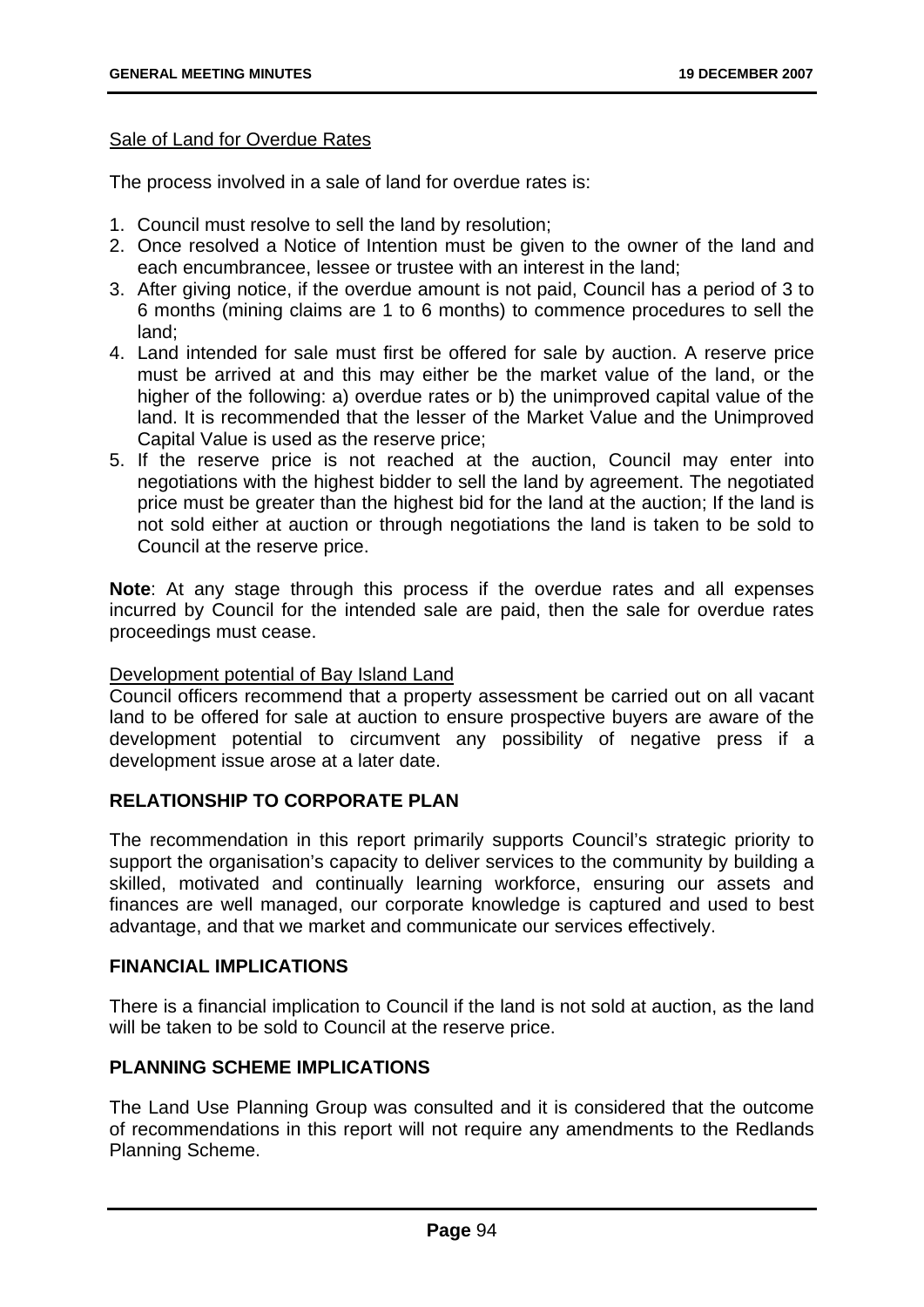# **CONSULTATION**

- General Manager Corporate Services;
- Manager Financial Services;
- Principal Advisor Urban and Rural Planning;
- Property Services Manager;
- Integrated Commercial Team Leader;
- Plumbing Certification Team Leader;
- Team Coordinator Debtor Management.

# **OPTIONS**

# **PREFERRED**

Council officers recommend that Council resolve to:

- 1. Commence proceedings for the sale of land described in Schedule A dated 19 December 2007 on which overdue rates remain unpaid for a period of 3 years or longer:
- 2. Offer the land for auction if the amount of all overdue rates levied on the land and all expenses incurred for the intended sale have not been paid;
- 3. To obtain a market value on all land that will be offered for sale by auction;
- 4. To use the lesser of the market value and the Unimproved Capital Value on each property offered at auction as the reserve price; and
- 5. That Council resolve to approve use of the Council Seal by the Mayor and Chief Executive Officer to sign Transfer Documents for land sold at this auction in accordance with Section 38 of the *Local Government Act 1993.*

# **ALTERNATIVE**

Continue to pursue property owners for rate arrears through collection activity such as: phone, letter and legal action.

# **OFFICER'S/COMMITTEE RECOMMENDATION/ COUNCIL RESOLUTION**

| Moved by:    | <b>Cr Williams</b> |
|--------------|--------------------|
| Seconded by: | <b>Cr Elliott</b>  |

**That Council resolve as follows:** 

- **1. Commence proceedings for the sale of land described in Schedule A dated 19 December 2007 on which overdue rates remain unpaid for a period of 3 years or longer;**
- **2. Offer the land for auction if the amount of all overdue rates levied on the land and all expenses incurred for the intended sale have not been paid;**
- **3. To obtain a market value on all land that will be offered for sale by auction;**
- **4. To use the lesser of the market value and the Unimproved Capital Value on each property offered at auction as the reserve price; and**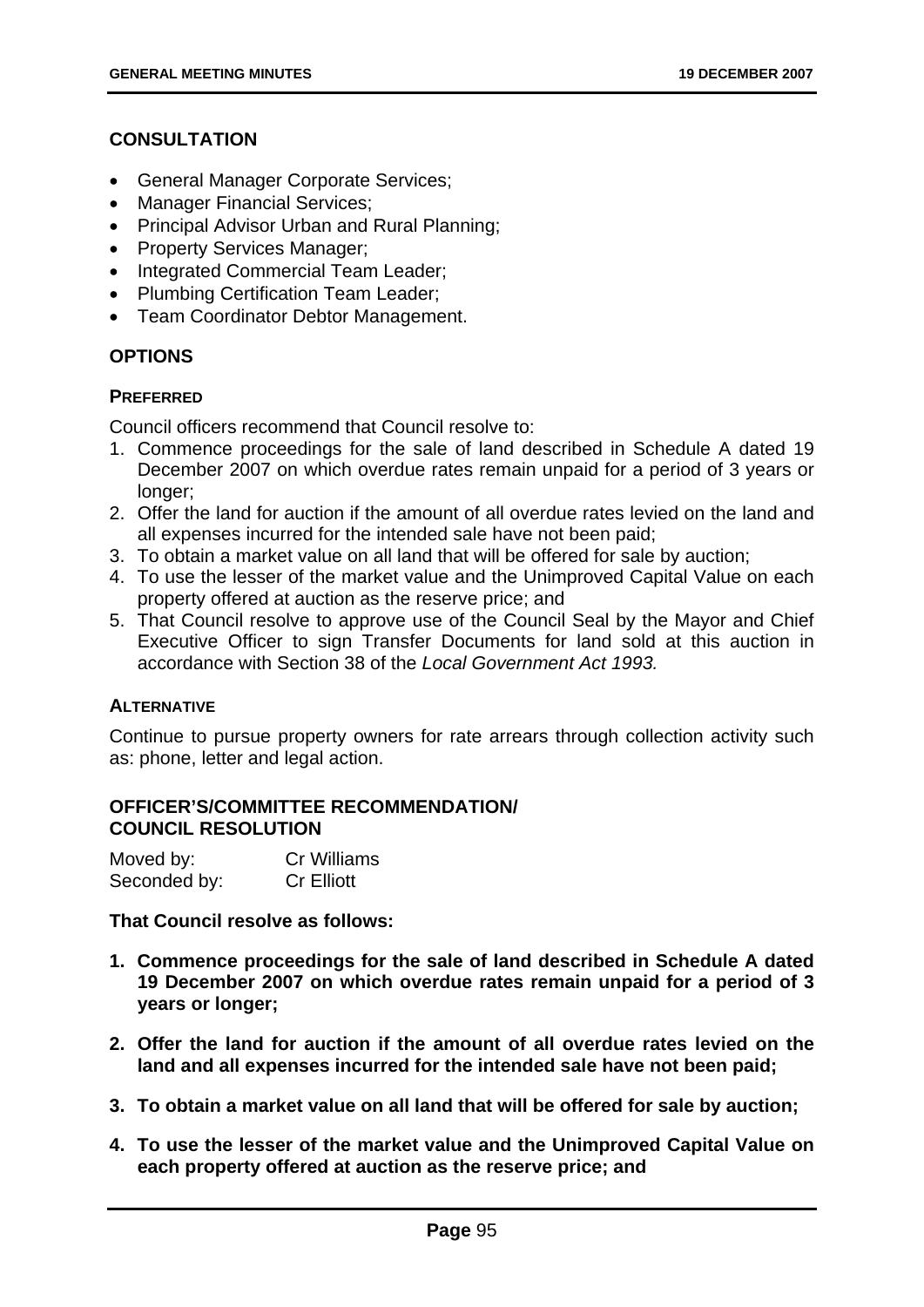**5. That Council resolve to approve use of the Council Seal by the Mayor and Chief Executive Officer to sign Transfer Documents for land sold at this auction in accordance with Section 38 of the** *Local Government Act 1993***.**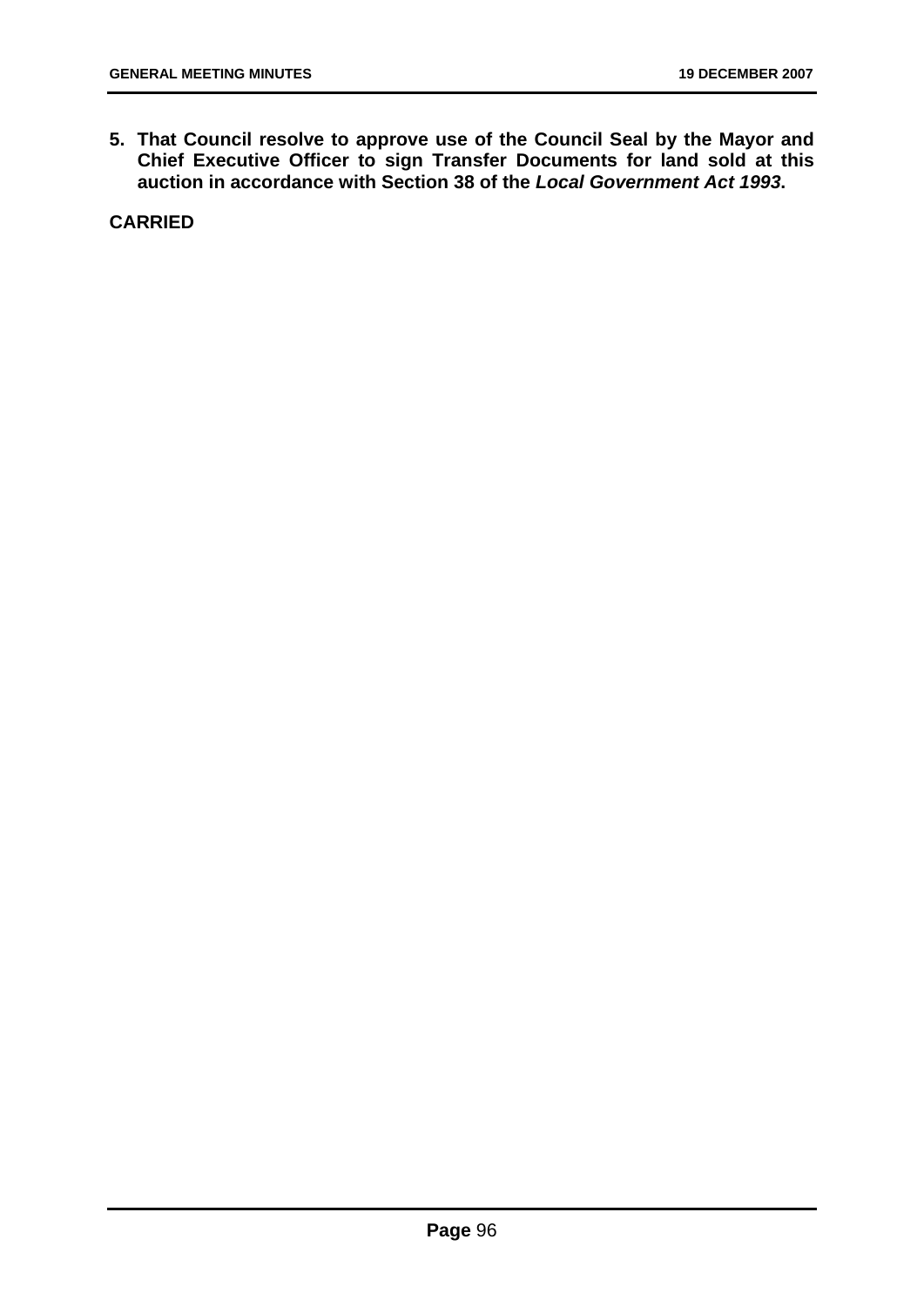# **12.3 CUSTOMER SERVICES**

| 12.3.1 KADI DAI KEVEIMENI WALL – DELEGATED AUTHURII 1 |                                                                                      |  |
|-------------------------------------------------------|--------------------------------------------------------------------------------------|--|
| <b>Dataworks Filename:</b>                            | <b>RTT Maintenance - Canals - Raby Bay</b>                                           |  |
| <b>Responsible Officer Name:</b>                      | <b>Lex Smith</b><br><b>Group Manager, Project Delivery Group</b>                     |  |
| <b>Author Name:</b>                                   | <b>Michelle Pipia</b><br><b>Service Manager, Project Management Services</b><br>Unit |  |

**12.3.1 RABY BAY REVETMENT WALL – DELEGATED AUTHORITY** 

### **EXECUTIVE SUMMARY**

The repairs of Raby Bay Revetment Walls are ongoing projects for Council. In the 2007/2008 financial year there are a series of projects proposed to rectify current failures and problems that are occurring in a number of locations.

There are 4 locations that have been proposed for design and/or construction works to be undertaken in the 2007/2008 and 2008/2009 financial years and these have been prioritised according to the consultant engineer's advice on the severity of the failure or problem.

To expedite the construction works and reduce the risk of any further failures or damage occurring, it is recommended that Council resolve to delegate authority to the Chief Executive Officer to make, vary and discharge all contracts over \$500,000 inclusive of GST for the Raby Bay Revetment Wall projects for 2007/2008 and 2008/2009 financial year subject to the 2008/2009 budget approval.

### **PURPOSE**

This report seeks Council approval to delegate authority to the Chief Executive Officer to make, vary and discharge all contracts over \$500,000 inclusive of GST for the Raby Bay Revetment Wall projects for 2007/2008 financial year and 2008/2009 financial year subject to the 2008/2009 budget approval

### **BACKGROUND**

The repairs of Raby Bay Revetment Walls are ongoing projects for Council. In the 2007/2008 financial year there are a series of projects proposed to rectify current failures and problems that are occurring in a number of locations. There are 4 locations that have been proposed for design and/or construction works to be undertaken in the 2007/2008 and 2008/2009 financial year and these have been prioritised according to the consultant engineer's advice on the severity of the failure or problem.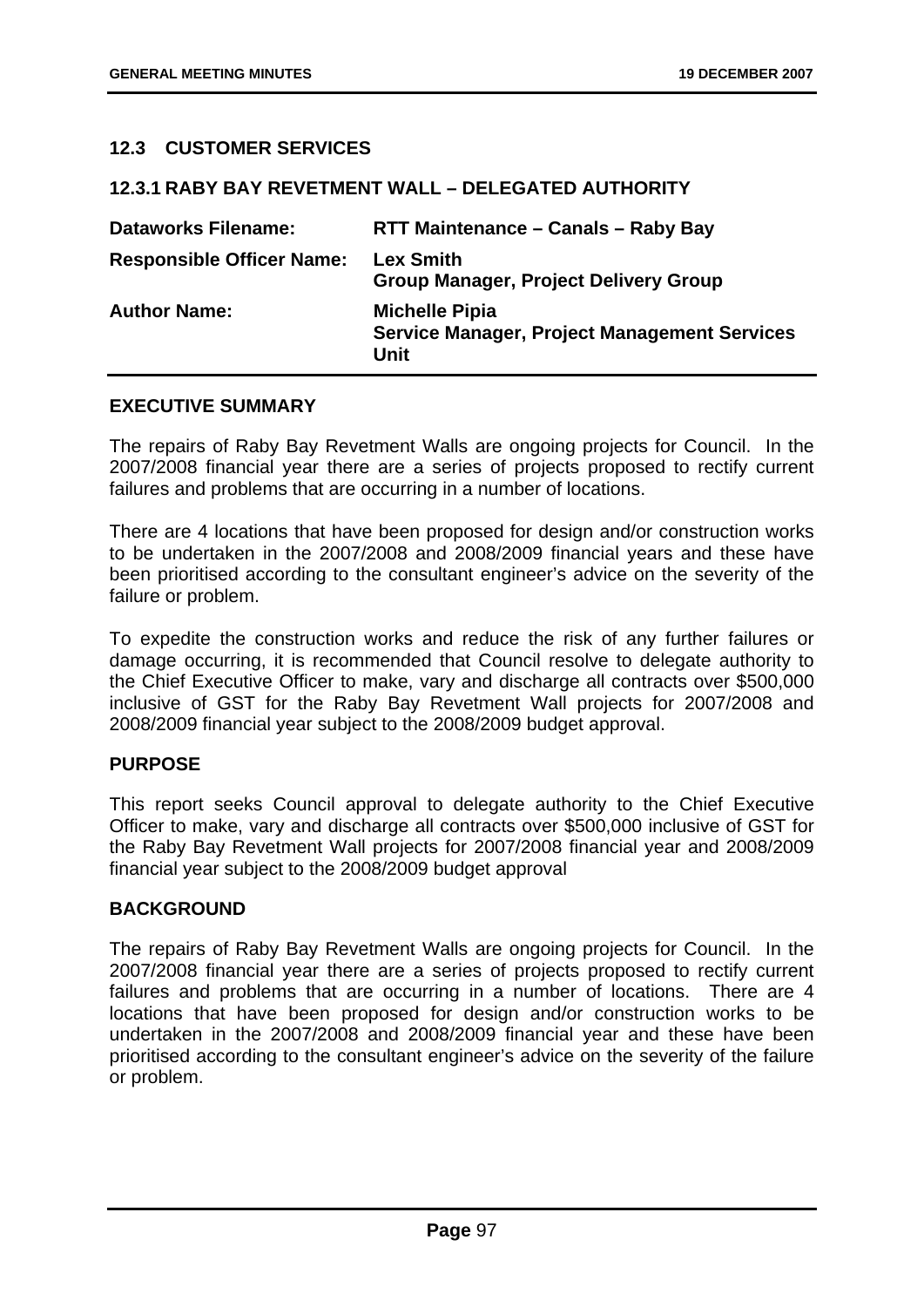| <b>Proposed Year of</b><br><b>Construction</b> | <b>Project Locations</b>                 | <b>Priority</b>     | <b>Current</b><br><b>Status</b>       |
|------------------------------------------------|------------------------------------------|---------------------|---------------------------------------|
| 2007/2008                                      | Mariners Crt (House No's 2,<br>3, 4 & 5) |                     | <b>Tenders</b><br>Close<br>11/12/2007 |
| 2008/2009                                      | Piermont (House No 50)                   |                     |                                       |
| 2008/2009                                      | Masthead Drive (House No's<br>117 & 119) | To be<br>Determined | Design<br>Phase                       |
| 2008/2009                                      | Mainroyal Crt (House No 4)               |                     |                                       |

This list of works and current priorities is subject to change at short notice if any further failures or problems are encountered before construction works begin. This may result in some of the projects being reprioritized, deleted or new projects being added. These projects are complex as each project needs an individual design and operational works development approval before construction can commence. Any delays in the process can lead to further failures or problems being encountered which may result in re-designs and additional costs.

To expedite the construction works and reduce the risk of any further failures or damage occurring, it is recommended that Council resolve to delegate authority to the Chief Executive Officer to make, vary and discharge all contracts over \$500,000 inclusive of GST for the Raby Bay Revetment Wall projects for 2007/2008 and 2008/2009 financial year subject to the 2008/2009 budget approval.

# **ISSUES**

The design is completed for Mariners Crt and the tender is currently in the marketplace closing on 11 December 2007. The other three (3) sites are currently in the pre-design phase. It is the intention to award contracts for all four (4) sites in order of priority starting with Mariners Crt. To reduce the risk of revetment walls failing further Council approval is sought for this delegation.

Should Council decide not to delegate authority to the Chief Executive Officer it may result in a delay for construction to commence. Any delay in construction could result in further failures or problems and may require redesigns and/or emergency works.

# **RELATIONSHIP TO CORPORATE PLAN**

The recommendation primarily supports Council's strategic priority to provide and maintain water, waste services, roads, drainage and support the provision of transport and waterways infrastructure.

# **FINANCIAL IMPLICATIONS**

There is \$2,814,619 in the 07/08 budget for the Raby Bay Revetment Wall projects. There are 4 locations that have been proposed for work to be undertaken in the 07/08 year and these have been prioritised according to engineer's advice on the severity of the failure or nature of the problem.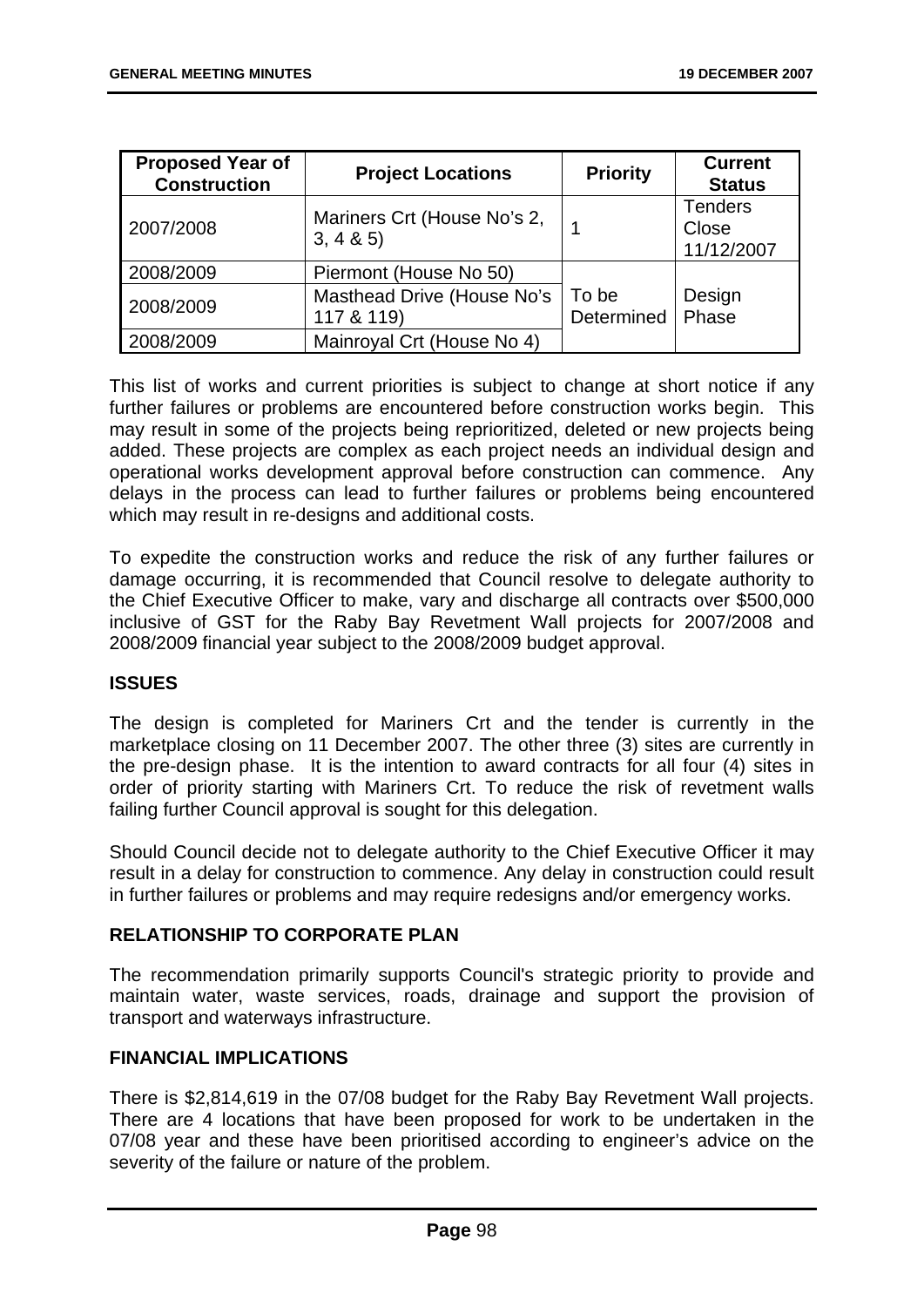| <b>Project Locations</b>              | <b>Cost Estimate</b> | Priority            |
|---------------------------------------|----------------------|---------------------|
| Mariners Crt (House No's 2, 3, 4 & 5) | \$826,920            |                     |
| Piermont (House No 50)                |                      |                     |
| Masthead Drive (House No's 117 & 119) | Currently unknown    | To be<br>determined |
| Mainroyal Crt (House No 4)            |                      |                     |

The budget allocation estimate for Mariners Court is based on previous year contract rates and these may change if any further failure is encountered before construction works begin. Estimates have not been made for the other sites as designs are not completed.

# **CONSULTATION**

The Manager Project Delivery Group has been consulted in the preparation of this report.

## **OPTIONS**

### **PREFERRED**

That Council resolve to delegate authority to the Chief Executive Officer to make, vary and discharge all contracts over \$500,000 (inclusive of GST) for the Raby Bay Revetment Wall projects for 2007/2008 and 2008/2009 financial year subject to the 2008/2009 budget approval.

### **ALTERNATIVE**

That Council resolves to not delegate this authority, which may result in delays and further failures or problems and may require redesigns and/or emergency works to be undertaken

### **OFFICER'S/COMMITTEE RECOMMENDATION/ COUNCIL RESOLUTION**

| Moved by:    | Cr Williams       |
|--------------|-------------------|
| Seconded by: | <b>Cr Elliott</b> |

**That Council resolve to delegate authority to the Chief Executive Officer to make, vary and discharge all contracts over \$500,000 (inclusive of GST) for the Raby Bay Revetment Wall projects for 2007/2008 and 2008/2009 financial year subject to the 2008/2009 budget approval.**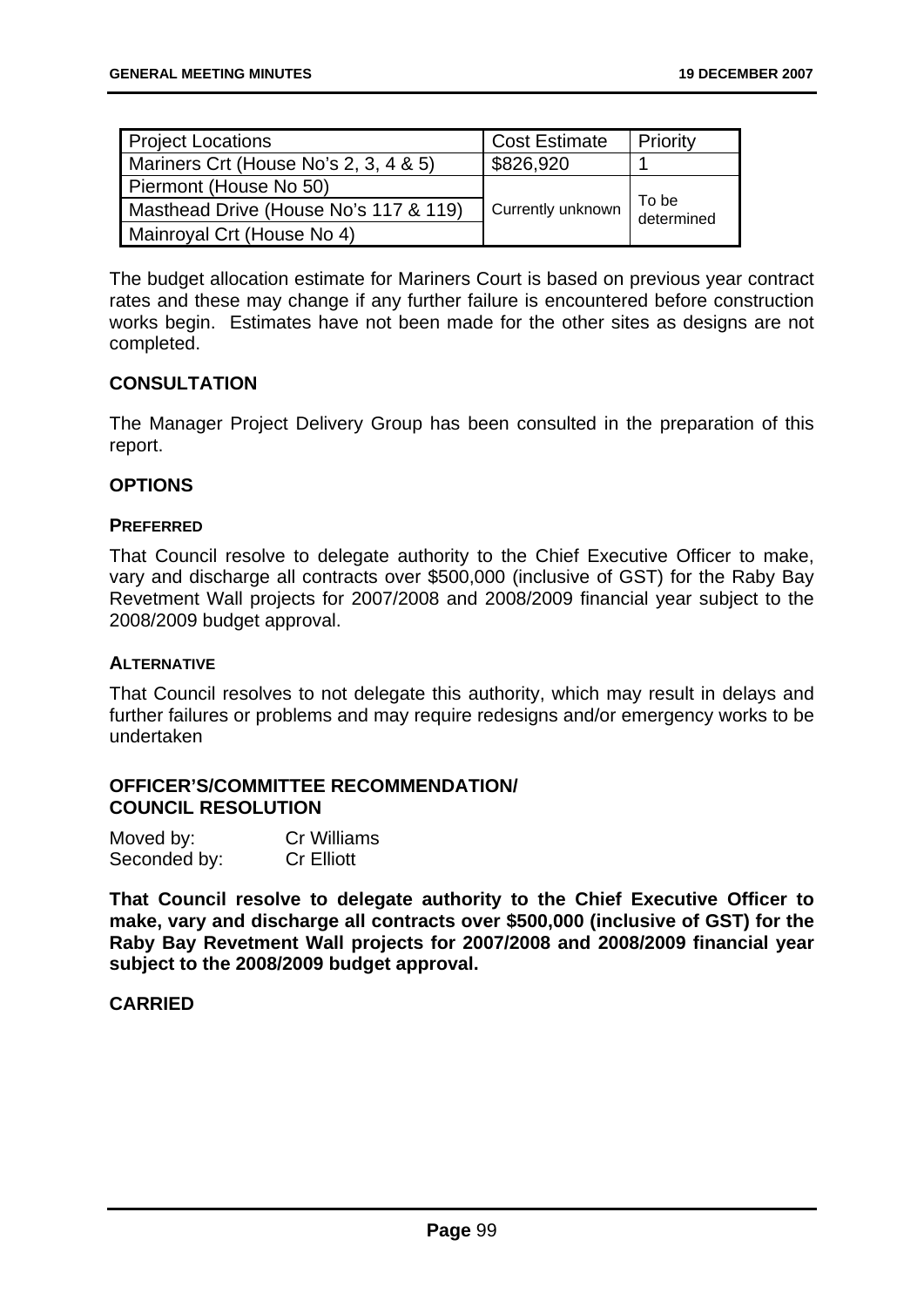# **12.3.2 FEES AND CHARGES STRADDIE HOLIDAY PARKS - 2008/09**

| <b>Dataworks Filename:</b>       | <b>CP Caravan Parks and Camping Grounds NSI</b>                                      |
|----------------------------------|--------------------------------------------------------------------------------------|
| <b>Attachments:</b>              | <b>Fees and Charges Straddie Holiday Parks -</b><br>2008/09                          |
| <b>Responsible Officer Name:</b> | <b>Greg Jensen</b><br><b>Group Manager Customer and Community</b><br><b>Services</b> |
| <b>Author Name:</b>              | <b>Melanie Jonker</b><br><b>A/Group Business Services Coordinator</b>                |

### **EXECUTIVE SUMMARY**

At the General Meeting of 14 December 2001, it was resolved that Caravan Parks and Camping Fees and Charges be approved in December each year. This decision was made so that visitors making advanced bookings for the next financial year were fully informed of all new fees and charges.

It is proposed for the 2008/2009 fees that rates be increased through benchmarking as detailed in the attached schedule effective from 1 July 2008. Prior to the decision on increasing the rates through benchmarking an analysis was undertaken using full cost pricing for each accommodation type and also a flat 4.6% increase. The best approach was deemed to be through using benchmark rates.

### **PURPOSE**

To seek Council approval of the fees and charges for Council's Straddie Holiday Parks for 2008/09.

### **BACKGROUND**

At the General Meeting of 14 December 2001, it was resolved the Caravan Parks and Camping Fees and Charges be approved in December each year. This decision was made so that visitors making advanced bookings for the following financial year were fully informed of the new fees and charges.

Prior to the decision on increasing the rates an analysis was undertaken using full cost pricing and benchmarking for each accommodation type and also a flat 4.6% increase. The best approach was deemed to be through using benchmark rates.

### **ISSUES**

A full cost pricing exercise was carried out based on the 2007/08 budget with a 4% CPI increase on costs to reflect the approximate proposed 2008/09 budget. The effect of this exercise was that an overall increase of 52.76% across all fees would be needed to achieve full cost recovery. This is not a reasonable fee increase to apply in such a competitive environment as tourist accommodation provision.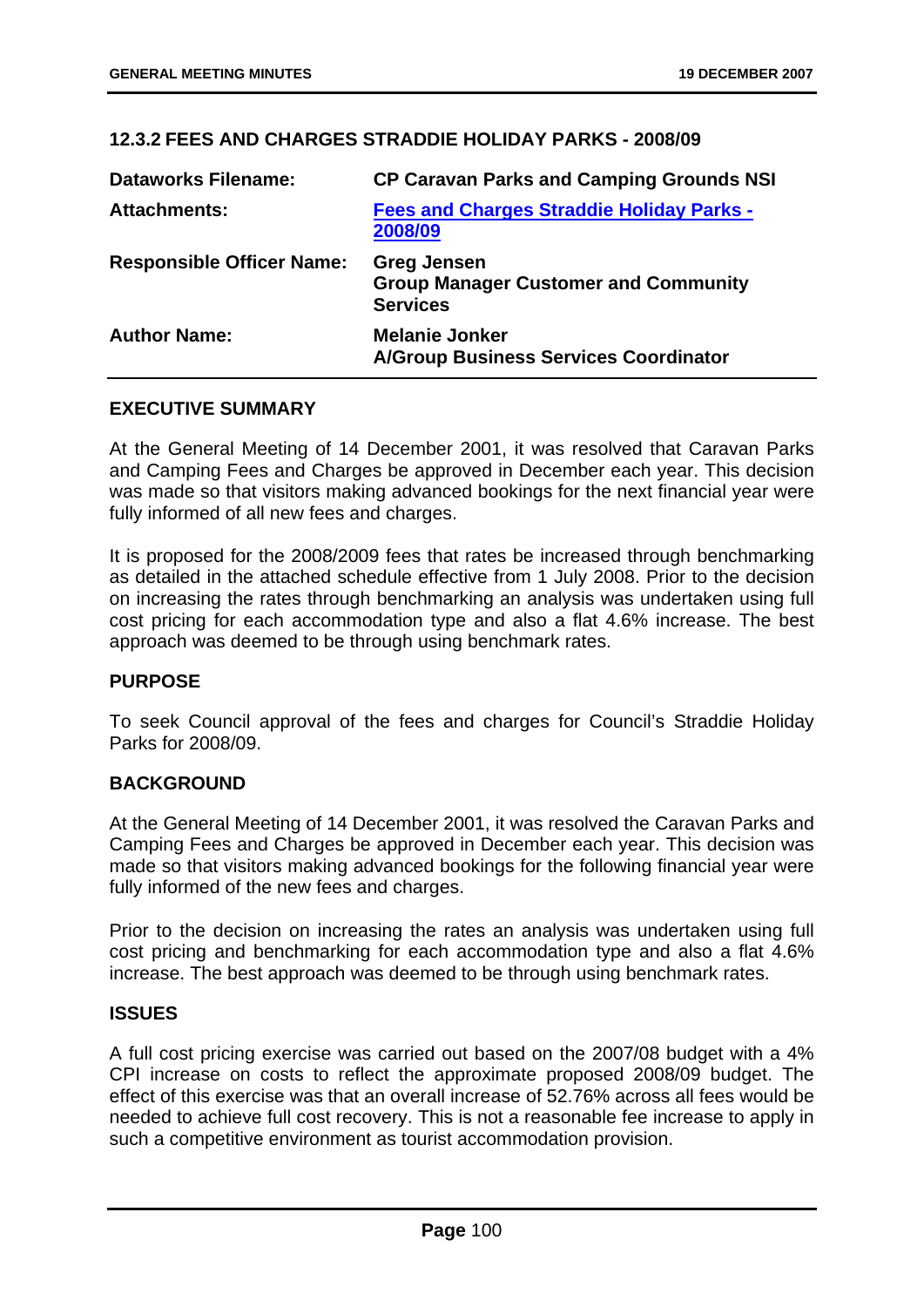As well, benchmarking was completed against various camping grounds and caravan parks in south east Queensland and northern New South Wales. This revealed that fees could be increased in many cases. Consideration was also made of the extra cost of accessing North Stradbroke Island and balanced against the unique location of each camping ground.

An assessment was also completed using a straight 4.6% CPI increase against the 2007/08 fees.

It was considered appropriate the storage vans and long term vans monthly and fortnightly rates only be increased in line with CPI (4.6%).

A detailed listing of all fee increases recommended for 2008/09 is attached. The list identifies where fees have been increased.

Overall, for camping there is a maximum daily increase of \$9.00 for both a powered and unpowered site in the peak period. The maximum weekly increase of \$91.00 is for a powered site (includes first two people) during the peak period. This increase is within the range of sites benchmarked and reflects a change in practices by charging all 7 nights accommodation in the period where previously only 6 were charged.

For cabins there is a maximum daily increase of \$41.00 per night at Adder Rock during the peak period. There is a maximum weekly increase of \$246.00 for a standard cabin at Adder Rock during the peak periods. Six nights accommodation is being charged for a week for cabins during the peak period as in previous years.

For storage vans there is a maximum increase of \$14.00 per month on a powered site. The minimum increase of \$9.00 per month applies for a long term van on an unpowered site.

# **RELATIONSHIP TO CORPORATE PLAN**

The recommendation primarily supports Council's strategic priority to build safe, strong and self reliant communities with access to community services, infrastructure and opportunities for participation in community life.

### **FINANCIAL IMPLICATIONS**

The proposed fee increase in the fees and charges for the 2008/2009 Budget will generate an approximate additional \$200,000 based on the 2006/2007 bookings figures.

# **PLANNING SCHEME IMPLICATIONS**

The Land Use Planning Group was not consulted as it is considered the outcome of recommendations in this report will not result in possible amendments to the Redlands Planning Scheme.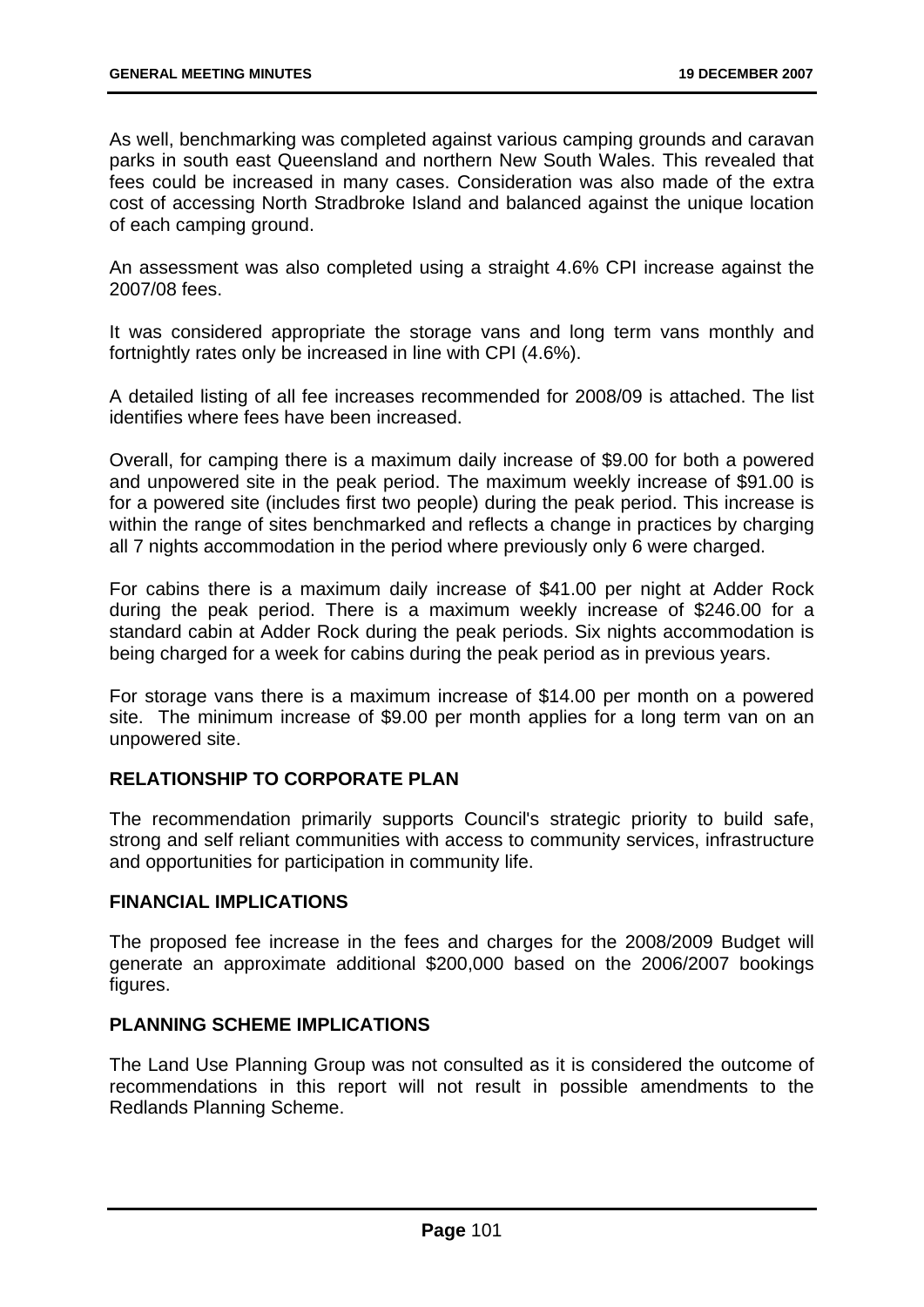# **CONSULTATION**

Consultation has taken place with Financial Services and the Group Manager Customer and Community Services.

# **OPTIONS**

That Council resolve to amend the fees and charges for Straddie Holiday Parks in accordance with the attached schedule for the 2008/2009 financial year. These increases are based on seven nights accommodation being charged per week during the peak period for camping and six nights for cabins and during the off peak period five nights accommodation being charged per week for both camping and cabins. Council may prefer to stay with the current charging regime and only charge 6 nights for a weekly booking in peak periods for camping sites.

## **OFFICER'S/COMMITTEE RECOMMENDATION/ COUNCIL RESOLUTION**

| Moved by:    | Cr Williams       |
|--------------|-------------------|
| Seconded by: | <b>Cr Elliott</b> |

**That Council resolve to approve the fees and charges for Straddie Holiday Parks in accordance with the attached schedule for the 2008/2009 financial year.**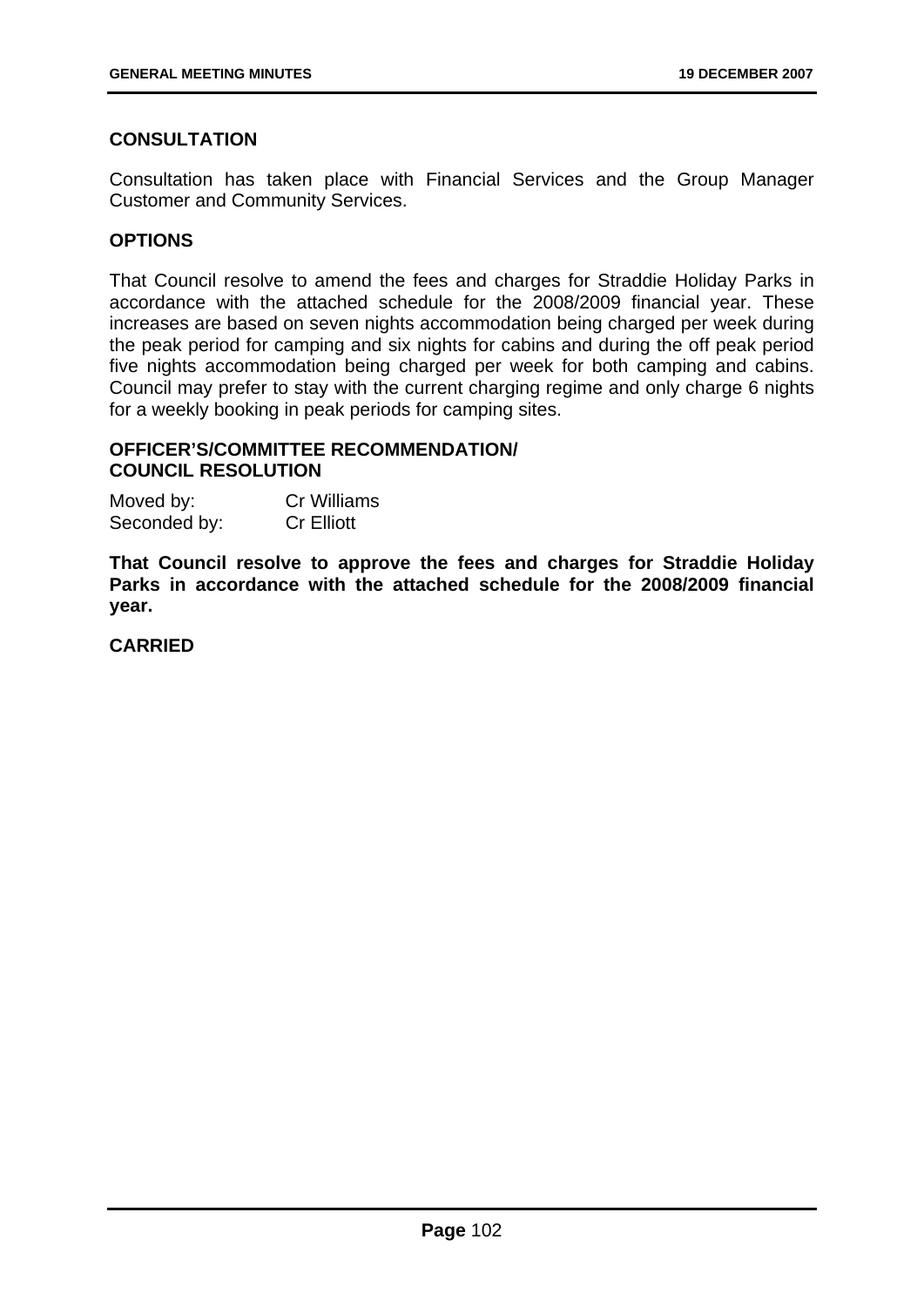# **12.3.3 REDLAND COMMUNITY CULTURAL CENTRE RENOVATIONS**

This item was withdrawn.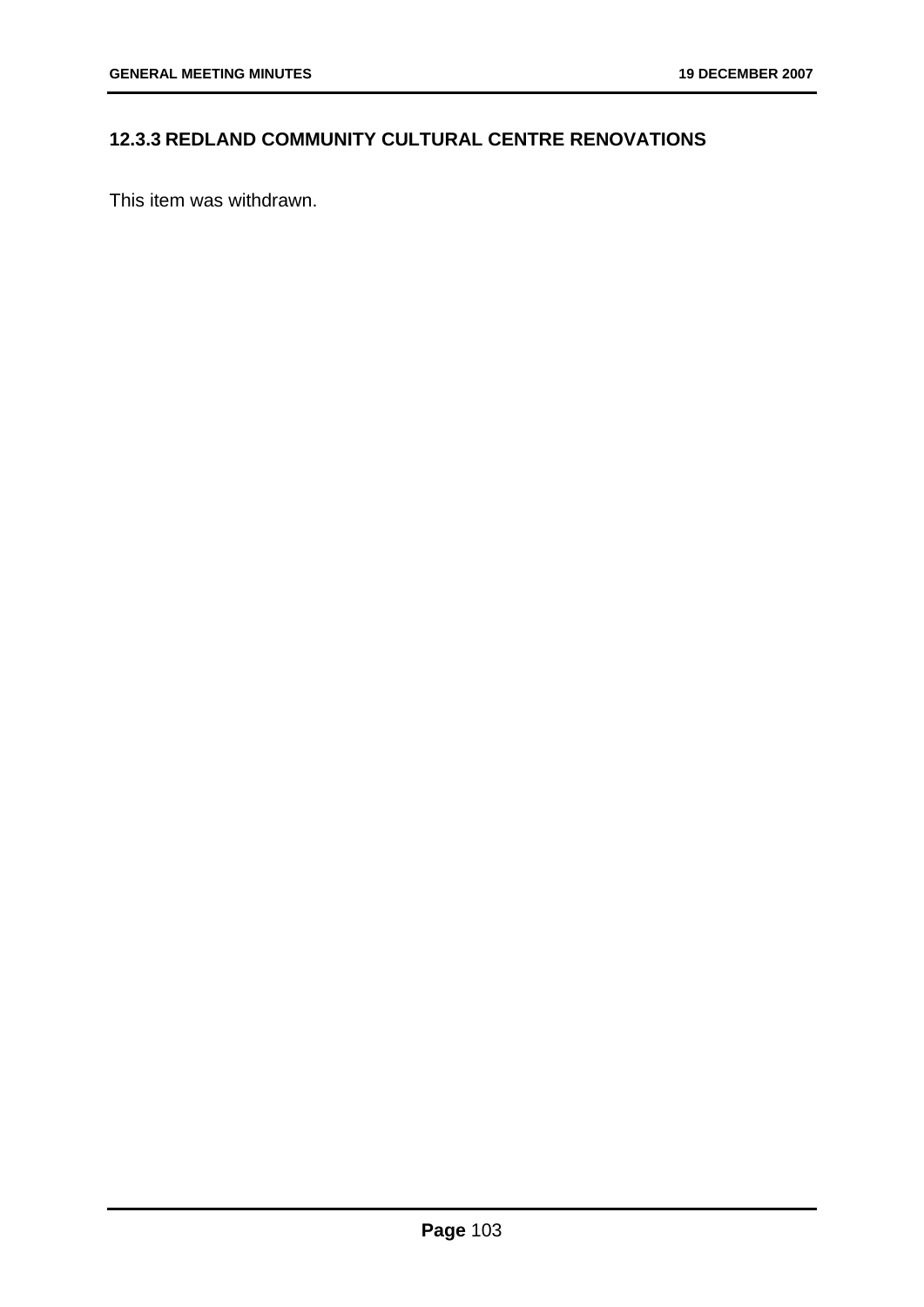## **12.4 PLANNING AND POLICY**

#### **12.4.1 MONTHLY BALANCED SCORECARD REPORT FOR NOVEMBER 2007**

| <b>Dataworks Filename:</b>       | <b>Gov - Corporate Balanced Scorecard Monthly</b><br><b>Report to Committee</b>   |
|----------------------------------|-----------------------------------------------------------------------------------|
| <b>Attachment:</b>               | <b>Corporate Balanced Scorecard Report November</b><br>2007                       |
| <b>Responsible Officer Name:</b> | <b>Warren van Wyk</b><br><b>Manager Corporate Planning Performance &amp; Risk</b> |
| <b>Author Name:</b>              | <b>Jenny Forbes</b><br><b>Senior Projects Adviser</b>                             |

#### **EXECUTIVE SUMMARY**

The monthly Corporate Balanced Scorecard report, as attached, provides a high level overview of Council's performance in key areas of Council business.

This report provides the performance results and comments for the month of November 2007. Performance is shown in one of four ranges: Outstanding (green), above standard (yellow), satisfactory (orange) or unsatisfactory (red). The overall rating for each Perspective is determined by the relative weightings of each KPI it includes.

The overall rating for Redland Shire Council for the month of November is Above Standard.

#### **PURPOSE**

To provide Council with the Corporate Balanced Scorecard report for the month of November 2007.

#### **BACKGROUND**

The performance management framework for Redland Shire Council includes the requirement for reports to Council on a monthly and quarterly basis as follows:

- The monthly Corporate Balanced Scorecard (BSC) report to Council of overall organisational performance. This report comprises a concise set of high level KPI's that have been developed to reflect organisational performance against financial, customer, internal/business processes, and people and learning perspectives. This report provides Council with a monthly snapshot on how the organisation is performing in key areas of our business.
- A more detailed quarterly operational plan performance report that focuses on performance at a program level. This report comprises a summary of performance against all KPI's and more detailed comments from Managers about performance that falls above or below an acceptable range.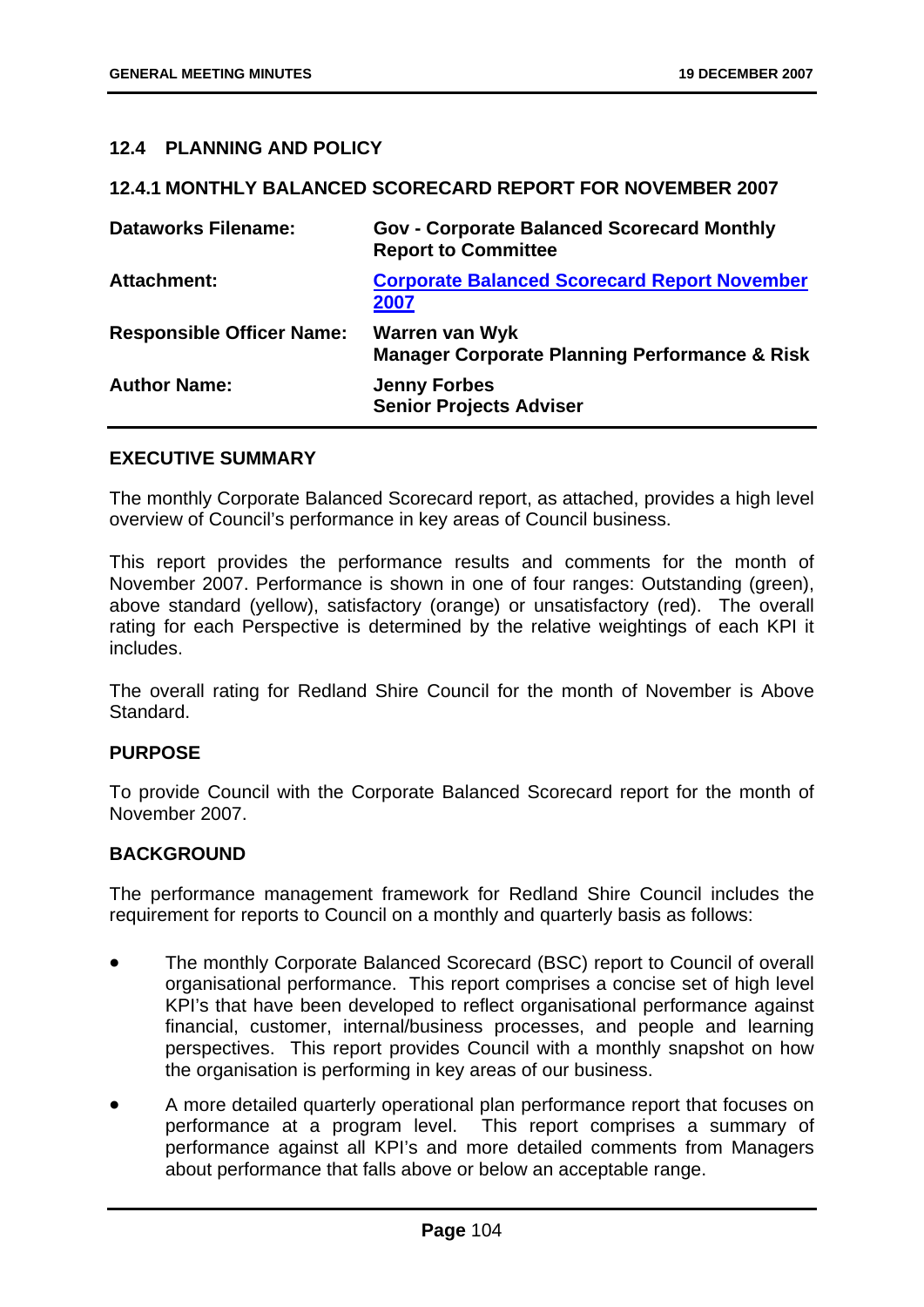## **ISSUES**

The following comments provide an overview of performance under each scorecard perspective and the associated key performance indicators.

## **Financial Perspective**

### November Rating: Above Standard

Proven Earnings Before Interest Tax & Depreciation (EBITD) Savings to Budget (weighting 20%) rated at the outstanding level, with a budget of \$17.1 million actual \$20.6 million, favourable variance mainly due to underspend in goods and services of \$3.4 million. Full details are provided in the monthly finance report.

Cash Levels Within Targets (weighting 8%) rated in the unsatisfactory range with the result of 6.3 months being slightly above target range due to a seasonal peak.

The Capital Works Program Financial Performance KPI (weighting 12%) compares expenditure on finalised projects with budget. An outstanding result of 9.93% savings was achieved with the budget for completed projects so far this year (which are almost exclusively PDG projects) of \$3,987,880 and actual expenditure of \$3,591,797.

## **Customer Perspective**

## November Rating: Outstanding

Capital Works Program Practical Completion (weighting 15%) reports on the % of capital project milestones achieved compared to plan. PDG is currently managing 306 projects and has achieved 308 milestones against a target of 309. 61 projects have reached practical completion YTD. Redland Water and Waste is ahead of target with 14 milestones due and 16 achieved. In Corporate Services, milestones have also been achieved ahead of target with 30 achieved compared to 19 due.

Compliance with the Australian Drinking Water Guidelines (ADWG, weighting 2.5%): Drinking water quality fully complied (100%) with all 4 key ADWG parameters: e-coli levels, turbidity, pH levels, and manganese levels.

Compliance with our EPA Licence for Wastewater (weighting 2.5%) currently rates as unsatisfactory, with no non-conformances during November. The previous two non conformances that occurred at Capalaba WWTP in August were initially considered to be an eight day event however; further assessment against EPA licence provided a 38 day event as the short term suspended solids rolled on for three weeks due to the method of calculation. A correction has now been made to the amount of non compliant flow from Capalaba WWTP (121.8 ML rather than 34.28 ML). The recalculation in figures led to a necessary adjustment to the actual scores for August to October in the Corporate Balanced Scorecard. The flow on from the previous non conformances in August resulted in a total of 5 non conformances being recorded for August rather than the original 2 as previously reported. If all of the remaining flows for the year are compliant then the best result for EOY will be 98.7% compliant.

Development Application Assessment Performance Index Timeliness (weighting 10%) achieved an above standard rating. This index reflects the performance of each of the 3 categories of applications - Integrated Commercial, Land Development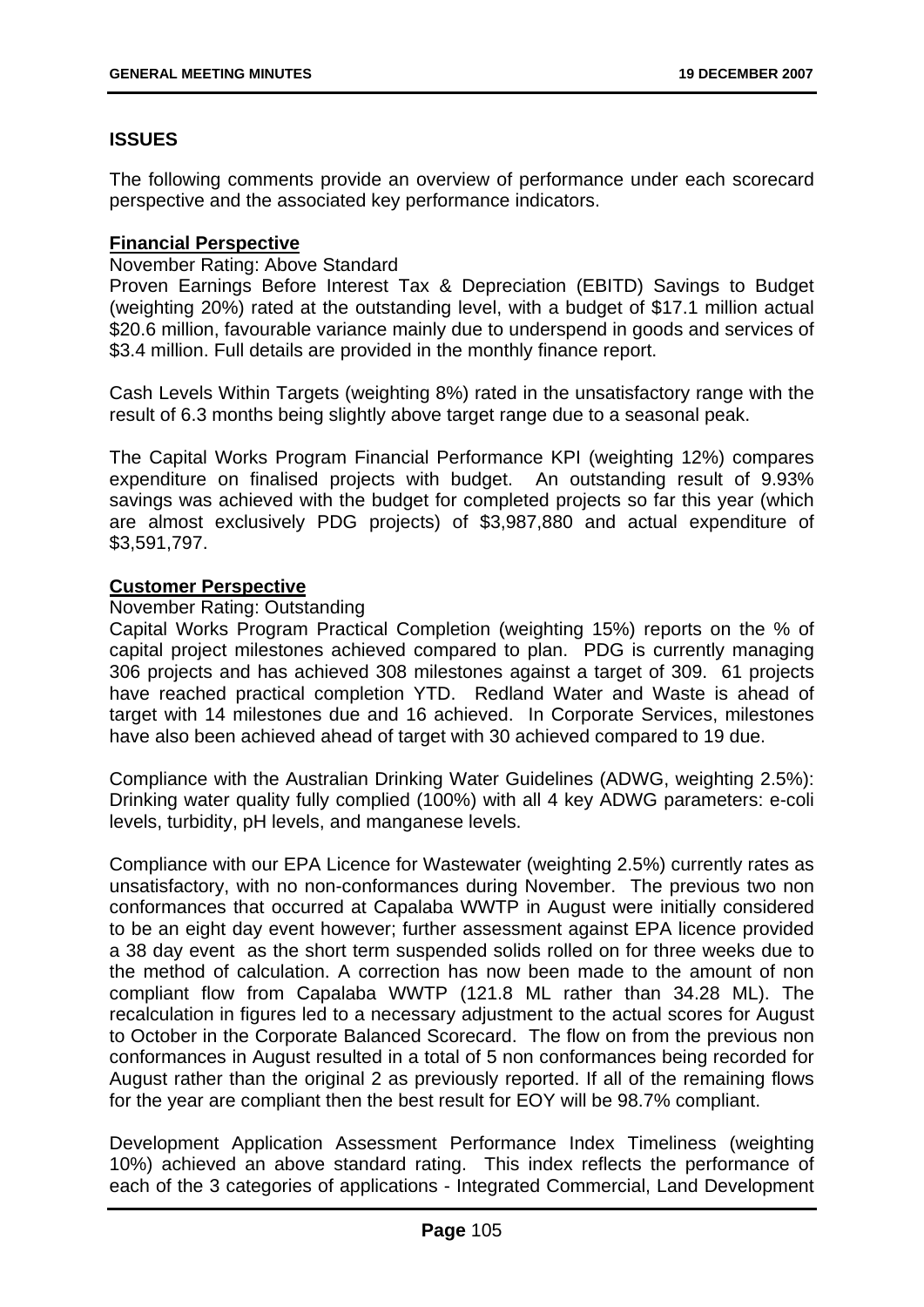and Development Assessment. Timeframes continue to be effected by resourcing issues.

## **Internal Perspective**

November Rating: Outstanding

Asset Management Plans Actions Completed (weighting 7.5%) was above standard with 94% completed on time.

% of Internal Audit Actions Completed within agreed timeframes (weighting 7.5%), continues to rate as outstanding with 100% of audit recommendations completed on schedule.

## **People & Learning Perspective**

November Rating: Unsatisfactory

% of Funded Workplace Health and Safety Management Plan Actions (weighting 10%) rated as unsatisfactory. Council is well into some of the actions related to milestones 4, 5 & 6 but cannot claim any of this progress until we have fully completed milestone 3. Hence the project formally remains at 9 (%) completion. Milestone 3 involves an additional step of negotiating the interim audit with the Dept of WH&S, *prior to sign-off by the CEO.* This timing had not been factored in when the initial project milestones were set and this is the reason for the delay. Once milestone 3 is complete, because of the on-going work within the WH&S unit, we will be very close to being back on target for this KPI, and we will bring the KPI in on target for the year.

The Lost Time Injury Frequency Rate (weighting 5%) is expressed as a rolling 12 month average and rated as satisfactory. Two LTI's occurred with both employees having successfully returned to work.

## **RELATIONSHIP TO CORPORATE PLAN**

The recommendation in this report primarily supports Council's strategic priority to provide a clear organisational direction supported by effective leadership and a framework of policies, plans and strategies that are responsive to the community's needs and which promote accountable and ethical standards of practice.

## **FINANCIAL IMPLICATIONS**

No direct financial implications arise from this report. The report does contain several indicators that either reflects financial performance to date, or which will have had a direct or indirect impact on financial performance.

## **PLANNING SCHEME IMPLICATIONS**

It is considered that the outcome of recommendations in this report will not require any amendments to the Redlands Planning Scheme.

## **CONSULTATION**

The data and comments in the report were provided by relevant managers and were compiled by the Corporate Planning, Performance and Risk Group.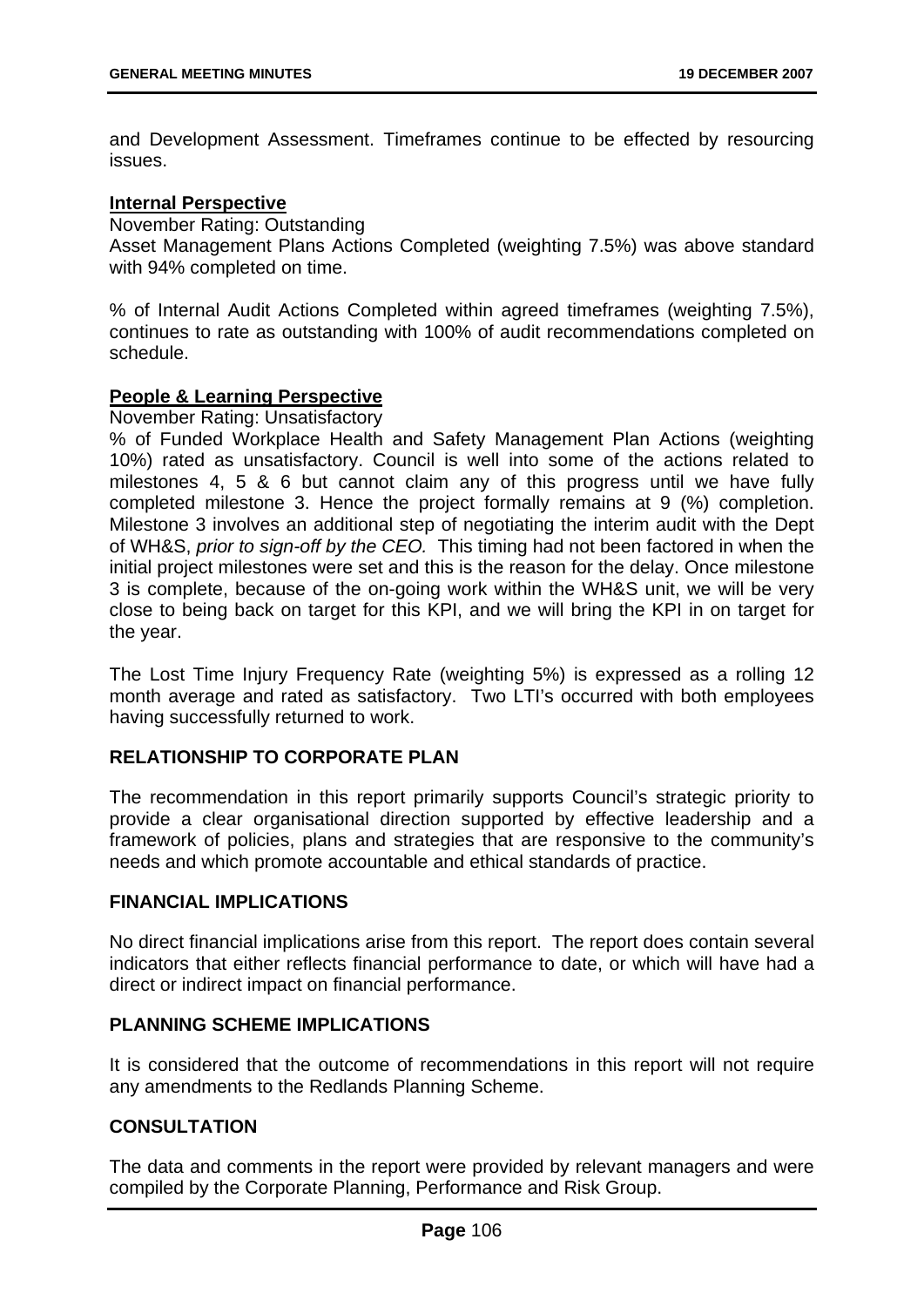## **OPTIONS**

## **PREFERRED**

That Council resolve to note the Corporate Balanced Scorecard for the month of November 2007, as attached.

### **ALTERNATIVE**

That Council resolve to note the Corporate Balanced Scorecard for November 2007 and request additional information.

#### **OFFICER'S/COMMITTEE RECOMMENDATION/ COUNCIL RESOLUTION**

Moved by: Cr Williams Seconded by: Cr Elliott

**That Council resolve to note the Corporate Balanced Scorecard for the month of November 2007, as attached.** 

## **CARRIED**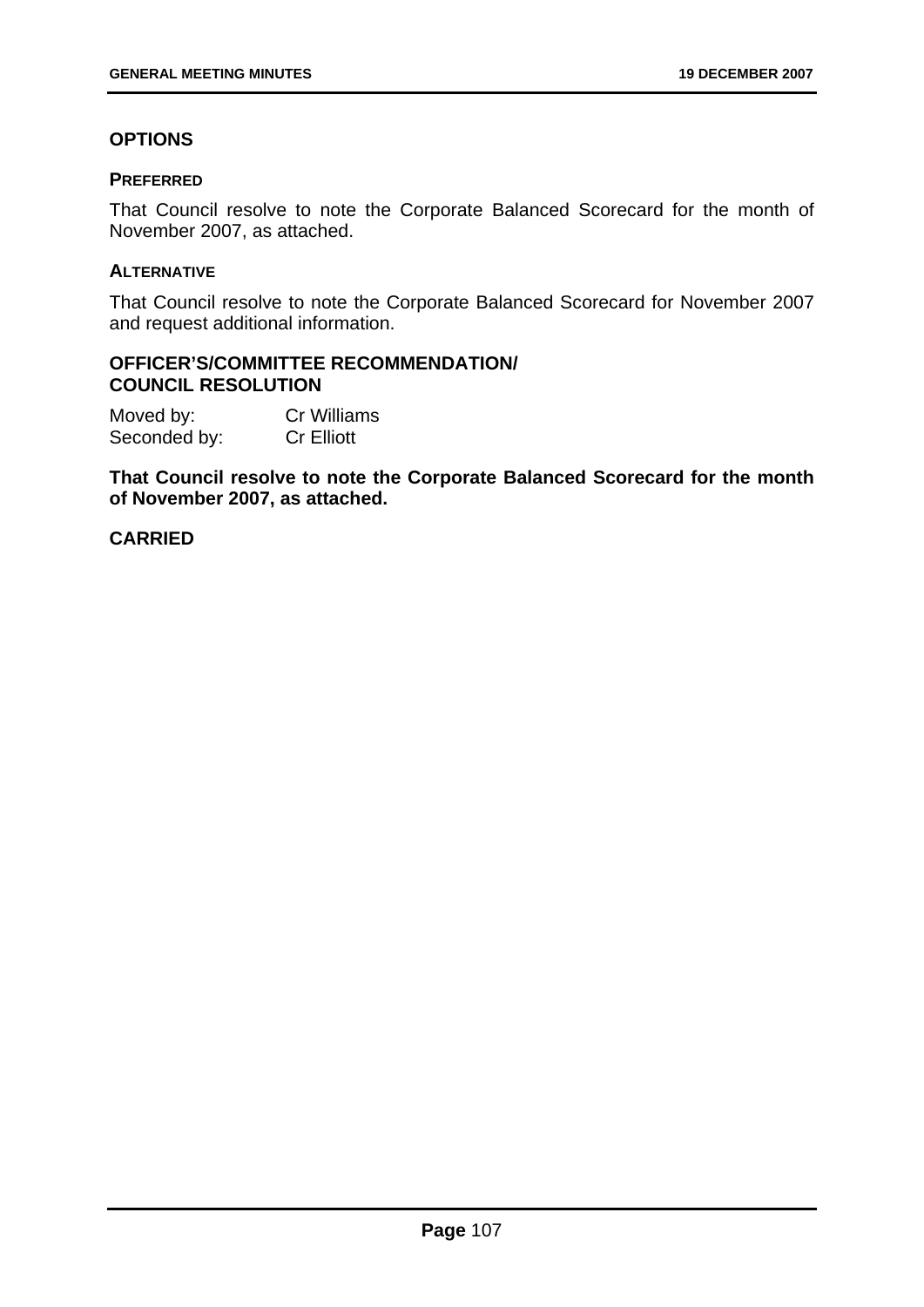## **12.5 TENDERS FOR CONSIDERATION**

The following tender was presented for consideration:

## **12.5.1 TENDER FOR THE PROVISION OF GRASS CUTTING SERVICES 1158- 2008-PCO**

| <b>Dataworks Filename:</b>       | <b>FM Tendering Supply Services</b>                                   |
|----------------------------------|-----------------------------------------------------------------------|
| <b>Responsible Officer Name:</b> | <b>Neil Kesur</b><br><b>Acting Manager Operations and Maintenance</b> |
| <b>Author Name:</b>              | <b>Jillian Jones</b><br><b>Procurement Coordinator</b>                |

#### **EXECUTIVE SUMMARY**

The previous grass cutting contract for schedules 5, 6, 7, 11 & 12 – contract 2317 is due to expire on 31 December 2007 and the contractor for schedules 1, 2, 3 & 4 of contract PDG0068 advised that they are unable to continue the contract in its current format due to fuel price increases and so the contracts option to extend is not being taken up resulting in a contract expiry of 31 January 2008.

In accordance with section 484 (1) of the *Local Government Act 1993,* Council invited tenders for the Provision of Grass Cutting Services.

The tender was advertised in the Redland Times on 19 October 2007, 20 October 2007 in the Courier Mail and in the Bayside Bulletin on 23 October 2007.

Thirty three (33) documents were issued and the following submissions were received:

- B & G Lawncare for schedules 5, 6, 7 & 12
- Imita Ridge Pty Ltd T/A Bayside Slashing for schedules 1, 2, 3, 4, & 11
- CS & JM Magill Pty Ltd T/A Magill Mowing for schedules 5, 6, 7 & 12
- Coochie Waters Pty Ltd for schedule 11

This report presents the evaluation of tenders received. The tender considered to be the most advantageous to Council is being recommended under Sections 481, 483, 484 and 490 of the *Local Government Act* relating to tendering, and the principles governing the making of contracts.

#### **PURPOSE**

To seek Council approval of the Officer's recommendation to award contracts for the following schedules to the suppliers listed below:

| ■ Schedule 1, 2, 3 & 4  | Bayside Slashing (commencing 1 February 2008) |
|-------------------------|-----------------------------------------------|
| ■ Schedule 5, 6, 7 & 12 | Magill Mowing (commencing 1 January 2008)     |
| ■ Schedule 11           | Coochie Waters (commencing 1 January 2008)    |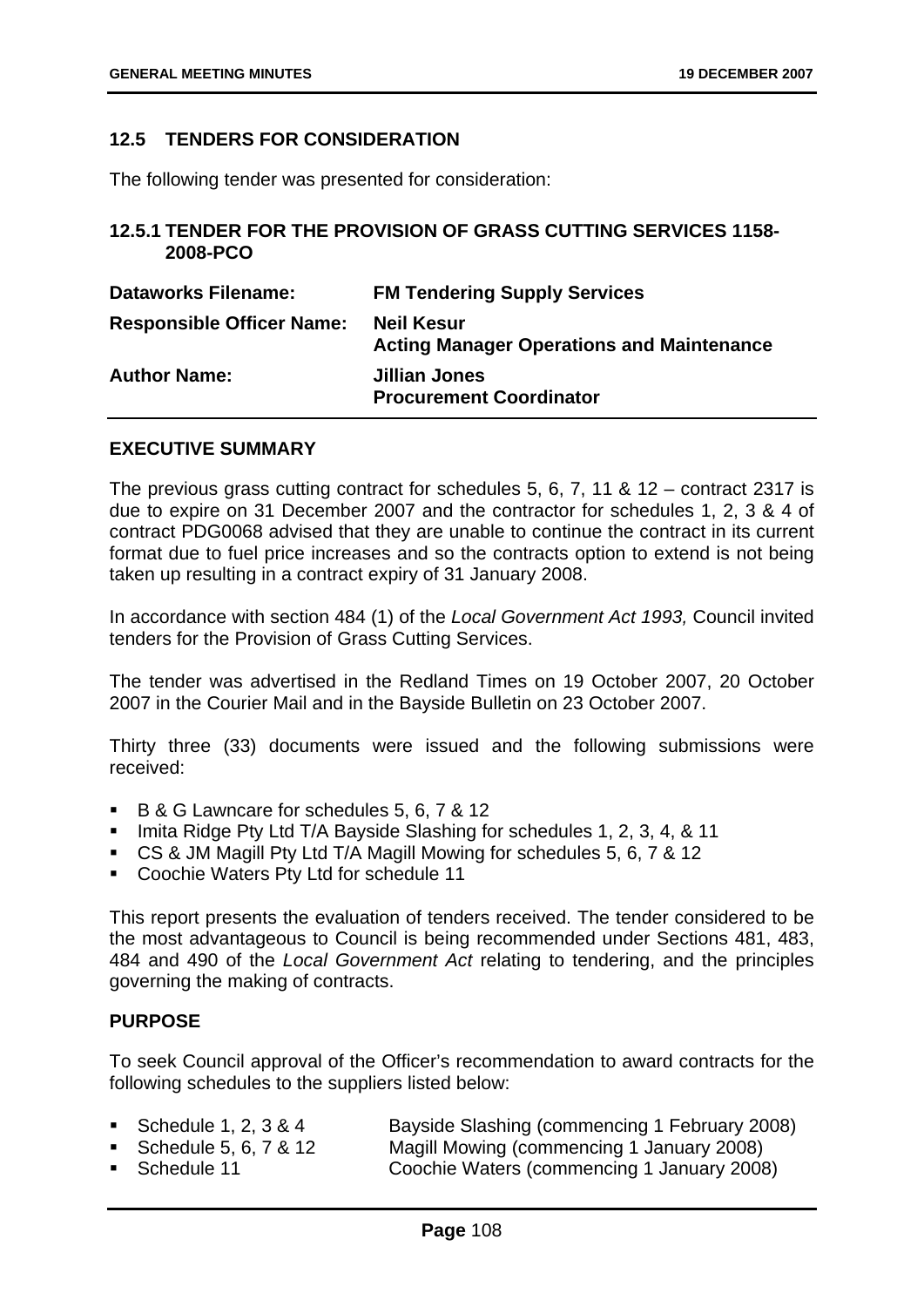to 31 January 2010 with the option to extend for a further three (3) one (1) year periods.

## **BACKGROUND**

The tender included the following schedules and offers were invited for schedules separately due to the varying type of equipment required to service each schedule.

Schedule 1 – High Profile Main and Connecting Roads

Schedule 2 – Medium Profile Local Streets/Roads

Schedule 3 – Low Profile Main and Connecting Roads

Schedule 4 – Low Profile Local Streets/Roads

Schedule 5 – Lanes/Walkways and Other Areas

Schedule 6 – Car Parks

Schedule 7 – Halls

Schedule 11 – Coochiemudlo Island (Road Reserves/Council Land)

Schedule 12 – Private/Council Naturestrips

Tenderers were asked to respond to the requirements below and the evaluation was weighted as follows:

| <b>TENDER EVALUATION CRITERIA</b>  |                                                             |                                 |
|------------------------------------|-------------------------------------------------------------|---------------------------------|
| <b>Mandatory Criteria</b>          | <b>Tender Deliverable Attachment in</b><br><b>Section B</b> | <b>Evaluation</b><br>Weightings |
| Form of Tender                     | Tender Deliverable Attachment - A                           |                                 |
| <b>Other Criteria</b>              | <b>Tender Deliverable Attachment in</b>                     | <b>Evaluation</b>               |
|                                    | <b>Section B</b>                                            | Weightings                      |
| Risk and Benefit to Council        | All Tender Deliverable Attachments                          |                                 |
| Insurances                         | Tender Deliverable Attachment - D                           |                                 |
| Statement of Non Compliance        | Tender Deliverable Attachment - B                           |                                 |
| Tendered Sum (Value for Money)     | Tender Deliverable Attachment - C                           | 30%                             |
| Previous Experience with RSC       | Tender Deliverable Attachment - F                           |                                 |
| <b>Referee Reports</b>             | Tender Deliverable Attachment - E                           | 15%                             |
| Notice of Sub Contractors          | Tender Deliverable Attachment - G                           |                                 |
| General Operational Capability and | Tender Deliverable Attachment - J                           | 55%                             |
| Experience                         |                                                             |                                 |
| Safety Management Plan             | Tender Deliverable Attachment - H                           |                                 |
| Environmental Management Plan      | Tender Deliverable Attachment - I                           |                                 |

For those areas without an evaluation weighting these were assessed as either acceptable or not acceptable to Council.

#### **ISSUES**

Clarifications were sought from all suppliers ranging from missing referee details to safety management plan missing information.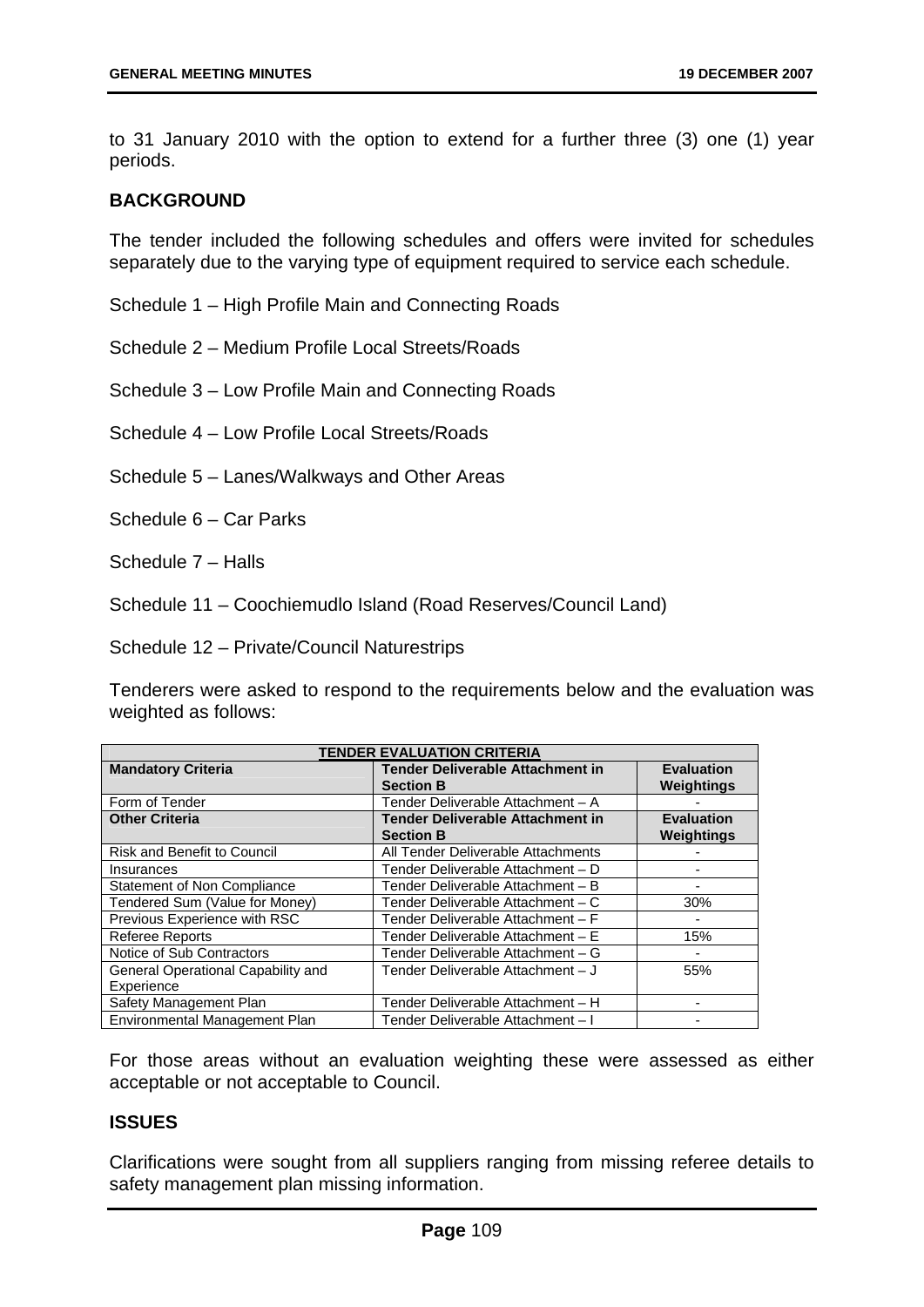## **RELATIONSHIP TO CORPORATE PLAN**

The recommendation primarily supports Council's strategic priority to ensure the long term financial viability of the Shire and provide public accountability in financial management.

#### **FINANCIAL IMPLICATIONS**

Parks and Conservation has insufficient funds in the 2007/08 budget for these services and a quarter 2 budget review will be submitted for \$140,000 if this recommendation is accepted.

The cost of each contract is provided below:

Schedules 1, 2, 3 & 4

\$807,405 plus GST per annum

Schedules 5, 6, 7 & 12

\$169,311 plus GST per annum

Schedule 11

\$26,910 plus GST per annum

TOTAL

\$1,003,626 plus GST per annum

This contract is linked to Queensland CPI for non fuel related costs and a fuel variation formulae for fuel costs for the annual review and the figures above are subject to this review, with the exception of Coochie Waters who opted for Queensland CPI increases only.

### **CONSULTATION**

Consultation has occurred with:

- **Parks & Conservation Contracts Officer Brian Herfort**
- Turf Services Officer Laurence Blacka
- **Procurement Coordinator Coordinator** Jillian Jones

Workplace Health and Safety were consulted to ensure the suitability of the supplier's safety management plans and safe work method statements.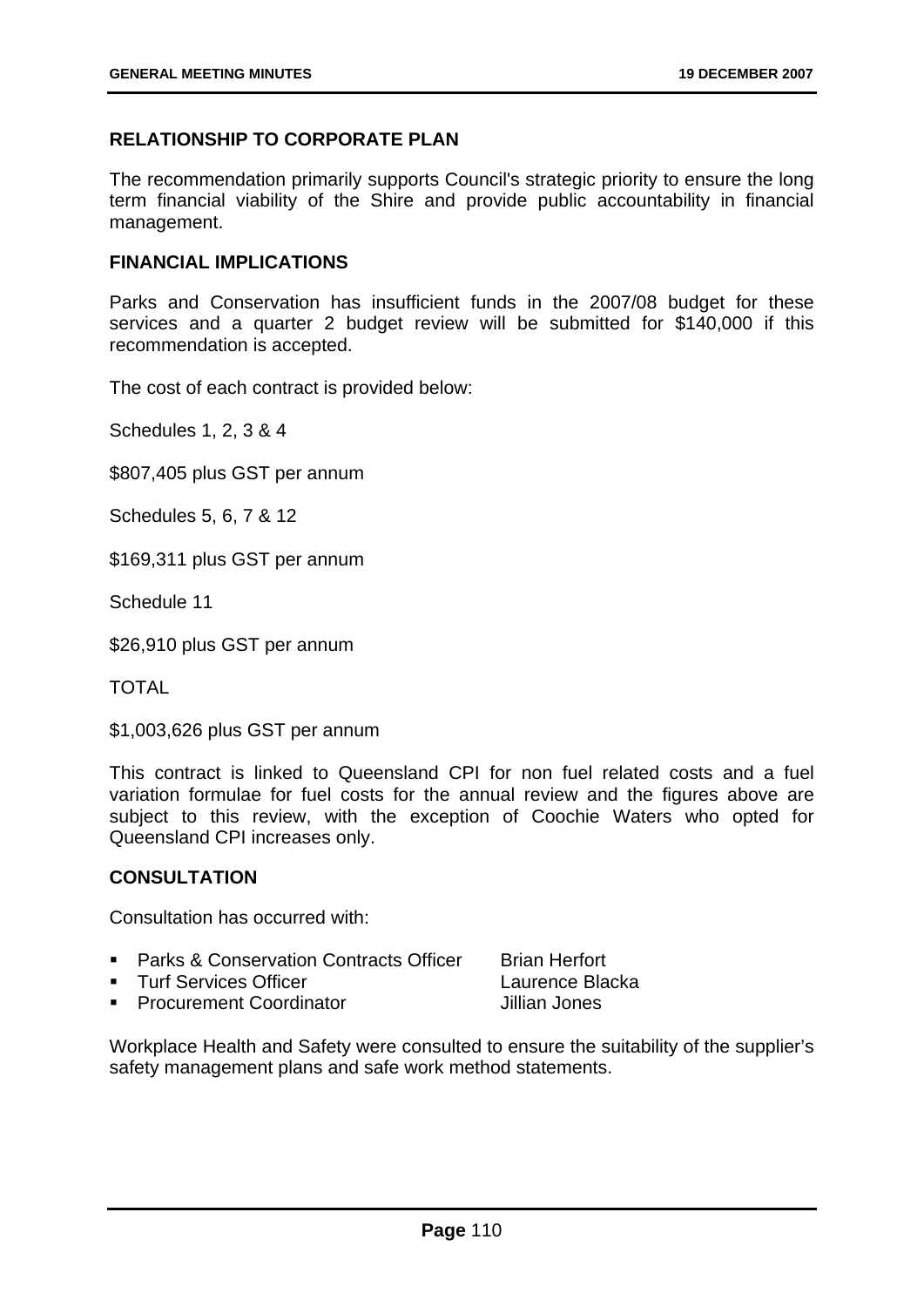## **OPTIONS**

## **PREFERRED**

- 1. To award the contracts for the following schedules to the suppliers listed below:
	- Schedule 1, 2, 3 & 4 Bayside Slashing (commencing 1 February 2008)
	- Schedule 5, 6, 7 & 12 Magill Mowing (commencing 1 January 2008)
	- Schedule 11 Coochie Waters (commencing 1 January 2008)

to 31 January 2010 with the option to extend for a further three (3) one (1) year periods.

- 2. To delegate the Chief Executive Officer the authority to:
- 3. Make, vary and discharge the contract in accordance with the agreed contract terms for any changes; and
- 4. To sign all relevant documentation.
- 5. That the documents "Summary of Tender Evaluation" and "Evaluation Scores" remain confidential.

## **OFFICER'S/COMMITTEE RECOMMENDATION COUNCIL RESOLUTION**

| Moved by:    | Cr Williams       |
|--------------|-------------------|
| Seconded by: | <b>Cr Elliott</b> |

**That Council resolve as follows:** 

**1. To award the contracts for the following schedules to the suppliers listed below:** 

**Schedule 1, 2, 3 & 4 Bayside Slashing (commencing 1 February 2008)** 

**Schedule 5, 6, 7 & 12 Magill Mowing (commencing 1 January 2008)** 

**Schedule 11 Coochie Waters (commencing 1 January 2008)** 

**to 31 January 2010 with the option to extend for a further three (3) one (1) year periods.** 

- **2. To delegate to the Chief Executive Officer the authority to:**
- **3. Make, vary and discharge the contract in accordance with the agreed contract terms for any changes; and**
- **4. To sign all relevant documentation.**
- **5. That the documents "Summary of Tender Evaluation" and "Evaluation Scores" remain confidential.**

**CARRIED**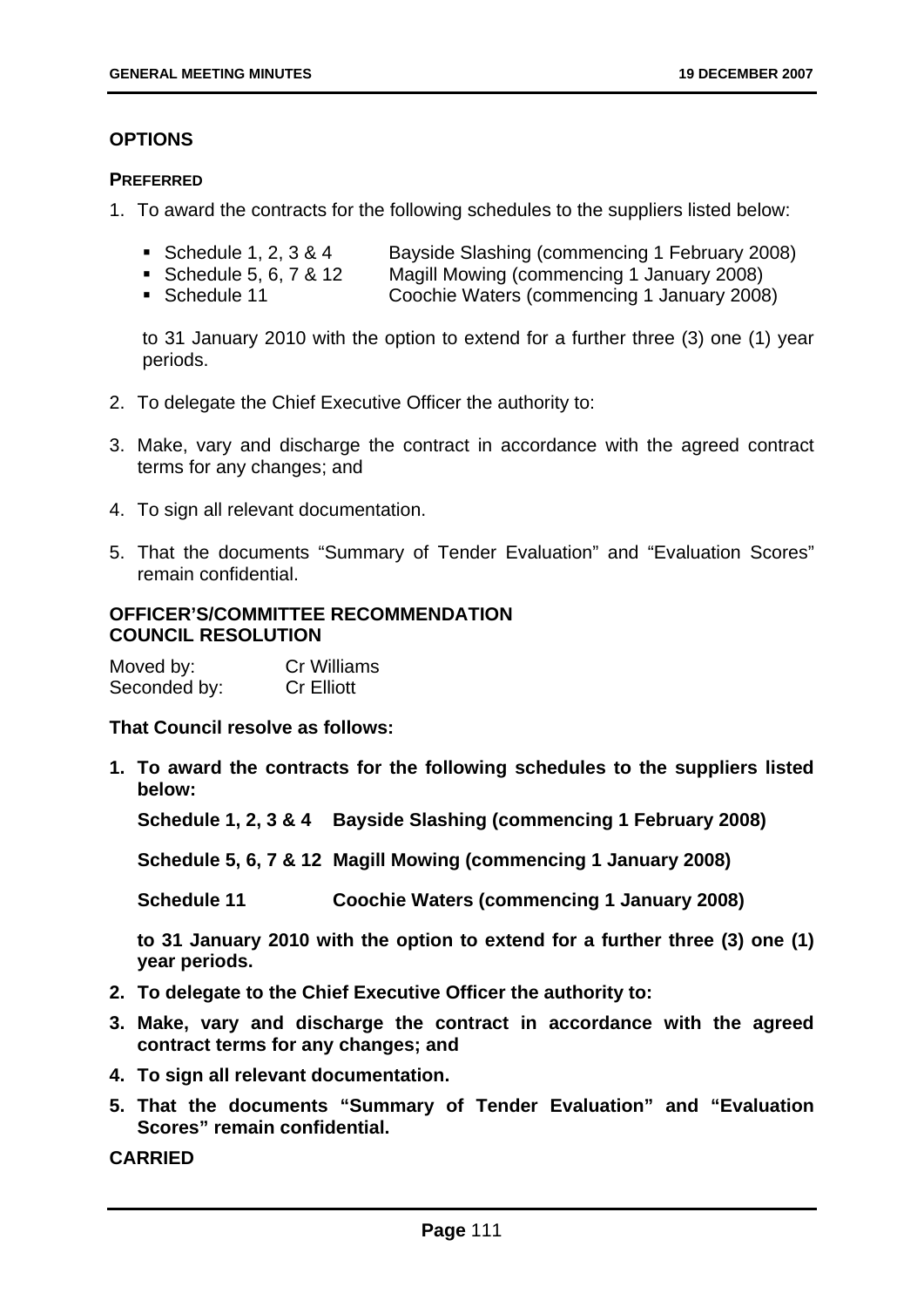- **13 ITEM REFERRED FROM DEVELOPMENT ASSESSMENT COMMITTEE MEETING OF 4 DECEMBER 2007**
- **13.1 REPORT FROM CUSTOMER SERVICES**

**13.1.1 PROPOSED INFRASTRUCTURE AGREEMENT FOR THE INTEGRATED EMPLOYMENT CENTRE AT 678 GERMAN CHURCH RD, REDLAND BAY, FOR REDLANDS BUSINESS PARK** 

| <b>Dataworks Filename:</b>       | <b>MC008666</b>                                                  |
|----------------------------------|------------------------------------------------------------------|
| <b>Attachment:</b>               | <b>Addendum</b>                                                  |
| <b>Responsible Officer Name:</b> | <b>Timothy Donovan</b><br><b>Manager Assessment Services</b>     |
| <b>Author Name:</b>              | <b>Bruce Appleton</b><br><b>Manager Development Coordination</b> |

#### **EXECUTIVE SUMMARY**

A report on this application was presented to the Development Assessment Committee meeting of 4 December 2007 for consideration and is now presented to the General Meeting for final resolution, due to the conditions of the powers delegated to this Committee.

Council has approved a material change of use for land at German Church Road, Redland Bay for the purposes of an Integrated Employment Centre. A condition of that approval required the applicant to enter an infrastructure agreement with Council to provide for services and infrastructure for the development.

The issues to be dealt with in the agreement include the provision of roadworks, water supply and waste water services, dedication of open space areas, provision of water quality facilities and management of stormwater through the site.

The agreement also deals with the payment of contributions in accordance with policies in the Redlands Planning Scheme.

The recommendation is that Council approve the provisions in the addendum to this report as the basis for an infrastructure agreement between Council and the owners of the development known as the Integrated Employment Centre, located on Lot 24 on RP203700 and Lot 2 on RP221100, situated at 678-794 German Church Road, Redland Bay.

It is also recommended that Council instruct its solicitors to complete the preparation of the infrastructure agreement, prepare all relevant documents for endorsement, and that Council delegate the Mayor and CEO to sign all relevant documents on behalf of Council.

This report is presented to the Development Assessment Committee for consideration and will be presented to the General Meeting on 19 December 2007 for final resolution, due to the conditions of the powers delegated to this Committee.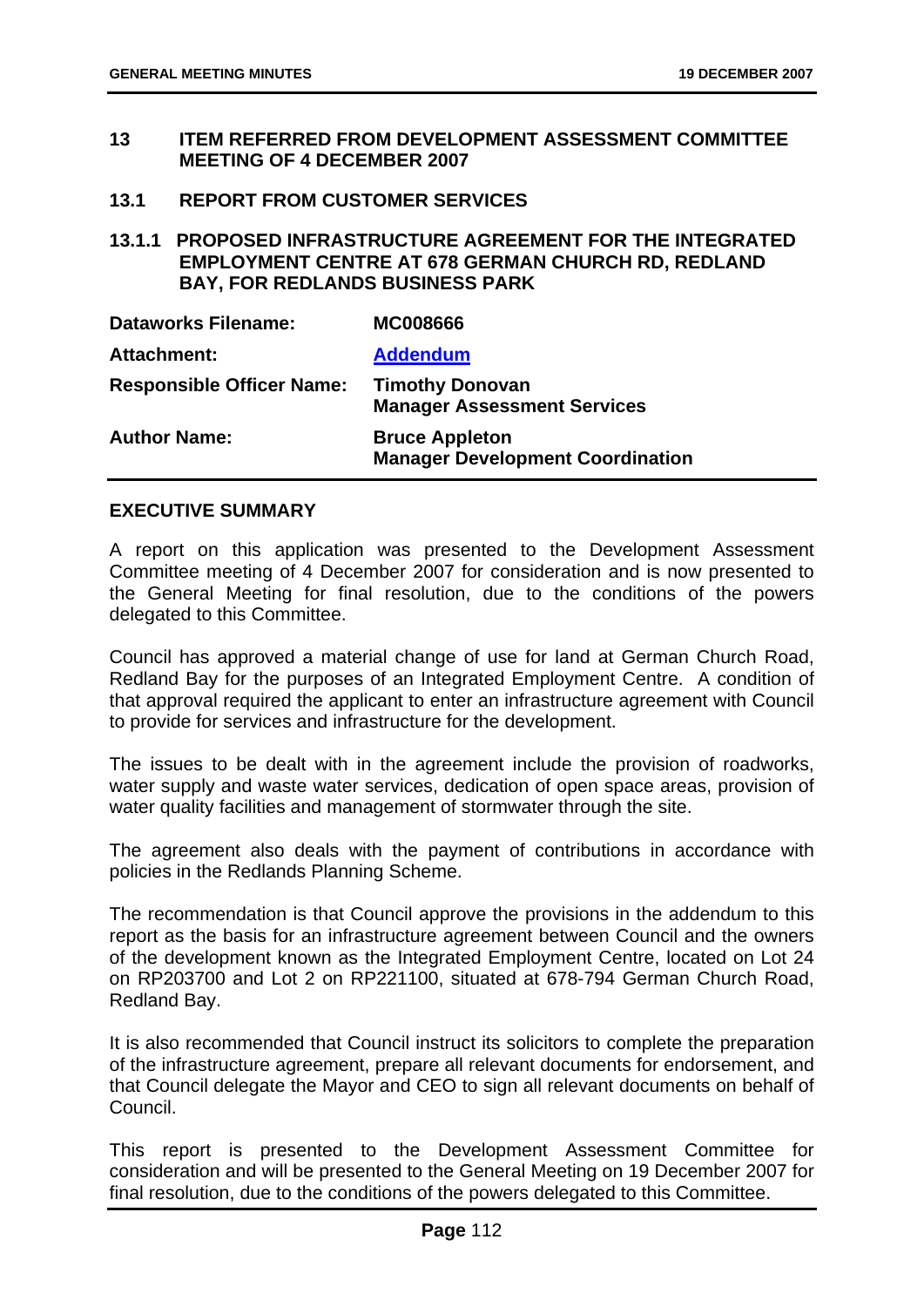## **PURPOSE**

- 1. To have Council resolve to approve the proposed infrastructure agreement; and
- 2. To instruct Council's solicitors to complete the preparation of legal documents for endorsement; and
- 3. To delegate the Mayor and CEO to sign all relevant documents.

### **BACKGROUND**

Council issued a preliminary approval in February 2006 for a material change of use overriding a Local Planning Instrument for land zoned Rural Non Urban and described as Lot 24 on RP.203700 and Lot 2 on RP.221100, situated at 678-794 German Church Road, Redland Bay, to faciliate the establishment of an Integrated Employment Centre.

The approval requires the applicant to enter an Infrastructure Agreement (IA) with Council and also to lodge a Structure Plan (SP). The infrastructure agreement is required as the development was approved in an area which does not have normal infrastructure planning associated with identified development zones in the Redlands Planning Scheme. The IA is required to include, but not be limited to:

- (a) Staging of the proposed development, and
- (b) Identification of all infrastructure necessary for the proposed development including:
	- i. Roadworks internal and external to the land;
	- ii. Intersection works at Cleveland Redland Bay Road and German Church Road:
	- iii. Sewerage and water supply network of mains external to the land;
	- iv. Internal sewerage and water reticulation works;
	- v. Dedication of areas identified as IEC3 to the State as land for open space purposes;
	- vi. Stormwater quality management systems and flood drainage systems; and
	- vii. Sustainable water management systems including water conservation devices and alternative water sources.

#### **ISSUES**

The attached document is intended to be an addendum to a legal agreement intended to become an infrastructure agreement under s3.5.34 of the Integrated Planning Act s3.5.34.

The proposed addendum to an infrastructure agreement for this development contains the following provisions:

### **A. Tenure**

The IA requires the development to be reconfigured by community title provisions. This then identifies all roads and services within the site would become common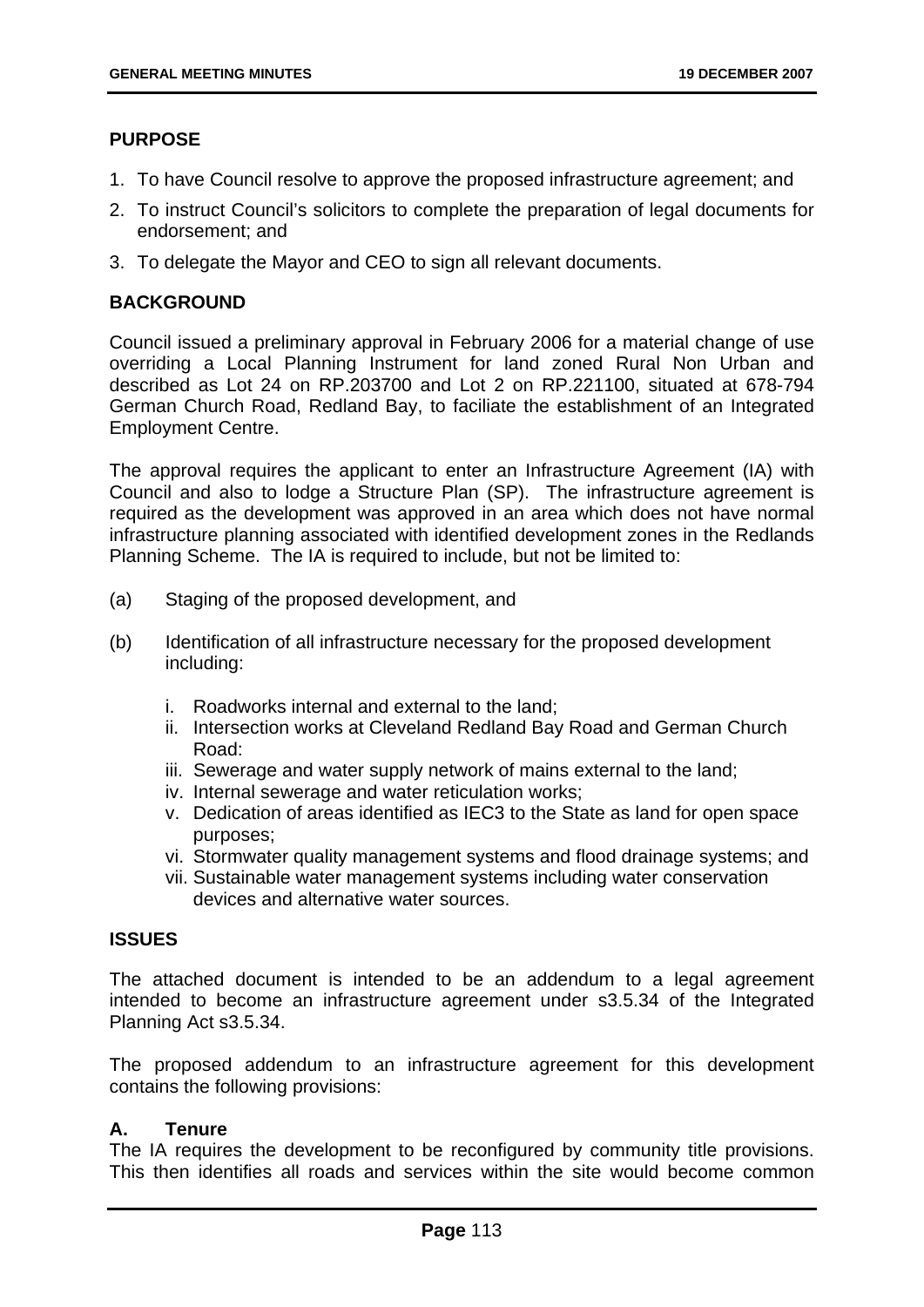property under the control of the body corporate. Any community management statement s would then also have a copy of the infrastructure agreement attached.

## **B. Open Space**

This section of the IA identifies the extent of public open space to be dedicated to the State. This area would exclude any components of the development for which the body corporate would have on-going maintenance obligations under various approvals for the development.

## **C. Water Supply**

This part of the IA details the provision of water reticulation services, the capacity to be provided in the water supply headworks (dams, treatment plants and trunk mains) and the payment of contributions under the Redlands Planning Scheme policy. These contributions are not related to the provision of reticulation systems.

This part provides for progressive contributions to major works defined as headworks. The charges are broken down into the initial contributions to be made at the time of reconfiguration of the development, contributions to be made at the MCU stages and contributions that may arise from extra demands for potable water by the occupants of the site.

## **D. Waste Water**

This part of the IA details the provision of waste water reticulation services, the capacity to be provided in the waste headworks (treatment plants, pumping stations and trunk mains) and the payment of contributions under the Redlands Planning Scheme policy. These contributions are not related to the provision of reticulation systems.

As for water supply, the part for waste water contributions provides for progressive contributions to major works defined as headworks. The charges are broken down into the initial contributions to be made at the time of reconfiguration of the development, contributions to be made at the MCU stages and contributions that may arise from extra demands where excess water supply demands are identified. The use of water demand is the only reasonable way of measuring the likely additional demands to be made on the waste water systems.

## **E. Roadworks**

It is proposed that the applicant be responsible for improvements to be made to roads at the frontage of the site. The draft agreement proposes that the applicant reconstruct German Church Road from the intersection with Cleveland Redland Bay Rd to the entry to the Days Road intersection. Days Road is also the location of the entry to the development.

It is proposed that the entry to the development should consist of a 2 lane roundabout with bus set down areas. The construction of the Days Road intersection will require the applicant to make improvements to the drainage regime at that location in German Church Road. The current drainage conditions at that location do not meet the normal criteria Council would apply to such roads.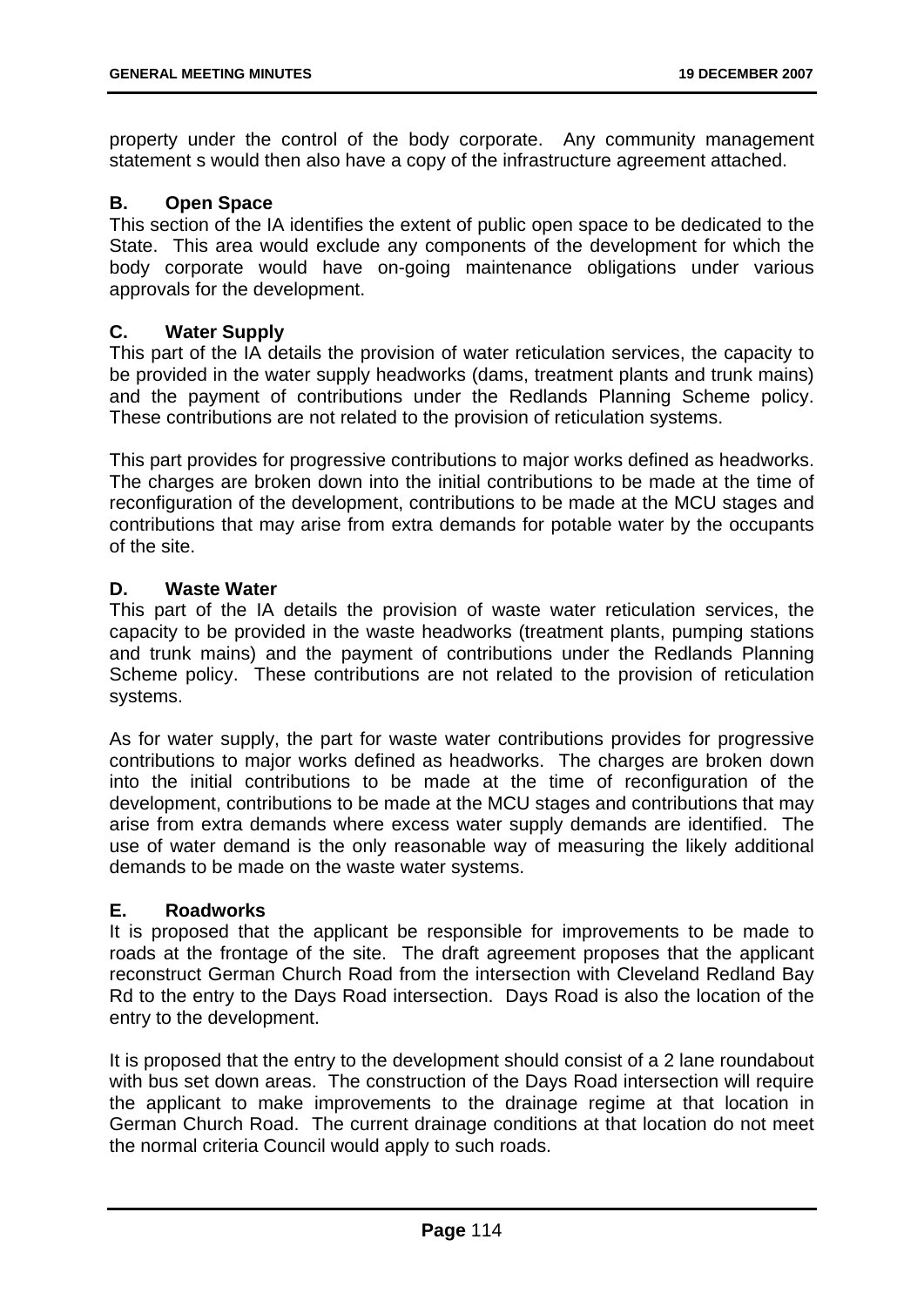The entry to the development will consist of a dual carriageway from the roundabout. Provision will also be made for the entry to the development to be controlled during the hours of darkness. This is consistent with the requirements of the development approval which limit the entry of traffic to the development in order to mitigate impacts on native fauna on the site.

## **F. General Issues**

The infrastructure agreement is not intended to deal with the requirements of development applications for reconfiguration and material change of use. Those applications would be assessed against the provisions of the approved Plan of Development and the proposed Structure Plan which affect the site.

The addendum to this report is intended to become part of the legal document which is to be the infrastructure agreement. The addendum identifies the technical provisions of the agreement. Upon approval of the addendum to this report, the legal documents will be prepared by Council's solicitors for endorsement by the parties to the agreement. Those parties are the Redland Shire Council and the owners of the development site.

The agreement is intended to become and infrastructure agreement under the provisions of the Integrated Planning Act. As such it will be attached to the development site and apply to all subsequent owners of the development.

This agreement would secure the provision of infrastructure which is needed by the development to meet expected community standards of service.

## **RELATIONSHIP TO CORPORATE PLAN**

The recommendation primarily supports Council's strategic priority to preserve a balance with urban, rural, bushland, village, coastal and island character of the Redlands by managing growth.

#### **FINANCIAL IMPLICATIONS**

The financial implications for Council in relation to this matter are contained in the IA and relate to contributions to be paid to Council for water supply and sewerage headworks augmentation, and payments required for provision of services and infrastructure components. All legal costs associated with the preparation of the IA are to be borne by the applicant.

#### **PLANNING SCHEME IMPLICATIONS**

The Land Use Planning Group was consulted and it is considered that the outcome of recommendations in this report will not require any amendments to the Redlands Planning Scheme.

#### **CONSULTATION**

Consultation has occurred with the applicants, Council's legal advisers, Land Use Planning, Environmental Management, Assessment Services, Operations and Maintenance, and Redland Water & Waste.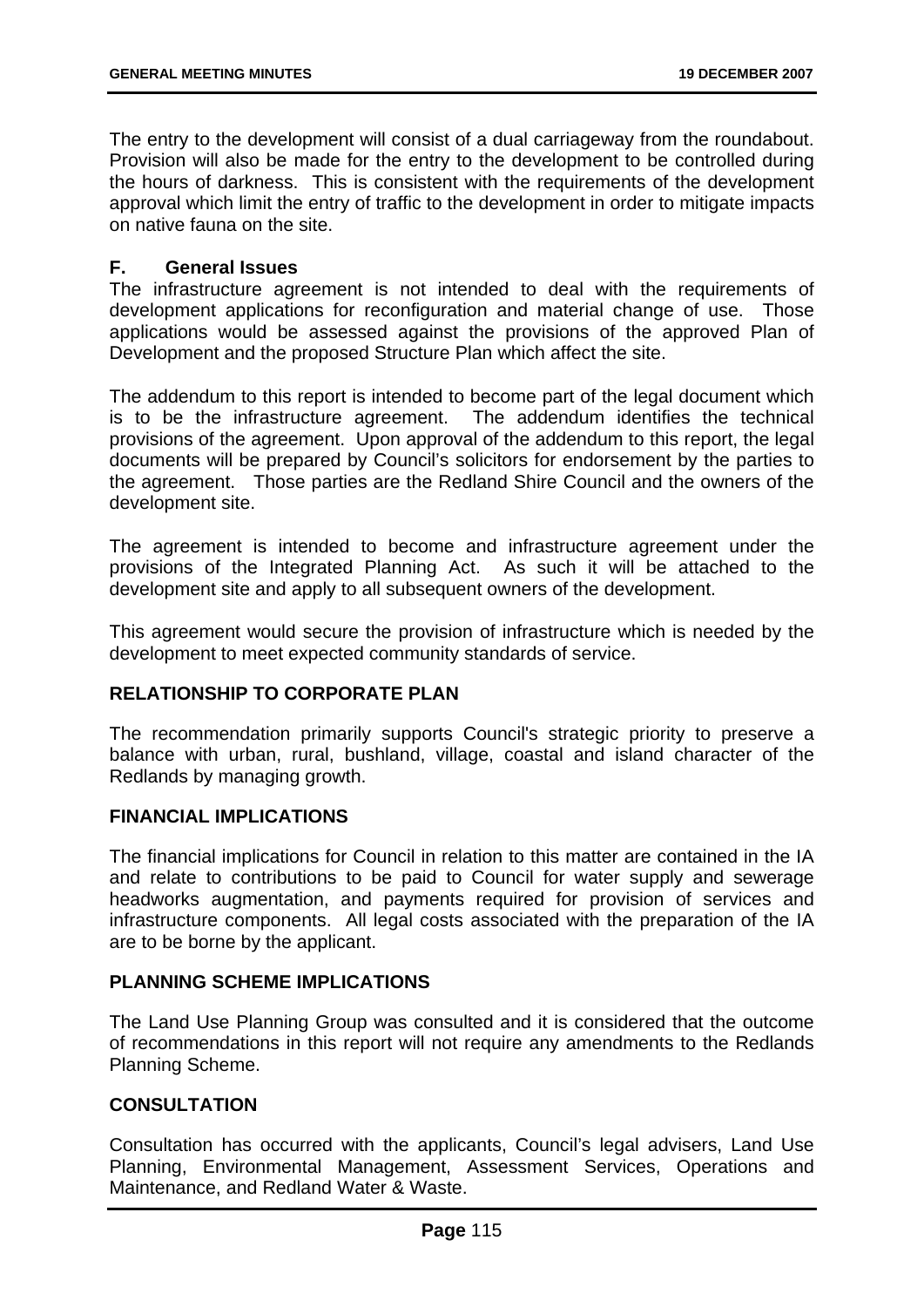## **CONCLUSION**

It is recommended that Council adopt the proposed Infrastructure Agreement and instruct its solicitors to prepare the documents for signing by all relevant parties.

## **OFFICER'S RECOMMENDATION**

That Council resolve as follows:

- a) To approve the proposed addendum attached to this report as the basis for an infrastructure agreement between Council and the owners of the development known as the Integrated Employment Centre, located on Lot 24 on RP203700 and Lot 2 on RP221100, situated at 678-794 German Church Road, Redland Bay;
- b) To instruct Council's solicitors to complete the preparation of the infrastructure agreement and prepare all relevant documents for endorsement; and
- c) That Council authorise the Mayor and Chief Executive Officer to sign all relevant documents on behalf of Council.

## **COMMITTEE DISCUSSION**

Officers indicated that two changes had been made to the addendum:

- a) Removal of condition 64 (d); and
- b) Removal of the words 'once only' from condition 68.

#### **COMMITTEE RECOMMENDATION/ COUNCIL RESOLUTION**

| Moved by:    | Cr Beard |
|--------------|----------|
| Seconded by: | Cr Burns |

**That Council resolve as follows:** 

- **1. To approve the proposed addendum as amended and attached to this report as the basis for an infrastructure agreement between Council and the owners of the development known as the Integrated Employment Centre, located on Lot 24 on RP203700 and Lot 2 on RP221100, situated at 678-794 German Church Road, Redland Bay;**
- **2. To instruct Council's solicitors to complete the preparation of the infrastructure agreement and prepare all relevant documents for endorsement; and**
- **3. That Council authorise the Mayor and Chief Executive Officer to sign all relevant documents on behalf of Council.**

**CARRIED**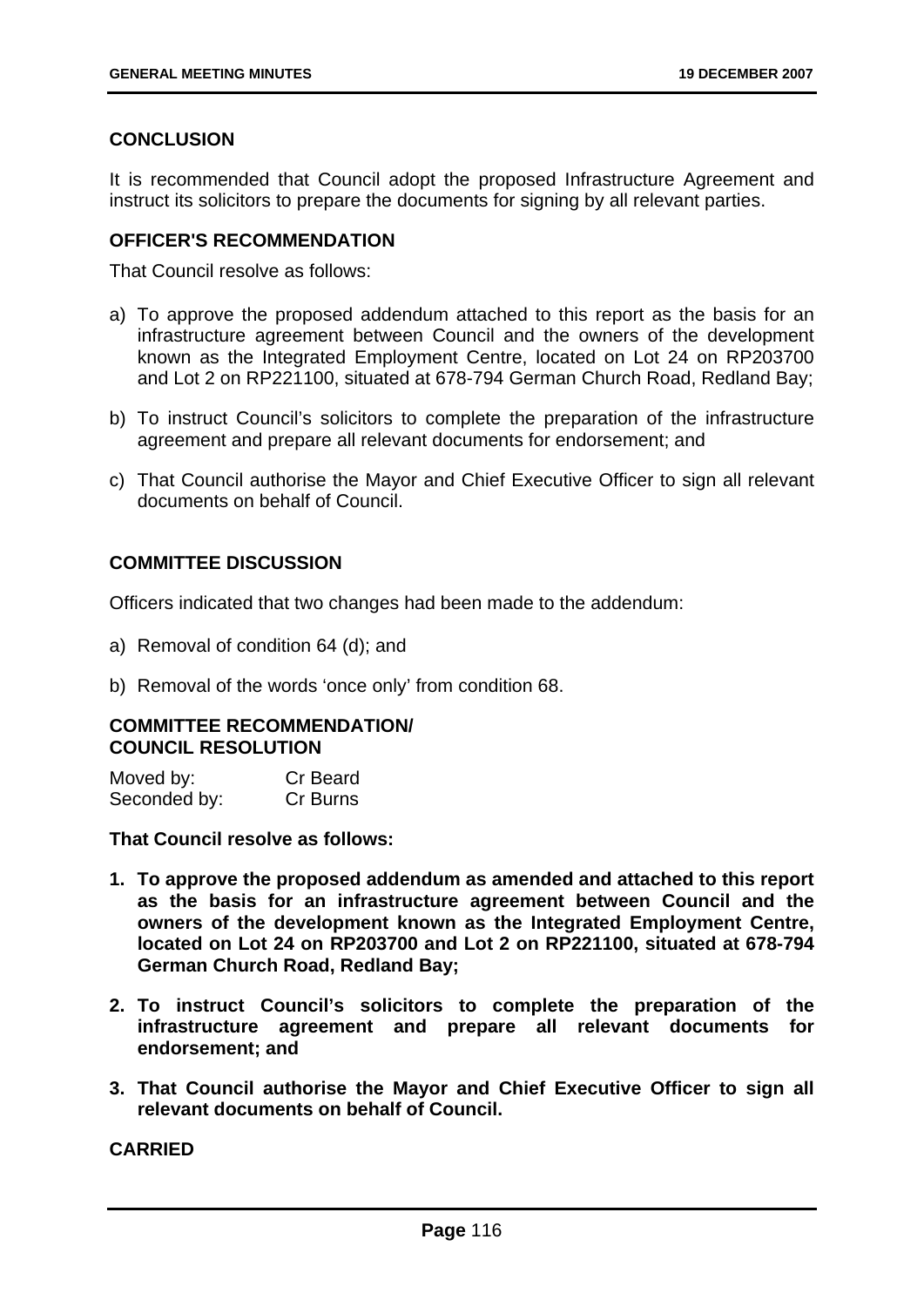# **14 MAYORAL MINUTES**

Nil.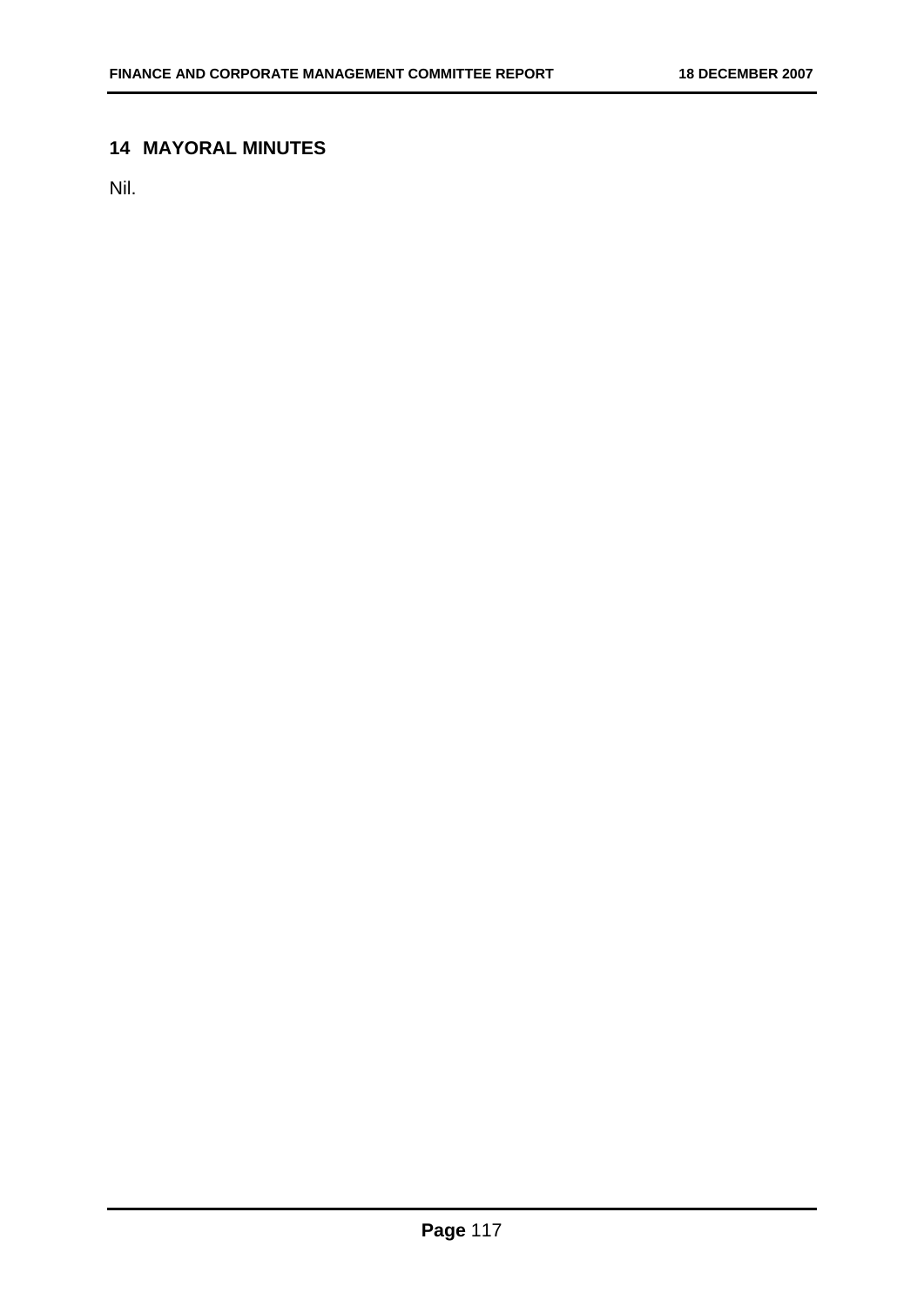## **15 DIRECT TO COUNCIL REPORTS**

#### **15.1 OFFICE OF CEO**

Cr Bowler declared a conflict of interest and left the meeting at 5.19 pm prior to discussion on this matter.

## **15.1.1 OMBUDSMAN'S REPORT - MODIFICATIONS TO COMPLAINT HANDLING GUIDELINE**

| <b>Dataworks Filename:</b>       | <b>GOV Councillors - Code of Conduct</b>                                                                                                          |
|----------------------------------|---------------------------------------------------------------------------------------------------------------------------------------------------|
| <b>Attachments:</b>              | <b>General Complaints Process Guideline GL-3037-</b><br>001 with tracked changes<br><b>Revised Guideline GL-3037-001 with accepted</b><br>changes |
| <b>Responsible Officer Name:</b> | <b>Susan Rankin</b><br><b>Chief Executive Officer</b>                                                                                             |
| <b>Author Name:</b>              | <b>Susan Rankin</b><br><b>Chief Executive Officer</b>                                                                                             |

## **EXECUTIVE SUMMARY**

The Ombudsman recently handed down a report into the handling of a complaint against a Councillor and made recommendations for Council's consideration. This report deals with the specific recommendations from the Ombudsman's report.

#### **PURPOSE**

To provide Council with the opportunity to consider the specific recommendations of the Ombudsman's report and decide on how any of these recommendations might be accepted and/or implemented.

#### **BACKGROUND**

The first complaint received by Council concerning behaviour of a Councillor under the Councillors' Code of Conduct was handled internally. Subsequently the Councillor complained to the Ombudsman and alleged that:

- The complaint was frivolous and vexatious;
- Council failed to correctly follow the Councillor Code of Conduct in managing the complaint;
- Council conducted a biased investigation to intimidate and discredit her as an elected member; and
- Council prejudged her.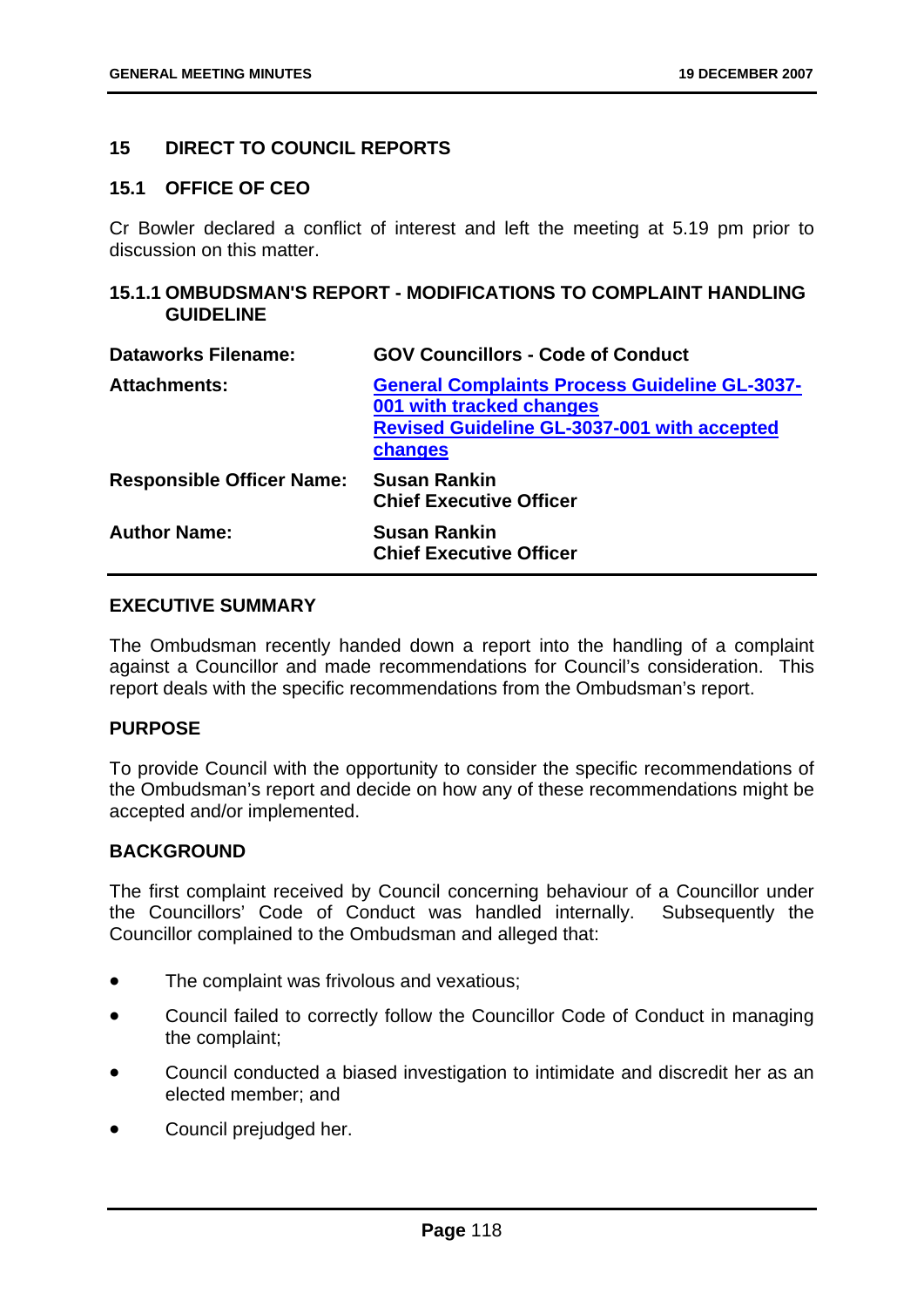The Ombudsman's report expresses his opinions regarding these allegations and finds that:

- Opinion 2 –"in the circumstances, I am satisfied that the decision made by the CEO to proceed to a formal investigation was a reasonable one". This addresses the allegation that the matter was frivolous and vexatious and did not require formal investigation. Hence that allegation was not upheld.
- Opinion  $9 -$  the evidence does not support the allegation that the Council prejudged the Councillor.
- Opinion 10 the evidence does not support the allegation that Council conducted a biased investigation to intimidate and discredit the Councillor as an elected member.

Based on the Ombudsman's opinions, three of the four allegations made by the Councillor were not found to be substantiated. The fourth allegation in relation to the handling of the complaint with respect to process was found to have some substantiation and recommendations have been made by the Ombudsman to address these issues.

For the most part our current practices reflect the changes recommended by the Ombudsman however, it is timely to review our guideline in light of this report and incorporate current practices into this document.

#### **PROCESS RECOMMENDATIONS**

In summary the Ombudsman's recommendations on process for handling complaints covered the following points:

- Clarify the reporting procedure to be followed where a formal investigation is undertaken;
- Provide affected Councillors with a copy of the investigation report and give them an opportunity to make submissions to the report if desired, attaching any submissions with the report which goes to Council;
- Ensuring that any report contains details of those sections of the Code of Conduct which are alleged to have been breached and how the breach has occurred;
- Use external investigators for all formal complaints against Councillors relating to Code of Conduct matters; and
- Amend Standing Orders to provide that Councillors must not be present in the meeting when reports dealing with Code of Conduct matters affecting them are debated and voted upon.

To correctly reflect current practice into the Guideline document it is recommended that the proposed changes to the attached Guideline document be noted and agreed by Council. Two versions of the document are attached – one showing *tracked changes* to the current Guideline document and a clean final copy of the document.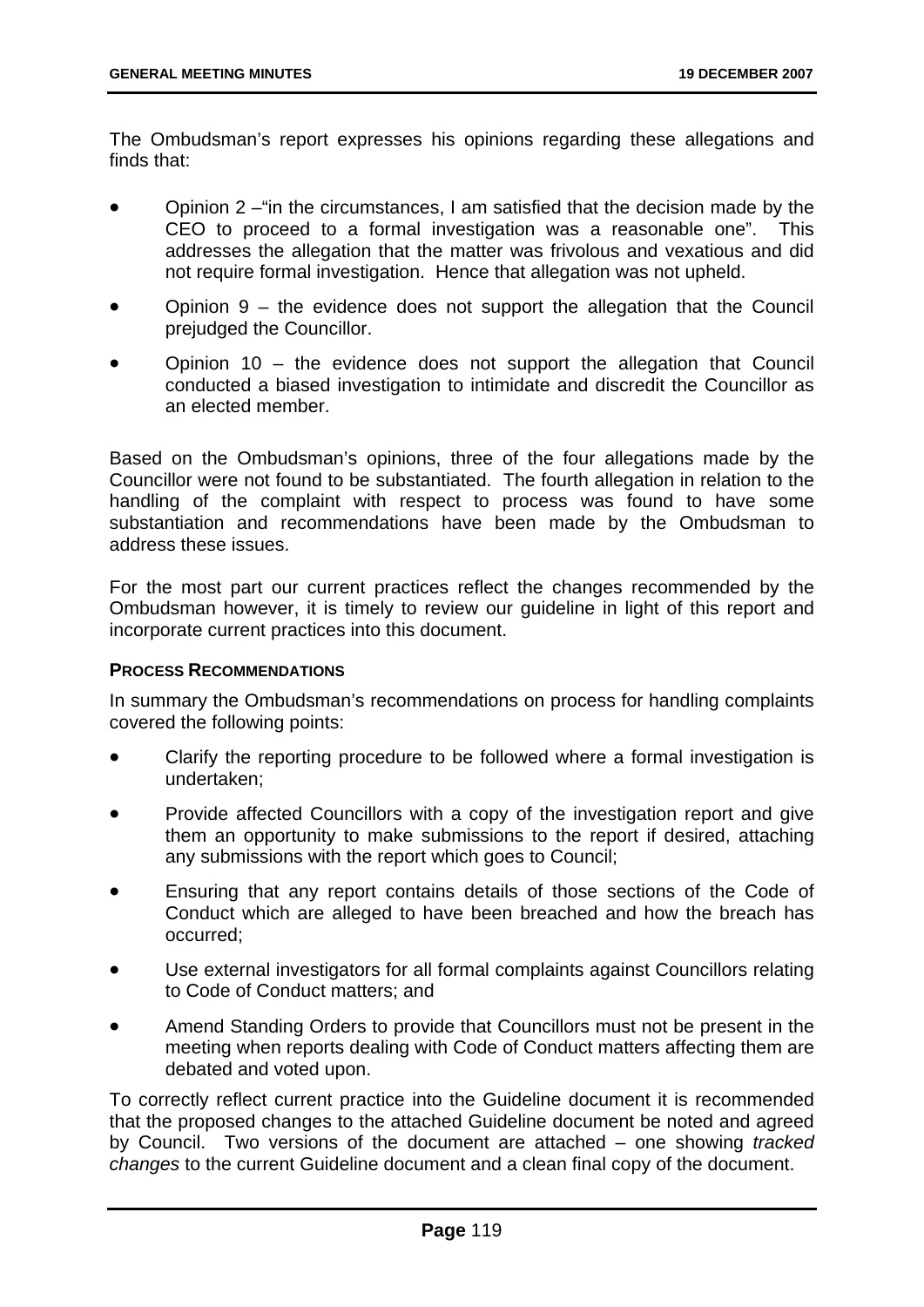The most significant changes are at:

- Section 5.2 clarifies the process for possible mediation of a complaint;
- Section 5.2.6 clarifies that all complaints against Councillors under the Councillor Code of Conduct will be investigated by external investigators;
- Section 5.3.2 clarifies the timeframes and process for submissions in relation to complaints under the Councillor Code of Conduct and that all such material will be presented to Council for consideration;
- Section 5.4.1 clarifies initial notification stage;
- Section 5.4.2 (d) clarifies that any report dealing with a breach of the Councillor Code of Conduct must detail which sections of the Code have allegedly been breached and how;
- Section  $5.5$  clarifies the right to refuse to investigate a complaint and the potential reasons why.

## **COUNCILLORS' PRESENCE IN CHAMBER AND VOTING ON CODE OF CONDUCT MATTERS AFFECTING THEM**

Recommendation 7 in the Ombudsman's Report suggests that Council consider amending its Standing Orders to provide that a Councillor about whom a complaint report has been given to Council for consideration, not be present at the meeting of the Council at which it is discussed nor vote on the matter.

In terms of timeframes, it is not possible to undertake all the required processes to amend Standing Orders (being related to the local law) in the remaining time of this Council, should Council wish to accept this recommendation.

From officers' perspectives there is some disagreement with the general philosophy of this recommendation. This matter has been discussed in different forums involving officers who regularly deal with these matters and the Convenor of the SEQ Code of Conduct Panel, not all of who would necessarily agree with the Ombudsman's view on this matter.

Essentially, the Ombudsman is saying that Councillors who have a code matter before Council should be excusing themselves on the basis of a conflict of interest. The declaration of a conflict of interest has always been an individual councillors' responsibility to declare and is not well defined in the *Local Government Act.*

One school of thought is that if Councillors remain present in the chamber during debate, they have the opportunity to hear both the views of their peers and also clarify matters if they are not contained in their submission.

Further it is currently the case that Councillors can declare a conflict of interest and remain in the debate and vote on matters, such as is the case for a wide variety of issues.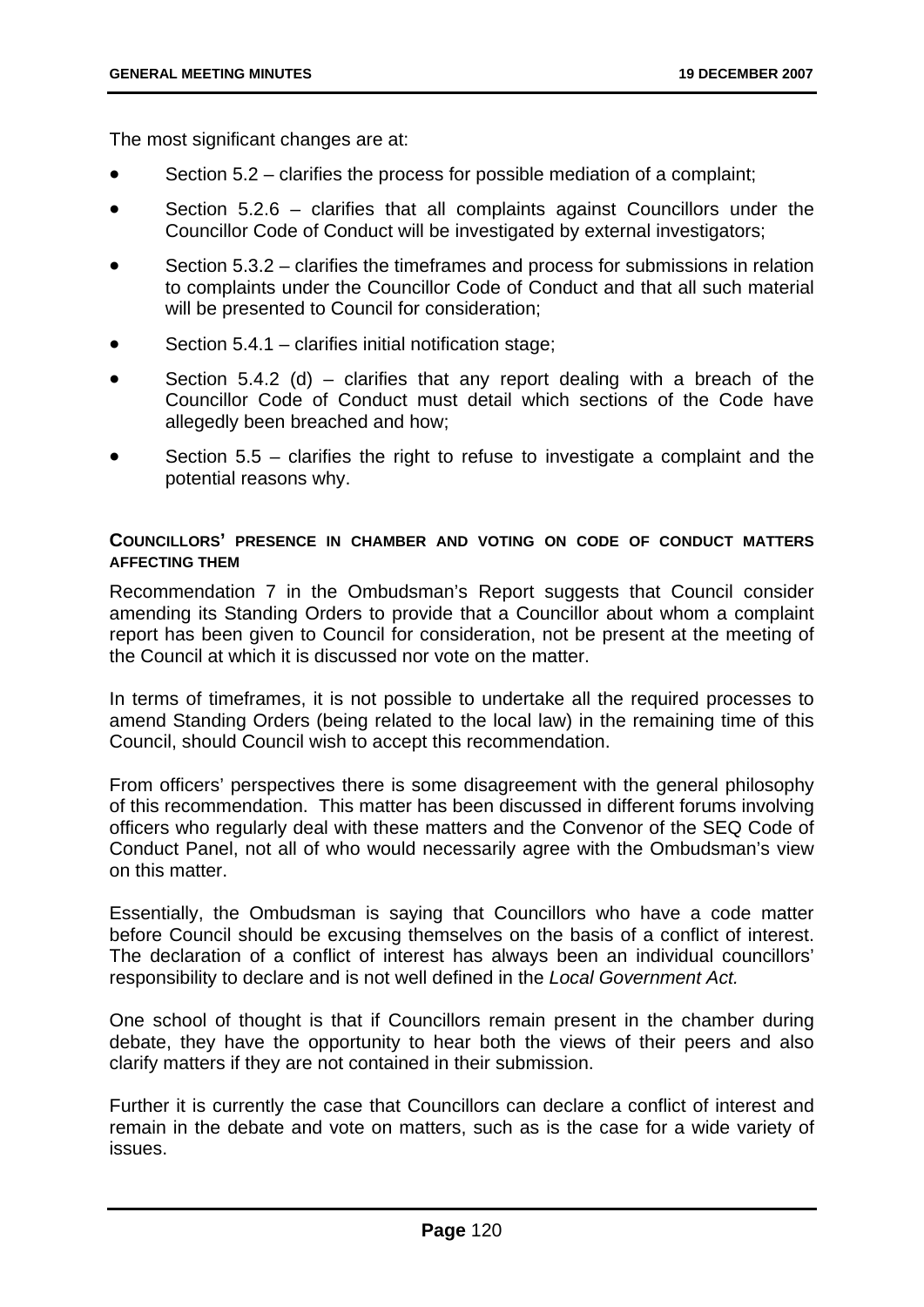If the report recommended a penalty which incorporated a monetary fine or other form of penalty which may make the decision material to the Councillor, then it could be argued that Councillors should not be present in the chamber or vote on the matter

Given that there is insufficient time to change Standing Orders for this Council, it is recommended that Council decide the practice it wishes to adopt under these circumstances and that this recommendation is revisited with the next Council.

## Option A

Council continue the practice of having Councillors absent from the Chamber during debate and voting on any code of conduct matter relating to them.

#### Option B

Council allows each individual Councillor to personally determine whether or not they should remain in the Chamber during debate and voting on any code of conduct matter relating to them.

## **RECOMMENDATION IN RELATION TO CR BOWLER**

The other recommendation made by the Ombudsman is Recommendation 5 which says "That Council rescind its motion of 26 July 2006 in relation to reprimanding Cr Bowler."

At Council's General Meeting on 26 July 2006, it resolved:

- 1. To accept the findings of the complaints officer that there is sufficient evidence to substantiate the allegation that on 22 May 2006, Cr Bowler was on land under the safety control of the complainant contrary to the lawful signage requiring visitors to report to the site; and
- 2. That this action by the Councillor constituted a breach of the Councillor Code of Conduct and is a minor breach as defined in section 250M of the *Local Government Act 1993*, and therefore in accordance with sections 250S and 250X of the *Local Government Act 1993*, reprimand the Councillor in writing.

The Ombudsman's report is not asking Council to rescind part 1 of this decision in relation to the finding that there is sufficient evidence to substantiate the allegation, only part 2 of the decision which finds the Councillor in breach of the Code and imposes the penalty of a written reprimand.

As part 2 of the decision has been actioned, advice is that it can not be rescinded. However if Council wishes to fulfil the intent of the Ombudsman's recommendation then the appropriate course of action would be to make a fresh resolution finding that the Councillor's action did not constitute a breach of the code and therefore subsequently withdrawing the reprimand.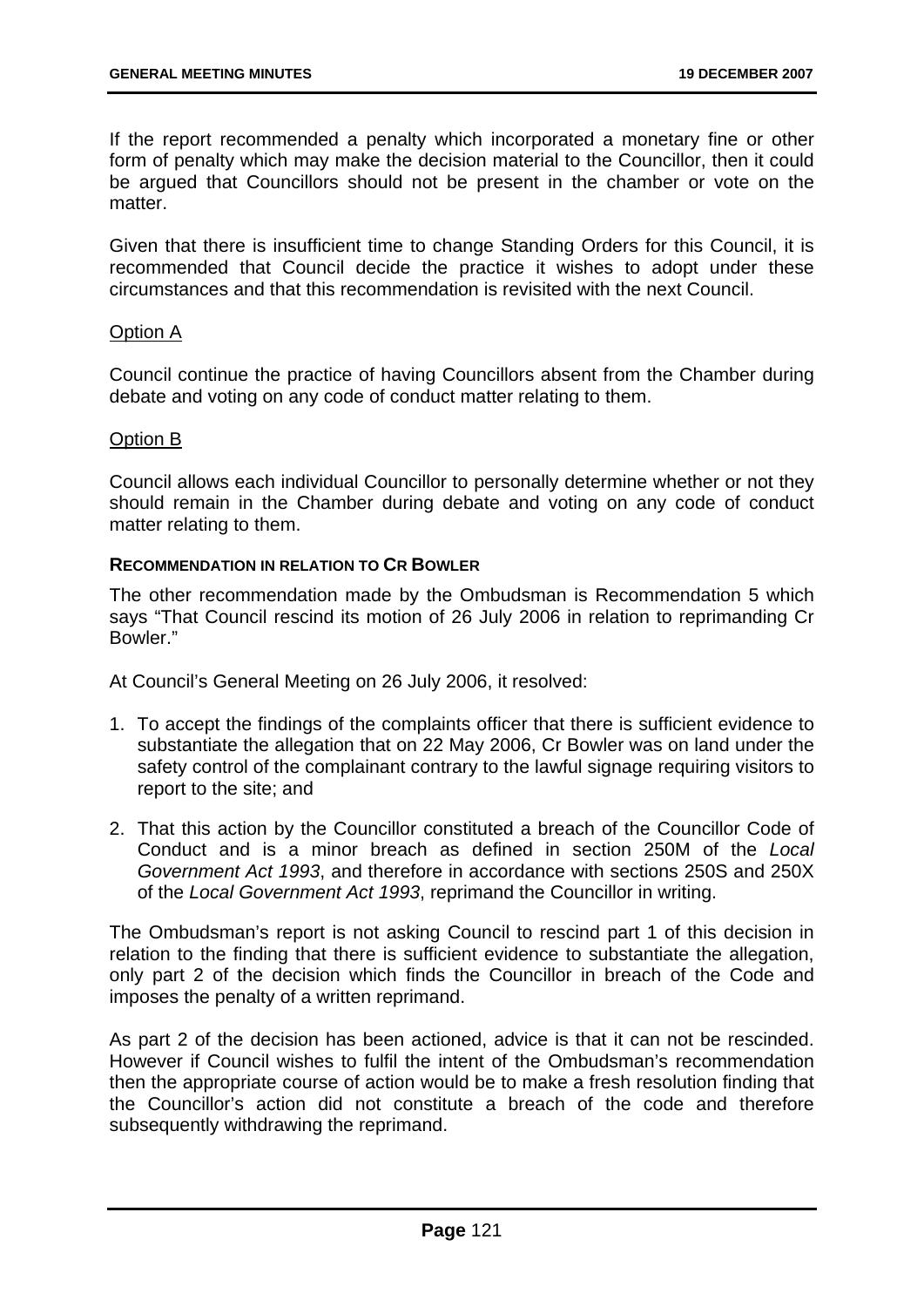## Option A

That Council resolve to accept the intent of Recommendation 5 from the Ombudsman's report and find that Cr Bowler's actions did not constitute a breach of the Code of Conduct and advise her in writing that the previous finding and the reprimand are now withdrawn.

### Option B

That Council resolve to not accept the intent of Recommendation 5 from the Ombudsman's report and that Council's decision of 26 July 2006 remains unaltered.

## **RELATIONSHIP TO CORPORATE PLAN**

The recommendation in this report primarily supports Council's strategic priority to provide a clear organisational direction supported by effective leadership and a framework of policies, plans and strategies that are responsive to the community's needs and which promote accountable and ethical standards of practice.

## **FINANCIAL IMPLICATIONS**

There are no financial implications associated with implementing the recommendations of this report.

## **CONSULTATION**

Consultation has occurred with those internal officers regularly handling complaint matters and also informal discussions with the Convenor of the SEQ Code of Conduct Panel regarding her view of these recommendations.

## **OPTIONS**

## **OPTION 1**

That Council resolve to:

- 1. Accept the changes contained in the attached Guideline Document GL 3037- 001;
- 2. Continue with the practice of having Councillors absent from the Chamber during debate and voting on any code of conduct matter relating to themselves (Option  $A$ :
- 3. Accept the intent of Recommendation 5 from the Ombudsman's report and find that Cr Bowler's actions did not constitute a breach of the Code of Conduct and advise her in writing that the previous finding and the reprimand are now withdrawn (Option A).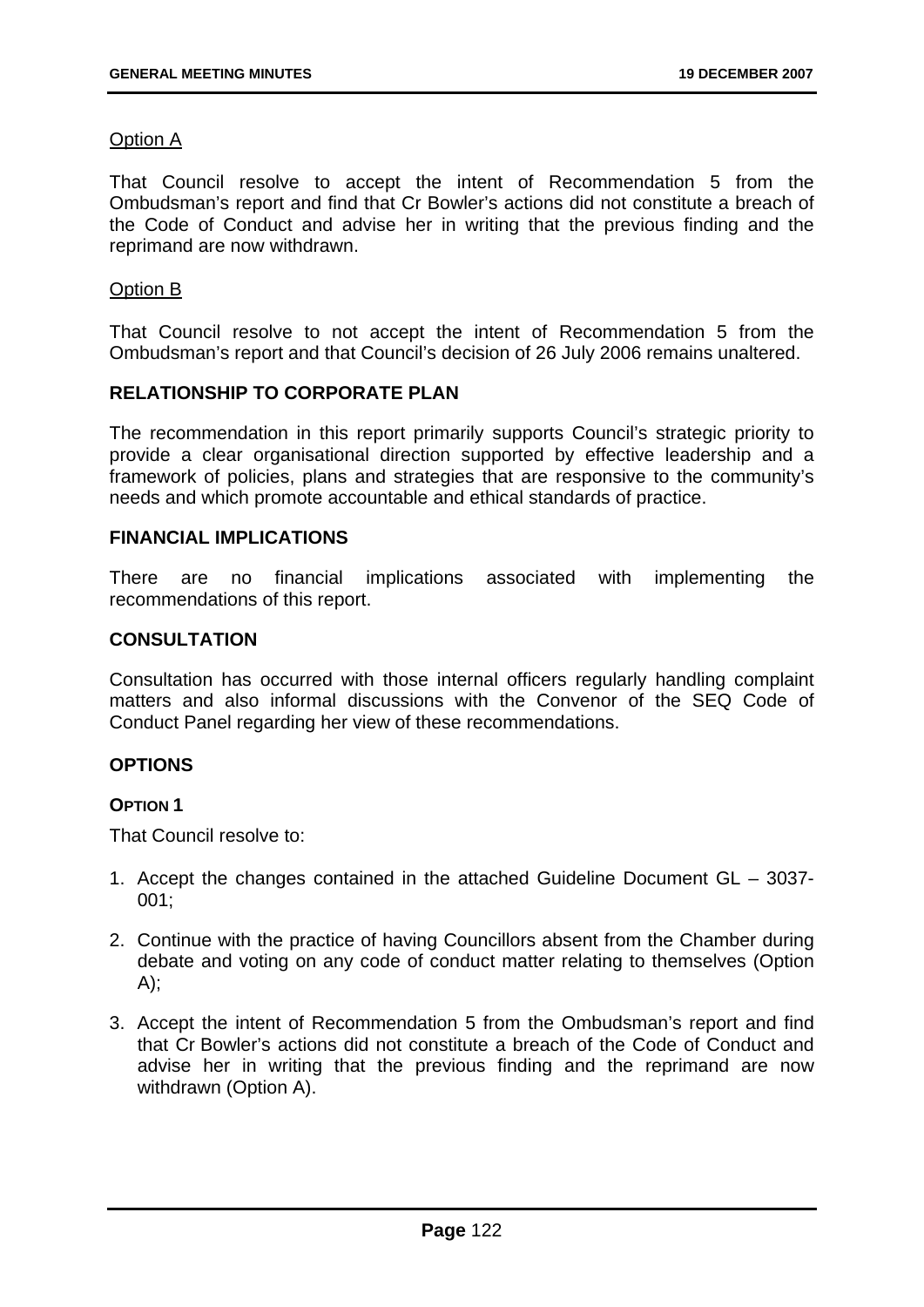## **OPTION 2**

That Council resolve to:

- 1. Accept the changes contained in the attached Guideline Document GL-3037-001;
- 2. Allow each individual Councillor to personally determine whether or not they should remain in the Chamber during debate and voting on any code of conduct matter relating to themselves (Option B); and
- 3. Not accept the intent of Recommendation 5 from the Ombudsman's report and that Council's decision of 26 July 2006 remains unaltered (Option B).

## **COUNCIL RESOLUTION**

| Moved by:    | <b>Cr Dowling</b> |
|--------------|-------------------|
| Seconded by: | Cr Beard          |

#### **That Council resolve to:**

- **1. Accept the changes contained in the attached Guideline Document GL-3037- 001;**
- **2. Allow each individual Councillor to personally determine whether or not they should remain in the Chamber during debate and voting on any code of conduct matter relating to themselves (Option B); and**
- **3. Not accept the intent of Recommendation 5 from the Ombudsman's report and that Council's decision of 26 July 2006 remains unaltered (Option B).**

## **CARRIED**

A division was called for.

Crs Williams, Beard, Burns, Dowling, Barker and Seccombe voted in the affirmative.

Crs Murray, Elliott, Henry and Ogilvie voted in the negative.

Cr Bowler was not present when the vote was taken.

The motion was declared by the Mayor as **CARRIED**.

Cr Bowler returned to the meeting at 5.39 pm.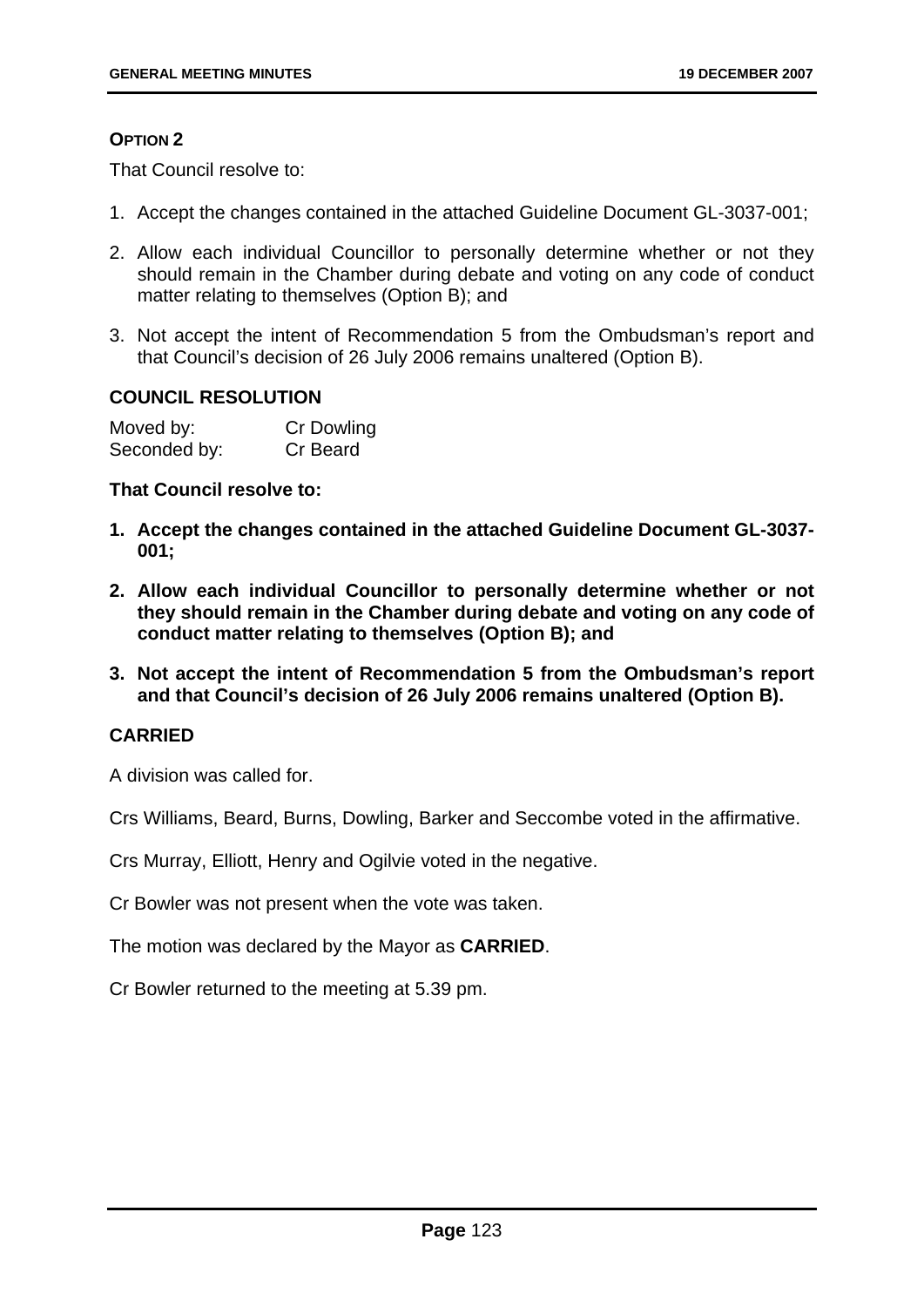## *16* **NOTICE OF MOTION UNDER SECTION 451 OF** *LOCAL GOVERNMENT ACT 1993*

## **16.1 NOTICE OF MOTION TO AMEND COUNCIL RESOLUTION OF 2 MAY 2007- CARRY FORWARD OF FUNDS REQUEST – COUNCILLORS' COMMUNITY BENEFIT FUND (DIVISION 6)**

## **BACKGROUND**

At the General Meeting of 2 May 2007, [*item 10.1.1 Carry Forward of Funds Request Councillors' Community Benefit Fund (Division 6)*], Council resolved *to approve the carry forward of \$5,007.80 (GST Exclusive) into the 2008 election year from the Division 6 portion of the Councillors' Community Benefit Fund, which is a portion of the 50% required by the Divisional Councillor for the 2007/2008 Stage 3 Shade in the Parks project at the Mount Cotton Skate Park*.

The abovementioned project at Mount Cotton Skate Park is not going ahead, therefore, a notice of motion to amend the resolution is required so that the funds allocated to this may be reimbursed to the Division 6 portion of the CCBF.

In accordance with the CCBF Guideline, Council approval is required to carry forward funds into an election year and, therefore, this part of the resolution of 2 May is intended to remain as resolved.

In accordance with notice given on 10 December 2007, Cr Bowler moved as follows:

## **COUNCIL RESOLUTION**

| Moved by:    | <b>Cr Bowler</b> |
|--------------|------------------|
| Seconded by: | Cr Dowling       |

**That Council amend its decision of the General Meeting of 2 May 2007 on item 10.1.1 of the General Meeting Minutes [***Carry Forward of Funds Request – Councillors' Community Benefit Fund (Division 6)]* **by deleting the words,**  *"which is a portion of the 50% required by the Divisional Councillor for the 2007/2008 Stage 3 Shade in the Parks project at the Mount Cotton Skate Park"***, so that the resolution will read:** 

**"That Council resolve to approve the carry forward of \$5,007.80 (GST Exclusive) into the 2008 election year from the Division 6 portion of the Councillors' Community Benefit Fund and that this amount of \$5,007.80 be transferred to the Community Benefit Fund for Division 6 to be used for shade structures in Division 6".** 

**CARRIED**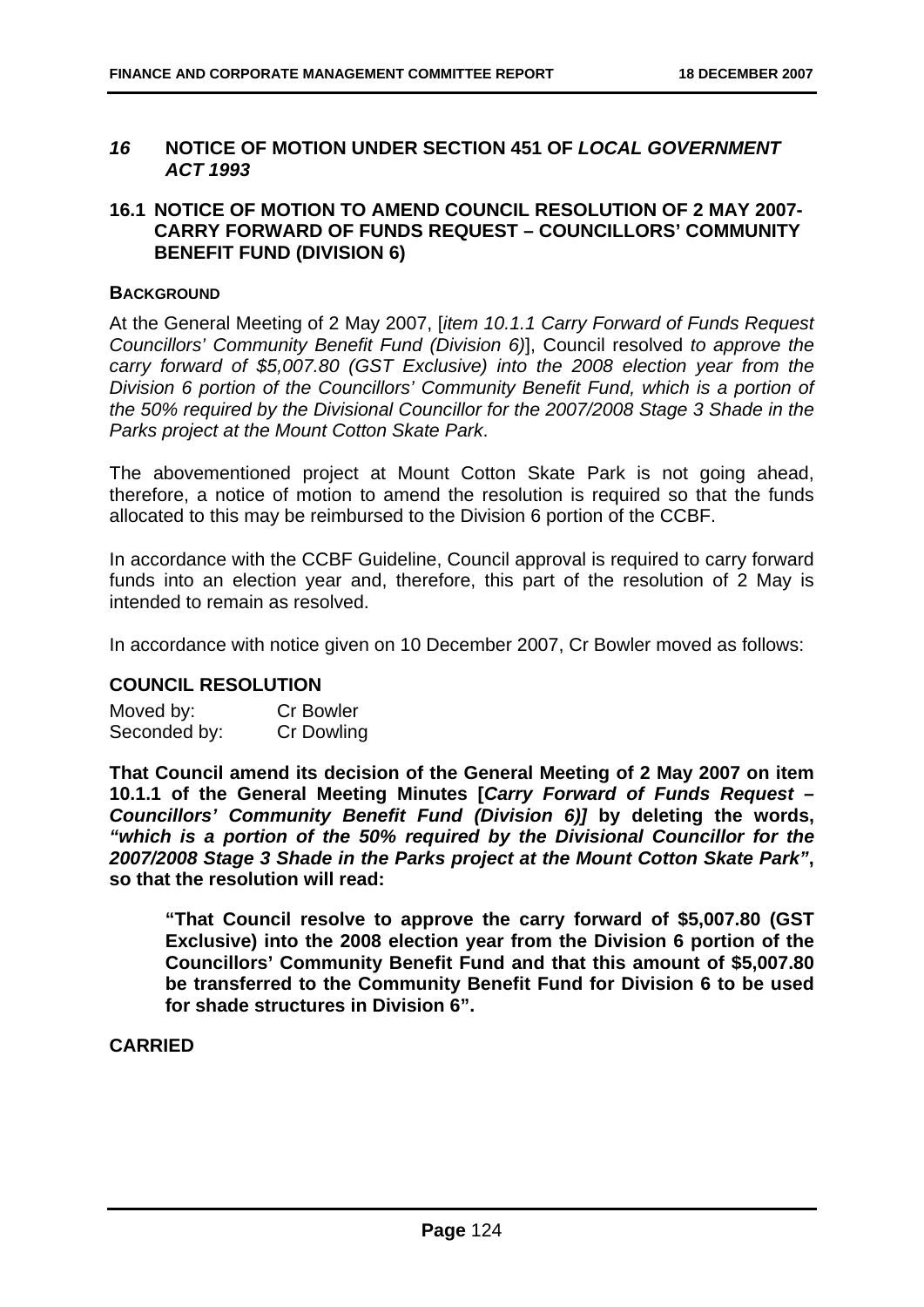## **17 NOTICE OF BUSINESS**

### **17.1 NOTICE GIVEN BY CR MURRAY (DIVISION 10)**

### **17.1.1 DEVELOPMENT ASSESSMENT APPROVALS – CHANGES TO PLANS AND CONDITIONS**

In accordance with notice given, Cr Murray moved the following:

## **PROPOSED MOTION**

| Moved by:    | Cr Murray         |
|--------------|-------------------|
| Seconded by: | <b>Cr Elliott</b> |

- 1. That information explaining any change/s to plans and conditions of Development Approvals previously passed by Council be printed in plain English on the DA Agendas within a month of the decision being made by the courts or through negotiations; and
- 2. That these alteration/s to Council's decisions be clearly listed on the Agenda to provide an improved method of passing information on to the public.

On being put to the vote the motion was LOST.

A division was called for.

Crs Murray, Elliott and Bowler voted in the affirmative.

Crs Barker, Ogilvie, Henry, Dowling, Burns, Beard, Williams and Seccombe voted in the negative.

The motion was declared by the Mayor as LOST.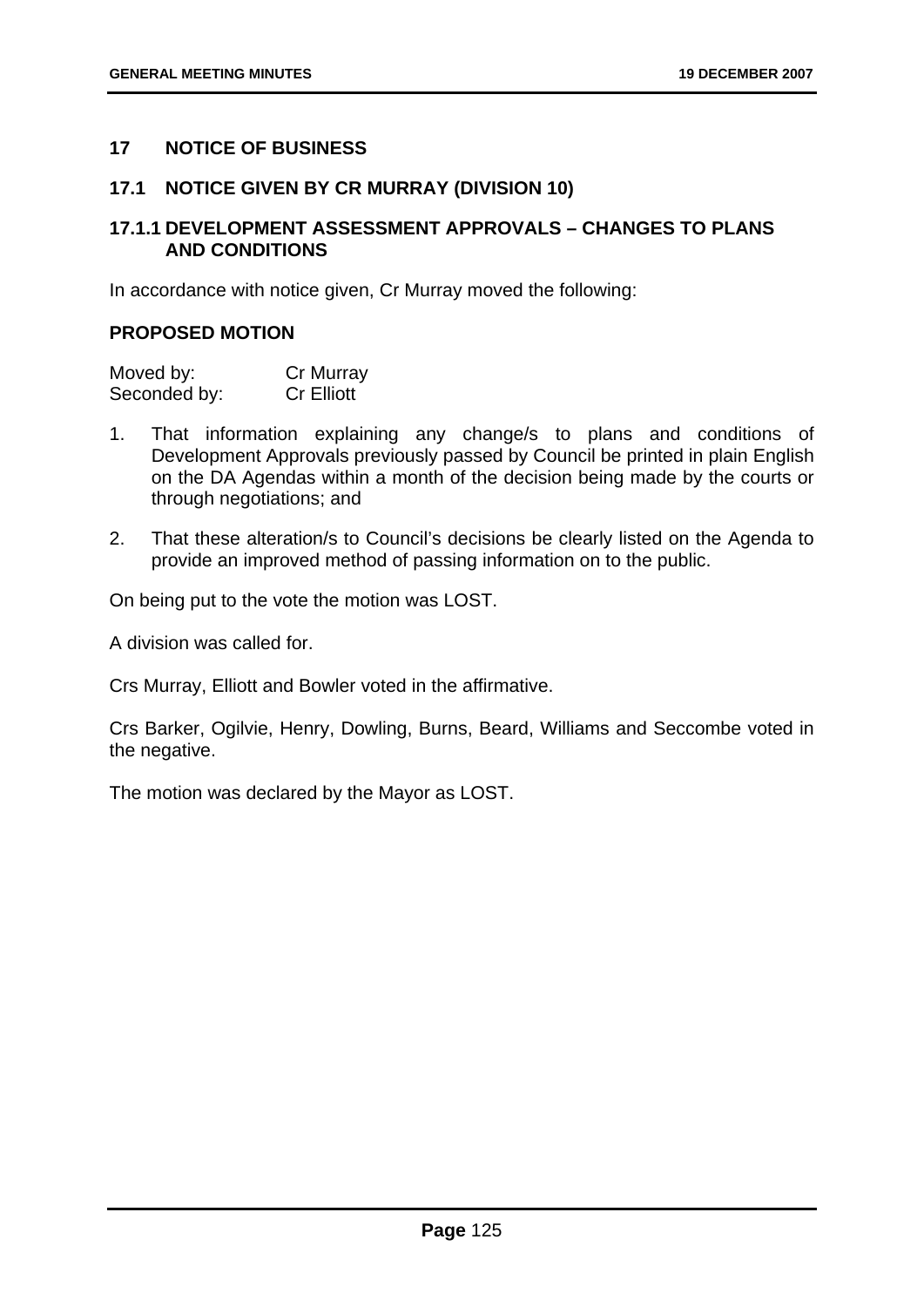## **18 DIRECT TO COUNCIL REPORTS**

#### **18.1 PLANNING AND POLICY**

## **18.1.1 CLEVELAND CENTRE MASTER PLAN**

| <b>Dataworks Filename:</b>       | <b>Cleveland Centre Master Plan</b>                                           |
|----------------------------------|-------------------------------------------------------------------------------|
| <b>Attachments:</b>              | <b>Draft Cleveland Centre Master Plan &amp;</b><br><b>Implementation Plan</b> |
| <b>Responsible Officer Name:</b> | <b>Greg Underwood</b><br><b>General Manager Planning and Policy</b>           |
| <b>Author Name:</b>              | <b>Wayne Dawson</b><br><b>Manager Land Use Planning</b>                       |

## **EXECUTIVE SUMMARY**

The draft Cleveland Centre Master Plan and Implementation Plan was workshopped with Councillors and Executive council officers on Monday, 17 December, 2007. At this time, it was intended to provide Councillors with an overview of the draft plans and gain feedback prior to providing a formal report to the Planning and Policy Committee meeting in January 2008, seeking the Plan's endorsement for public display.

The documents have subsequently been provided to the media without authority and have formed a front page news story in Tuesday's Bayside Bulletin. The article goes on to provide a reasonable level of detail on the Plans. In view of this unfortunate position, it is now recommended that the draft plans be released for public display and to seek feedback from the community. Additionally, a copy of the Plans is to be forwarded to the State Government as soon as practical for its review and feedback.

## **PURPOSE**

To seek Council endorsement of the draft Cleveland Centre Master Plan and Implementation Plan for purposes of public display and to seek feedback from the community and other key stakeholders on the Plans.

#### **BACKGROUND**

The Project was initiated in August, 2007 in response to:

- a) Council's commitment to implementing the requirements of the South East Queensland Regional Plan 2005-2026 (Regional Plan) for Cleveland to function as a Principal Activity Centre and Transit Orientated Development;
- b) The draft Local Growth Management Strategy (LGMS) and short-term action identified in the Schedule of Implementation Activities to undertake preparation of a master plan and urban design strategy for the Cleveland Principal Activity Centre;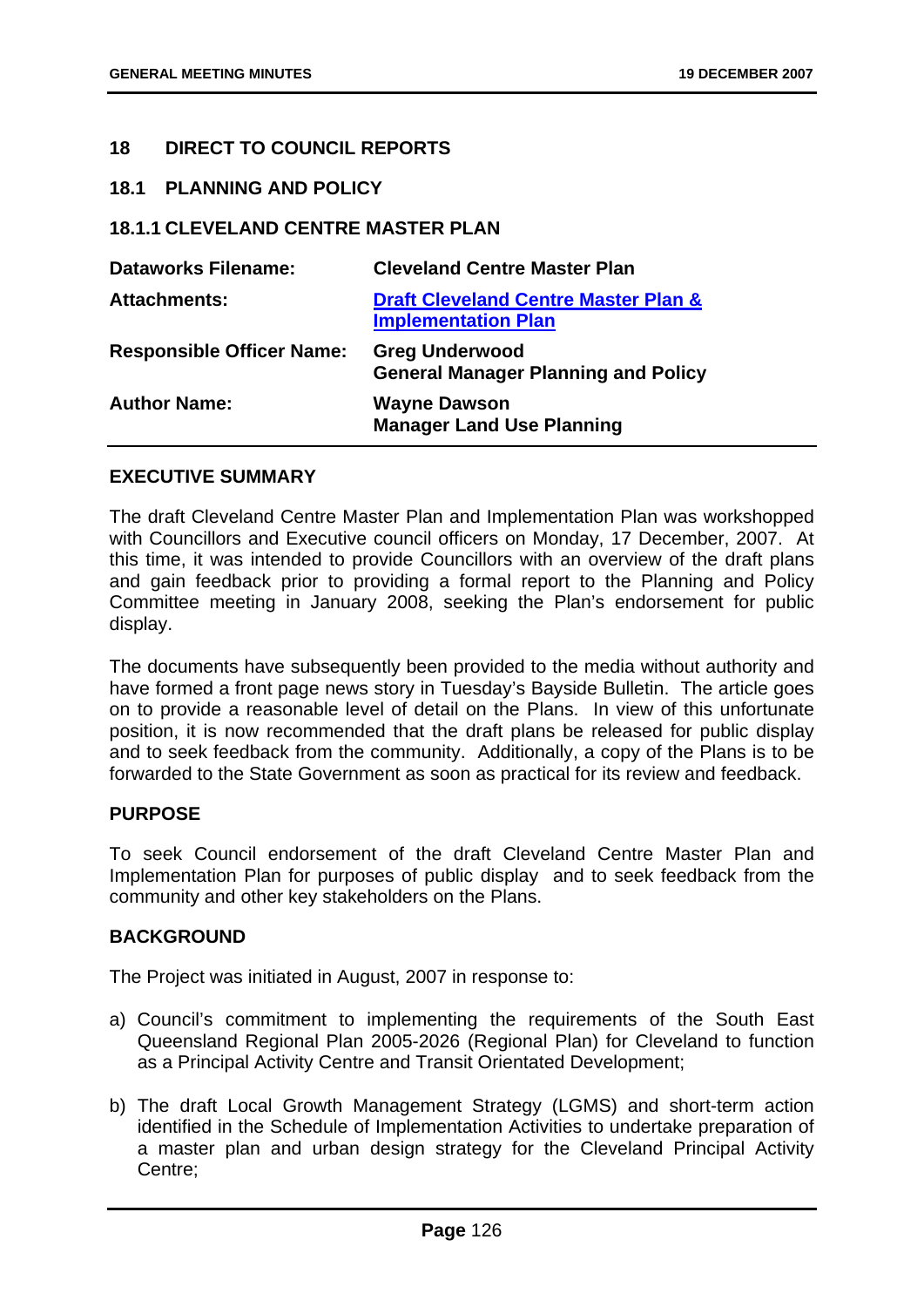- c) Council's identification that the revitalisation and redevelopment of the Cleveland Centre including civic and infrastructure improvements, could be facilitated through partnering with the private sector;
- d) Continuing to respect the past, but creating a contemporary vision for the Cleveland Centre to see it mature, strengthen economically and enhance its character and vitality over the next 20 years to 2026.

## **ISSUES**

1. SEQ Regional Plan 2005-2026

The Regional Plan's recognition of Cleveland as a Principal Activity Centre and Transit Oriented Development (TOD) identifies a desired future role and function of the Centre to:

- a) serve catchments of sub-regional significance;
- b) accommodate key concentration of employment and new in-centre development;
- c) provide regional officers for government services;
- d) include regionally significant health, education, cultural and entertainment facilities;
- e) provide increased usage of multi–modal public transport, walking and cycling infrastructure;
- f) accommodate increased residential densities in multi-storey built forms with high amenity and access to public transport.
- 2. Local Growth Management Strategy (2007)

The draft LGMS adopted in June 2007 (and currently subject to first state interest review) provided recognition of:

- Cleveland's role and function in the SEQ Regional Centres network;
- the continuing evolution/transformation of Cleveland into a modern commercial business centre – providing a range of public and administrative service functions, retail and commercial facilities and residential accommodation;
- Cleveland's principal administrative centre function and its strategic location on the rail system and being a premier bayside location;
- a series of desired urban form and character statements urban design strategy; transport and accessibility outcomes around multi-modal hub function, networks of pedestrian and cycle paths, transit orientated mix uses;
- the revitalisation of under capitalised sites, potential redevelopment of Council facilities and lands (being a catalyst to centre revitalisation);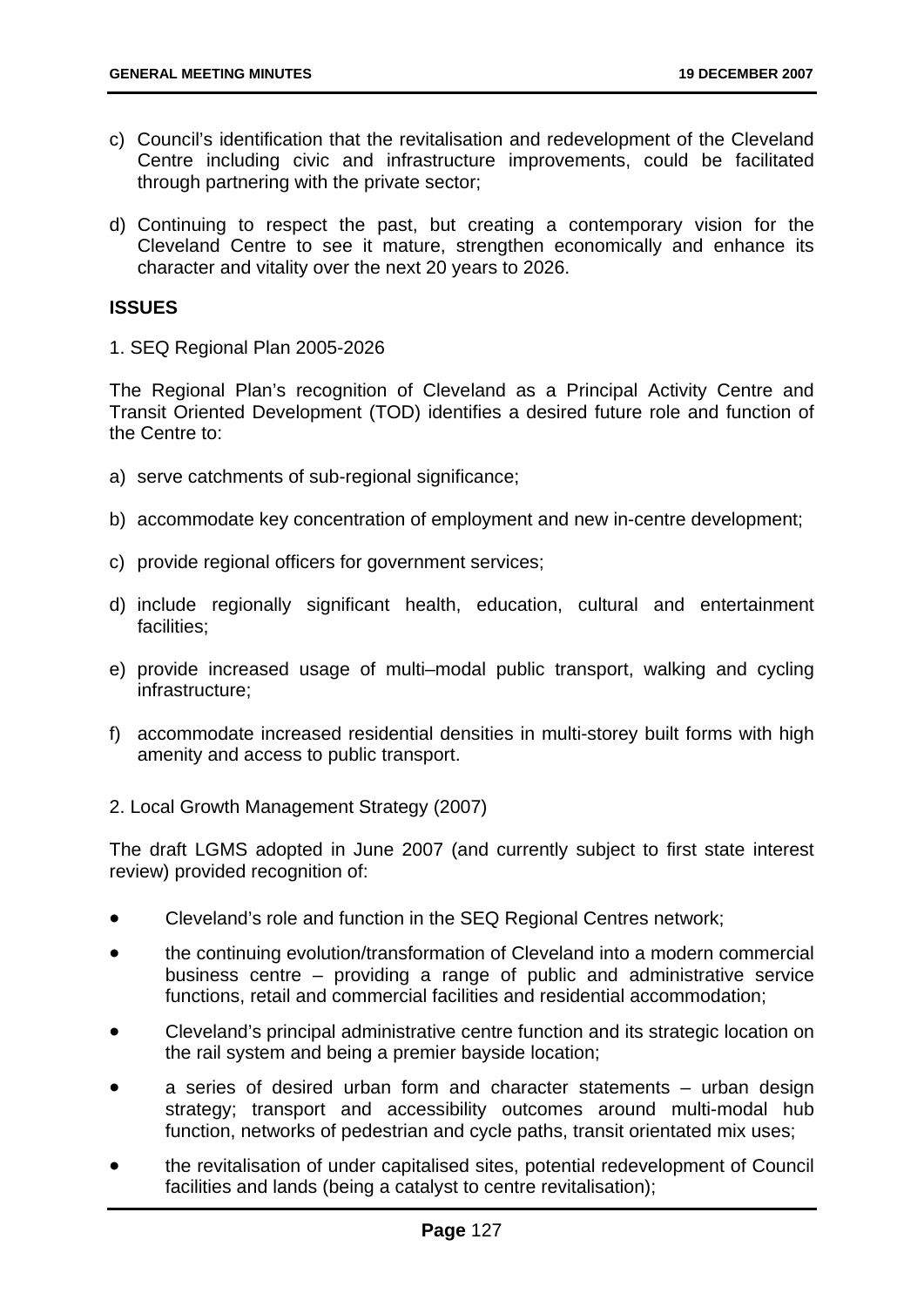• the schedule of Implementation Activities action - "Prepare a Master plan and urban design strategy for Cleveland. Amend the Redlands Planning Scheme, if necessary, to reflect these outcomes".

The LGMS being consistent with the requirements of the Regional Plan, provides for an employment target for the activity centre of 3483 new jobs and an infill dwelling target of 456 units (to 2026).

3. Cleveland Centre Master Plan and Implementation Plan

The Cleveland Centre Master Plan consists of a Master Plan and associated Implementation Plan. With an accompanying Vision statement, the Master Plan through nomination of Character Areas, a preferred Land Use pattern and with articulation of a desired Urban/Form, Building heights, Movement Systems and the creation and treatments of Open Space and the Public Realm, provides guidance for the Centre's development over the next 20 years. The Implementation Plan has been prepared in support of the Master Plan to:

- Translate the visionary Master Plan into deliverable strategies and actions;
- Guide development through identification of catalyst site opportunities;
- Identify sites that present short, medium and longer term redevelopment potential;
- Provide potential to lead the future direction for change and achieve positive outcomes;
- Build a sense of momentum for the Centre's development; and
- Realise benefits for the wider community and to Council in delivery of public infrastructure, services and civic improvements in the Centre.

The Catalyst Sites identified in the Implementation Plan have been nominated on the basis that they are:

- sites able to represent greatest and most immediate redevelopment opportunities.
- in the ownership of Council. State Government or large holdings in private corporate control.
- located in the proposed Centre Core and Bayside Precincts.
- sites with an ability to lead the way in realisation of the proposed Centre vision.

As a result of testing options and scenarios for theses sites, the Plan proceeds to illustrate one possible scenario for each site which will deliver on the master plans vision and underlying principles.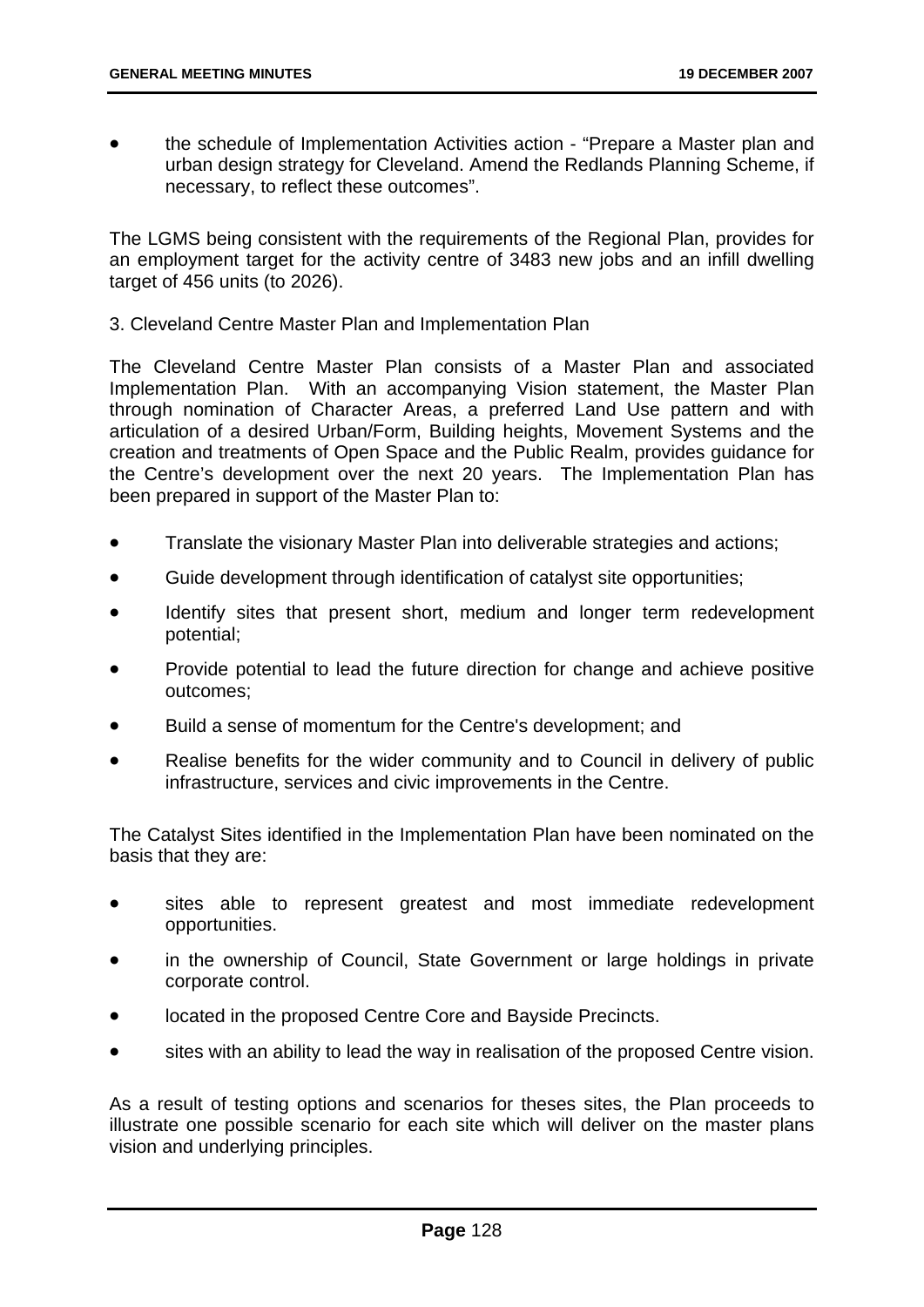## **RELATIONSHIP TO CORPORATE PLAN**

The recommendation primarily supports Council's strategic priority to Preserve a balance with urban, rural, bushland, village, coastal and island character of the Redlands by managing growth.

## **FINANCIAL IMPLICATIONS**

No implication recognised at this stage. The Plans preparation, public display and other associated costs are included in the 2007/2008 Budget.

## **PLANNING SCHEME IMPLICATIONS**

It is considered that the outcome of recommendations in this report will ultimately result in amendments to the Redlands Planning Scheme, such as changes to the Major Centres Zone Code as it relates to the Cleveland Centre.

## **CONSULTATION**

As part of the draft Plan's preparation, Council established a Community Reference Group (CRG) and conducted both a Visioning Workshop and a 2 day Enquiry by Design (EBD) Workshop with the CRG, State Government Agency representatives, Senior Council Officers, Mayor and Councillor for Division 2. Public information sessions were also convened during and after the EBD to provide information on the outcomes of both the workshops and to seek initial community feedback.

At this stage, it is intended to make the draft documents available for review and to seek community feedback. This will enable Council to constructively look at the Plans again in April, 2008 having considered the issues raised by the community, State agencies and other stakeholders in the Cleveland Centre. It is intended that the public display period be for 6 weeks from  $9<sup>th</sup>$  January, 2008 to 20<sup>th</sup> Feb, 2008. This provides for appropriately 3 weeks after the end of the school holidays for persons to review and respond to Council.

## **OPTIONS**

#### **PREFERRED**

That Council resolve as follows:

- 1. To endorse the draft Cleveland Centre Master Plan and Implementation Plan as attached, for purposes of public display and seeking feedback from community and other key stakeholders on the draft Plans;
- 2. That the display period be for a minimum of 6 weeks commencing from early January, 2008 to mid February, 2008; and
- 3. That a copy of the Plans be forwarded to State Government for its review and comment.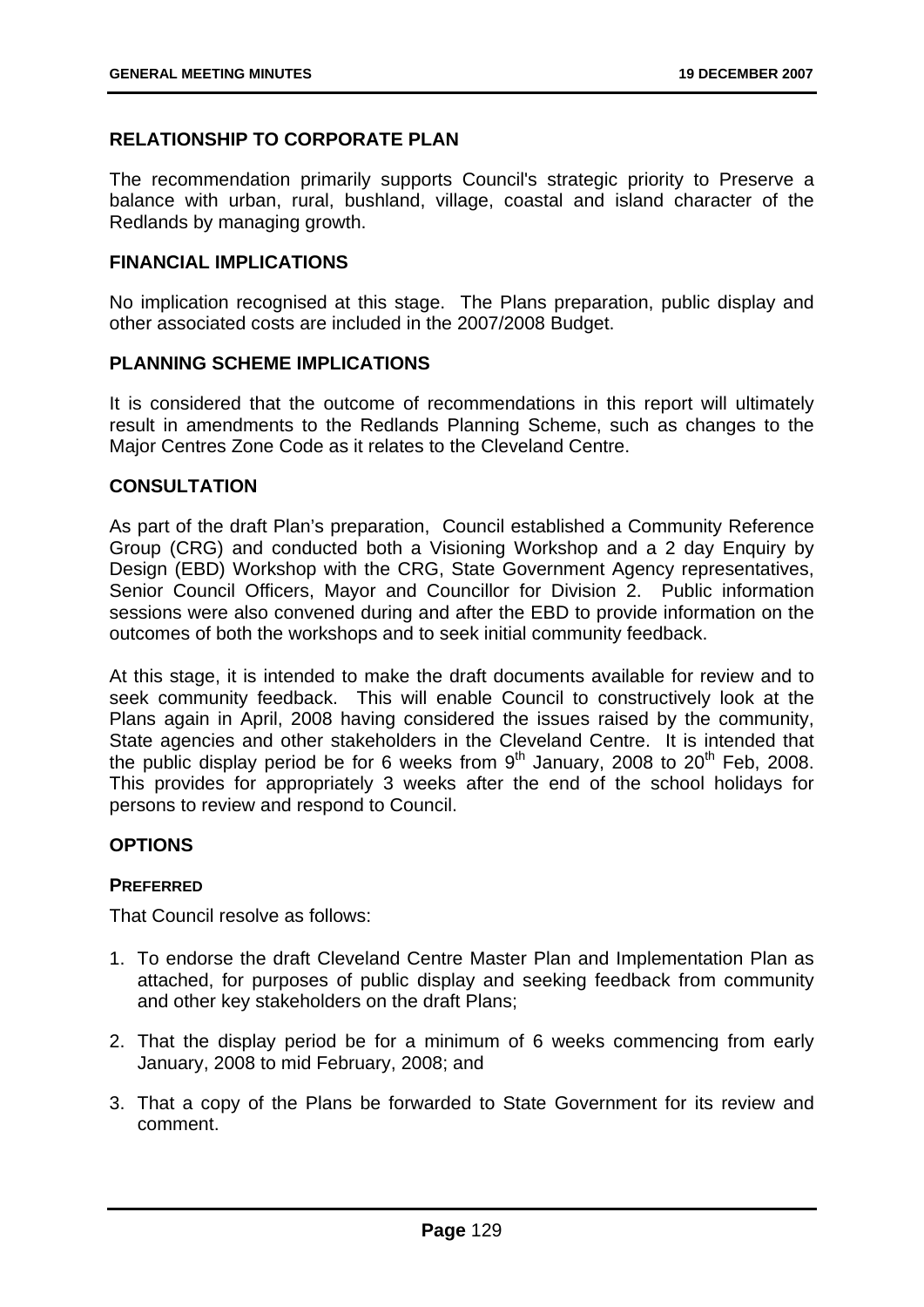#### **ALTERNATIVE**

That Council not endorse the draft Cleveland Centre Master Plan and Implementation Plan (Attachment 1), for purposes of public display and seeking feedback from the community and other key stakeholders on the draft Plans.

## **OFFICER'S RECOMMENDATION**

That Council resolve as follows:

- 1. To endorse the draft Cleveland Centre Master Plan and Implementation Plan, as attached, for purposes of public display and seeking feedback from community and other key stakeholders on the draft Plans;
- 2. That the display period be for a minimum of 6 weeks commencing from early January, 2008 to mid February, 2008; and
- 3. That a copy of the Plans be forwarded to State Government for its review and comment.

Cr Murray left the meeting at 6.11 pm.

## **COUNCIL RESOLUTION**

| Moved by:    | <b>Cr Barker</b> |
|--------------|------------------|
| Seconded by: | Cr Williams      |

That the Officer's Recommendation be adopted.

## **AMENDMENT MOTION**

Moved by: Cr Ogilvie Seconded by: Cr Williams

That the Officer's Recommendation be adopted with the following amendments:

1. That recommendation number 2 read as follows:

"That Council display the plan from early January 2008 to end February 2008";

- 2. That an additional recommendation be included as recommendation number 4 to read as follows:
	- "4. That Council hold and promote a public meeting in early February to discuss the plan."

The amendment was put.

On being put to the vote the amendment was declared **CARRIED.**

The motion with the amendment became the motion and was put as follows: